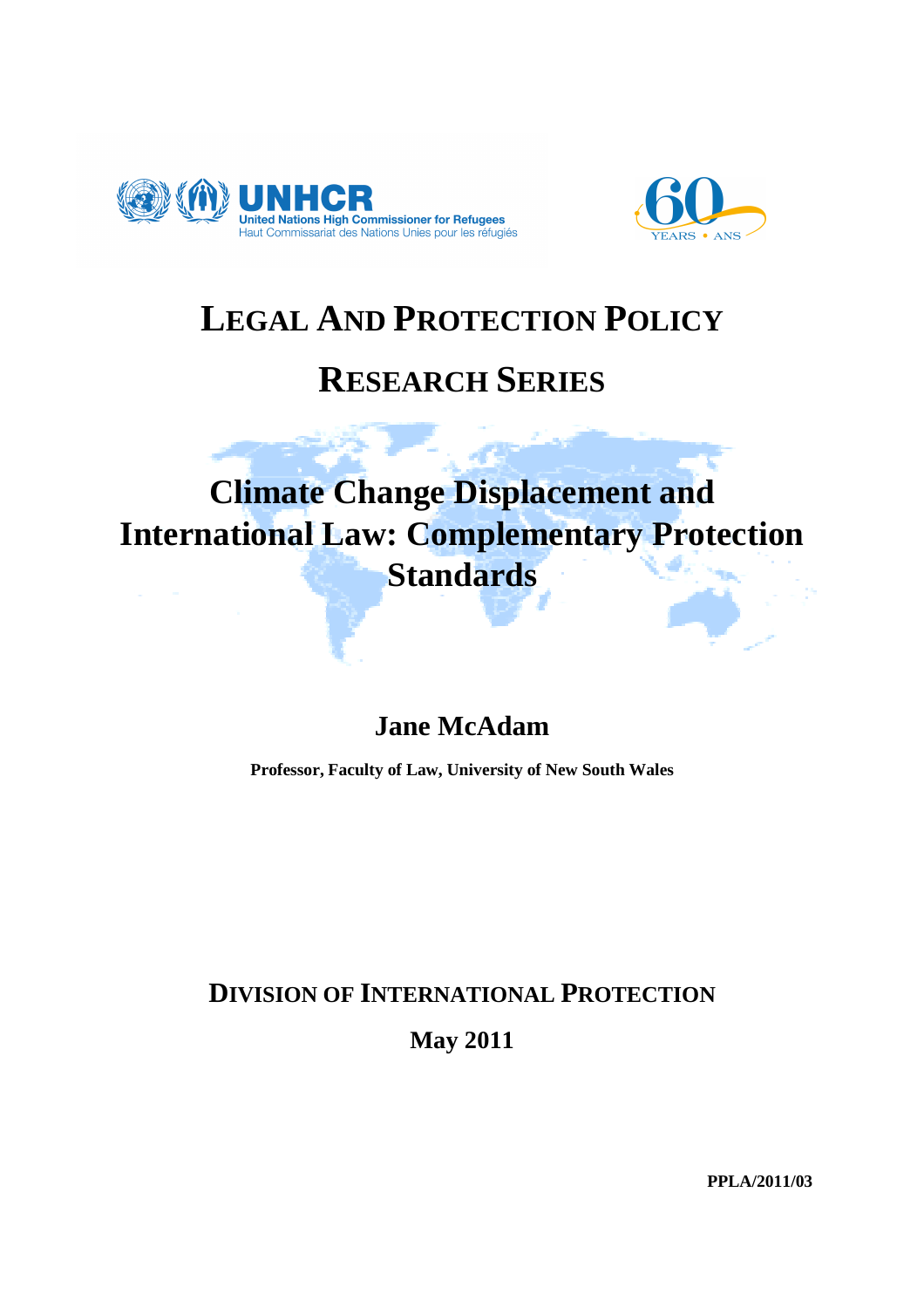## **DIVISION OF INTERNATIONAL PROTECTION UNITED NATIONS HIGH COMMISSIONER FOR REFUGEES (UNHCR)**  CP2500, 1211 Geneva 2 **Switzerland**

E-mail: hqpr02@unhcr.org Website: www.unhcr.org

This background paper was prepared for UNHCR's Expert Roundtable on Climate Change and Displacement convened from 22 to 25 February 2011 in Bellagio, Italy, with the generous support of the Rockefeller Foundation.

The views expressed in this paper are those of the author and do not necessarily reflect those of the United Nations or UNHCR. This paper may be freely quoted, cited and copied for academic, educational or other non-commercial purposes without prior permission from UNHCR, provided that the source and author are acknowledged. The paper is available online at http://www.unhcr.org/protect.

© United Nations High Commissioner for Refugees 2011.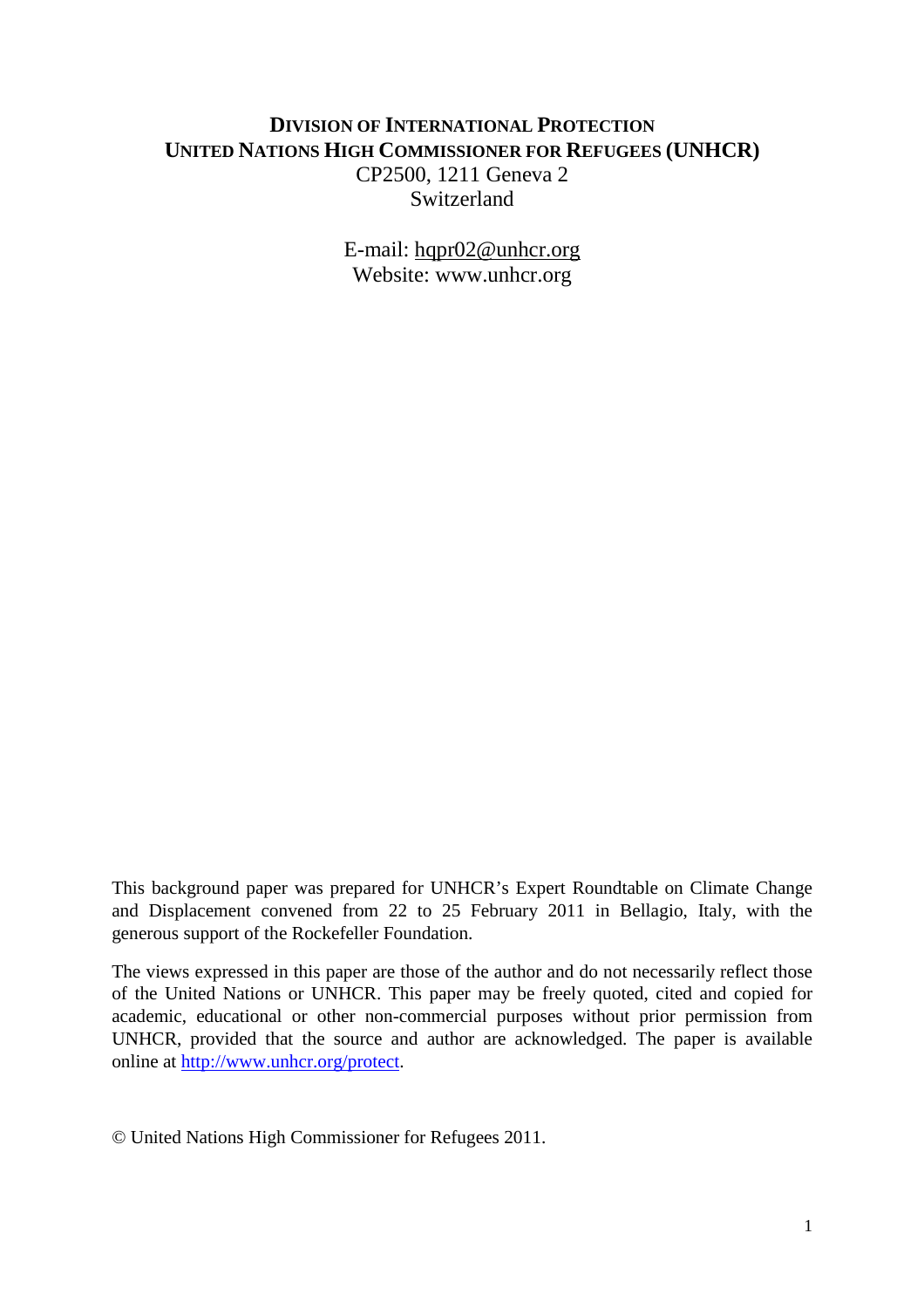## **TABLE OF CONTENTS**

| 2.5 RELEVANCE OF REGIONAL REFUGEE INSTRUMENTS: OAU CONVENTION AND CARTAGENA DECLARATION 14 |  |
|--------------------------------------------------------------------------------------------|--|
| 3. RELEVANT UNIVERSAL AND REGIONAL COMPLEMENTARY PROTECTION STANDARDS 15                   |  |
| 3.1                                                                                        |  |
| 3.2                                                                                        |  |
| 3.2.1                                                                                      |  |
| 3.2.2                                                                                      |  |
| 3.2.3                                                                                      |  |
| 3.3                                                                                        |  |
| 3.3.1                                                                                      |  |
| 3.3.2<br>3.3.3                                                                             |  |
| 3.3.4                                                                                      |  |
|                                                                                            |  |
|                                                                                            |  |
|                                                                                            |  |
|                                                                                            |  |
|                                                                                            |  |
|                                                                                            |  |
|                                                                                            |  |
|                                                                                            |  |
|                                                                                            |  |
|                                                                                            |  |
|                                                                                            |  |
|                                                                                            |  |
|                                                                                            |  |
|                                                                                            |  |
|                                                                                            |  |
| 4.4                                                                                        |  |
| Introduction 1, 46<br>4.4.1                                                                |  |
| 4.4.2                                                                                      |  |
|                                                                                            |  |
|                                                                                            |  |
|                                                                                            |  |
|                                                                                            |  |
|                                                                                            |  |
|                                                                                            |  |
|                                                                                            |  |
| 6.2                                                                                        |  |
|                                                                                            |  |
|                                                                                            |  |
|                                                                                            |  |
| 6.2.4                                                                                      |  |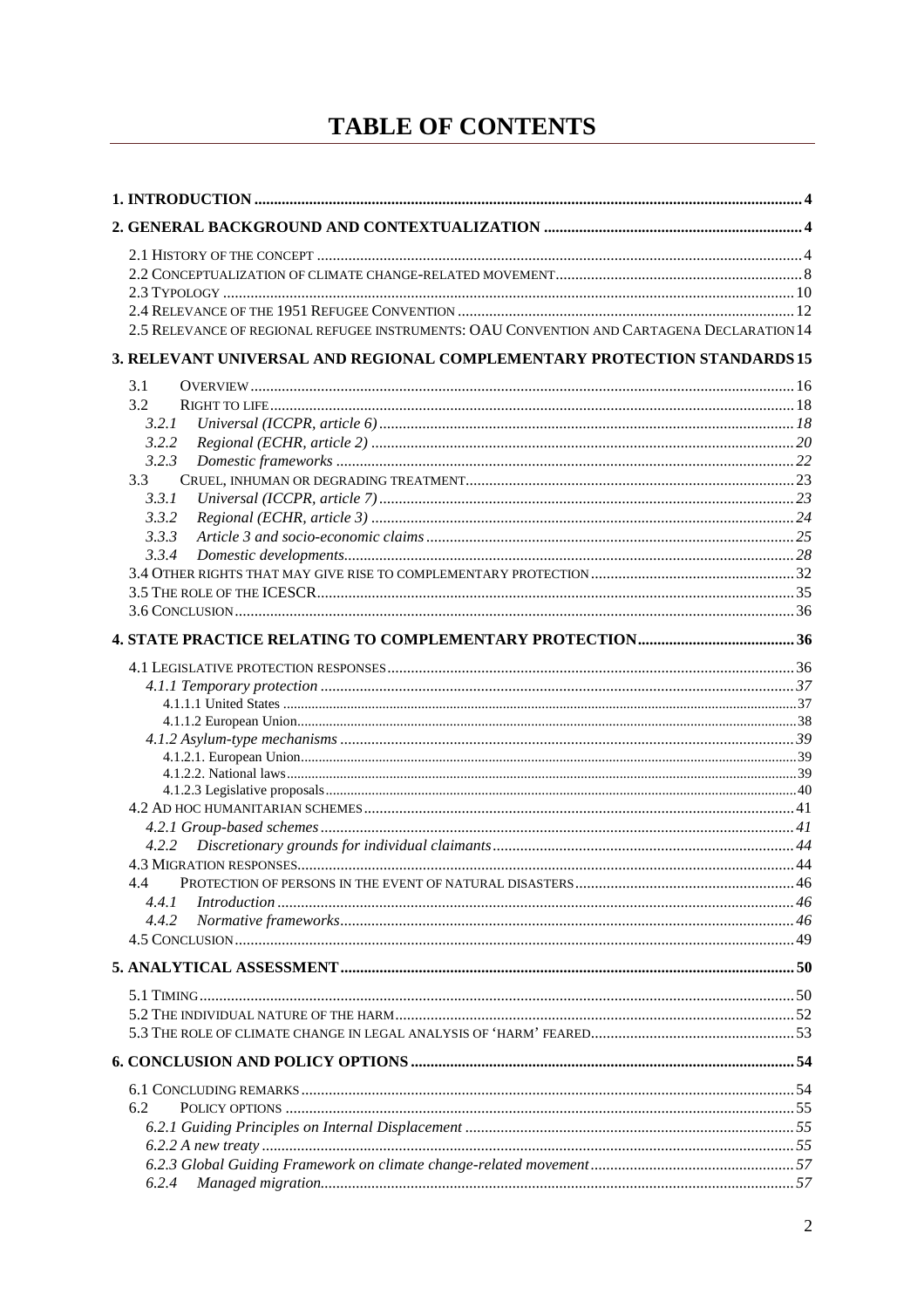| 625           |                                                                                                          |  |
|---------------|----------------------------------------------------------------------------------------------------------|--|
| 6.2.6         |                                                                                                          |  |
|               | ANNEX 1: GLOBAL GUIDING FRAMEWORK ON CLIMATE CHANGE-RELATED MOVEMENT61                                   |  |
|               |                                                                                                          |  |
|               |                                                                                                          |  |
|               | 2.1 1986 Report by Group of Governmental Experts on International Co-operation to Avert New Flows of     |  |
|               |                                                                                                          |  |
|               | 2.2 Suggested Principles for Avoiding and Resolving Problems arising from the Transfrontier and Internal |  |
|               |                                                                                                          |  |
|               |                                                                                                          |  |
|               |                                                                                                          |  |
|               |                                                                                                          |  |
| $3.2^{\circ}$ |                                                                                                          |  |
| 3.3           |                                                                                                          |  |
| 3.4           |                                                                                                          |  |
| 3.5           |                                                                                                          |  |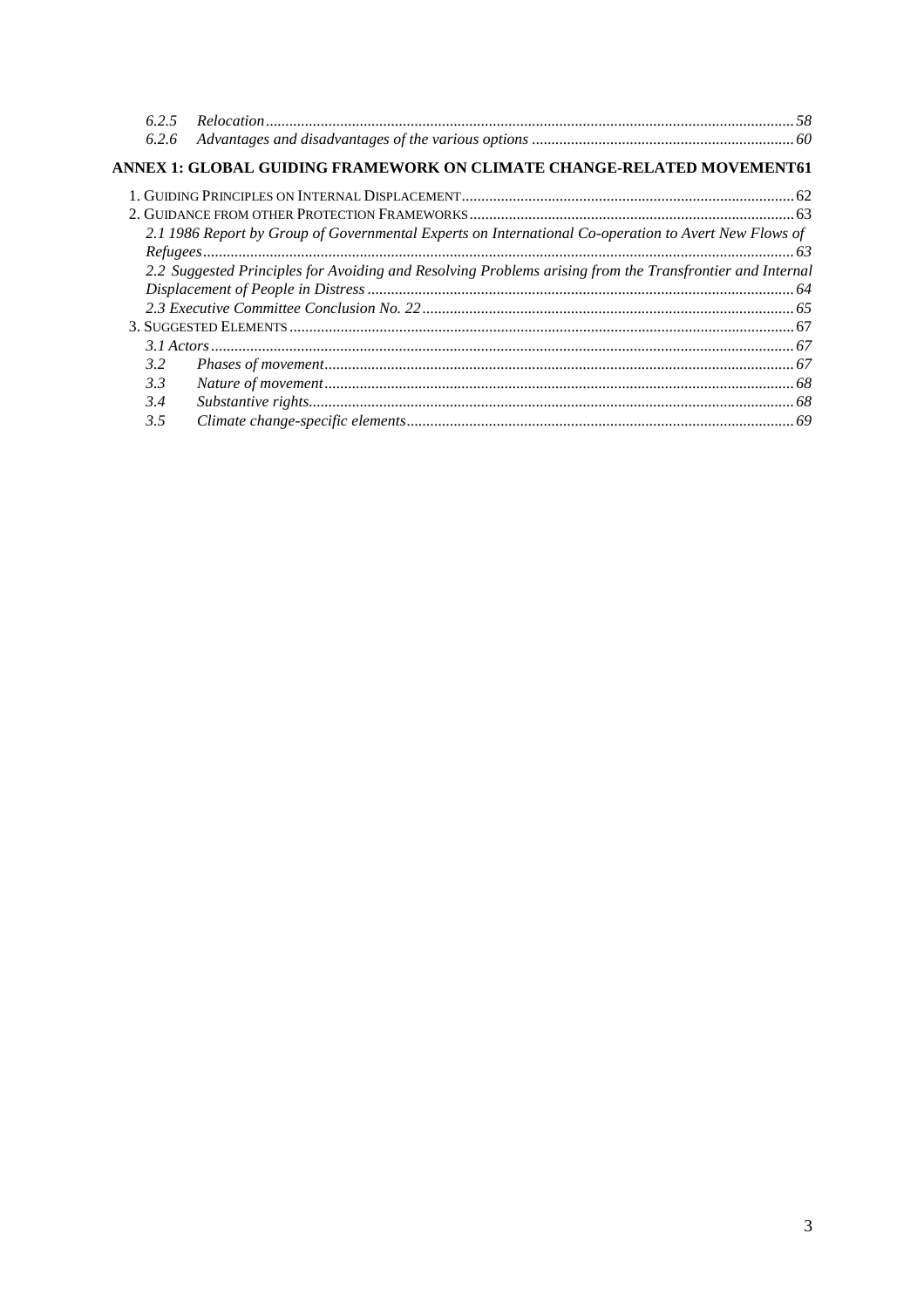*We want to begin that [migration] now, and do it over the next twenty, thirty or forty years, rather than merely, in fifty to sixty years time, simply come looking for somewhere to settle our one hundred thousand people because they can no longer live in Kiribati, because they will either be dead or drown. We begin the process now, it's a win-win for all and very painless, but I think if we come as refugees, in fifty to sixty years time, I think they would become a football to be kicked around.<sup>1</sup>*

## **1. Introduction**

Movement in response to environmental and climate change is a normal human adaptation strategy. It can provide a means of escaping danger and increasing resilience, especially when it is planned.<sup>2</sup> The difficulty today is that people cannot simply migrate as and when they choose: national immigration laws restrict the entry of non-citizens into other countries. International law only recognizes a very small class of forced migrants as people whom other countries have an obligation to protect: 'refugees', 'stateless persons', and those eligible for complementary protection, discussed below. This means that unless people fall within one of those groups, or can lawfully migrate for reasons such as employment, family and education, they run the risk of interdiction, detention and expulsion if they attempt to cross an international border and have no legal entitlement to stay in that other country.

Cross-border displacement as a result of natural disasters and the effects of climate change has thus been identified as a normative gap in the international protection regime.<sup>3</sup> This paper focuses on the relevance of complementary protection standards applicable at the universal, regional and national levels as a means to address such displacement.

This section provides an overview of current discussions on climate-related forced displacement and legal responses to it.

## **2. General background and contextualization**

#### **2.1 History of the concept**

l

Analysis of climate change-induced displacement can be traced back to earlier deliberations on environmental displacement, which were particularly prominent during the 1990s.<sup>4</sup>

<sup>&</sup>lt;sup>1</sup> President Anote Tong in D. Wilson, 'Climate Change: Nobody is Immune' (*Islands Business*, 2008) available online at:

http://www.islandsbusiness.com/islands\_business/index\_dynamic/containerNameToReplace=MiddleMiddle/foc usModuleID=18087/overideSkinName=issueArticle-full.tpl; cited in V. Kolmannskog and F. Myrstad,

<sup>&#</sup>x27;Environmental Displacement in European Asylum Law' (2009) 11 *European Journal of Migration and Law* 313, 325.

<sup>2</sup> International Organization for Migration (IOM), *Assessing the Evidence: Environment, Climate Change and Migration in Bangladesh* (Dhaka: IOM, 2010) 26.

<sup>&</sup>lt;sup>3</sup> This was expressly recognized at the 2010 High Commissioner's Dialogue on Protection Challenges (8–9 December 2010) Breakout Session 1: Gaps in the International Protection Framework and in Its Implementation, 'Protection Gaps and Responses', Report by the Co-Chairs, 3.

<sup>4</sup> See e.g. J.L. Jacobsen, 'Environmental Refugees: A Yardstick of Habitability' (November 1988) *Worldwatch Paper* 86; A. Suhrke and A. Visentin, 'The Environmental Refugee: A New Approach' (1991) *Ecodecision* 73; N. Myers, 'Environmental Refugees in a Globally Warmed World' (1993) 43 *BioScience* 752; G. S. McCue, 'Environmental Refugees: Applying International Environmental Law to Involuntary Migration' (1993) 6 *Georgetown International Environmental Law Review* 151; A. Suhrke, 'Environmental Degradation and Population Flows' (1994) 47 *Journal of International Affairs* 473; G. Hugo, 'Environmental Concerns and International Migration (1996) 30 *International Migration Review* 105; G. Kibreab, 'Environmental Causes and Impact of Refugee Movements: A Critique of the Current Debate' (1997) 21 *Disasters* 20; B. Hartmann,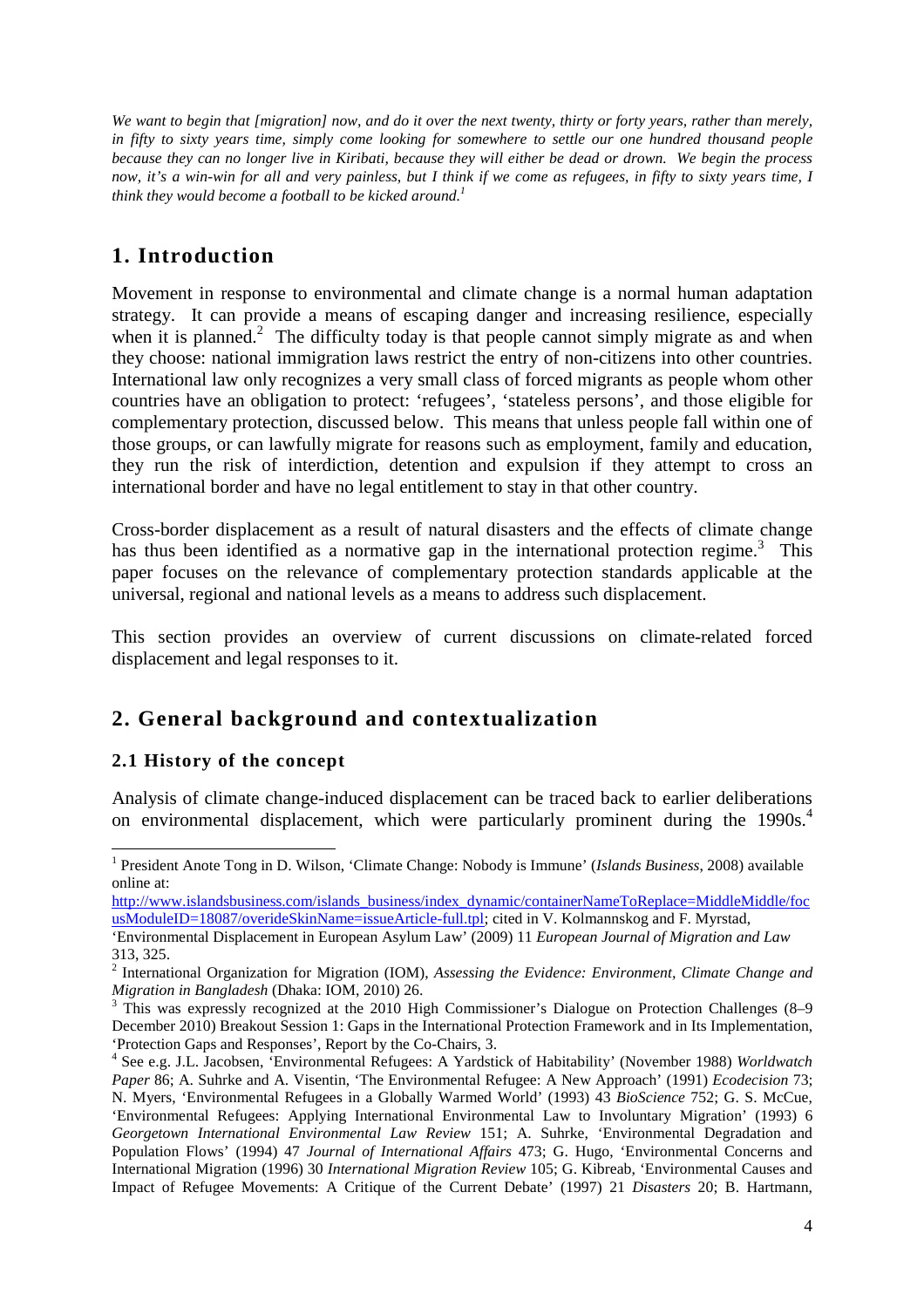Though the idea of an 'ecological refugee' was first mentioned in  $1948$ ,<sup>5</sup> its more recent and first 'official' derivation was a UNEP report in 1985 by El-Hinnawi. He used the term 'environmental refugee' to highlight the potentially devastating impacts of unchecked development, pollution and so on.<sup>6</sup> He did this in much the same way that environmental lobby groups today use the language of 'climate refugees' to draw attention to the most deleterious aspects of carbon emissions.<sup>7</sup>

During the 1980s and 1990s, climate change was predominantly conceived as a scientific and environmental issue. However, in 1990, the potential impacts of climate change on human migration were identified by the Intergovernmental Panel on Climate Change (IPCC). It noted that millions of people would likely be uprooted by shoreline erosion, coastal flooding and agricultural disruption,<sup>8</sup> and that climate change might necessitate consideration of 'migration and resettlement outside of national boundaries'.<sup>9</sup>

In the 2000s, the social and humanitarian consequences of climate change began to be more readily identified.<sup>10</sup> The International Federation for the Red Cross created a climate change centre in 2002 to 'better understand and address the risks of climate change, in particular in the context of disaster risk reduction, disaster management and health and care programs, with a focus on the most vulnerable people'.<sup>11</sup> In 2005, the UN Sub-Commission on the Promotion and Protection of Human Rights adopted a resolution on 'The legal implications of the disappearance of States and other territories for environmental reasons, including the implications for the human rights of their residents, with particular reference to the rights of indigenous peoples'. It called on the Commission of Human Rights to appoint a Special Rapporteur to prepare 'a comprehensive study on the legal implications of the disappearance

<sup>&#</sup>x27;Population, Environment and Security: A New Trinity' (1998) 10 *Environment and Urbanization* 113; J. B. Cooper, 'Environmental Refugees: Meeting the Requirements of the Refugee Definition' (1998) 6 *NYU Environmental Law Journal* 480; S. Lonergan, 'The Role of Environmental Degradation in Population Displacement' (1998) 4 *Environmental Change and Security Project Report* 5.

<sup>5</sup> W. Vogt, *Road to Survival* (New York: William Sloane Associates, 1948) in F. Gemenne, 'Environmental Changes and Migration Flows: Normative Frameworks and Policy Responses' (PhD thesis, Institut d'Etudes Politiques de Paris and University of Liège 2009) 114.

<sup>&</sup>lt;sup>6</sup> See also the work of L. Brown of the Worldwatch Institute in the 1970s, and the 1984 briefing document of the International Institute for Environment and Development in Gemenne, note 5 above, 114. See also discussion in N. Myers and J. Kent, *Environmental Exodus: An Emergent Crisis in the Global Arena* (Washington, DC: The Climate Institute, 1995); E. El-Hinnawi, *Environmental Refugees* (United Nations Environment Programme, 1985); Suhrke and Visentin, note 4 above; J. Morrissey, 'Environmental Change and Forced Migration: A State of the Art Review' *Refugee Studies Centre Background Paper*, January 2009.

<sup>7</sup> See e.g. Friends of the Earth Australia, *A Citizen's Guide to Climate Refugees* (rev. edn., Friends of the Earth Australia, 2007).

<sup>8</sup> Intergovernmental Panel on Climate Change (IPCC), *Climate Change: The IPCC Scientific Assessment: Final Report of Working Group I* (Cambridge: CUP, 1990). This was underscored in its most recent report: see e.g. G. C. Hegerl *et al.,* , 'Understanding and Attributing Climate Change' in S. Solomon *et al.,* (eds), *Climate Change 2007: The Physical Science Basis: Contribution of Working Group I to the Fourth Assessment Report of the Intergovernmental Panel on Climate Change* (Cambridge: CUP, 2007); IPCC, *Climate Change 2007:* 

*Synthesis Report: Summary for Policymakers* (Cambridge: CUP, 2007). 9 R. T. Watson, M. C. Zinyowera, R. H. Moss and D. J. Dokken (eds), *IPCC Special Report: The Regional Impacts of Climate Change: An Assessment of Vulnerability: Summary for Policymakers* (Geneva: IPCC, 1997) Part 6.8.

<sup>&</sup>lt;sup>10</sup> N. Hall, 'Climate Change and Institutional Change in UNHCR' (UNU-EHS Summer Academy Conference on Protecting Environmental Migration: Creating New Policy and Institutional Frameworks, Hohenkammer, July 2010) citing telephone interview with International Federation of the Red Cross (IFRC) staff member (16 April 2010).

<sup>&</sup>lt;sup>11</sup> *Ibid.* referring to the IFRC/Red Crescent Climate Centre available online at: http://www.climatecentre.org/site/about-us (last accessed 10 May 2011).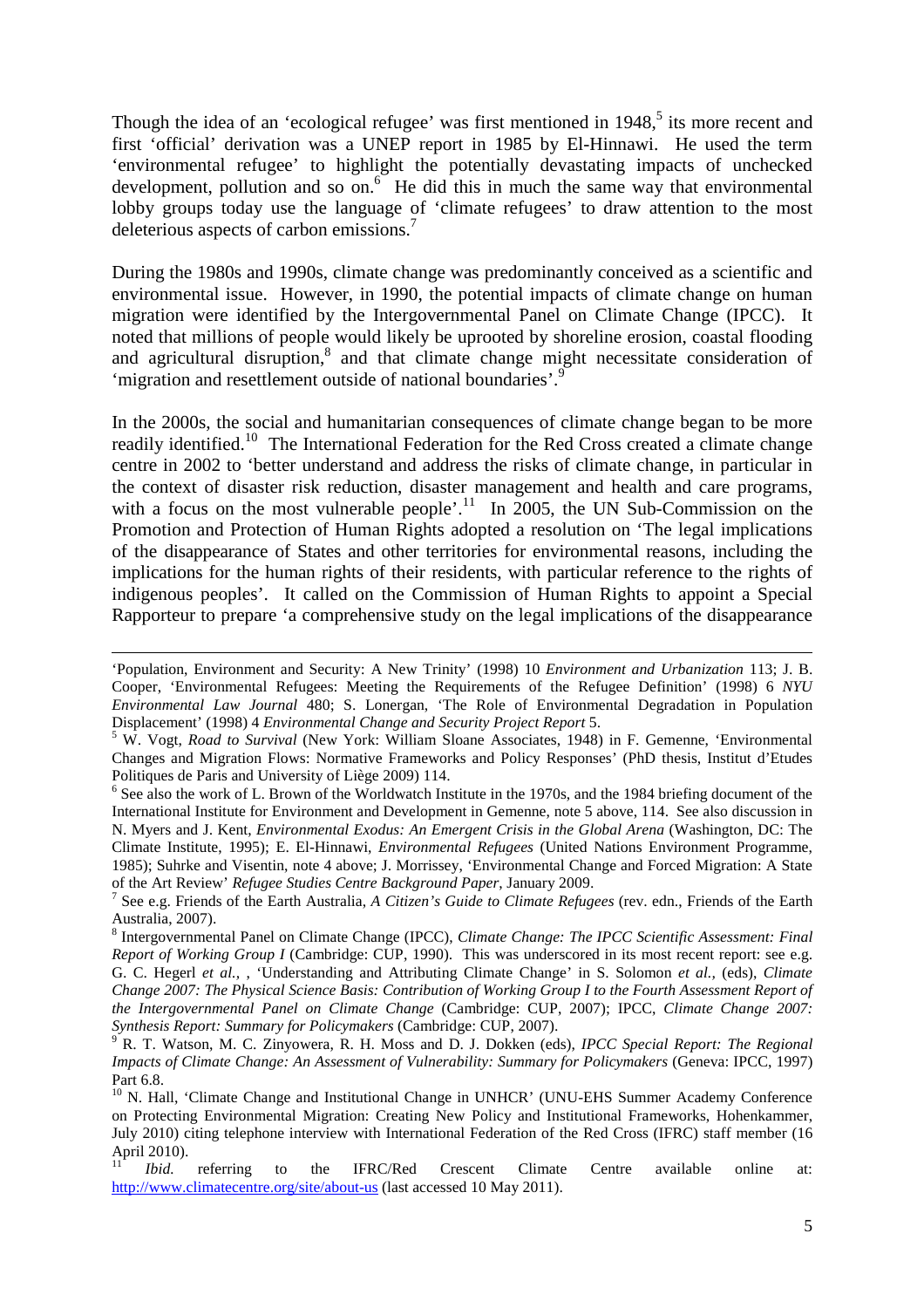of States and other territories for environmental reasons, including the implications for the human rights of their residents', $^{12}$  but this never occured.

Since then, the issue has gained further momentum, with an explosion of literature and increasing institutional and NGO engagement in the issue since the mid- $2000s$ .<sup>13</sup> In 2009, the Office of the UN High Commissioner for Human Rights in 2009 examined the links between human rights and climate change, including a whole section on displacement.<sup>14</sup> In the same year, the UN General Assembly adopted a resolution on 'Climate Change and Its Possible Security Implications', requesting the Security Council to provide a comprehensive report. The resultant report contains a short section on population displacement and migration.<sup>15</sup>

The Council of Europe Parliamentary Assembly's Committee on Migration, Refugees and Population compiled a report on environmentally-induced migration and displacement in 2008.<sup>16</sup> In mid-2009, Kofi Annan, in his role as President of the Global Humanitarian Forum, issued a report which described 'millions of people' being 'uprooted or permanently on the move as a result' of climate change, with '[m]any more millions' to follow.<sup>17</sup> The issue has also been taken up in the UNFCCC negotiations.<sup>18</sup>

UNHCR's engagement with the issue was precipitated by the High Commissioner, Antonio Guterres, who first raised his concerns about climate change-related movement at UNHCR's Executive Committee meeting in 2007.<sup>19</sup> He told States that: 'We see more and more people

<sup>&</sup>lt;sup>12</sup> Office of the United Nations High Commissioner for Human Rights (OHCHR), 'The Legal Implications of the Disappearance of States and Other Territories for Environmental Reasons, Including the Implications for the Human Rights of their Residents, with Particular Reference to the Rights of Indigenous Peoples', Res. 2005/20 (10 August 2005). No such reports appear to have been compiled. In 2008, Emmanuel Decaux, Human Rights Council Advisory Committee Expert, listed on-going studies submitted or mandated for submission by Special Rapporteurs. These did not include a study more recent than the 2005 one.

<sup>&</sup>lt;sup>13</sup> The IOM and the Norwegian Red Cross have been particularly active, for example. See also recent reports by the United Nations Development Programme (UNDP), Office for the Coordination of Humanitarian Affairs (OCHA), Oxfam, Christian Aid, World Vision and so on, where climate change has become a focus.

<sup>&</sup>lt;sup>14</sup> 'Report of the Office of the United Nations High Commissioner for Human Rights on the Relationship between Climate Change and Human Rights', UN Doc. A/HRC/10/61, 15 January 2009, paras 55–60. See also the submissions made by States, UN organisations, regional intergovernmental organizations, national human rights institutions and non-government organisations: OHCHR, 'OHCHR Study on the Relationship between Climate Change and Human Rights: Submissions and Reference Documents Received' (2008) available online at: http://www2.ohchr.org/english/issues/climatechange/submissions.htm (last accessed 12 May 2011).

<sup>&</sup>lt;sup>15</sup> 'Climate Change and Its Possible Security Implications: Report of the Secretary-General', UN Doc. A/64/350, 11 September 2009, paras 54–63 and Box III. While it notes that most displacement will occur *within* countries rather than across international borders, and that rural–urban movement will place enormous pressures on urban centres, the analysis is weak and at times inaccurate (especially relating to the law).

<sup>&</sup>lt;sup>16</sup> Council of Europe Parliamentary Assembly, Committee on Migration, Refugees and Population, 'Environmentally Induced Migration and Displacement: A 21st Century Challenge', COE Doc 11785 (23 December 2008) paras 6.3 and 121 respectively.

<sup>&</sup>lt;sup>17</sup> *The Anatomy of a Silent Crisis: Human Impact Report: Climate Change* (Geneva: Global Humanitarian Forum, 2009) ii available online at: www.eird.org/publicaciones/humanimpactreport.pdf (last accessed 17 May 2011).

<sup>&</sup>lt;sup>18</sup> See 'Text to Facilitate Negotiations among Parties', UN Doc. FCCC/AWGLCA/2010/6, 17 May 2010, para. 4(f) (page 17) available online at:

http://maindb.unfccc.int/library/view\_pdf.pl?url=http://unfccc.int/resource/docs/2010/awglca10/eng/06.pdf (last accessed 17 May 2011).

<sup>&</sup>lt;sup>19</sup> However, a Working Group on Solutions and Protection within the Executive Committee of UNHCR reported in 1991 that there was 'a need to provide international protection to persons outside the current international legal definition of refugee [where they were] forced to leave or prevented from returning to their homes because of human-made disasters, natural or ecological disasters': M. Schwartz, 'International Legal Protection for Victims of Environmental Abuse' (1993) 18 *Yale Journal of International Law* 355, 379.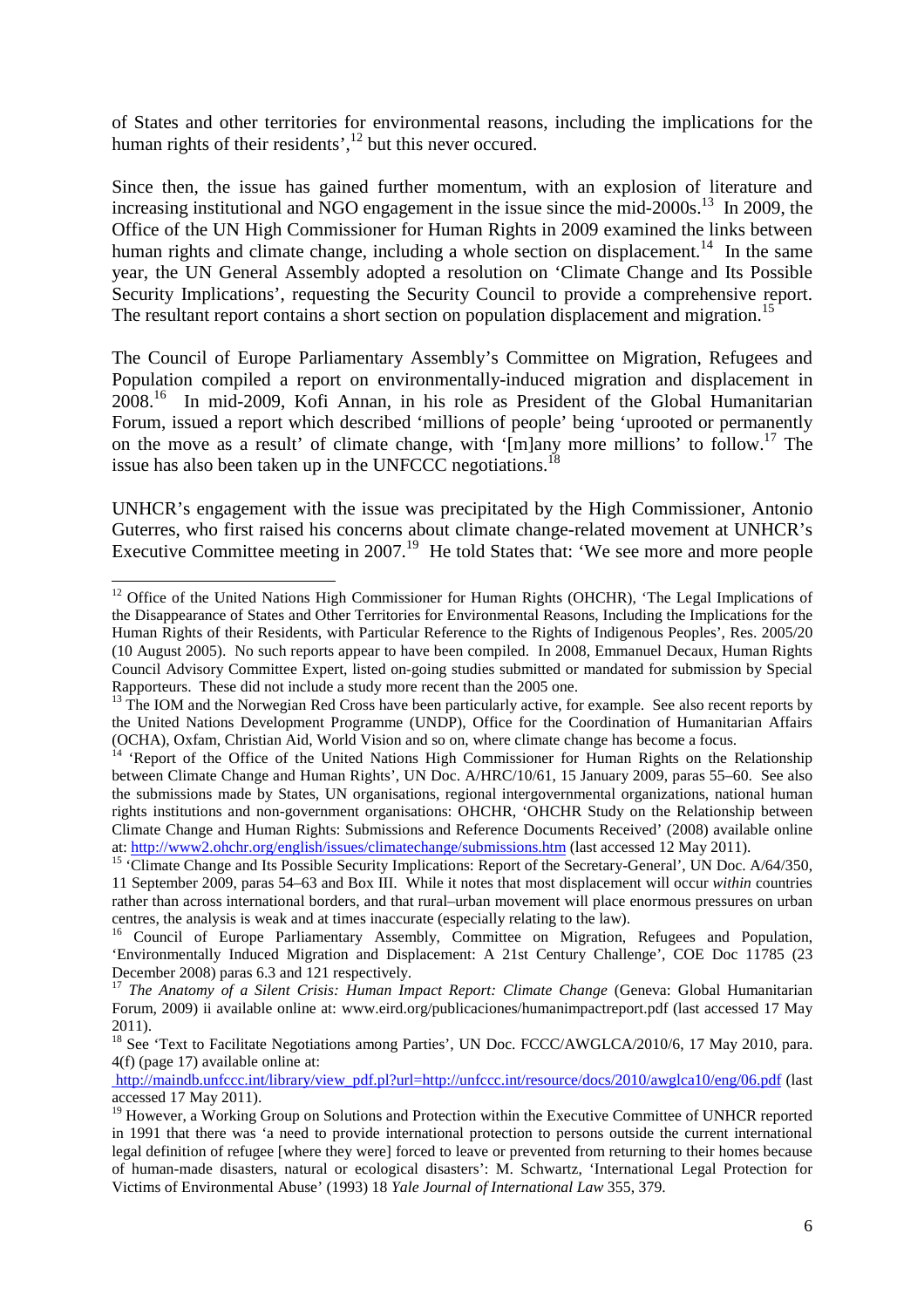forced to move because of extreme deprivation, environmental degradation and climate change', noting that

natural disasters occur more frequently and are of greater magnitude and devastating impact. Almost every model of the long-term effects of climate change predicts a continued expansion of desertification, to the point of destroying livelihood prospects in many parts of the globe. And for each centimeter the sea level rises, there will be one million more displaced. The international community seems no more adept at dealing with these causes than it is at preventing conflict and persecution.

He noted that he regarded UNHCR has having a 'duty to alert states to these problems and help find answers to the new challenges they represent',<sup>20</sup> while acknowledging that UNHCR's legal mandate precluded its formal involvement.<sup>21</sup>

As a result of the High Commissioner's lead, UNHCR produced its first policy paper in late 2008, and other publications since.<sup>22</sup> It has also become more actively engaged through networks such as the Inter-Agency Standing Committee; $^{23}$  in commissioning research on climate change-related movement;<sup>24</sup> and raising it as a normative protection gap at the  $2010$ High Commissioner's Dialogue on Protection Challenges.<sup>25</sup>

There remains no authoritative international institution responsible for governing climaterelated migration. Indeed, the issue cuts across several areas of international governance migration and asylum, the environment, development, human rights, and humanitarian aid and assistance— each of which is represented by a number of different UN and other bodies. UNHCR is uniquely placed to address the protection dimension of movement, and to assist the international debate through its expertise on forced migration and the nature of population movements.

<sup>&</sup>lt;sup>20</sup> Opening Statement by Mr. António Guterres, United Nations High Commissioner for Refugees, at the Fiftyeighth Session of the Executive Committee of the High Commissioner's Programme (Geneva 1 October 2007).

<sup>&</sup>lt;sup>21</sup> Indeed, this was, and remains, a key obstacle to UNHCR's formal involvement. Hall's interviews reflect a disquiet among some within UNHCR about taking a stance on the issue: Hall, note 10 above.

<sup>&</sup>lt;sup>22</sup> UNHCR, 'Climate Change, Natural Disasters and Human Displacement: A UNHCR Perspective'. rev. edn, 14 August 2009. See generally UNHCR's climate change website at http://www.unhcr.org/pages/49e4a5096.html.

<sup>&</sup>lt;sup>23</sup> Note also the Climate Change, Environment and Migration Alliance (CCEMA), formed in April 2008, which is comprised of the IOM, Munich Re Foundation, Stockholm Environment Institute, United Nations Environment Programme (UNEP), OCHA, United Nations University Institute for Environment and Human Security, University of Sussex Development Research Centre on Migration, Globalisation and Poverty, and World Wildlife Fund. It was formed as 'an informal framework for a global multi-stakeholder partnership on climate change, environment and migration': 'About ccema' (2010) available online at: http://www.ccemaportal.org/article/read/about (last accessed 9 May 2011).

 $^{24}$  R. Zetter, 'Protecting Environmentally Displaced People: Developing the Capacity of Legal and Normative Frameworks', December 2010, Refugee Studies Centre Research Report Executive Summary available online at: http://www.rsc.ox.ac.uk.

<sup>&</sup>lt;sup>25</sup> See High Commissioner's Dialogue on Protection Challenges Report, note 3 above. However, a Working Group on Solutions and Protection within the Executive Committee of the UNHCR reported in 1991 that there was 'a need to provide international protection to persons outside the current international legal definition of refugee [where they were] forced to leave or prevented from returning to their homes because of human-made disasters, natural or ecological disasters': M. Schwartz, note 19 above, 379.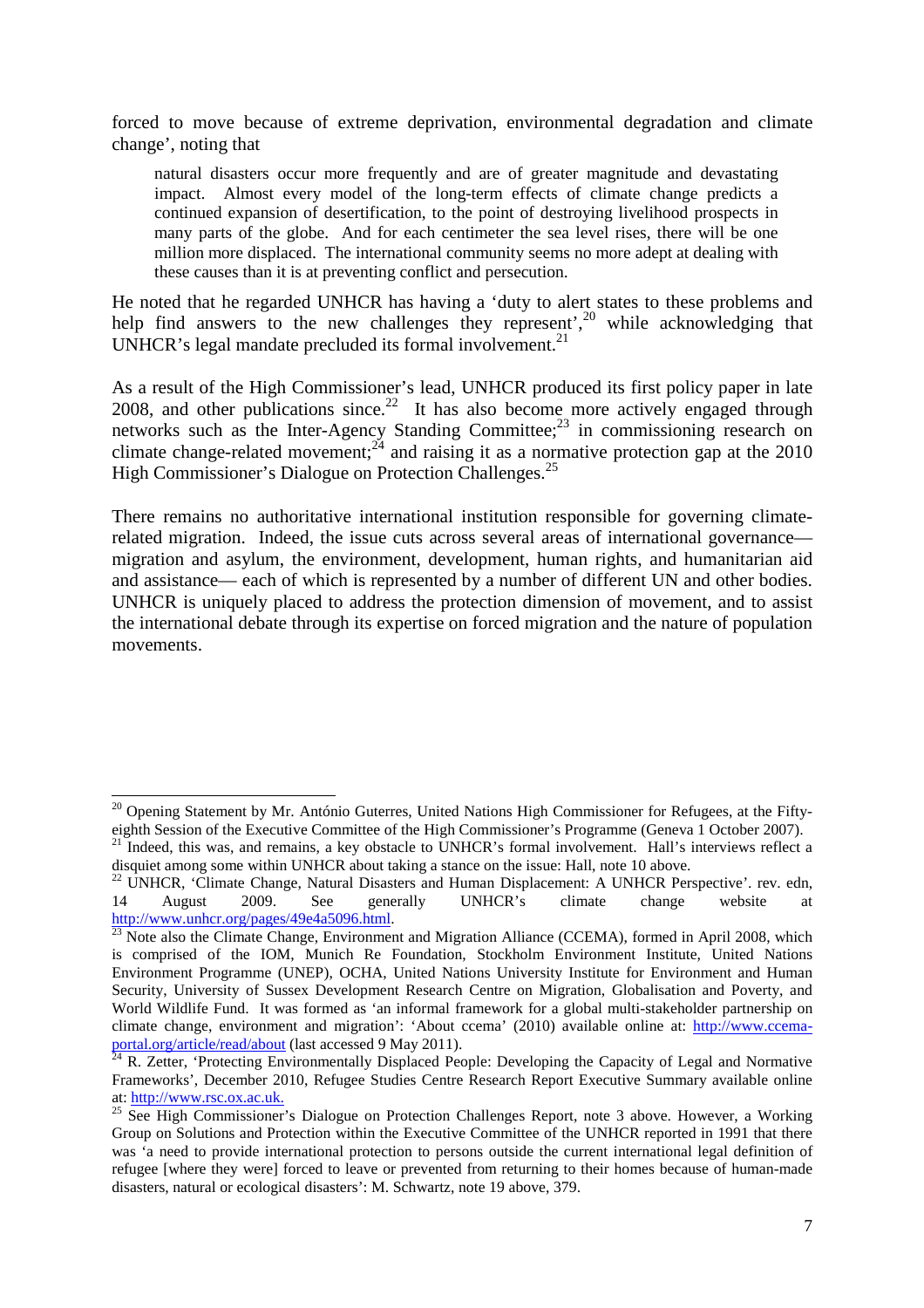#### **2.2 Conceptualization of climate change-related movement**

The 'newness' of displacement triggered (at least in part) by climate change is its underlying anthropogenic basis,  $^{26}$  the large number of people thought to be susceptible to it,  $^{27}$  and the relative speed with which climate change will occur, which means that people's traditional coping strategies are likely to be overwhelmed at some point. As the Intergovernmental Panel on Climate Change (IPCC) has observed, '[w]hile physical exposure can significantly influence vulnerability for both human populations and natural systems, a lack of adaptive capacity is often the most important factor that creates a hotspot of human vulnerability'.<sup>28</sup> A country's level of development is central to its adaptive capacity, since resources and technology increase capacity, while poverty limits it.<sup>29</sup>

According to UNHCR, it is becoming increasingly difficult to categorize displaced people because of the combined impacts of conflict, the environment and economic pressures.<sup>30</sup> While the term 'refugee' describes only a narrow sub-class of the world's forced migrants, it is often misapplied to those who move (or who are anticipated to move) for environmental or climate reasons. As explored below, this is not only erroneous as a matter of law, but is conceptually inaccurate as well.

First, the growing body of empirical research shows that in most cases, movement is likely to be predominantly internal and/or gradual. Of course there *will* be some cross-border movement, but not in the magnitude often predicted, $3<sup>1</sup>$  nor necessarily in the nature of refugee 'flight'.<sup>32</sup> This is important when it comes to devising the appropriate legal and policy responses, which must be attuned to the reality of movement. For example, alarmist predictions that some 30 million people<sup>33</sup> will be displaced from Bangladesh by 2050 as a

<sup>&</sup>lt;sup>26</sup> That is not to say that 'natural' disasters are without anthropogenic bases: see e.g. B. Wisner, P. Blaikie, T. Cannon and I. Davis, *At Risk: Natural Hazards, People's Vulnerability and Disasters* (2nd edn., London: Routledge, 2004), who argue that few disasters are ever 'natural'; they are a combination of environmental *plus* socio-economic and political factors.

<sup>&</sup>lt;sup>27</sup> President of the Global Humanitarian Forum, Kofi Annan, described 'millions of people' being 'uprooted or permanently on the move as a result' of climate change, with '[m]any more millions' to follow: *The Anatomy of a Silent Crisis*, note 17 above, ii. Debates about numbers remain highly contentious: see e.g. D. Kniveton *et al.,*  'Climate Change and Migration: Improving Methodologies to Estimate Flows' (2008) *IOM Migration Research Series* No. 33; S. Castles, 'Environmental Change and Forced Migration: Making Sense of the Debate' (2002) *New Issues in Refugee Research,* Working Paper No. 70. As Kibreab notes, numbers are based on 'educated guesses and cannot therefore be the basis of evidence-based policy which can help with pre-emption, mitigation or adaptation', G. Kibreab, 'Climate Change and Human Migration: A Tenuous Relationship?' (2009) 20 *Fordham Environmental Law Review* 357, 400.

<sup>28</sup> IPCC, *Climate Change 2007: Impacts, Adaptation and Vulnerability*: *Contribution of Working Group II to the Fourth Assessment Report of the Intergovernmental Panel on Climate Change* (Cambridge: CUP, 2007) 317. <sup>29</sup> Referred to in IOM, note 2 above, 8.

<sup>30</sup> See remarks made by High Commissioner António Guterres in an interview with *The Guardian* in J. Borger, 'Conflicts Fuelled by Climate Change Causing New Refugee Crisis, Warns UN' *The Guardian* (17 June 2008) available online at: http://www.guardian.co.uk/environment/2008/jun/17/climatechange.food (last accessed 17 May 2011).

<sup>31</sup> For alarmist figures, see e.g. Christian Aid, *Human Tide: The Real Migration Crisis* (2007). See also Friends of the Earth Australia, note 7 above; Robin McKie, 'Climate Change Will Cost a Billion People Their Homes, Says Report' *The Observer*, 28 November 2010; IFRC and Red Crescent Societies, *World Disasters Report: Focus on Recovery,* IFRC and Red Crescent Societies 2001; Myers, note 4 above; N. Myers, 'Environmental Refugees: An Emergent Security Issue', 13th Economic Forum, Prague, 23–27 May 2005.

<sup>32</sup> See e.g. F. Laczko and C. Aghazarm (eds), *Migration, Environment and Climate Change: Assessing the Evidence*, Geneva: IOM, 2009; EACH-FOR, 'Synthesis Report', 14 May 2009.

<sup>&</sup>lt;sup>33</sup> Author interview with Mihir Kanti Majumder, Secretary, Ministry of Environment and Forests, Bangladesh (Dhaka, 15 June 2010); K. M. Campbell *et al., The Age of Consequences: The Foreign Policy and National*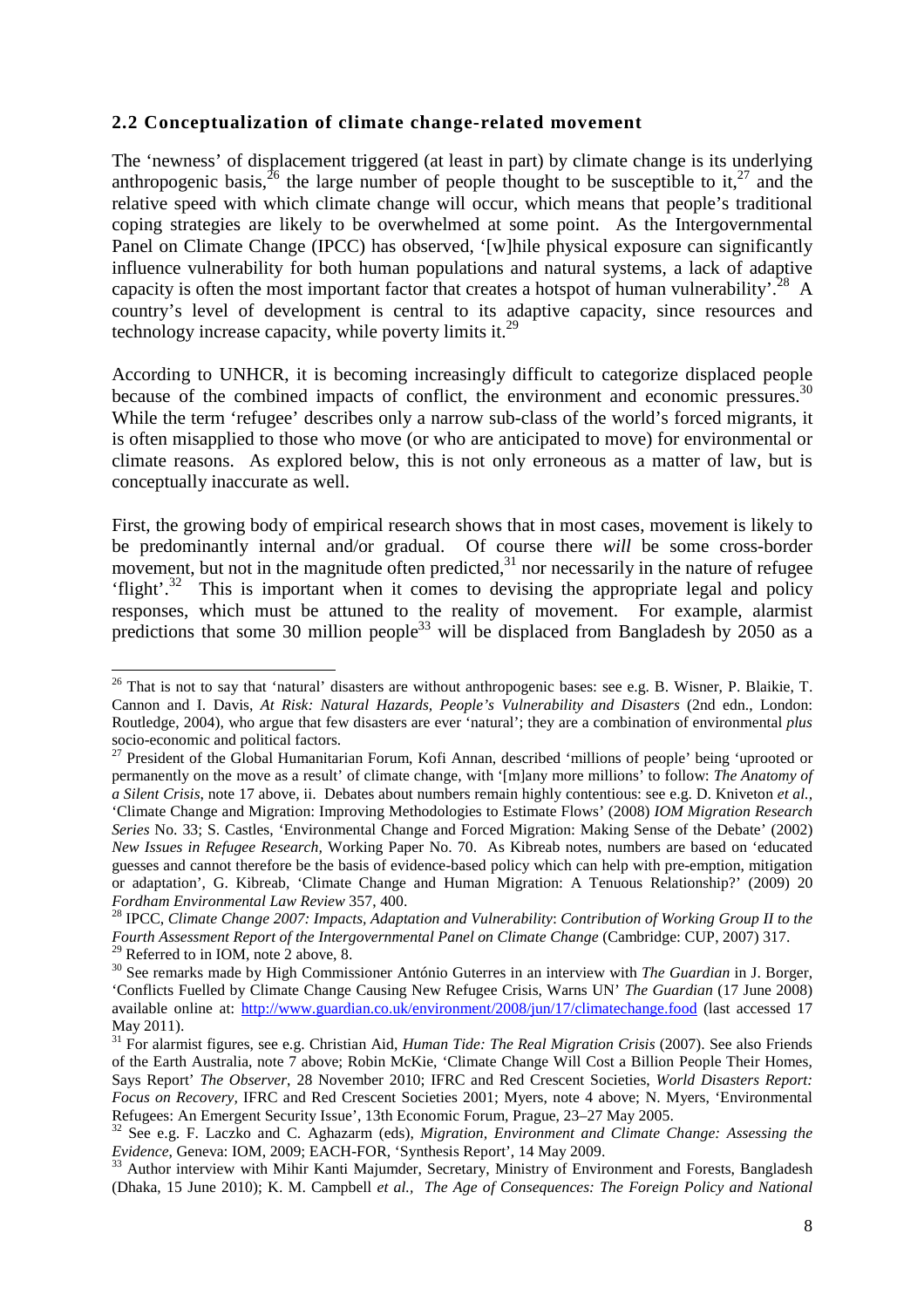result of climate change need to be treated with caution. Most displacement in Bangladesh that can be linked to climate change is likely to be internal rather than cross-border in character, based on current patterns of movement (which are the most likely indicators of future movement).<sup>34</sup> There is consequently scant evidence to justify claims that mass outflows of Bangladeshi 'climate refugees'<sup>35</sup> will threaten international or regional security.<sup>36</sup> Alarmist predictions about the numbers of people on the move may negatively impact on the careful creation of principled and appropriate legal and policy responses.

Secondly, it is inherently fraught to speak of 'climate change' as the 'cause' of human movement, even though its impacts may exacerbate existing socio-economic or environmental vulnerabilities. Rather, climate change will have an 'incremental impact', '*add[ing]* to existing problems' and 'compound[ing] existing threats'.<sup>37</sup> As one government official in the so-called 'sinking island' of Kiribati observed, climate change overlays preexisting pressures—overcrowding, unemployment, environmental and development concerns—which means that it may provide a 'tipping point' that would not have been reached in its absence.<sup>38</sup>

From a law and policy perspective, this raises questions about whether it is appropriate to differentiate between displaced people who deserve 'protection' on account of climate change, and those who are victims of 'mere' economic or environmental hardship. For example, in urban slums in Bangladesh, it is difficult to distinguish those who move from general poverty from those who are affected by climate change.<sup>39</sup> Some researchers suggest that it is arbitrary to identify 'climate change' as a driver of forced migration, while omitting

*Security Implications of Global Climate Change* (Washington, DC: Center for Strategic and International Studies, November 2007) 5. Biermann and Boas calculate that there will be 26 million 'climate refugees' by that time solely on account of rising seas: F. Biermann and I. Boas, 'Preparing for a Warmer World: Towards a Global Governance System to Protect Climate Refugees' (2010) 10 *Global Environmental Politics* 60, 70.

<sup>&</sup>lt;sup>34</sup> See e.g. G. Hugo,<sup>'</sup> Climate Change-Induced Mobility and the Existing Migration Regime in Asia and the Pacific' in J. McAdam (ed.), *Climate Change and Displacement: Multidisciplinary Perspectives* (Oxford: Hart Publishing, 2010) 9.

<sup>35</sup> See e.g. 'PM Warns of Climate Refugee Crisis' *The Daily Star,* 22 September 2010; 'Hasina Highlights Unfortunate Plight of Climate Migrants' *The New Nation*, 25 September 2010. Bangladeshi non-governmental organization (NGO) network, Equity BD, which has from time to time used the 'climate refugee' terminology, e.g. Equity BD, 'Climate Change Induced Forced Migrants: In Need of Dignified Recognition under a New Protocol', December 2009, says it now rejects this: author interview with Md Shamsuddoha and Rezaul Karim Chowdhury from Equity BD, 19 June 2010.

<sup>&</sup>lt;sup>36</sup> German Advisory Council on Global Change, *World in Transition: Climate Change as a Security Risk: Summary for Policy Makers* (Berlin: WBGU Secretariat 2007) 6; P. Schwartz and D. Randall, 'An Abrupt Climate Change Scenario and Its Implications for United States National Security' (October 2003) 3, 17; CNA Corporation, 'National Security and the Threat of Climate Change' (2007) 44; Former Prime Minister K. Rudd, 'The First National Security Statement to the Australian Parliament' (4 December 2008) available online at: http://pmrudd.archive.dpmc.gov.au/node/5424 (last accessed 5 October 2010).

<sup>37</sup> Author interview with Saber Chowdhury MP, Member of the All Parliamentary Committee on Climate Change, Bangladesh (Dhaka, 21 June 2010).

<sup>&</sup>lt;sup>38</sup> Author interview with Kiribati Solicitor-General David Lambourne (Kiribati, 8 May 2009). However, in Tuvalu, there is a concern that if climate drivers are overshadowed by other factors such as general poverty, which have traditionally not given rise to a protection response by third States, efforts to achieve funding for adaptation and migration options for the future will be stymied. This was the impression given in the author's interview with Enele Sopoaga, Secretary for Foreign Affairs, Tuvalu (Funafuti, 25 May 2009).

<sup>&</sup>lt;sup>39</sup> Author interview with SM Munjurul Hannan Khan, Deputy Secretary, Ministry of Environment and Forests and National Focal Point for the UNFCCC and IPCC, Bangladesh (Dhaka, 15 June 2010). Discussions with slum dwellers showed that some had moved on account of environmental degradation, but this was a very small sample and no firm conclusions can be drawn from it: author interviews in Shonamia *bosti* (slum) (Dhaka, 18 June 2010).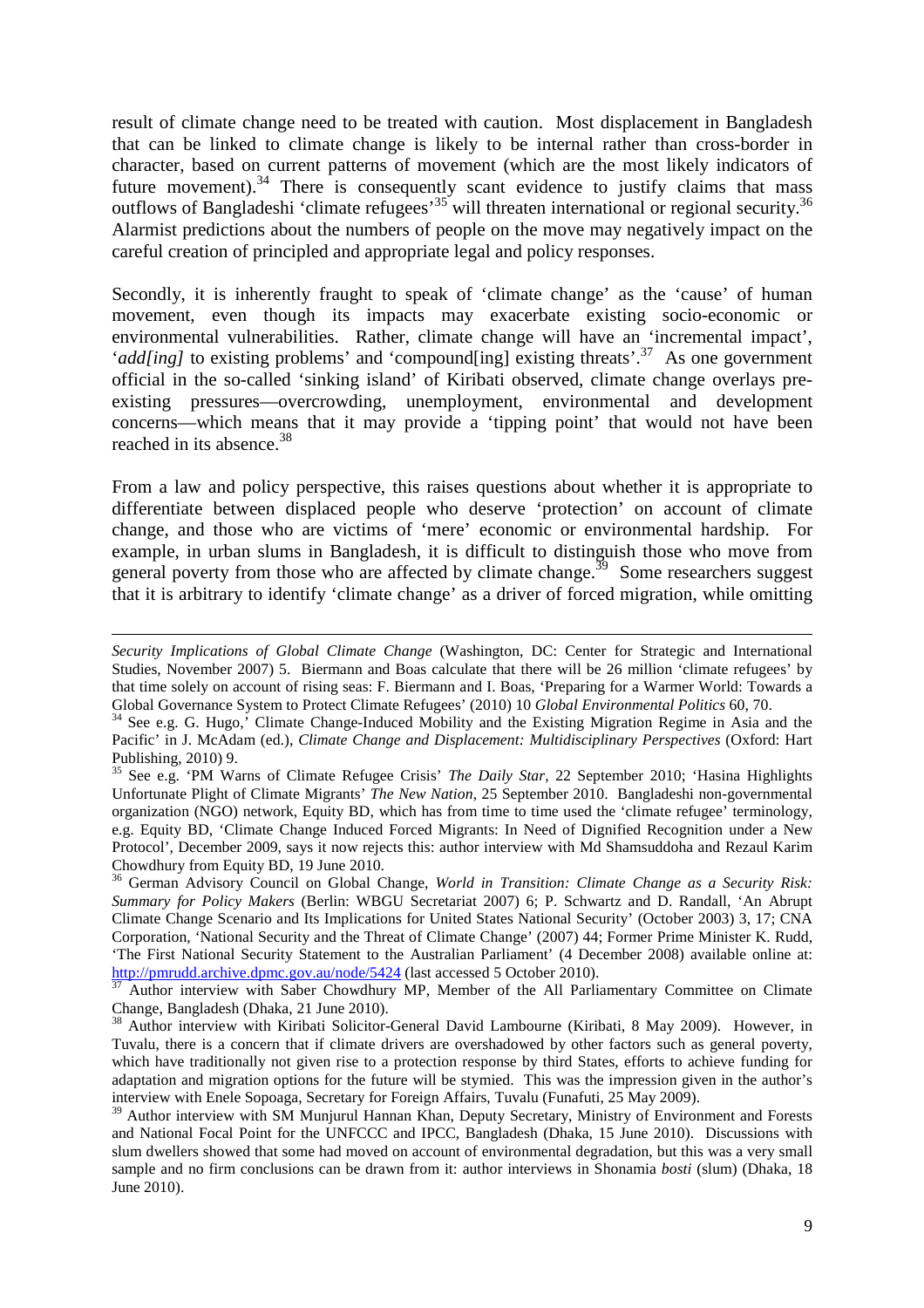other causes such as poverty, general conflict, or lack of opportunity (especially since they may impact on the lives of even more people).<sup>40</sup>

Thirdly, the nature of people movement will vary greatly depending upon unknown variables, including when, precisely, climate change impacts make it impossible for people to remain in their homes; the extent to which movement is already an adaptation strategy employed by the community (e.g. cyclical movement in flood-prone areas) and can continue to be used as an adaptive strategy; the level of assistance available within the country; pre-existing migration options for that community; and whether movement is initial flight in response to a sudden disaster, or pre-emptive and/or secondary movement where climate impacts are more slowonset in nature.<sup>41</sup> As Kibreab notes, the effects of climate change on human movement are 'spatially and socially differentiated', $42$  which is a reason why seeking detailed universal responses, as opposed to broad, guiding principles, may be inappropriate.

#### **2.3 Typology**

 $\overline{a}$ 

The UN Secretary-General's Representative on the Human Rights of Internally Displaced Persons, Walter Kälin, developed a framework setting out the diversity of scenarios that can be encompassed within the very wide concept of environmental displacement. This was subsequently adopted by the UN's Inter-Agency Standing Committee Working Group on Migration/Displacement and Climate Change.<sup>43</sup> Not all scholars accept this way of categorizing climate change-related movement and a variety of other frameworks have been proposed.<sup>44</sup> Importantly, climate scientists note that storms, cyclones, and so on are extreme *weather* – not climate – events. Though climate change is likely to increase the severity and/or frequency of such events over time, this is a gradual process (much like sea-level rise). Accordingly, the distinction in forced migration scholarship between so-called 'climate events' and 'climate processes' is scientifically flawed.<sup>45</sup> The real distinction is between extreme weather events, and longer-term climate processes. This underscores the problem of placing 'climate change' in the centre of legal and policy solutions: what matters is in fact the nature of harm, rather than its source.

<sup>&</sup>lt;sup>40</sup> See A. Betts and E. Kaytaz, 'National and International Responses to the Zimbabwean Exodus: Implications for the Refugee Protection Regime' (2009) *UNHCR New Issues in Refugee Research,* Working Paper No. 175; Alexander Betts, 'Towards a "Soft Law" Framework for the Protection of Vulnerable Irregular Migrants' (2010) 22 *IJRL* 209; Kibreab, note 27 above. Kälin also suggests that 'it is conceptually sounder to look at suddenonset disasters as a cause of displacement, and not to limit the focus to those triggered by global warming': W. Kälin, 'Conceptualising Climate-Induced Displacement' in McAdam, note 34 above, 85.

<sup>&</sup>lt;sup>41</sup> For further elaboration of the authors' views on these issues, see J. McAdam, 'Swimming against the Tide: Why a Climate Change Displacement Treaty is Not *the* Answer' (2011) 23 *IJRL* 1; J. McAdam and B. Saul, 'Displacement with Dignity: Climate Change, Migration and Security in Bangladesh' (2010) 53 *German Yearbook of International Law* 1.

<sup>42</sup> Kibreab, note 27 above, 377.

<sup>43</sup> Inter-Agency Standing Committee (IASC) Working Group on Migration/Displacement and Climate Change, 'Displacement and Climate Change: Towards Defining Categories of Affected Persons' , 20 September 2008, Working Paper First Draft. See also the six-pronged typology in IOM Policy Brief, 'Migration, Climate Change and the Environment', May 2009.

 $44$  See Gemenne, note 5 above, 116–17; 124–25; 140–45; 161–64. For example, Gemenne queries the utility of categorizing environmental changes in this way. He argues that movement patterns 'depend more on policy responses than on the type of change involved' (163), and that it is impossible to encapsulate the wide variety of changes in clear-cut categories. Instead, he proposes viewing changes as part of different continua, including the geographical extent of the change (local to global); the degree of human responsibility for the change; and the pace of the change. It is important to note, though, that his approach refers to *environmental* change, which is broader than the *climate* change typology outlined above.

<sup>45</sup> O. Brown, 'Migration and Climate Change' (2008) *IOM Migration Research Series* No. 31, 17ff.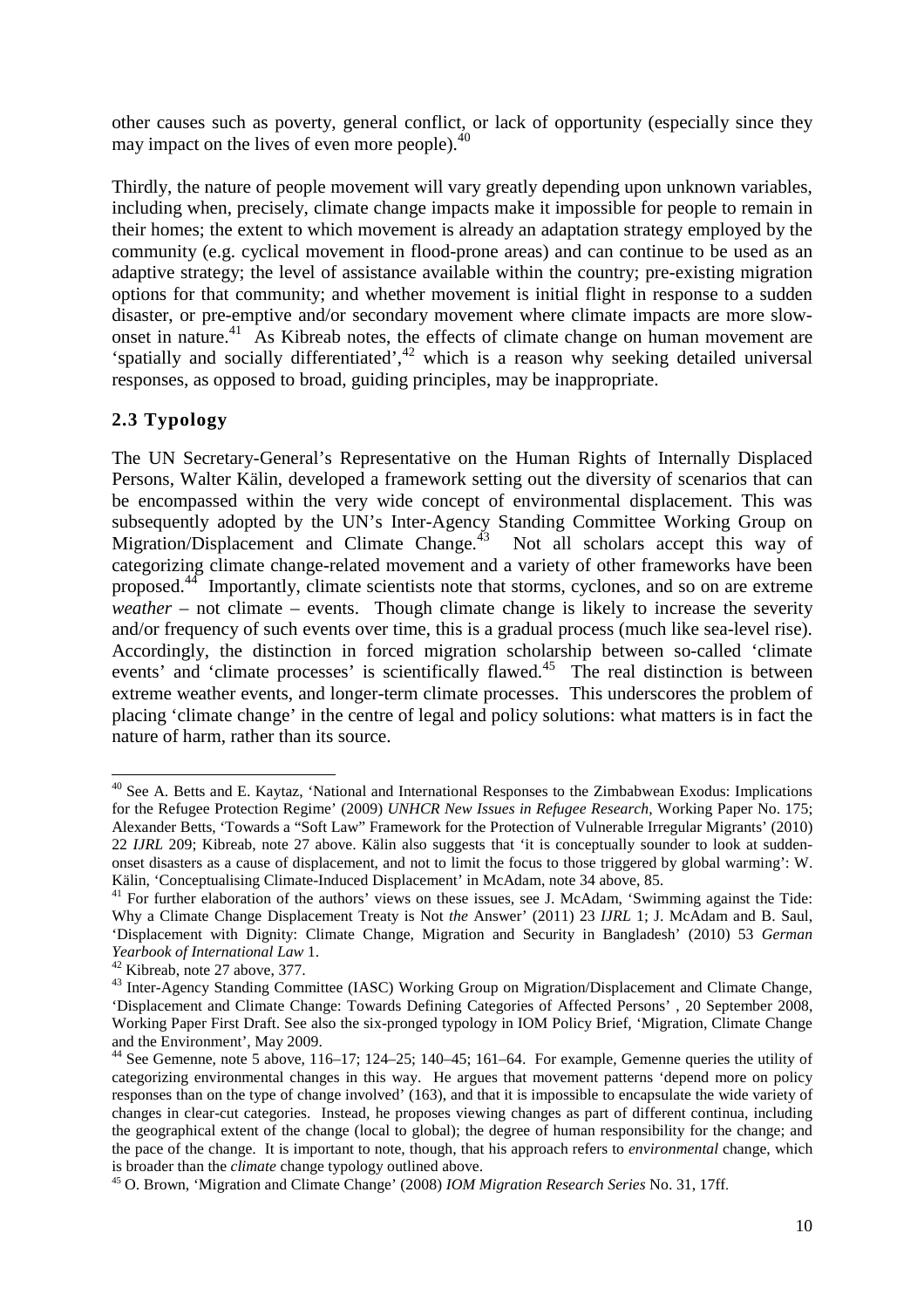- 1. *The increase of hydro-meteorological disasters*, such as flooding, hurricanes, typhoons, cyclones and mudslides, leading predominantly to internal displacement.
- 2. Government-initiated *planned evacuation* of areas at high risk of disasters. This is likely to lead to permanent internal displacement.
- 3. *Environmental degradation and slow–onset disasters*, such as reduced water availability, desertification, recurrent flooding and increased salinity in coastal zones. Kälin explains: 'Such deterioration may not necessarily cause displacement, but it may prompt people to consider 'voluntary' migration as a way to adapt to the changing environment and be a reason why people move to regions with better living conditions and income opportunities. However, if areas become uninhabitable over time because of further deterioration, finally leading to complete desertification, permanent flooding of coastal zones or similar situations, population movements will amount to forced displacement and become permanent.<sup>46</sup>
- 4. *Small island countries at risk of disappearing* because of rising seas. At the point at which a territory is no longer habitable (e.g. because of the inability to grow crops or obtain fresh water), permanent relocation to other countries would be necessary even if the country is not yet under water. Kälin notes that current international law provides no protected status for such people, and even if they were to be treated as 'stateless', 'current legal regimes are hardly sufficient to address their very specific needs'. For example, although small island countries (such as Kiribati and Tuvalu) emit less than one per cent of global greenhouse gases, their small physical size, exposure to natural disasters and climate extremes, very open economies, and low adaptive capacity make them particularly susceptible, and less resilient, to climate change. $47$
- 5. *Risk of conflict* over essential resources. Even though the humanitarian community is used to dealing with internal conflict, and people displaced by conflict may be eligible for protection as refugees or assistance as IDPs, resource-based conflicts 'may be particularly challenging' at the operational level. In particular, where the resource scarcity cannot be resolved, 'it will be extremely difficult to reach peace agreements providing for an equitable solution. The likely outcome is both conflict and the displacement of a protracted nature.' Conflict is likely to be social conflict, rather than armed conflict.

Each type of scenario described above involves different kinds of pressures and impacts, which will affect the time, speed, and size of movement. Thus, at various points in time, the role of climate change in individual or household decisions to move may be stronger or weaker, and interact with other reasons for moving. Since such a wide range of scenarios can be caught under the 'climate displacement' umbrella, no single legal or policy response is appropriate or able to address them all. However, existing legal frameworks seem better equipped to respond to disaster-related movement (contemplated by weather 'events'), and less able to accommodate pre-emptive movement on account of slower-onset processes.

<sup>46</sup> Kälin, note 40 above, 85. See also McAdam and Saul, note 41 above, on secondary movement.

<sup>&</sup>lt;sup>47</sup> N. Mimura *et al.*, 'Small Islands' in IPCC, note 28 above, 692–93. The report additionally lists the impacts of globalization, pressures on infrastructure, a scarcity of fresh water and, in the Pacific, internal and external political and economic processes, including the imposition of western adaptation models which are not readily transposable to the island context. These features have resulted in some small island countries being recognized by the UN as Least Developed Countries or Small-Island Developing States (SIDS).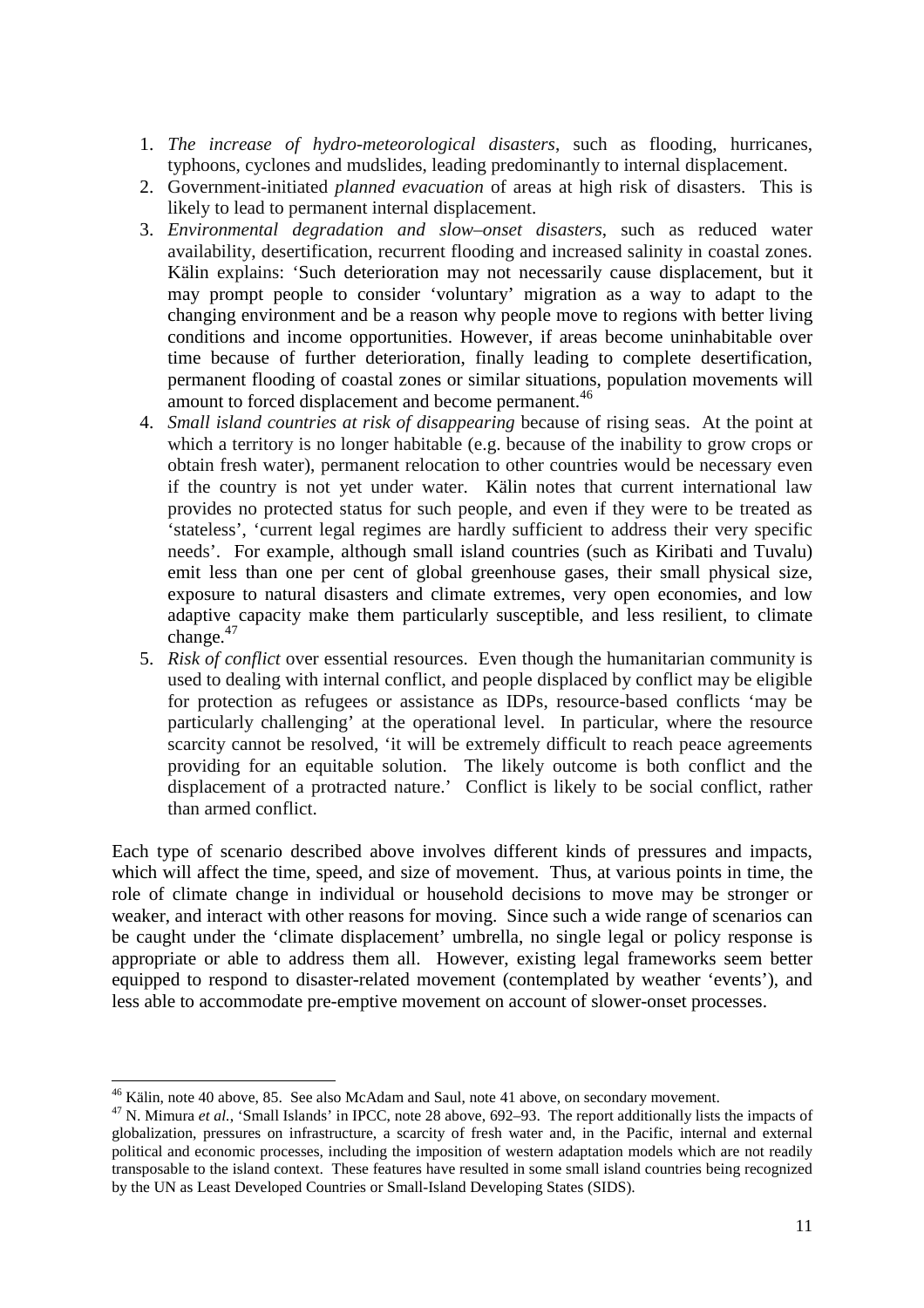#### **2.4 Relevance of the 1951 Refugee Convention**

The term 'refugee' is a legal term of art. The legal definition of a 'refugee', and the rights and entitlements which a refugee is owed, are set out in the 1951 Refugee Convention relating to the Status of Refugees, read in conjunction with its 1967 Protocol. A 'refugee' is defined as someone who:

owing to well-founded fear of being persecuted for reasons of race, religion, nationality, membership of a particular social group or political opinion, is outside the country of his nationality and is unable, or owing to such fear, is unwilling to avail himself of the protection of that country; or who, not having a nationality and being outside the country of his former habitual residence as a result of such events, is unable or, owing to such fear, is unwilling to return to it.<sup>48</sup>

First, the refugee definition only applies to people who have already crossed an international border. As noted above, much of the anticipated movement in response to climate change will be internal, and thus will not meet this preliminary requirement.

Secondly, there are difficulties in characterizing 'climate change' as 'persecution'. 'Persecution' entails violations of human rights that are sufficiently serious, either because of their inherent nature, or because of their repetition (for example, an accumulation of breaches which, individually, would not be so serious but which together constitute a severe violation).<sup>49</sup> It remains very much a question of degree and proportion. Whether something amounts to 'persecution' is assessed according to the nature of the right at risk, the nature and severity of the restriction, and the likelihood of the restriction eventuating in the individual  $case.<sup>50</sup>$ 

Although adverse climate impacts such as rising sea-levels, salination, and increases in the frequency and severity of extreme weather events (e.g. storms, cyclones, floods) are harmful, they do not meet the threshold of 'persecution' as this is currently understood in law. Part of the problem in the climate change context is identifying a 'persecutor'. For example, the governments of Kiribati and Tuvalu are not responsible for climate change as a whole, nor are they developing policies which increase its negative impacts on particular sectors of the population. One might argue that the 'persecutor' in such a case is the 'international community', and industrialized countries in particular, whose failure to cut greenhouse gas emissions has led to the predicament now being faced.<sup>51</sup> These are the very countries to which movement might be sought if the land becomes unsustainable. This is a complete reversal of the traditional refugee paradigm: whereas Convention refugees flee their own government (or private actors that the government is unable or unwilling to protect them from), a person fleeing the effects of climate change is not escaping his or her government,

<sup>48</sup> Convention relating to the Status of Refugees (adopted 28 July 1951, entered into force 22 April 1954) 189 UNTS 137, art. 1A(2), read in conjunction with Protocol relating to the Status of Refugees (adopted 31 January 1967, entered into force 4 October 1967) 606 UNTS 267.

<sup>49</sup> See also Council Directive 2004/83/EC of 29 April 2004 on Minimum Standards for the Qualification and Status of Third Country Nationals or Stateless Persons as Refugees or as Persons Who Otherwise Need International Protection and the Content of the Protection Granted [2004] OJ L304/12 ('Qualification Directive') art. 9. It may include a threat to life or liberty, significant physical harassment or ill-treatment, or significant economic hardship or denial of access to basic services or denial of capacity to earn a livelihood, where such hardship or denial threatens the applicant's capacity to subsist: Migration Act 1958 (Cth), s  $91R(2)$  $\frac{1}{50}$  such  $\frac{1}{50}$ .

<sup>50</sup> See G. S. Goodwin-Gill and J. McAdam, *The Refugee in International Law* (3rd edn, Oxford: OUP, 2007) 92. <sup>51</sup> See IPCC, *Climate Change: The IPCC Scientific Assessment*, note 8 above, 8 (fn omitted); IPCC, *Climate Change 2007: Synthesis Report*, note 8 above, 5; 6; 12; 13.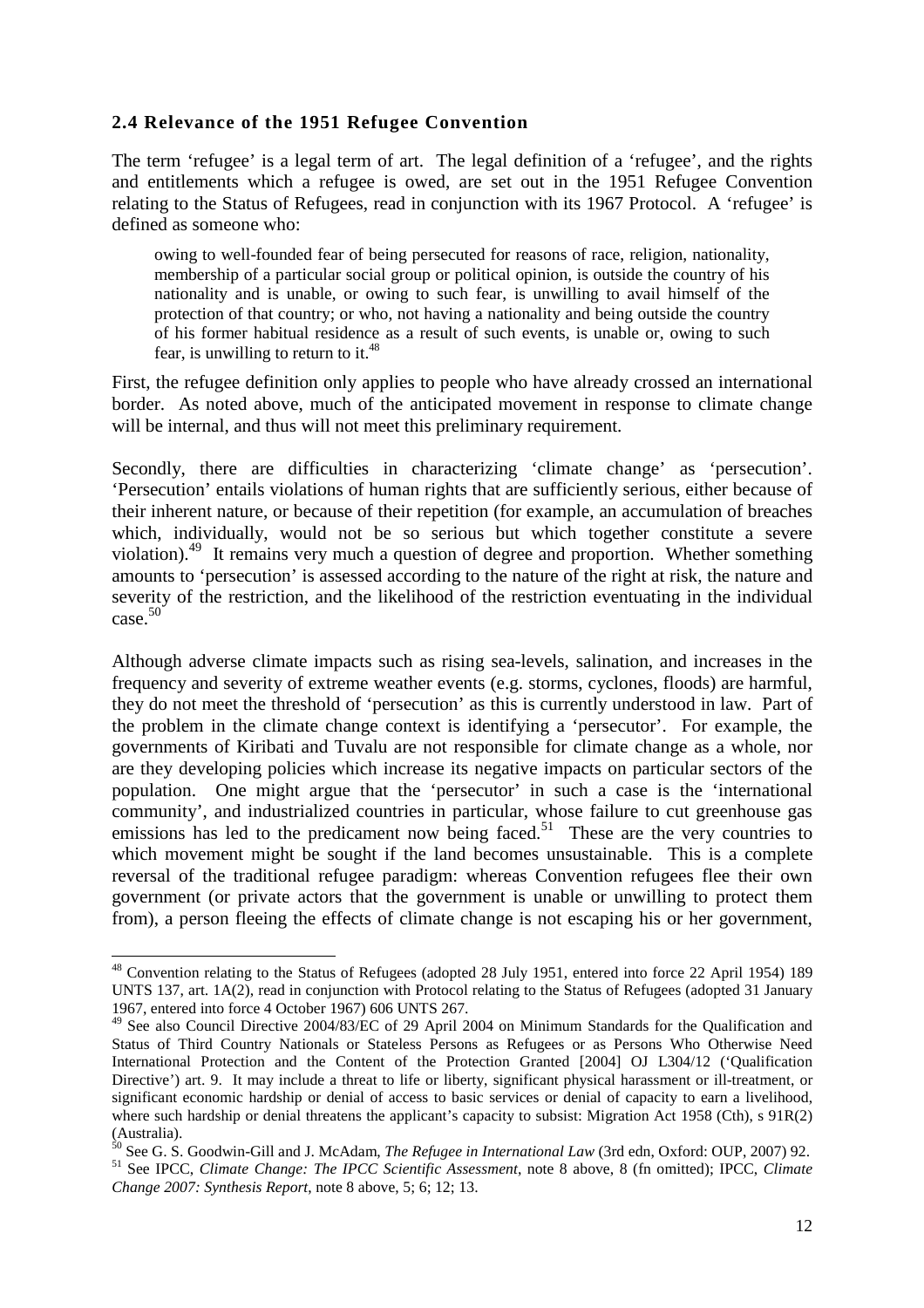but rather is seeking refuge from—yet within—countries that have contributed to climate change. This presents yet another problem in terms of the legal definition of 'refugee': in the case of Tuvalu and Kiribati, the government remains *willing* to protect its citizens, although the extent of its ability to do so over time is unclear.

Finally, even if the impacts of climate change could be characterized as 'persecution', the Refugee Convention requires such persecution to be *on account of* an individual's race, religion, nationality, political opinion, or membership of a particular social group. Persecution alone is not enough. The difficulty here is that the impacts of climate change are largely indiscriminate, rather than tied to particular characteristics such as a person's background or beliefs. Although climate change more adversely affects some countries, by virtue of their geography and resources, the reason it does is not premised on the nationality or race of their inhabitants. An argument that people affected by its impacts could constitute a 'particular social group' would be difficult to establish, because the law requires that the group must be connected by a fundamental, immutable characteristic other than the risk of  $p$ ersecution itself.<sup>52</sup>

Superior courts around the world have explained that the Refugee Convention does not cover 'individuals in search of better living conditions, and those of victims of natural disasters, *even when the home state is unable to provide assistance*, although both of these cases might seem deserving of international sanctuary.<sup>53</sup> The High Court of Australia has stated that the requirement of 'persecution' limits the Convention's 'humanitarian scope and does not afford universal protection to asylum seekers. No matter how devastating may be epidemic, natural disaster or famine, a person fleeing them is not a refugee within the terms of the Convention.'<sup>54</sup> People fleeing 'natural disasters and bad economic conditions' fall outside the Convention.<sup>55</sup> The House of Lords has also observed that the Convention does not provide protection in all cases.

The applicant may have a well-founded fear of threats to his life due to famine or civil war or of isolated acts of violence or ill-treatment for a Convention reason which may be perpetrated against him. But the risk, however severe, and the fear, however well founded, do not entitle him to the status of a refugee. The Convention has a more limited objective, the limits of which are identified by the list of Convention reasons and by the principle of surrogacy.<sup>56</sup>

So far, there have been a small number of cases in Australia and New Zealand where people from Tuvalu and Kiribati have sought to argue they should receive refugee protection from climate change impacts, and applicants from Tonga and Bangladesh have sought protection on the basis of natural disasters.<sup>57</sup> They have all failed.

<sup>52</sup> Goodwin-Gill and McAdam, note 50 above, 79–80; *Applicant A v. Minister for Immigration and Ethnic Affairs* (1997) 190 CLR 225, 341 (Dawson J).

<sup>53</sup> *Canada (Attorney General) v. Ward* [1993] 2 SCR 689, 732 (emphasis added).

<sup>54</sup> *Applicant A v. Minister for Immigration & Ethnic Affairs* [1997] HCA 4; (1997) 190 CLR 225, 248 (Dawson J).

*<sup>55</sup> Minister for Immigration v. Haji Ibrahim* [2000] HCA 55; 204 CLR 1, para. 140.

<sup>56</sup> *Horvath v. Secretary of State for the Home Department* [2001] 1 AC 489, 499–500 (Lord Hope).

<sup>57</sup> NZ cases: *Refugee Appeal No. 72719/2001*, RSAA (17 September 2001) (Tuvalu); *Refugee Appeal No. 72313/2000*, RSAA (19 October 2000) (Tuvalu); *Refugee Appeal No. 72314/2000*, RSAA (19 October 2000) (Tuvalu); *Refugee Appeal No. 72315/2000*, RSAA (19 October 2000) (Tuvalu); *Refugee Appeal No. 72316/2000*, RSAA (19 October 2000) (Tuvalu); *Refugee Appeal Nos 72179–72181/2000*, RSAA (31 August 2000) (Tuvalu); *Refugee Appeal Nos 72189–72195/2000*, RSAA (17 August 2000) (Tuvalu); *Refugee Appeal No. 72185/2000*, RSAA (10 August 2000) (Tuvalu); *Refugee Appeal No. 72186/2000*, RSAA (10 August 2000) (Tuvalu). Australian cases: *1004726* [2010] RRTA 845 (30 September 2010) (Tonga); *0907346* [2009] RRTA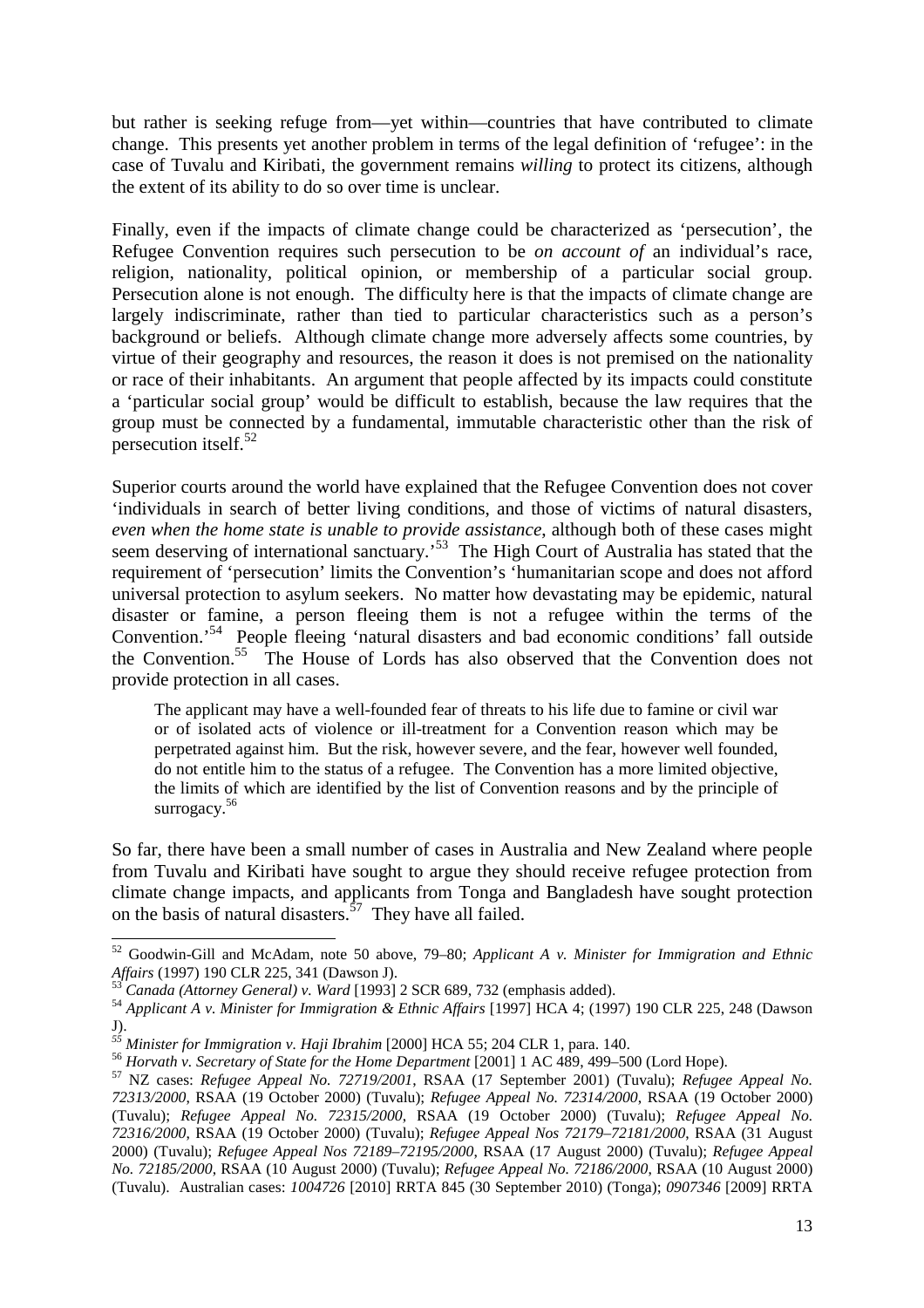Two case examples illustrate the reasoning. In New Zealand, the Refugee Status Appeals authority explained:

This is not a case where the appellants can be said to be differentially at risk of harm amounting to persecution due to any one of these five grounds. All Tuvalu citizens face the same environmental problems and economic difficulties living in Tuvalu. Rather, the appellants are unfortunate victims, like all other Tuvaluan citizens, of the forces of nature leading to the erosion of coastland and the family property being partially submerged at high tide. $58$ 

In Australia, the Refugee Review Tribunal stated:

In this case, the Tribunal does not believe that the element of an attitude or motivation can be identified, such that the conduct feared can be properly considered persecution for reasons of a Convention characteristic as required. … There is simply no basis for concluding that countries which can be said to have been historically high emitters of carbon dioxide or other greenhouse gases, have any element of motivation to have any impact on residents of low lying countries such as Kiribati, either for their race, religion, nationality, membership of any particular social group or political opinion.<sup>59</sup>

Nonetheless, there remain limited exceptions where exposure to climate impacts or environmental degradation might amount to persecution for a Convention reason. One example would be where government policies target particular groups reliant on agriculture for survival, where climate change is already hampering their subsistence. Another example would be if a government induced famine by destroying crops or poisoning water, or contributed to environmental destruction by polluting the land and/or water.<sup>60</sup> However, in most cases people displaced by climate change are unlikely to gain protection as refugees.

#### **2.5 Relevance of regional refugee instruments: OAU Convention and Cartagena Declaration**

The regional OAU Convention in Africa and the Cartagena Declaration in Latin America contain broader refugee definitions than the  $1951$  Convention.<sup>61</sup> The OAU Convention includes as refugees *inter alia* people who are displaced on account of 'events seriously disturbing the public order', and it has been queried whether this could encompass

<sup>1168 (10</sup> December 2009); *N00/34089* [2000] RRTA 1052 (17 November 2000); *N95/09386* [1996] RRTA 3191 (7 November 1996); *N96/10806* [1996] RRTA 3195 (7 November 1996); *N99/30231* [2000] RRTA 17 (10 January 2000); *V94/02840* [1995] RRTA 2383 (23 October 1995).

<sup>57</sup> *Mohammed Motahir Ali v. Minister of Immigration*, Local Government and Ethnic Affairs [1994] FCA 887 (Bangladesh and natural disasters in the refugee context); N93/00894 [1996] RRTA 3244 (14 November 1996) (Bangladesh, generalized socio-economic circumstances and natural disasters). See also consideration of natural disasters and poor economic conditions in *1004726* [2010] RRTA 845 (30 September 2010) (Tonga).

<sup>58</sup> *Refugee Appeal No. 72189/2000*, RSAA (17 August 2000) para. 13.

<sup>59</sup> *0907346* [2009] RRTA 1168 (10 December 2009) para. 51.

<sup>60</sup> *SERAC and CESR v. Nigeria*, *Decision regarding Communication No 155/96*, ACHPR/COMM/A044/1, '15th Annual Activity Report of African Commission on Human and Peoples' Rights' (7 May 2002) annex V, para. 44. Cooper argues that desertification in the African Sahel and the nuclear explosion at Chernobyl constitute persecution: see Cooper, note 4 above, 480.

<sup>&</sup>lt;sup>61</sup> Organisation of African Unity Convention Governing the Specific Aspects of Refugee Problems in Africa (adopted 10 September 1969, entered into force 20 June 1974) 1001 UNTS 45 ('OAU Convention'); Cartagena Declaration on Refugees (22 November 1984) in 'Annual Report of the Inter-American Commission on Human Rights' (1984–85) OAS Doc OEA/Ser.L/V/II.66/doc.10, rev.1, 190–93 ('Cartagena Declaration').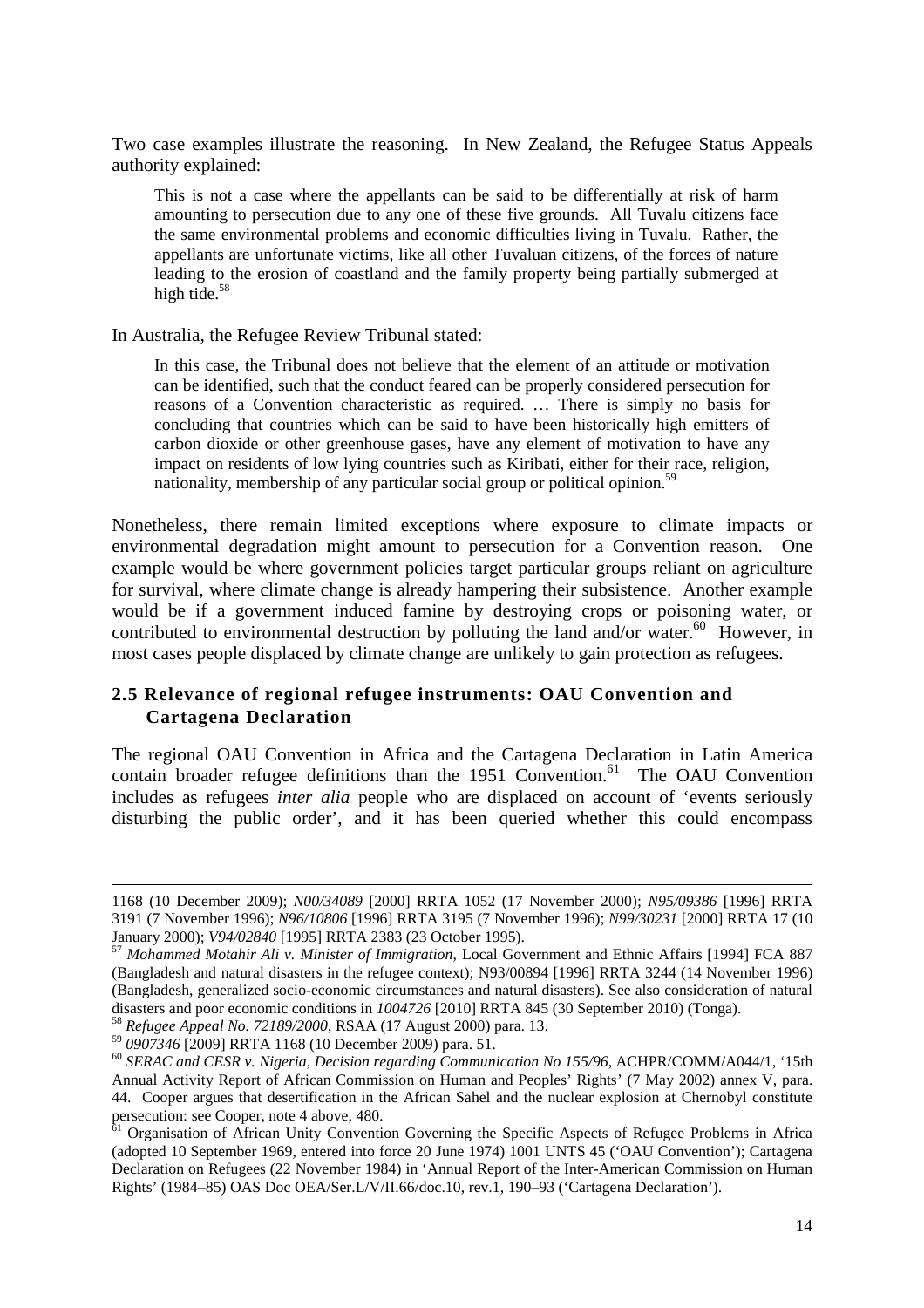environmental catastrophes such as famine and drought.<sup>62</sup> Edwards argues that such an interpretation is theoretically possible, but notes that even though people fleeing such catastrophes are 'frequently given refuge on the territory of neighbouring States (e.g. Congolese fleeing the eruption of Mount Nyiragongo in January 2002 sought refuge in Rwanda), receiving States rarely declare that they are acting pursuant to their OAU Convention obligations.<sup>63</sup> This is significant because the explanation a State gives for acting in a particular way is relevant to ascertaining whether it supports or rejects a liberal interpretation of the treaty. Kälin similarly sees the potential for sudden-onset disasters to be characterized in this way, but sees it as 'rather unlikely that the states concerned would be ready to accept such an expansion of the concept beyond its conventional meaning of public disturbances resulting in violence.<sup>64</sup> Thus, Edwards suggests that, at most, the general practice of hosting people displaced by environmental events 'may be seen as contributing to the development of a right of temporary protection on humanitarian grounds under customary international law, rather than under treaty.'<sup>65</sup>

However, if refuge were sought on account of riots in the aftermath of a disaster, triggered by the government's failure to provide assistance, Kälin suggests that the treaty would apply. By analogy, he argues that the same analysis applies to article III(3) of the Cartagena Declaration with respect to 'refugees' who 'have fled their country because their lives, safety or freedom have been threatened by generalized violence, foreign aggression, internal conflicts, massive violation of human rights or other circumstances which have seriously disturbed public order.<sup>56</sup> Kälin's example highlights the difficulties of attributing movement to 'climate change' – at what point does it become too indirect to be considered a driver of movement, and should this matter in terms of the protection and assistance granted?

By contrast to the 1951 Refugee Convention, which assesses the risk of potential future harm, both regional instruments seem to require evidence of an *actual* threat: protection is premised on having already been compelled to leave because of it.<sup>67</sup> Thus, their utility as tools for providing pre-emptive protection is limited.

## **3. Relevant universal and regional complementary protection standards**

This section examines whether existing universal and/or regional standards on complementary protection – protection needs arising outside the 1951 Convention framework – might offer protection options for those forcibly displaced across international borders as a result of climate change-related events. It also assesses whether relevant State practice may

<sup>62</sup> A. Edwards, 'Refugee Status Determination in Africa' (2006) 14 *African Journal of International and Comparative Law* 204, 225–27; Kälin, note 40 above, 88–89; *cf* J. C. Hathaway, *The Law of Refugee Status*  (London: Butterworths, 1991) 16–21, who argues that the definition 'does not ... suggest that victims of natural disasters or economic misfortune should become the responsibility of the international community', 17. See also Schwartz, note 19 above, 380.

<sup>63</sup> Edwards, note 62 above, 227.

 $64$  Kälin, note 40 above, 88.

<sup>&</sup>lt;sup>65</sup> Edwards, note 62 above, 227. UNHCR similarly made clear that its assistance activities for people displaced by the Boxing Day tsunami did not fall within its formal protection mandate, but rather constituted 'time-limited humanitarian assistance' requested especially by the UN Secretary-General: UNHCR, 'Note on International Protection', UN Doc. A/AC.96/1008, 4 July 2005, para. 36 in Edwards, note 62 above, 227.

 $66$  Kälin, note 40 above, 88–89.

 $67$  OAU Convention art. 1(2): 'was compelled to leave'; Cartagena Declaration art. III(3): 'who have fled their country because …'.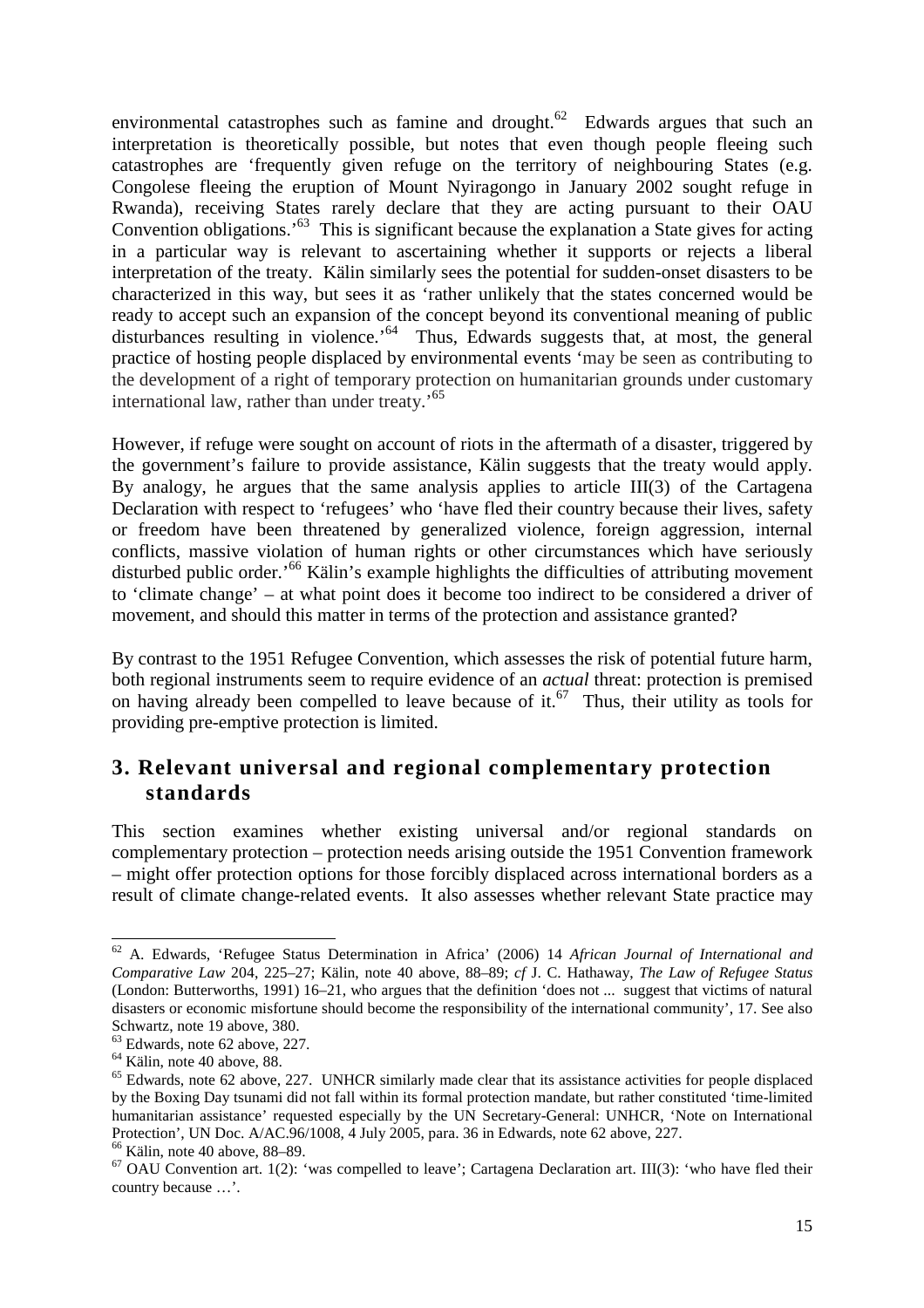support such progressive interpretation. Finally, it considers frameworks developed around natural disasters, in particular the work of the International Law Commission on the protection of persons in the event of disasters.

#### **3.1 Overview**

It is a trite observation that climate change will impact upon people's enjoyment of human rights. Climate processes, such as shoreline erosion, coastal flooding and rising sea levels, as well as more frequent and intense severe weather events, such as storms and cyclones, will affect agriculture, infrastructure, services, and the continued habitability of certain parts of the world. This, in turn, may threaten rights such as the right to life, health, property, culture, means of subsistence, and, in extreme cases, self-determination. The worst effects of climate change are likely to be felt in communities where human rights are already precarious, given that the most drastic impacts of climate change will be felt in the poorest parts of the world where human rights protection is often weak. $^{68}$ 

The following table provides a summary by the Office of the High Commissioner for Human Rights of how climate impacts may affect human rights.<sup>69</sup> Only a handful of these rights are presently recognized as giving rise to a protection obligation (based on the principle of *nonrefoulement*).

| <b>Effects</b>                               | <b>Examples of rights affected</b>                      |
|----------------------------------------------|---------------------------------------------------------|
| Extreme weather events                       | Right to life <sup>70</sup>                             |
| Increased food insecurity and risk of hunger | Right to adequate food, right to be free from           |
|                                              | hunger $^{71}$                                          |
| Increased water stress                       | Right to safe drinking water <sup><math>12</math></sup> |
| Stress on health status                      | Right to the highest attainable standard of             |
|                                              | health <sup><math>73</math></sup>                       |
| Sea-level rise and flooding                  | Right to adequate housing <sup>74</sup>                 |

Human rights law has expanded countries' protection obligations beyond the 'refugee' category, to include (at least) people at risk of arbitrary deprivation of life, torture, or cruel,

<sup>68</sup> S. Humphreys, 'Introduction: Human Rights and Climate Change' in S. Humphreys (ed.), *Human Rights and Climate Change* (Cambridge: CUP, 2010) 1.

 $69$  UN Doc. A/HRC/10/61, note 14 above, Annex.

<sup>70</sup> International Covenant on Civil and Political Rights (adopted 16 Dec 1966, entered into force 23 March 1976) 999 UNTS 171 ('ICCPR') art. 6; Convention on the Rights of the Child (adopted 20 November 1989, entered into force 2 September 1990) 1577 UNTS 3 ('CRC') art. 6; Universal Declaration of Human Rights (adopted 10 December 1948) UNGA Res. 217A (III) ('UDHR') art. 3.

<sup>&</sup>lt;sup>71</sup> International Covenant on Economic, Social and Cultural Rights (adopted 16 December 1966, entered into force 3 January 1976) 993 UNTS 3 ('ICESCR') art. 11; CRC art. 24(c); Convention on the Rights of Persons with Disabilities (adopted 13 December 2006, opened for signature 30 March 2007) UNGA Res. 61/106 ('CRPD') arts 25(f), 28(1); UDHR art. 25.

 $72$  ICESCR arts 11,12; Convention on the Elimination of All Forms of Discrimination against Women (adopted 18 December 1979, entered into force 3 September 1981) UNGA Res. 34/180, 34 UN GAOR Supp (No. 46) 193, UN Doc. A/34/46 ('CEDAW') art. 14(2)(h); CRPD art. 28(2)(a); CRC art. 24(2)(c).

<sup>&</sup>lt;sup>73</sup> ICESCR arts 7(b), 10, 12; CEDAW arts 12, 14(2)(b); UDHR art. 25; International Convention on the Elimination of All Forms of Racial Discrimination (adopted 21 December 1965, entered into force 4 January 1969) 660 UNTS 195 ('CERD') art. 5(e)(iv); CRC art. 24; CRPD arts 16(4), 22(2), 25; International Convention on the Protection of the Rights of All Migrant Workers and Members of Their Families, UNGA Res. 45/158 of 18 December 1990 ('Migrant Workers Convention') arts 43(1), 45(1)(c), 70.

<sup>74</sup> ICESCR art. 11; CERD art. 5(e)(iii); CEDAW art. 14(2)(h); CRC art. 27(3); Migrant Workers Convention art. 43(1)(d); CRPD arts 9(1)(a), 28(1), 28(2)(d); UDHR art. 25(1).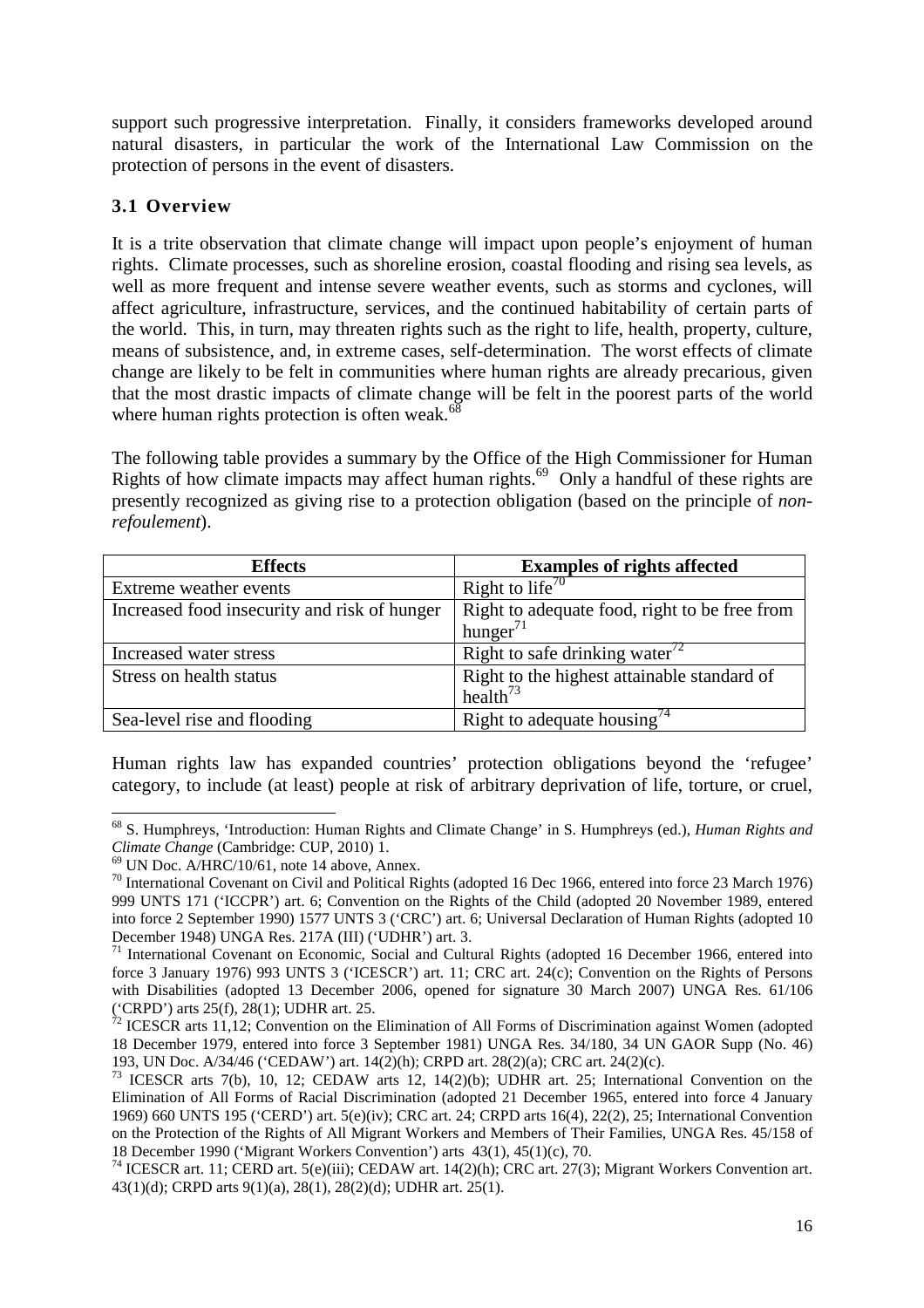inhuman or degrading treatment or punishment. This is known in international law as 'complementary protection', because it describes human rights-based protection that is complementary to that provided by the 1951 Refugee Convention. The European Union,<sup>75</sup> Canada,<sup>76</sup> the United States,<sup>77</sup> New Zealand,<sup>78</sup> Hong Kong,<sup>79</sup> Mexico<sup>80</sup> and (shortly) Australia<sup>81</sup> all have systems of complementary protection in place, which seek to implement these international law obligations.

Although, in theory, any human rights violation may give rise to a *non-refoulement* obligation, $82$  in most cases 'it will be virtually impossible for an applicant to establish that control on immigration was disproportionate to any breach' of a human right.<sup>83</sup> This is because unlike the absolute prohibition on returning someone to inhuman or degrading treatment, for example, most other human rights provisions permit a balancing test between the interests of the individual and the State, thus placing protection from *refoulement* out of reach in all but the most exceptional cases. Furthermore, a State's general lack of resources cannot be used to justify a breach of article  $3.^{84}$ .

For this reason, it is common for a violation of a socio-economic right—for example, violation of the right to an adequate standard of living—to be re-characterized as a form of inhuman treatment, which *is* a right giving rise to international protection.<sup>85</sup> However, courts have carefully circumscribed the meaning of 'inhuman or degrading treatment' so that it cannot be used as a remedy for general poverty, unemployment, or lack of resources or medical care except in the most exceptional circumstances.<sup>86</sup>

l

<sup>80</sup> Law on Refugees and Complementary Protection (December 2010): Decreto por el que se expide la Ley sobre Refugiados y Protección Complementaria y se reforman, adicionan y derogan diversas disposiciones de la Ley General de Población available online at: http://www.dof.gob.mx/nota\_detalle.php?codigo=5175823&fecha=27/01/2011 (last accessed 28 January 2011).

Mexico is the first country in Latin America to grant complementary protection: available online at: http://www.unhcr.org/4d025a8a6.html (last accessed 21 January 2011).

<sup>&</sup>lt;sup>75</sup> Oualification Directive arts  $2(e)$ , 15.

<sup>&</sup>lt;sup>76</sup> Immigration and Refugee Protection Act, SC 2001, c 27, s 97.

<sup>&</sup>lt;sup>77</sup> Immigration and Nationality Act of 1952, 8 CFR §§ 208.16, 208.17 (1952) (CAT-based protection only).

<sup>78</sup> Immigration Act 2009 (NZ) ss 130, 131.

<sup>&</sup>lt;sup>79</sup> CAT-based protection only. Refugee status determination is conducted by UNHCR. See further K. Loper, 'Human Rights, *Non-refoulement* and the Protection of Refugees in Hong Kong' (2010) 22 *IJRL* 404.

<sup>81</sup> Migration Amendment (Complementary Protection) Bill 2009 (Cth).

<sup>82</sup> *R v. Special Adjudicator, ex parte Ullah* [2004] UKHL 26, paras 24–25 (Lord Bingham), 49–50 (Lord Steyn), 67 (Lord Carswell).

<sup>83</sup> *Kacaj v. Secretary of State for the Home Department* [2002] EWCA Civ 314, para. 26.

<sup>84</sup> For example in *Kalashnikov v. Russia* (2002) 36 EHRR 587, the European Court of Human Rights rejected Russia's argument that squalid prison conditions did not violate art. 3 because they were a result of Russia's economic difficulties, and were experienced generally by detainees in Russia. See also K. Röhl, 'Fleeing Violence and Poverty: *Non-refoulement* Obligations under the European Convention of Human Rights', January 2005, *UNHCR New Issues in Refugee Research,* Working Paper No. 111. But see UK Discretionary Leave, discussed in section 3.3.3 below.

<sup>&</sup>lt;sup>85</sup> The South African constitutional court has rejected the use of civil and political rights as a fallback for social and economic rights in the domestic context: *Soobramoney v. Minister of Health KwaZulu Natal* 1998 (1) SA 765. There, it relied on the constitutional right to health in preference to the constitutional right to life. Given their equal constitutional status, this caused the plaintiffs no loss. Indian courts have conflated the right to life (a 'first generation' right) with social and economic ('second generation') rights. The Indian position, in part, has come about because the constitutional protection given to the first generation is higher than that given to the second generation of rights. Socio-economic rights under the Indian constitution are protected as directive principles and state policy, not as enforceable rights as such. However, Indian courts have greatly expanded the constitutional right to life (art. 21) to make socio-economic rights justiciable.

<sup>86</sup> *D. v. United Kingdom* (1997) 24 EHRR 423; *N. v. Secretary of State for the Home Department* [2005] UKHL 31; *HLR v. France* (1997) 20 EHRR 29, para. 42. See also the views of Committee against Torture, as in *AD v.*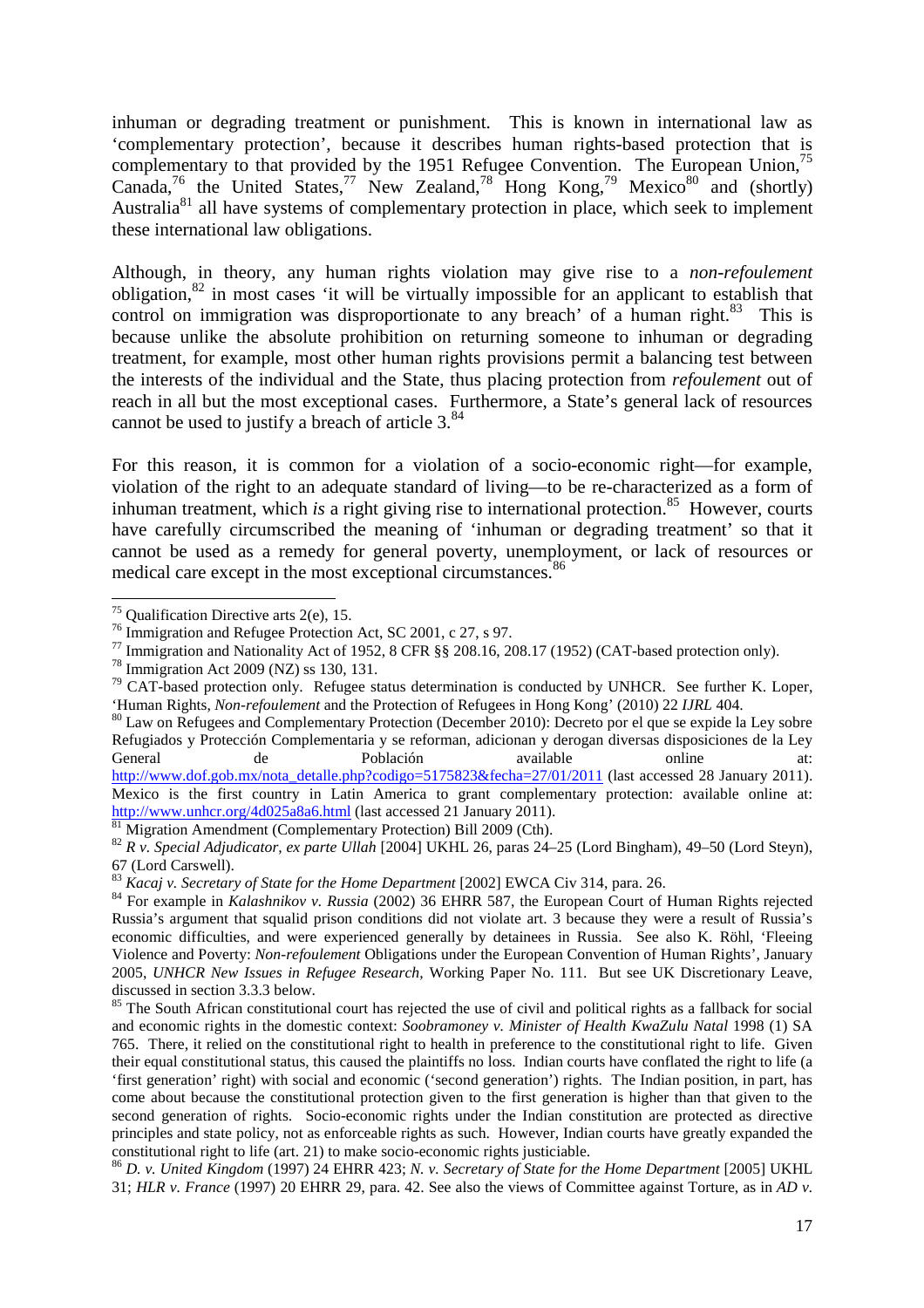Although existing jurisprudence does not *preclude* climate impacts from being recognized as a source of inhuman treatment (for example), it would need to be substantially developed before such harms would fall clearly within the scope of this concept.<sup>87</sup> It is also important to note that in a removal case, an internal flight alternative may be considered a reasonable option.<sup>88</sup>

The following analysis examines: (a) whether, when and to what extent certain socioeconomic forms of harm may be regarded as triggering the principle of *non-refoulement*; (b) whether they can do so independently, or need to be re-characterized as violations of civil and political rights already recognized as mandating this (such as a violation of the right to life); and (c) whether they may form part of the progressive development of the principle of *nonrefoulement*, as foreshadowed by international treaty monitoring bodies, the European Court of Human Rights and the House of Lords (now UK Supreme Court).

The key rights to consider in the complementary protection context are: (a) the right to life (sometimes expressed in the removal context as the right not to be subjected to arbitrary deprivation of life); and (b) the right not to be subjected to torture or cruel, inhuman or degrading treatment or punishment. While these are not necessarily the only rights which encompass a *non-refoulement* obligation,<sup>89</sup> they are the two which are clearly recognized in international law as giving rise to such an obligation, and which have been incorporated into a number of domestic complementary protection regimes.

Although they are identified separately below under 'universal' and 'regional' standards, much of the analysis about the nature and scope of the rights applies equally to both contexts. The jurisprudence of the European Court of Human Rights is discussed in particular detail since it is the most developed in this area and provides the most extensive reasoning about the scope and content of human rights-based *non-refoulement*.

#### **3.2 Right to life**

l

#### *3.2.1 Universal (ICCPR, article 6)*

The right to life is protected in the UDHR (art 3), ICCPR (art 6), the CRC (art 6) and all regional human rights treaties.<sup>90</sup> It has been described by the UN Human Rights Committee

*The Netherlands*, Communication No. 96/1997 (24 January 2000) UN Doc. CAT/C/23/D/96/1997, para. 7.2. See discussion in Goodwin-Gill and McAdam, note 50 above, 350–51. The developing jurisprudence on recharacterizing socio-economic violations as civil and political ones has been described as an 'extension of an extension': *AJ (Liberia) v. Secretary of State for the Home Department* [2006] EWCA Civ 1736, para. 12 referring to *N. v. Secretary of State for the Home Department* [2004] 1 WLR 1182 (EWCA) paras 37, 46 in M. Foster, '*Non-Refoulement* on the Basis of Socio-Economic Deprivation: The Scope of Complementary Protection in International Human Rights Law' [2009] *New Zealand Law Review* 257, 266.

<sup>87</sup> *R. v. Special Adjudicator ex parte Ullah* [2004] UKHL 26; Human Rights Committee, 'General Comment No. 15: The Position of Aliens under the Covenant', 11 April 1986, para. 5. See also Human Rights Committee, 'General Comment No. 18: Non-Discrimination', 10 November 1989.

<sup>&</sup>lt;sup>88</sup> See e.g. Immigration and Refugee Protection Act, SC 2001, c 27 (Canada) s 97(1)(b); Qualification Directive art. 8.

<sup>89</sup> See section 3.4 below.

<sup>&</sup>lt;sup>90</sup> European Convention on Human Rights (formally the Convention for the Protection of Human Rights and Fundamental Freedoms) (drafted 4 November 1950, entered into force 3 September 1953) ETS No. 5 ('ECHR') art. 2; American Convention on Human Rights (adopted 22 November 1969, entered into force 18 July 1978) 1144 UNTS 123, art. 4; African Charter on Human and Peoples' Rights (adopted 17 June 1981, entered into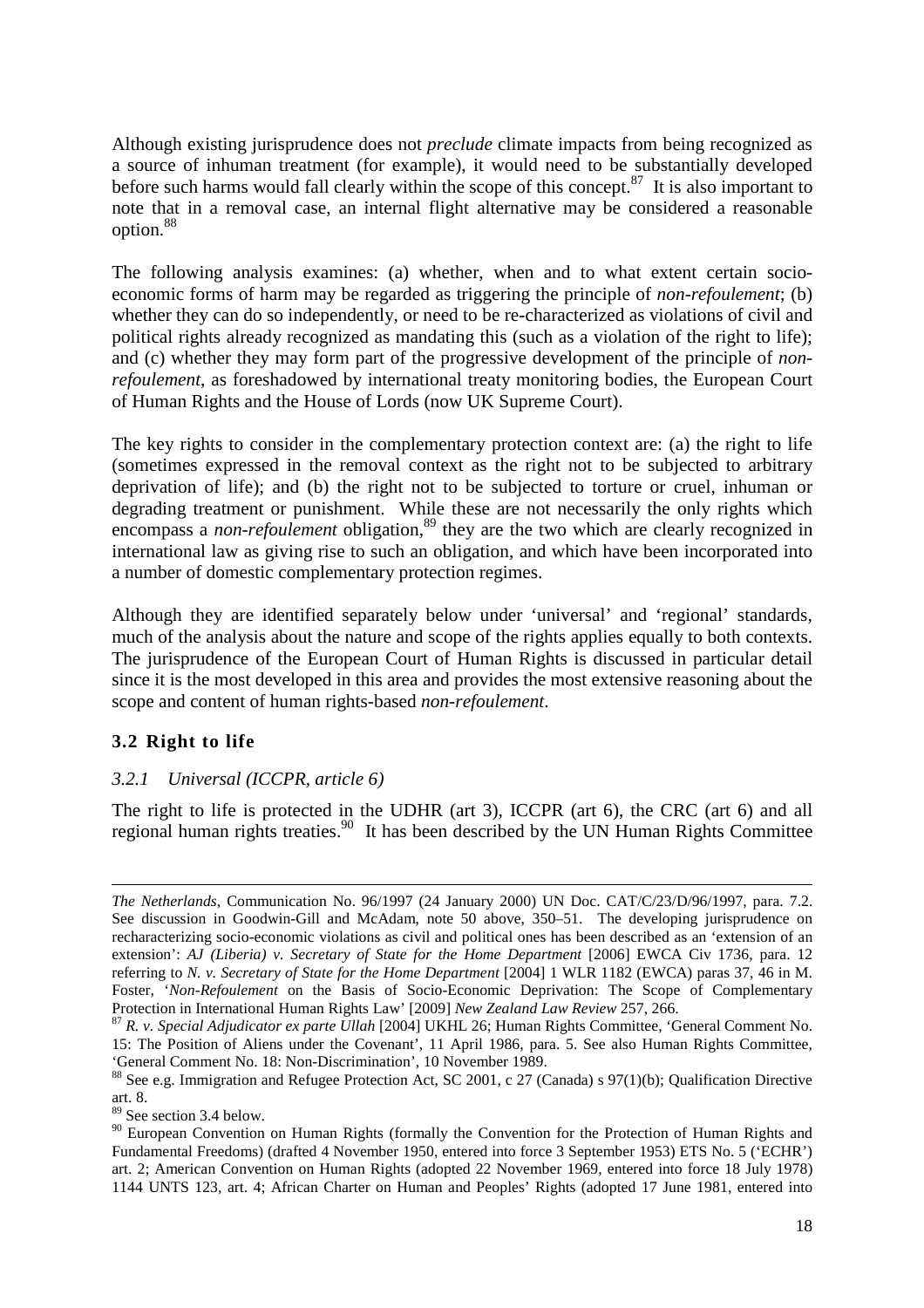as the 'supreme right' which is 'basic to all human rights'.<sup>91</sup> It is non-derogable and is recognized as entailing a *non-refoulement* obligation.<sup>92</sup>

The right to life is very closely connected to other human rights. The right to an adequate standard of living under human rights law, including adequate food, clothing, housing and the continuous improvement of living conditions,  $93$  and the right not to be deprived of means of subsistence,  $94$  have been argued to be as necessary components of the right to life, which are compromised where global warming leads to the destruction of people's ability to hunt, fish, gather, or undertake subsistence farming.<sup>95</sup> The UN Commission on Human Rights has observed that the right 'encompasses existence in human dignity with the minimum necessities of life'.<sup>96</sup>

Similarly, the Convention on the Rights of the Child links the right to life to States' duty 'to ensure to the maximum extent possible the survival and development of the child'.<sup>97</sup> The Committee on the Rights of the Child has explained the need to view and implement the right to life holistically, 'through the enforcement of all the other provisions of the Convention, including rights to health, adequate nutrition, social security, an adequate standard of living, a healthy and safe environment<sup>7</sup>.<sup>98</sup> This is also reflected in the IASC guidelines on human rights and natural disasters.<sup>99</sup>

Importantly, the right to life includes an obligation to take positive measures to protect it, which may be relevant in considering whether a country of origin is in fact taking steps to improve such things as health care and nutrition. A useful analogy for the climate change context may be provided by the UN Human Rights Committee's remarks on the threat to life posed by nuclear weapons. Nuclear weapons may not only cause death directly, but also indirectly by contaminating the environment with radiation. Similarly, the impacts of climate change experienced (for example) through salt-water intrusion into fresh water supplies could, on this reasoning, be interpreted as a threat to the right to life. In each case however,

 $\overline{a}$ 

 $\overrightarrow{97}$  CRC art. 6(2).

force 21 October 1986) 21 *ILM* 58 (1982) art. 4; Arab Charter on Human Rights (adopted 22 May 2004, entered into force 15 March 2008) art. 5.

<sup>&</sup>lt;sup>91</sup> Human Rights Committee, 'General Comment No. 6: The Right to Life (Art. 6)', 30 April 1982, para. 1; Human Rights Committee, 'General Comment No. 14: Nuclear Weapons and the Right to Life (Art. 6)', 9 November 1984, para. 1.

<sup>92</sup> *Ahani v. Canada* Communication No. 1051/2002, 24 March 2004; Human Rights Committee, 'General Comment No. 31: The Nature of the General Legal Obligation Imposed on States Parties to the Covenant', UN Doc. CCPR/C/21/Rev.1/Add.13, 26 May 2004, para. 12. See also Committee on the Rights of the Child, 'General Comment No. 6 (2005): Treatment of Unaccompanied and Separated Children Outside Their Country of Origin', UN Doc. CRC/GC/2005/6, 1 September 2005, para. 27.

<sup>&</sup>lt;sup>93</sup> ICESCR art. 11.

<sup>&</sup>lt;sup>94</sup> ICCPR art. 1(2); ICESCR art. 1(2). See e.g. F. Menghistu, 'The Satisfaction of Survival Requirements' in B. G. Ramcharan (ed), *The Right to Life in International Law* (Leiden: Martinus Nijhoff Publishers, 1985) 63.

<sup>&</sup>lt;sup>95</sup> See e.g. 'Petition to the Inter American Commission on Human Rights Seeking Relief from Violations Resulting from Global Warming Caused by Acts and Omissions of the United States (7 December 2005) available online at: http://www.earthjustice.org/library/legal\_docs/petition-to-the-inter-american-commissionon-human-rights-on-behalf-of-the-inuit-circumpolar-conference.pdf (last accessed 17 May 2011).

<sup>&</sup>lt;sup>96</sup> Commission on Human Rights, 'Human Rights and Extreme Poverty', Human Rights Res. 2005/16, para. 1(b).

<sup>98</sup> Committee on the Rights of the Child, 'General Comment No. 7 (2005): Implementing Child Rights in Early Childhood' UN Doc. CRC/C/GC/7/Rev.1 , 20 September 2006.

<sup>99</sup> Inter-Agency Standing Committee, *Protecting Persons Affected by Natural Disasters: IASC Operational Guidelines on Human Rights and Natural Disasters* (Brookings-Bern Project on Internal Displacement 2006).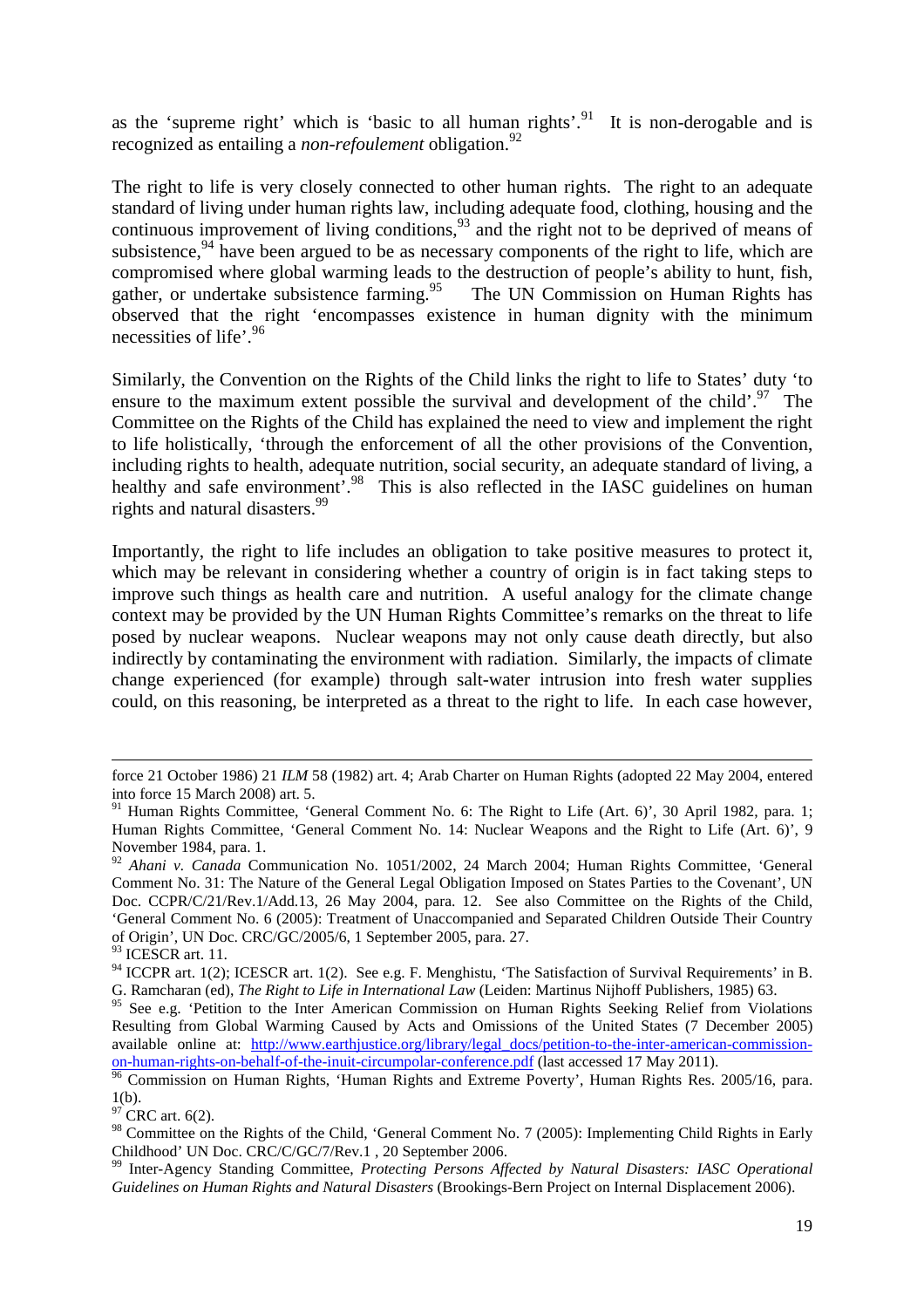the severity and extent of the harm would determine whether the right to life had been violated. $100$ 

An analysis of the views expressed by the UN Human Rights Committee in relation to individual complaints suggests that the following criteria apply to article 6 cases:

- the risk to life must be actual or imminent;<sup>101</sup>
- the applicant must be personally affected by the harm;<sup>102</sup>
- environmental contamination with proven long-term health effects may be a sufficient threat, however there must be sufficient evidence that harmful quantities of contaminants have reached, or will reach, the human environment;
- a hypothetical risk is insufficient to constitute a violation of the right to life; and
- cases challenging public policy will, in the absence of an actual or imminent threat, be considered inadmissible. $^{103}$

#### *3.2.2 Regional (ECHR, article 2)*

Although the European Court of Human Rights has confirmed that article 2 may be relied upon to prevent removal,  $^{104}$  no removal case has succeeded solely on this ground.<sup>105</sup> Article 2 is generally raised in conjunction with article 3, and if a violation of the latter is found, then the analysis of article 2 typically falls away. $106$ 

In the present context, it is useful to examine the extent to which the destruction of the environment be understood as a threat to the right to life. As Judge Weeramantry noted in a Separate Opinion in the International Court of Justice, the protection of the environment is 'a vital part of contemporary human rights doctrine, for it is [an indispensable requirement] … for numerous human rights such as the right to health and the right to life itself.<sup>'107</sup> The European Court has similarly acknowledged that the right to a healthy environment is linked to the right to life, and that environmental damage can affect the rights to life, property, home

 $\overline{a}$ 

<sup>3</sup> APF, *Human Rights and the Environment*, note 100 above, 19-20.

<sup>100</sup> Asia Pacific Forum of National Human Rights Institutions (APF), 'Human Rights and the Environment: Reference Paper' (2007) 57–58, 62–63, 66 in APF, 'Human Rights and the Environment: Final Report and Recommendations' (2007).

<sup>&</sup>lt;sup>101</sup> See section 5.1 below on 'timing'.

 $102$  See the difficulties this has caused in the context of armed conflict pursuant to art. 15(c) of the EU Qualification Directive: H. Lambert and T. Farrell, 'The Changing Character of Armed Conflict and the Implications for Refugee Protection Jurisprudence' (2010) 22 *IJRL* 237; J.-F. Durieux, '*Salah Sheekh* is a Refugee: New Insights into Primary and Subsidiary Forms of Protection' (October 2008) *Refugee Studies Centre Working Paper* No. 49; J. McAdam, 'Individual Risk, Armed Conflict and the Standard of Proof in Complementary Protection Claims: The European Union and Canada Compared' in J. C. Simeon (ed.), *Critical Issues in International Refugee Law: Strategies for Interpretative Harmony* (Cambridge: CUP, 2010).

<sup>&</sup>lt;sup>104</sup> For example in *Z. and T. v. United Kingdom*, App. No 27034/05 (ECtHR, 28 February 2006) 6: the art. 3 analysis from *Soering v. United Kingdom* (1989) 11 EHRR 439 'applies equally to the risk of violations of [article] 2'. See also *Ullah* para. 40 (Lord Steyn): 'If article 3 may be engaged it is difficult to follow why, as a matter of logic, article 2 could be peremptorily excluded. There may well be cases where article 3 is not applicable but article 2 may be'.

A breach of art. 2 has only been found in one removal case, and on that occasion it was in conjunction with art. 3: *Bader v. Sweden,* App. No. 13284/04 (ECtHR, 8 November 2005).

<sup>106</sup> For example *Tatete v. Switzerland,* App. No. 41874/98 (ECtHR, 6 July 2000) (settlement reached); *D. v. United Kingdom* (decided on art. 3); *Mamatkulov v. Turkey,* App. Nos 46827/99, 46951/99 (ECtHR, 6 February 2003). Thus, in *D. v. United Kingdom*, for example, the court did not regard the art. 2 claim as unfounded in principle, but thought it unnecessary to review the art. 2 claim separately from art. 3.

<sup>107</sup> *Case Concerning the Gab*č*ikovo-Nagymaros Project (Hungary v. Slovakia)* 1997 ICJ 92 (Separate Opinion of Judge Weeramantry) para. A(b).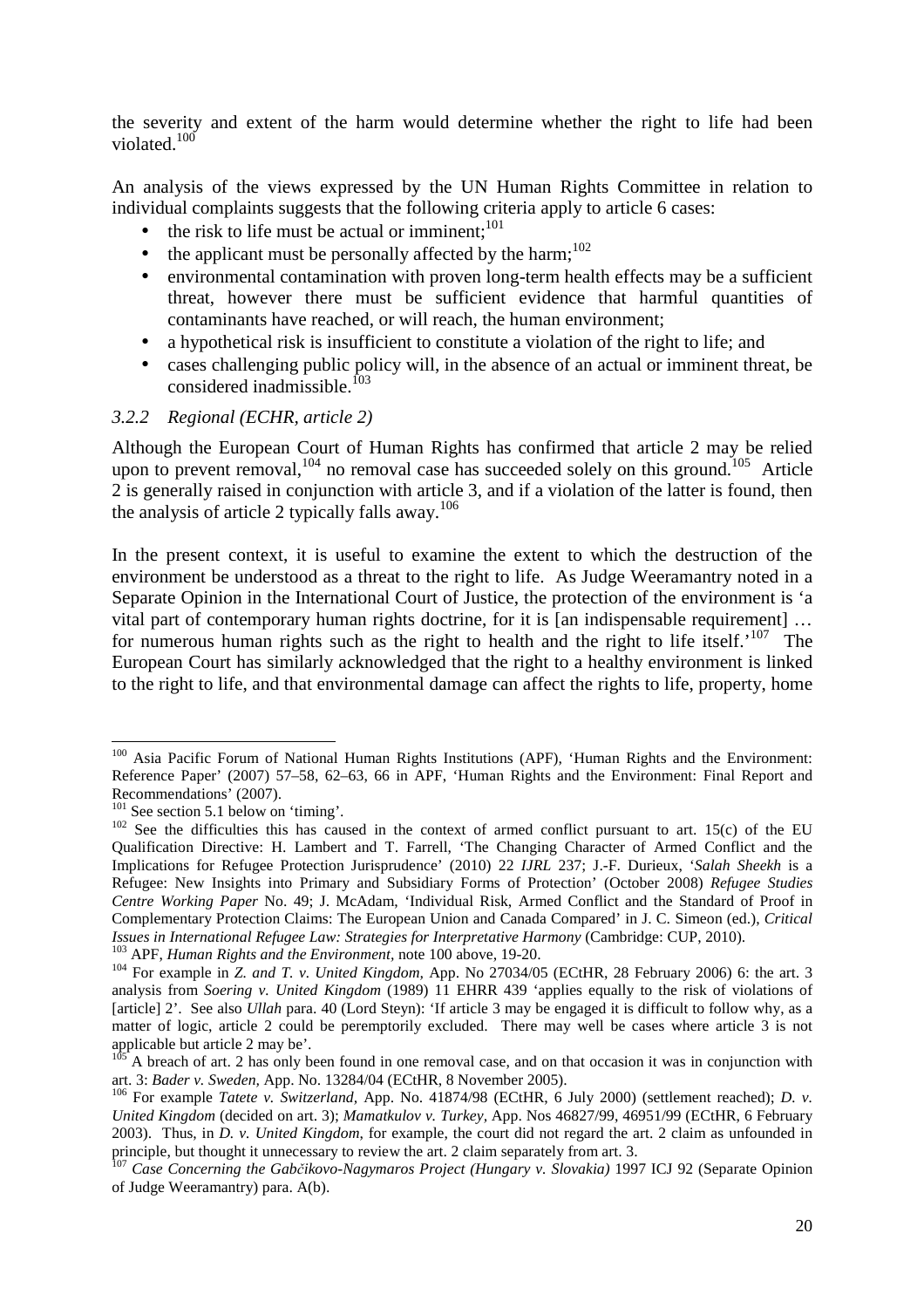and private life.<sup>108</sup> In particular, the obligation to protect the right to life may also include protection from environmental harm.<sup>109</sup> So far, this issue has not arisen in a removal case, however.

In *Budayeva v. Russia*, the European Court of Human Rights held that the State's duty to protect life extends to protection from natural disasters where the risk is known.<sup>110</sup> However, it is questionable whether this would assist an applicant seeking protection against climate change impacts, given the requirement that the home State is deficient in its own response capacity  $-$  i.e. the environmental harm is caused or perpetuated by the State (or by its inaction). Furthermore, the court has emphasized that the burden placed on the State must be reasonable, which means that consideration must be given, 'in particular, to the operational choices which [it] must make in terms of priorities and resources<sup>7.111</sup> It would appear that the burden is less onerous in cases of natural, as opposed to human-made, activities, presumably on the basis that the former are less easy to predict and control. The factors to be taken into account include the 'origin of the threat and the extent to which one or the other risk is susceptible to mitigation<sup>7</sup>.<sup>112</sup> The burden would be more stringent if it were a 'recurring calamity affecting a distinct area developed for human habitation or use'.<sup>113</sup>

The focus of a complementary protection claim is the potential 'harm' to the applicant if he or she is removed. Thus, the relevant question is the extent to which the receiving country is able and willing to mitigate against that harm, whatever its cause. Since the European Court of Human Rights has been inclined to allow the State a higher degree of latitude where the cause of harm is 'natural', such as a landslide, it may actually be more beneficial to an applicant to acknowledge the multicausality of climate change-related impacts, rather than trying to pinpoint 'climate change' as *the* cause of harm. In other words, the combination of environmental, social, economic and political factors, which draw on human-made as well as natural vulnerabilities, may better substantiate an article 2 or 3 claim.

In other regions, the Inter-American Commission on Human Rights has likewise recognized that realization of the right to life is necessarily linked to and dependent on the physical environment.<sup>114</sup> It has found that forcibly displacing indigenous people from their land could breach the right to life if it causes indignity.<sup>115</sup> The African Commission on Human and Peoples' Rights found a breach of the right to health and the right to life as a result of repeated eviction and displacement from lands in Mauritania, which were confiscated by the government.<sup>116</sup>

<sup>108</sup> See Loucaides and cases cited there, beginning with *Arrondelle v. United Kingdom* DR 26, 5 (noise pollution cases offensive smells).

<sup>109</sup> See *Öneryildiz v. Turkey,* App. No. 48939/99 (ECtHR Grand Chamber, 30 November 2004); (2005) 41 EHRR 20, paras 71–72.

<sup>110</sup> *Budayeva v. Russia,* App. Nos 15339/02, 21166/02, 20058/02, 11673/02 and 15343/02 (ECtHR, 20 March 2008).

<sup>&</sup>lt;sup>111</sup> *Budayeva v. Russia, para.* 135: 'this results from the wide margin of appreciation States enjoy'.

<sup>112</sup> *Budayeva v. Russia,* para. 137. *Budayeva v. Russia, para.* 137.<br><sup>112</sup> *Budayeva v. Russia, para.* 137.

<sup>&</sup>lt;sup>114</sup> 'Report on the Situation of Human Rights in Ecuador' (1997) OEA/Ser.L/V/II.96, Doc 10, Rev. 1, ch 8; *Yanomami Case* (Case 7615 of 5 March 1985) in Inter-American Commission on Human Rights, 'Annual Report (1984–85) OEA/Ser.L/V/II.66, Doc 10, Rev. 1.

<sup>115</sup> *Yakye Axa v. Paraguay* (Inter-American Court of Human Rights, Judgment of 17 June 2005). In *The Massacres of Ituango v. Colombia* (Inter-American Court of Human Rights, Judgment of 1 July 2006), the court found that forced eviction, displacement and house destruction by paramilitaries violated the right to property.

<sup>116</sup> *Malawi African Association v. Mauritania* (2000) AHRLR 149 (African Commission on Human and Peoples' Rights 2000) pursuant to the African Charter on Human Rights arts 16 and 4 (respectively). See also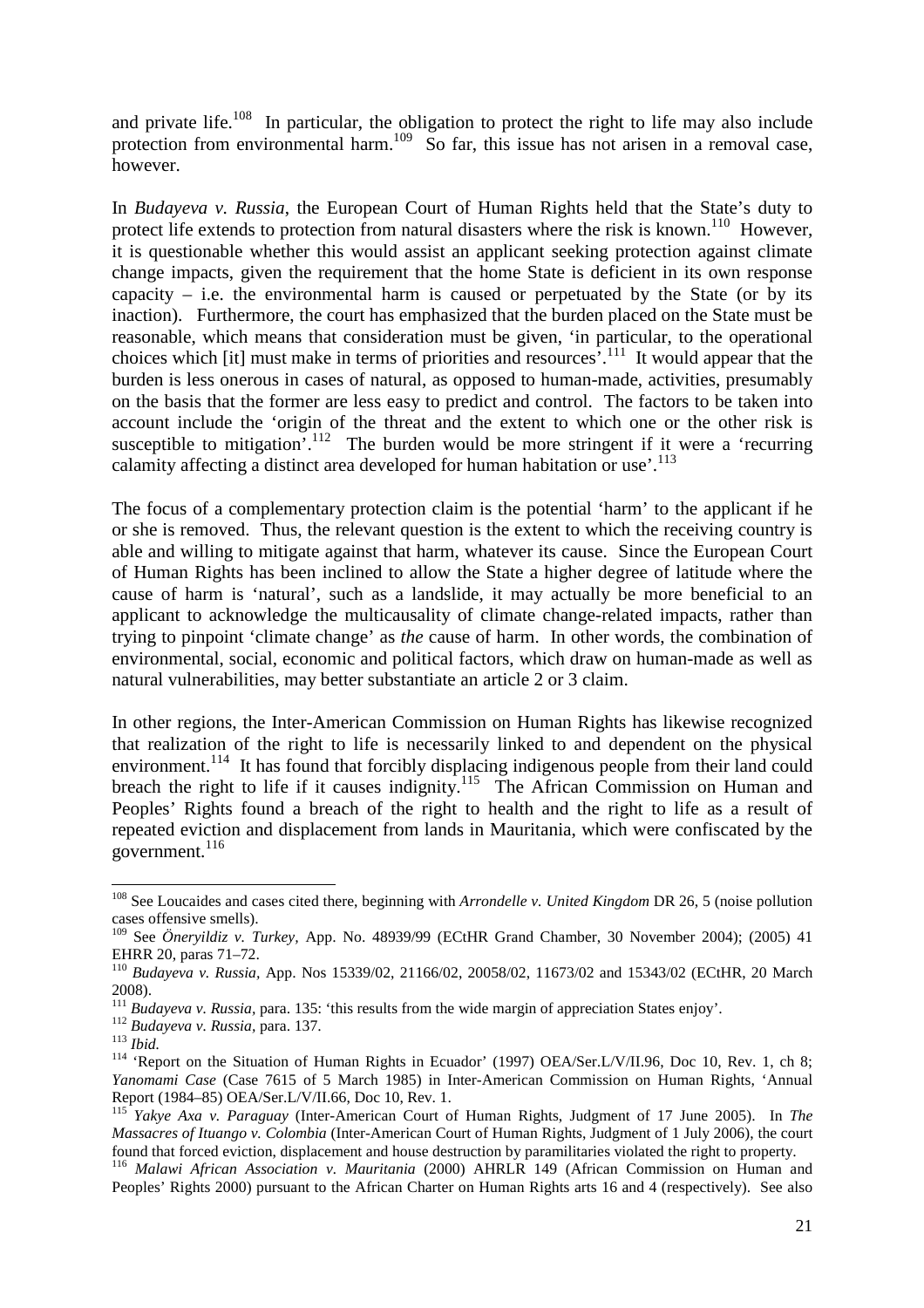#### *3.2.3 Domestic frameworks*

It would appear that article 2 is an underutilized provision in the removal context and that it is ripe for progressive development. This may begin to occur in domestic contexts, since nonreturn to arbitrary deprivation of life is one of the complementary protection grounds in Canadian and New Zealand legislation (and draft Australian legislation). German law also includes in its complementary protection provisions protection against return to a concrete and considerable danger to life, person or liberty (although the requirement of a 'concrete' danger may be hard to meet in cases of pre-emptive movement in response to slow-onset climate impacts). $117$ 

On its face, Canadian law does not appear to offer much scope to protect people at risk of climate change-related impacts. Its complementary protection provisions on risk to life and risk of cruel and unusual treatment preclude protection being granted if the harm feared is generalized or based on a country's inability to provide adequate health or medical care.<sup>118</sup> The Legal Services division of the Immigration and Refugee Board noted that a 'claim based on natural catastrophes such as drought, famine, earthquakes, etc. will not satisfy the definition as the risk is generalized.<sup>'119</sup> However, a nine year old child successfully argued that his return to Haiti would put his life at risk. Since his biological family was unknown, he was at risk of becoming homeless and prey to prostitution were he returned.<sup>120</sup>

Similarly, in the United Kingdom, the Asylum and Immigration Tribunal (AIT) has acknowledged that 'if survival comes at a cost of destitution, beggary, crime or prostitution, then that is a price too high.<sup>'121</sup> Although that remark was made in the context of internal relocation, it would arguably carry even greater weight in a straight removal context, since the courts have noted that the standard of treatment on internal relocation does not have to command as high respect for human rights as would be found in the removing State. This is also supported by AIT case law on the protective scope of article 3 in relation to poor socioeconomic conditions.<sup>122</sup>

In the non-removal context, the following domestic constitutional law cases have developed the socio-economic elements of the right to life. They are included here to illustrate the

l

<sup>121</sup> *FB* para. 39. The facts did not preclude her relocation in this case.

<sup>122</sup> See section 3.2.3 below.

*Centre for Minority Rights Development (Kenya) and Minority Rights Group International on behalf of Endorois Welfare Council v. Kenya*, African Commission on Human and Peoples' Rights (4 February 2010) 276/2003, para. 216.

 $117$  Residence Act 2007, s 60(7).

<sup>&</sup>lt;sup>118</sup> Immigration and Refugee Protection Act, s 97(b). It would, however, be different if the country refused to provide such care to particular classes of people: Legal Services, Immigration and Refugee Board of Canada (IRB), 'Consolidated Grounds in the *Immigration and Refugee Protection Act*: Persons in Need of Protection: *Risk to Life or Risk of Cruel and Unusual Treatment or Punishment* (15 May 2002) 11.

<sup>119</sup> Legal Services (IRB), note 118 above, 9. See also *Sinnappu v. Canada (Minister of Citizenship and Immigration*) [1997] 2 FC 791 (TD), para. 38 where an expert on the earlier regime Post-Claim Determination Class Risk Review (PDRCC) which had similar bases for protection, stated that the requirement that the risk be one that is not faced generally by other individuals would apply only in extreme situations such as a generalized disaster of some sort that would involve all the inhabitants of a given country.

<sup>&</sup>lt;sup>120</sup> *Re MOF* [2004] RPDD No. 87. See also *FB* (Lone Women – PSG – Internal Relocation – AA (Uganda) *Considered) Sierra Leone* [2008] UKAIT 00090, para. 81, in which the Tribunal ultimately found that the applicant was not at risk of prostitution, 'the most degrading form of destitution and one that is most alien to universal principles of human dignity.' Although that was a case about internal relocation, one might seek to extend the argument to the non-removal context in relation to ECHR arts 2 or 3.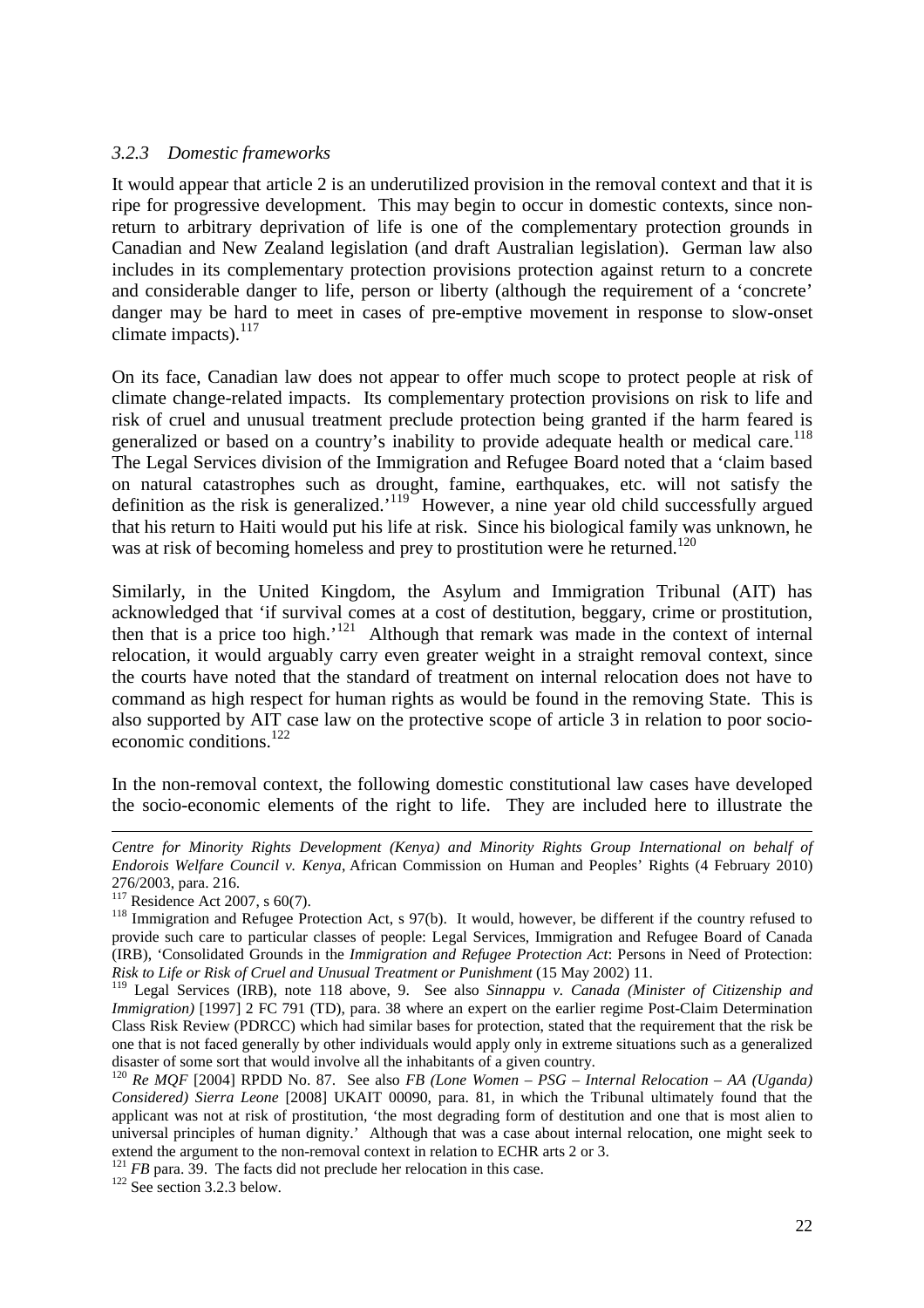potential scope of that right. In India, the constitutional protection of the right to life has been held to include the right to a clean environment;<sup>123</sup> the right to food and freedom from malnutrition;<sup>124</sup> the protection of human dignity;<sup>125</sup> the right to education;<sup>126</sup> and the right to health.<sup>127</sup> The Supreme Court of Bangladesh has also drawn on a constitutional right to life to imply a 'right to livelihood', in a case concerning evictions without notice from homes that were later demolished.<sup>128</sup> The Supreme Court of Pakistan has found that the constitutional right to life implies the right to a healthy environment.<sup>129</sup> The High Court of Botswana has held that the termination of water, food and health services and forced evictions from traditional lands violated the constitutional right to life.<sup>130</sup>

#### **3.3 Cruel, inhuman or degrading treatment**

#### *3.3.1 Universal (ICCPR, article 7)*

l

Article 7 of the ICCPR prohibits torture and cruel, inhuman or degrading treatment or punishment. The standard approach of the UN Human Rights Committee is to regard these forms of ill-treatment as falling on a sliding scale, or hierarchy, with torture the most severe manifestation. The distinction between torture and inhuman treatment is thus one of degree. The UN Human Rights Committee considers it undesirable 'to draw up a list of prohibited acts or to establish sharp distinctions between the different kinds of punishment or treatment; the distinctions depend on the nature, purpose and severity of the treatment applied'.<sup>131</sup> For that reason, it commonly fails to determine precisely which aspect of article 7 ICCPR has been violated, and there is accordingly very little jurisprudence from that body about the nature of each type of harm.

Article 7 contains a *non-refoulement* obligation,<sup>132</sup> although a violation of this provision from a proposed deportation has only once been substantiated on the facts.<sup>133</sup> By contrast, article 3 of the ECHR – which protects against torture and inhuman or degrading treatment or punishment – is a frequently utilized provision which has significantly developed the human rights-based *non-refoulement* jurisprudence in the European Court of Human Rights. It is for this reason that decisions from that jurisdiction form the bulk of the following discussion.

<sup>123</sup> *Kendra, Dehradun and others v. State of UP* (1985) 3 SCC 545; *Subhash Kumar v. State of Bihar* (1991) 1 SCC 598; *Attakoya Thangal v. Union of India*; *Koolwal v. State of Rajisthan* 1988 AIR (Raj) 2.

<sup>124</sup> *People's Union for Civil Liberties v. Union of India and Others* WP (Civil) No. 196/2001.

<sup>125</sup> *Francis Carolie Mullin v. Union Territory of Delhi* 1981 (1) SCC 608.

<sup>126</sup> *Unni Krishnan JP v. State of Andhra Pradesh* (1993) 1 SCC 645.

<sup>&</sup>lt;sup>127</sup> Paschim Banga Khet Mazdoor Samity and Ors v. State of West Bengal and Another (1996) AIR SC 2426.

<sup>128</sup> *ASK v. Government of Bangladesh* Writ No. 3034 of 1999. As in India, Bangladesh's Constitution provides a directive principle, rather than a justiciable right, to shelter (art. 15).

<sup>129</sup> *Shala Zia v. WAPDA* PDL (1994) SC 693; *'Salt Miners Case'*, Lahora, Human Rights Case No. 120 of 1993 (1994) SCMR, 2601.

<sup>130</sup> *Sesana v. Botswana*, High Court of Botswana, Misca, No. 52 of 2002 (13 December 2006).

<sup>&</sup>lt;sup>131</sup> Human Rights Committee, 'General Comment No. 20: Replaces General Comment 7 concerning Prohibition of Torture and Cruel Treatment or Punishment (Art. 7)' (10 March 1992) para. 4.

<sup>132</sup> Human Rights Committee, 'General Comment No. 31', note 92 above, para. 12; *Kindler v. Canada*  Communication No. 470/1991, 30 July 1993, para. 6.2; *ARJ v. Australia* Communication No. 692/1996, 11 August 1997, para. 6.8; *Ahani v. Canada,* note 92 above. See also Committee on the Rights of the Child, 'General Comment No. 6', note 92 above, para. 27 (emphasis added).

<sup>133</sup> *Ng v. Canada* (469/91) in Sarah Joseph *et al., The International Covenant on Civil and Political Rights: Cases, Materials, and Commentary* (2nd edn, Oxford: OUP, 2004) para. 9.80. This is in contrast to the multiple findings by the Committee against Torture with respect to art. 3 of CAT.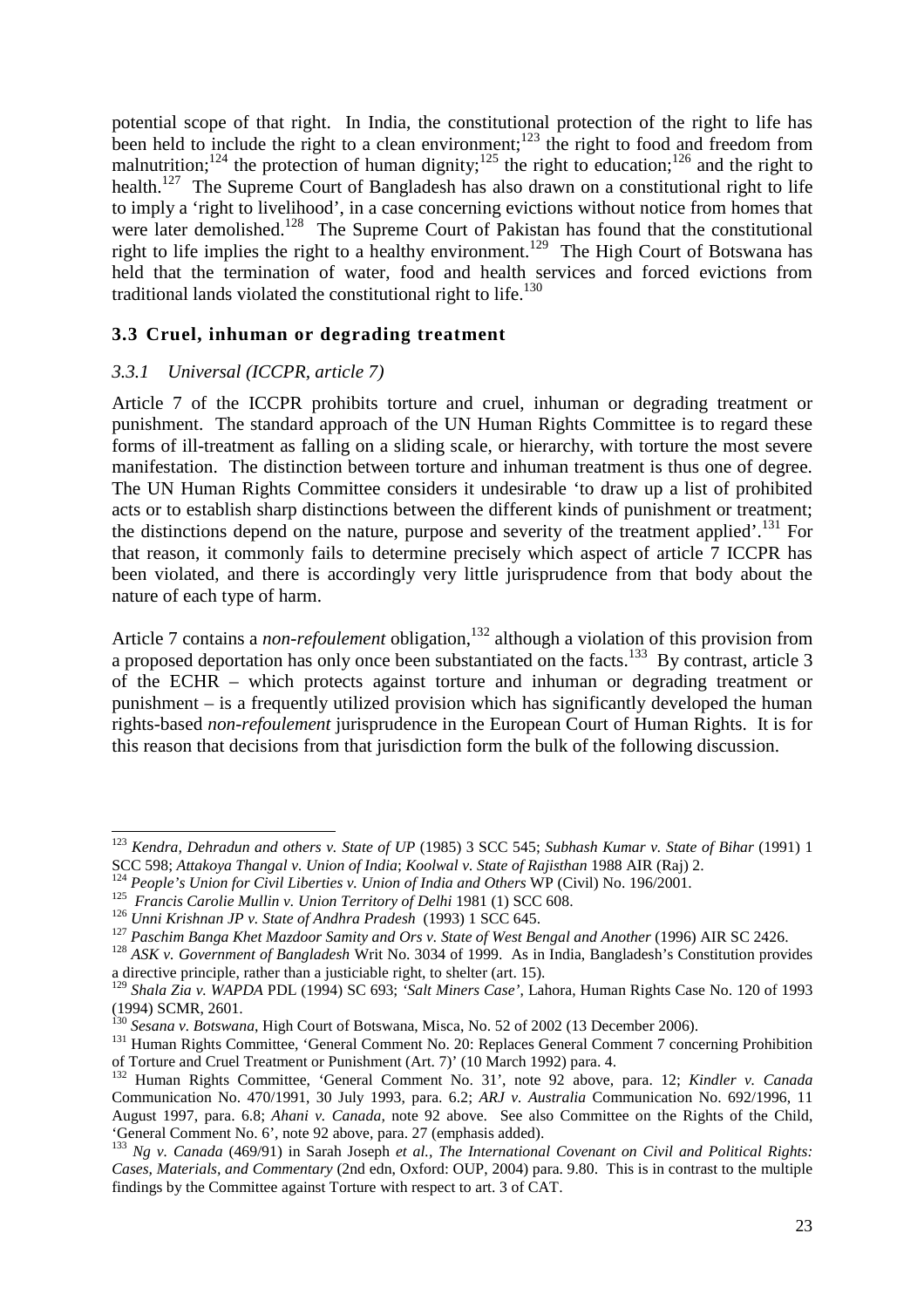#### *3.3.2 Regional (ECHR, article 3)*

Since the case of *Soering v. United Kingdom*, article 3 of the ECHR has been recognized as precluding removal to a place where an applicant would face a real risk of being subjected to torture or inhuman or degrading treatment or punishment.<sup>134</sup> Article 3 is absolute, and the European Court of Human Rights has consistently affirmed that it cannot be balanced against the public interest or any other matter, irrespective of the applicant's criminal or personal  $\text{conduct.}^{135}$ 

Inhuman treatment must attain 'a minimum level of severity' and involve 'actual bodily injury or intense physical or mental suffering.<sup>136</sup> Importantly, for the present context, it does not need to be deliberate.<sup>137</sup> Degrading treatment 'humiliates or debases an individual, showing a lack of respect for, or diminishing, his or her human dignity, or arouses feelings of fear, anguish or inferiority capable of breaking an individual's moral and physical resistance.'<sup>138</sup> A lack of intent to humiliate will not conclusively rule out a violation of article  $3.139$ 

The European Court has made clear that the assessment of this minimum level of severity is relative: 'it depends on all the circumstances of the case, such as the duration of the treatment, its physical and mental effects and, in some cases, the sex, age and state of health of the victim'.<sup>140</sup> Ordinarily, 'the risk which the individual runs of being subjected following expulsion to the proscribed form of treatment emanates from *intentionally inflicted acts* on the part of the public authorities in the receiving country',<sup>141</sup> but also where the danger emanates from non-State actors against whom 'the state has *failed to provide reasonable protection*.'<sup>142</sup>

The European Court of Human Rights has left open the possibility that a general situation of violence could violate article 3. However, the level of violence would have to reach a sufficient level of intensity,<sup>143</sup> namely 'a real risk of ill-treatment *simply by virtue of an individual being exposed to such violence on return*.<sup>144</sup> Acknowledging this, the UK Asylum

<sup>134</sup> *Soering v. United Kingdom*, note 104 above.

<sup>135</sup> *Chahal v. United Kingdom* (1996) 23 EHRR 413; *Saadi v. United Kingdom* (2007) 44 EHRR 50. See the concerns of the dissenting judges in *N. v. United Kingdom* [2008] EHRR 453 in the majority's consideration of policy in determining whether art. 3 had been breached.

<sup>136</sup> *Pretty v. United Kingdom* (2002) 35 EHRR 1, para. 52, referring to *Ireland v. United Kingdom* (1979–80) 2 EHRR 25, para. 167.

<sup>137</sup> *Labita v. Italy* (2008) 46 EHRR 1228, para. 120.

<sup>138</sup> *Pretty v. United Kingdom* (2002) 35 EHRR 1, para. 52; see also *Ireland v. United Kingdom*, para. 167; *Moldovan and others v. Romania* App. Nos 41138/98 and 64320/01 (ECtHR, 12 July 2005) para. 101; *East African Asians* (1973) 3 EHRR 76, paras 189, 195.

<sup>139</sup> *Peers v. Greece* (2001) 33 EHRR 51, para. 74.

<sup>140</sup> *N. v. United Kingdom* para. 29.

<sup>141</sup> *Queen, on the Application of Ruslanas Bagdanavicius, Renata Bagdanaviciene v. Secretary of State for the Home Department* [2003] EWCA Civ 1605, para. 8 (Lord Brown) (emphasis added). The rest of the court concurred with Lord Brown's judgment: para. 1 (Lord Nicholls); para. 2 (Lord Hope); para. 3 (Lord Walker); para. 4 (Baroness Hale).

<sup>142</sup> *Bagdanavicius* para. 24 (Lord Brown) (emphasis added).

<sup>143</sup> See *HLR* para. 41; *NA v. United Kingdom,* App. No. 25904/07 (ECtHR, 17 July 2008) para. 114. In *Ahmed v. Austria* (1997) 24 EHRR 278, the court found art. 3 was violated partly on account of conditions in Somalia.

<sup>144</sup> *NA v. United Kingdom,* para. 115 (emphasis added). In *AM & AM (Armed Conflict: Risk Categories) Somalia CG* [2008] UKAIT 00091, para. 87, the UK Asylum and Immigration Tribunal (AIT) said there was nothing, in principle, that would prevent 'poor humanitarian conditions in Somalia, even if in an IDP camp', from violating art. 3. In that case, the evidence did not persuade the AIT that there was 'a real risk of denial of basic food and shelter and other bare necessities of life': para. 157.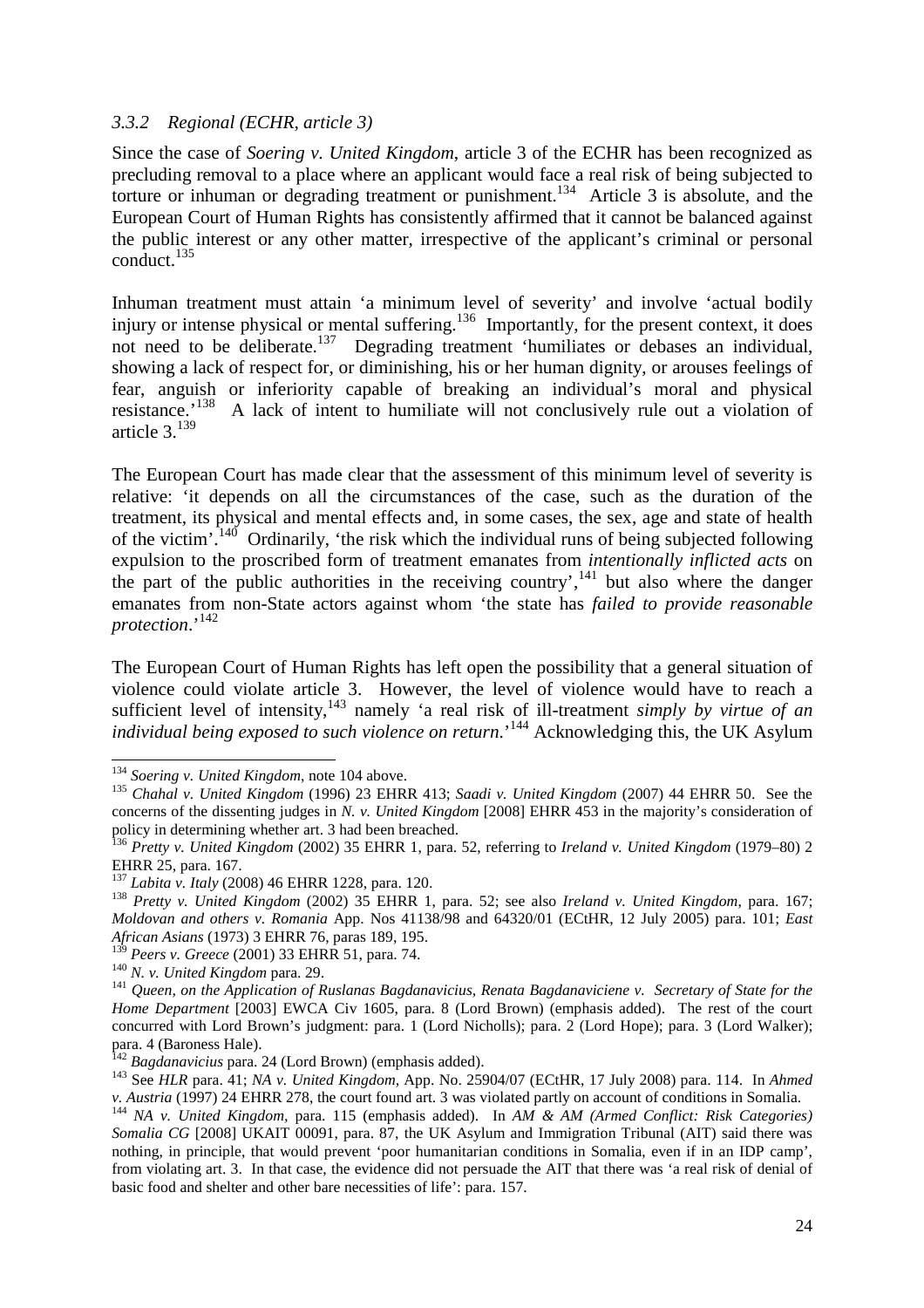and Immigration Tribunal said there was nothing, in principle, that would prevent 'poor humanitarian conditions in Somalia, even if in an IDP camp',<sup>145</sup> from violating article 3. It was not persuaded, however, that there was 'a real risk of denial of basic food and shelter and other bare necessities of life' in Somalia.<sup>146</sup> This indicates the very high threshold that would apply if it were extrapolated to the climate change context. Even though the impacts of climate change may ultimately render basic survival in a particular location impossible, article 3 (and, by extension, article 7 of the ICCPR) would only assist a person once conditions were already very extreme. This mechanism does not allow for pre-emptive movement where conditions are *anticipated* to become dire, and thus would not assist people trying to move before the situation becomes intolerable.

Thus, although in principle there is no reason why a person suffering from the impacts of climate change could not seek to argue that those impacts – collectively or separately – violate article 3, it is doubtful that an applicant could presently substantiate a claim according to the level of severity of harm mandated by the European Court of Human Rights. Notwithstanding that the impacts of climate change are already being felt in communities around the world, empirical evidence suggests that those impacts are not *yet* sufficiently severe as to amount to a violation of article  $3<sup>147</sup>$  or that an internal flight alternative is available.<sup>148</sup>

## *3.3.3 Article 3 and socio-economic claims<sup>149</sup>*

Human rights treaties and monitoring bodies have traditionally failed to accord the same weight to economic, social and cultural rights as they have to civil and political rights.<sup>150</sup> This led to the development of an interpretative approach, known as the 'integrated' or 'holistic' approach, which sought to show that civil and political rights have inherent socioeconomic elements.<sup>151</sup> A treaty dealing with civil and political rights could therefore have 'its norms used as vehicles for the direct or indirect protection of norms of another treaty dealing with a different category of human rights', such as socio-economic ones.<sup>152</sup>

This is why breaches of socio-economic rights have often been 're-characterized' as violations of article 3 ECHR – an absolute right with a clear *non-refoulement* component.<sup>153</sup>

<sup>145</sup> *AM & AM,* note 144 above, para. 87.

<sup>146</sup> *AM & AM,* note 144 above, para. 157.

<sup>&</sup>lt;sup>147</sup> See e.g. RSAA and RRT cases.

 $148$  See section 5.1 on 'timing'.

<sup>&</sup>lt;sup>149</sup> For an excellent overview, see Foster, note 86 above.

<sup>150</sup> See e.g. V. Mantouvalou, 'Work and Private Life: *Sidabras and Dziautas v. Lithuania*' (2005) 30 *European Law Review* 573; C. Gearty and V. Mantouvalou, *Debating Social Rights* (Oxford: Hart Publishing, 2010).

<sup>151</sup> Mantouvalou, note 150 above, 574. See especially *Airey v. Ireland* (1979–80) 2 EHRR 305, para. 26.

<sup>&</sup>lt;sup>152</sup> C. M. Scott, 'The Interdependence and Permeability of Human Rights Norms: Towards a Partial Fusion of the International Covenants on Human Rights' (1989) 27 *Osgoode Hall Law Journal* 769, 771 in Mantouvalou, note 150 above, 574. See also M. Scheinin, 'Economic and Social Rights as Legal Rights' in A. Rosas *et al.,*  (eds), *Economic, Social and Cultural Rights* (2nd edn, The Hague: Kluwer 2002). It is in part based on the idea that the enjoyment of civil and political rights is impossible if socio-economic rights are ignored, a perspective that was in fact reflected in the *travaux preparatoires* of the ECHR: Mantouvalou, note 150 above, 574–75. Waldron, by contrast, sees socio-econmic rights as *intrinsically* valuable and as having equal weight: J. Waldron, 'Liberal Rights: Two Sides of the Coin' in Jeremy Waldron, *Liberal Rights: Collected Papers 1981– 1991* (Cambridge: CUP, 1993) in Mantouvalou, note 150 above, 575.

<sup>153</sup> Den Heijer suggests that the focus on ECHR art. 3 as the core *non-refoulement* provision has become a 'selffulfilling prophecy', in that it has hindered 'the development of a more profound understanding of the scope of applicability of the ECHR': M. den Heijer, 'Whose Rights and Which Rights? The Continuing Story of *Non-*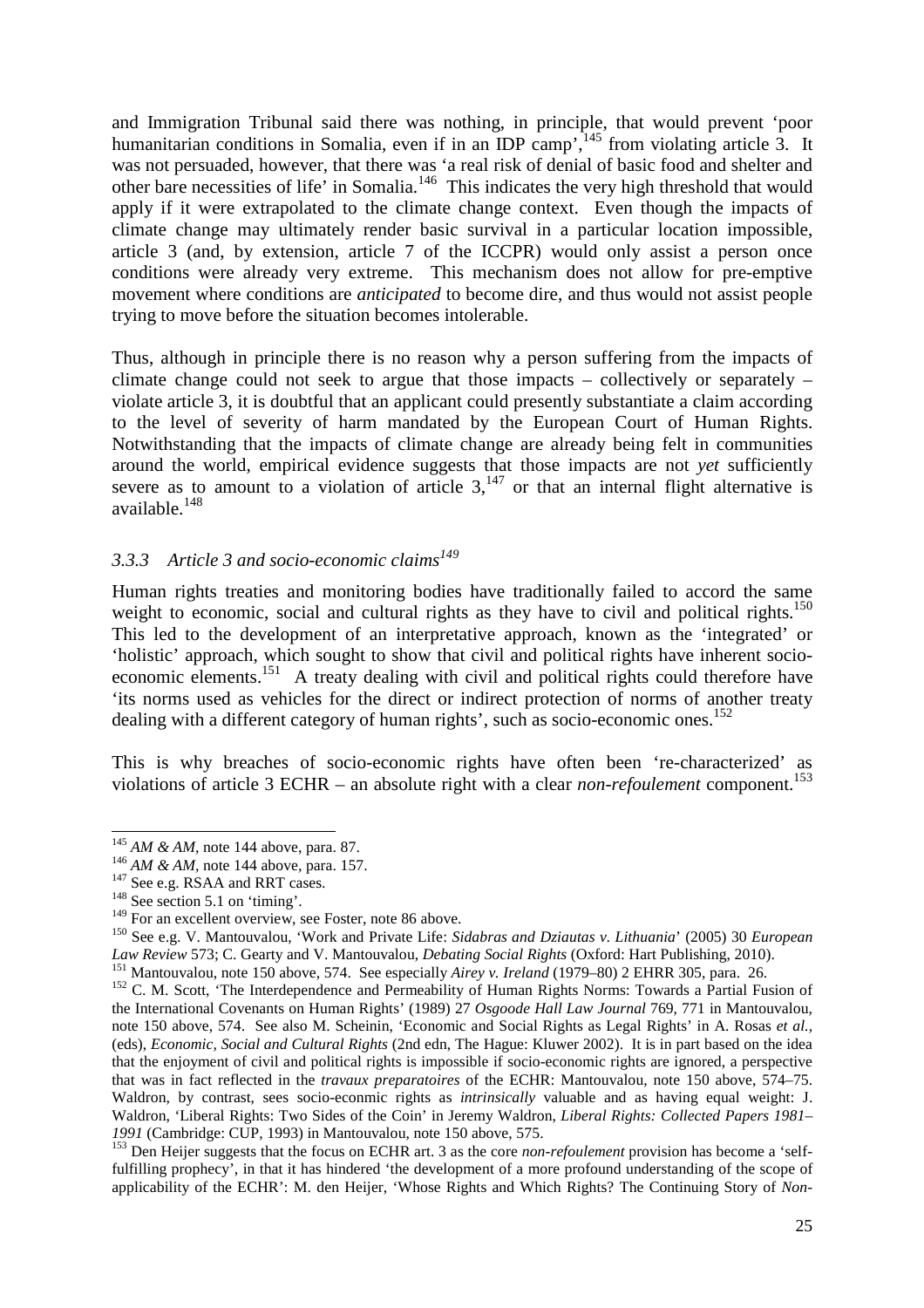The case of *D. v. United Kingdom*, where the absence of medical treatment in the country of origin precluded the applicant's return, is often cited as evidence that complementary protection claims based on climate change impacts (lack of fresh water, food, safe shelter, etc) could succeed.<sup>154</sup> However, *D. v. United Kingdom* is the *only* case in which non-removal has been substantiated on the basis of socio-economic deprivation.<sup>155</sup>

The standard in such cases is extremely high. In the seminal case of *D. v. United Kingdom*, the European Court stressed that it was the exceptional combination of factors that made the applicant's removal incompatible with article  $3$ :<sup>156</sup> the abrupt withdrawal of medical facilities; poor medical conditions in the home country (St Kitts) which could 'further reduce his already limited life expectancy and subject him to acute mental and physical suffering<sup>, 157</sup>; no assurance that he would get a hospital bed; no strong family ties or other moral or social support at home; the fact that his lack of shelter and proper diet in St Kitts could expose him to infections unable to be properly treated; and the country's *general* health and sanitation problems.<sup>158</sup>

In the later case of *N. v. United Kingdom*, the majority observed that:

The fact that the applicant's circumstances, including his life expectancy, would be significantly reduced if he were to be removed from the Contracting State is not sufficient *in itself* to give rise to breach of article 3.<sup>159</sup>

By contrast, the dissenting judges in that case regarded the removal of a person on their death bed as being, in and of itself, inconsistent with article  $3^{160}$  Accordingly, they regarded the *additional* grounds in *D.'s case* – lack of medical and palliative care – as 'equally relevant to the finding of a *separate* potential violation of Article 3 of the Convention'.<sup>161</sup>

It is clear that policy considerations form part of the court's rationale in taking a strict approach to socio-economic cases. It has consistently held that the ECHR is not a means of ironing out socio-economic differences between States, noting that 'the level of treatment available in the Contracting State and the country of origin may vary considerably.<sup>162</sup> It has referred to the onerous burden that would otherwise be placed on Contracting States if they

*Refoulement* under the European Convention on Human Rights' (2008) 10 *European Journal of Migration and Law* 277, 278.

<sup>&</sup>lt;sup>154</sup> See e.g. Kolmannskog and Myrstad, note 1 above.

<sup>155</sup> In *BB v. France*, App. No. 30930/96 (Commission, 9 March 1998) the European Commission on Human Rights observed that facing AIDS alone at an advanced stage would constitute degrading treatment. Ultimately, a friendly settlement was reached in this matter so the Commission did not have to determine the issue definitively. See also *Ahmed v. Austria*; *HLR*; *Bensaid v. United Kingdom* (2001) 33 EHRR 205; *Henao v. The Netherlands,* App. No. 13669/03 (ECtHR, 24 June 2003); *Ndangoya v. Sweden* App. No. 17868/03 (ECtHR, 22 June 2004); *Amegnigan v. The Netherlands,* App. No. 25629/04 (ECtHR, 25 November 2004).

<sup>&</sup>lt;sup>156</sup> The court noted that the sources of risk 'taken alone, do not in themselves infringe the standards of that Article': *D. v. United Kingdom* para. 49. See M. Foster, *International Refugee Law and Socio-Economic Rights: Refuge from Deprivation* (Cambridge: CUP, 2007) 104. See also *BB v. France*, note 155 above; *Bensaid v. United Kingdom*, note 155 above and most recently *N. v. United Kingdom*.

<sup>157</sup> *D. v United Kingdom,* para. 52.

<sup>158</sup> *D. v. United Kingdom,* para. 52.

<sup>159</sup> *N. v. United Kingdom,* para. 42 (emphasis added).

<sup>160</sup> *N. v. United Kingdom,* para. 20 (dissenting opinion).

<sup>&</sup>lt;sup>161</sup> *N. v. United Kingdom*, para. 21 (dissenting opinion). This ties in with the majority's view (para. 43) and also the remarks of Baroness Hale (para. 70), that: '[t]here may, of course be other exceptional cases, with other extreme facts, where the humanitarian considerations are equally compelling. The law must be sufficiently flexible to accommodate them …'.

<sup>162</sup> *N. v. United Kingdom,* para. 44.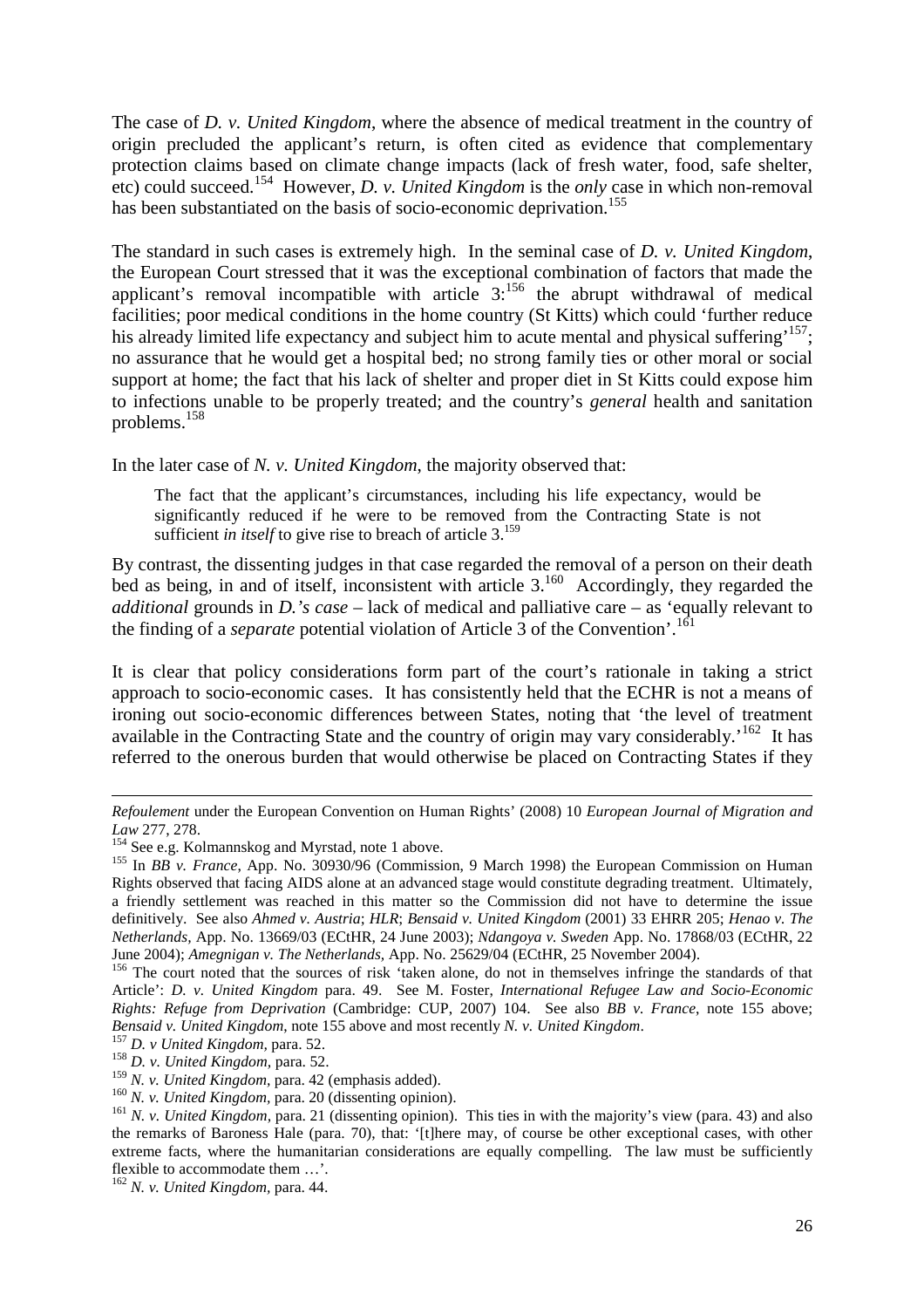had to rectify global socio-economic disparities by granting a right to remain to disadvantaged people.<sup>163</sup> It has explained that '[o]n a purely pragmatic basis, it cannot be required that an expelling Contracting State only return an alien to a country which is in full and effective enforcement of all the rights and freedoms set out in the Convention.<sup>164</sup>

Similarly, the House of Lords has referred to 'the limits that must be set on practical grounds'.<sup>165</sup> Lord Hope has described the jurisprudence as setting 'limits ... on the extent to which [Contracting States] can be held responsible outside the areas that are prescribed by articles 2 and 3 and by the fundamental right under article 6 to a fair trial.' Those limits are set 'against the background of the general principle of international law that states have the right to control the entry, residence and expulsion of aliens.<sup>'166</sup> The trade-off for accepting that harm derives from a State's lack of resources to redress an applicant's predicament is that only the most exceptional cases receive international protection.<sup>1</sup>

Interestingly, Foster has identified recent UK authority that suggests there is a varying threshold in article 3 removal cases which is 'dependent upon the responsibility of the receiving state for the circumstances complained of.<sup>168</sup> This may mean that a lower threshold would apply if it could be shown that the receiving State failed to mitigate against known harms, for example.

One can well imagine similar policy arguments being made in the context of climate changerelated movement, especially in light of some of the alarmist predictions about large numbers of people who will be on the move. Indeed, some domestic complementary protection schemes deliberately 'carve out' protection exceptions where the risk is faced generally by the population as a whole, requiring the applicant to show an individual risk.<sup>169</sup>

Thus, although the European Court's jurisprudence on medical cases and health care provides a useful analogy for the climate change context, it is far from certain that such claims would (presently) succeed. The jurisprudential trend with respect to socio-economic rights suggests that people seeking to bring claims based on deprivation resulting in part from climate change will face considerable challenges. It seems unlikely that a lack of basic services alone would substantiate an article 3 claim, unless they were to render survival – on return – entirely impossible. Something else – a distinguishing feature that makes the lack of such services particularly deleterious on the applicant – would appear to be necessary. The court's exceptionally high threshold means that it will likely take some decades before the deleterious effects of climate change, interacting with underlying socio-economic vulnerabilities, will be seen as constituting a violation of article 3 giving rise to protection

<sup>&</sup>lt;sup>163</sup> *N. v. United Kingdom*, para. 44. Although as Foster notes: 'This certainly raises a question as to the universality of human rights': Foster, note 86 above, 276.

<sup>&</sup>lt;sup>164</sup> *F v. United Kingdom*, App. No. 17341/03 (ECtHR, 22 June 2004) 12 in relation to art. 8 ECHR.

<sup>&</sup>lt;sup>165</sup> *EM (Lebanon)* v. Secretary of State for the Home Department (AF and others intervening) [2008] UKHL 64 para. 10, referring also to the European Court's decisions in *F. v. United Kingdom* and *Z. and T. v. United Kingdom*, which were not available to the House of Lords when it was considering the cases of *Ullah* and *R (Razgar) v. Secretary of State for the Home Department [2004] 2 AC 368.* 

<sup>166</sup> *EM* para. 13.

<sup>&</sup>lt;sup>167</sup> If anything, the anthropogenic basis of climate change should reinforce rather than undermine any claim, given that the States primarily responsible are not the ones from which movement is likely.

<sup>168</sup> *RN (Returnees) Zimbabwe CG* [2008] UKAIT 00083, para. 254 citing an earlier decision of the AIT in *HS (Returning Asylum Seekers) Zimbabwe CG* [2007] UKAIT 00094 quoted in Foster, note 86 above, 300.

<sup>&</sup>lt;sup>169</sup> For example Immigration and Refugee Protection Act (Canada) s 97(b)(ii); Qualification Directive art. 15(c) and recital 26.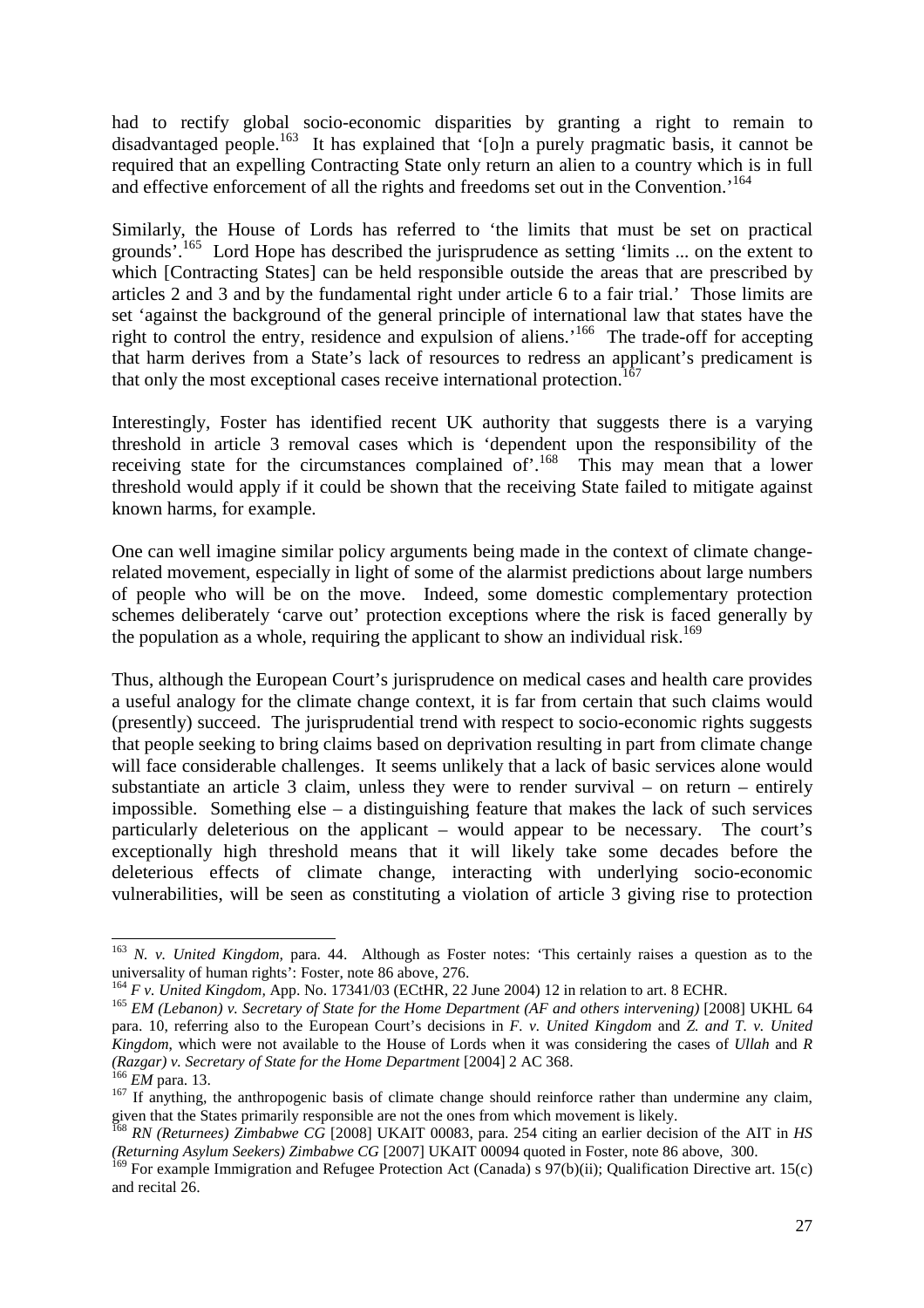from removal. This is because many effects will take years to manifest at a sufficiently harmful level to engage article 3 protection, or may be severe temporary effects which do not render return unlawful, or an internal flight alternative may be reasonable. Interestingly, however, an examination of *domestic* practice reveals more scope for extending protection in such cases, and at an earlier point in time. These are discussed below.

#### *3.3.4 Domestic developments*

The reasoning of the European Court suggests that a considerable expansion of the existing jurisprudence would be required for the same socio-economic deprivation to be found to preclude removal. As the court has repeatedly observed, the ECHR is not an instrument designed to achieve global equality.<sup>170</sup>

Nevertheless, there are signs that in practice, more expansive practices may be developing. These may, in turn, obviate the need for cases to be appealed to the European Court of Human Rights.<sup>171</sup>

In the United Kingdom, Discretionary Leave is not regulated by the Qualification Directive $172$ but is a discretionary power of the Secretary of State for the Home Department. Its exercise is guided by asylum policy instructions.<sup>173</sup> A person is automatically considered for Discretionary Leave if his or her claim for international protection as a refugee or beneficiary of subsidiary protection is unsuccessful.<sup>174</sup> Discretionary Leave may be granted when return is not possible without prejudicing protected rights, such as:

• article 8 of the ECHR.

 $\overline{a}$ 

• article 3 of the ECHR where the need 'does not arise from a need for protection as such, e.g. where a person's medical condition or severe humanitarian conditions in the

<sup>170</sup> *Bensaid v. United Kingdom,* para. 38. In *Salkic v. Sweden,* App. No. 7702/04 (ECtHR, 29 June 2004), the court reiterated that art. 3 will not be breached simply because the level of health care (including mental health care) in the receiving State is not of an equivalent standard to that available in the host State. See also *Amegnigan v. The Netherlands*. In *Januzi v. Secretary of State for the Home Dept* [2006] UKHL 5, the House of Lords held that a person may be removed where an internal flight alternative exists, even if the general standards of living in that part of the country are not as high as in the State where asylum was sought. The position would be different, however, 'if the lack of respect for human rights posed threats to his life or exposed him to the risk of inhuman or degrading treatment or punishment': para. 19 (Lord Bingham); see also para. 45 (Lord Nicholls). In *Z. and T. v. United Kingdom* 7 the court noted that a different standard of treatment applies in non-Contracting States to the ECHR, '[o]therwise it would be imposing an obligation on Contracting States effectively to act as indirect guarantors of freedom of worship for the rest of the world.' The legal justification for the distinction between these provisions and articles 2 and 3 is said to be based on 'the fundamental importance' of the latter: see e.g. *F. v. United Kingdom* 12.

 $171$  See Foster, note 86 above, 303–07. This section draws on the cases she cites there. Legislation that may assist people displaced by climate change is discussed in section 4.1 below. Furthermore, in a 2009 study of complementary protection in Europe, most of the countries surveyed (Austria, Belgium, Denmark, Finland, France, Germany, Ireland, Switzerland, Sweden, United Kingdom) maintained mechanisms of complementary protection based on health issues: European Council on Refugees and Exiles (ECRE), 'Complementary Protection in Europe', July 2009, 6.

 $172$  It is not incorporated in either the Immigration Rules or the Qualification Regulations of 2006, but provisions of the 1971 Immigration Act allow the Secretary of State for the Home Office to grant leave to a person for a reason not covered by the Immigration Rules.

 $173$  ECRE, note 171 above, 67.

<sup>&</sup>lt;sup>174</sup> Recognition of a subsidiary protection need under art. 15 of the Qualification Directive results in Humanitarian Leave in the UK.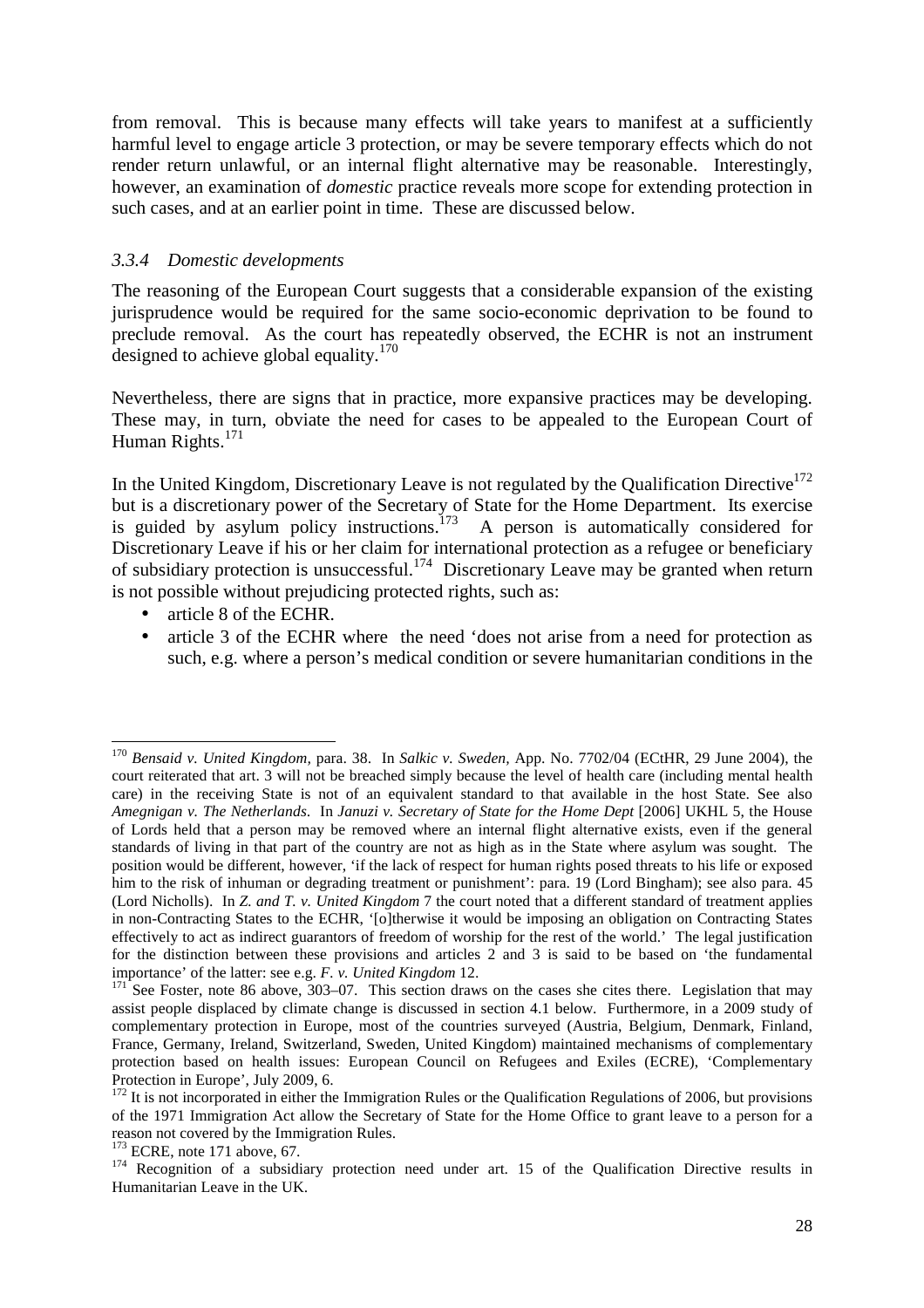country of return would make return contrary to Article  $3.^{175}$  In other words, they are deemed to be not protection-related cases.

- cases where there would be a flagrant violation of other ECHR rights.
- unaccompanied minors who do not qualify for asylum or Humanitarian Protection, where there are inadequate reception arrangements available in their own country.
- other cases where individual circumstances are so compelling that it is appropriate to grant some form of leave.
- people excluded from refugee or Humanitarian Protection status.

The duration of leave to remain depends on the reason why Discretionary Leave is granted.<sup>176</sup>

The relevant Asylum Policy Brief notes that:

There may be some extreme cases (although such cases are likely to be rare) where a person would face such poor conditions if returned - e.g. absence of water, food or basic shelter - that removal could be a breach of the UK's Article 3 obligations. Discretionary Leave should not be granted if the claimant could avoid the risk of suffering by leaving the UK voluntarily.<sup>177</sup>

This is significant because it recognizes that deprivation of the basic means for survival may preclude return under article 3, effectively transposing the 'inhuman or degrading treatment' standard in the domestic case of *Adam* to the non-removal context.<sup>178</sup>

However, by distinguishing between article 3 'protection' cases and 'non-protection' cases, the United Kingdom is trying to avoid entrenching socio-economic deprivation as an inherent part of 'inhuman or degrading treatment'. The United Kingdom can presumably justify granting a different type of residence permit on the grounds that beneficiaries of Humanitarian Leave and Discretionary Leave receive virtually identical rights, and the Qualification Directive leaves it to Member States' discretion as to how they implement the subsidiary protection regime.

As a matter of principle, this is concerning, given the indivisibility of rights discussed in section III.C.2 above. It may also contribute to what Durieux identifies as a shift away from a positive obligation of *protection*, in the refugee context, to non-removability in the human rights context.<sup>179</sup>

The United Kingdom's policy therefore explains why the AIT has recognized a right not to be removed in cases which would not meet the high threshold envisaged by the European Court of Human Rights in *D. v. United Kingdom*, even though such cases are still intended to be exceptional. The AIT has accepted that 'poor living conditions are capable of raising an

<sup>&</sup>lt;sup>175</sup> 'Asylum Policy Brief: Discretionary Leave' (last amended 27 October 2009).

<sup>&</sup>lt;sup>176</sup> For details, see ECRE, note 171 above, 71.

<sup>&</sup>lt;sup>177</sup> 'Asylum Policy Brief', note 175 above.

<sup>&</sup>lt;sup>178</sup> In *R v. Secretary of State for the Home Department, ex parte Adam* [2005] UKHL 66, para. 7, Lord Bingham stated that the State would breach its obligations under art. 3 if an asylum seeker 'with no means and no alternative sources of support, unable to support himself, is, by the deliberate action of the state, denied shelter, food or the most basic necessities of life'.

<sup>&</sup>lt;sup>179</sup> J.-F. Durieux, 'The Elusive "War Refugee": Violence and Discrimination in the Construct of "Refugee" as a Legal Category', Refugee Studies Centre Lecture, University of Oxford, 10 November 2010.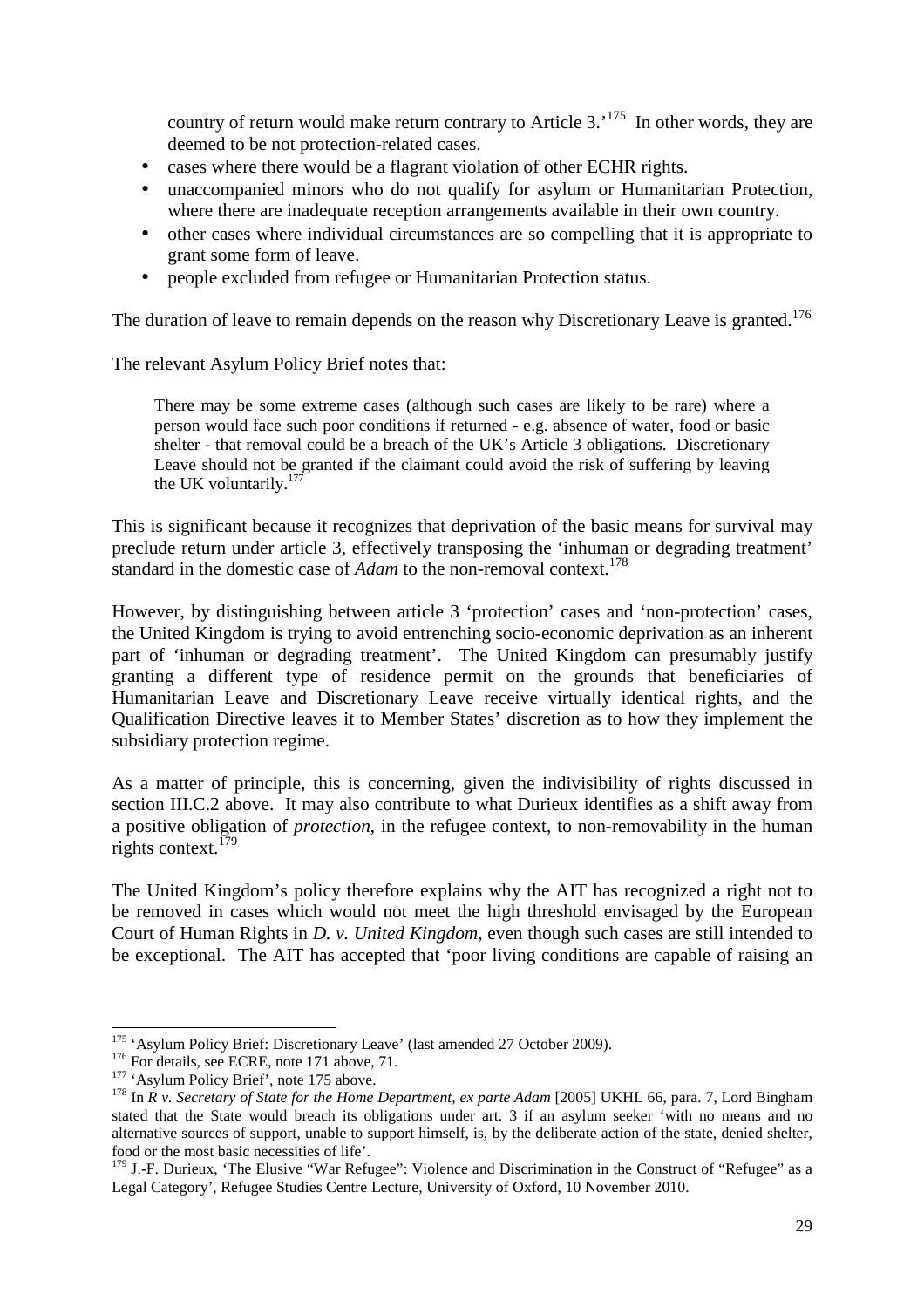issue under article 3 if they reach a minimum level of severity.<sup>180</sup> Elsewhere, it stated that it is 'uncontroversial that if as a result of a removal decision a person would be exposed to a real risk of existence below the level of bare minimum subsistence that would cross the threshold of Art 3 harm'.<sup>181</sup> While the use of the term 'uncontroversial' is perhaps premature.<sup>182</sup> the AIT has nonetheless accepted that removal would violate article 3 ECHR where it would result in:

- (a) return to 'a camp where conditions are described as 'sub-human' and [the applicant would] face medical conditions described as some of the worst in the world; $^{183}$
- (b) the return of 'an amputee who had serious mental problems who would not receive either financial or medical support in the Gambia, and would only have recourse to begging for his support';<sup>184</sup>
- (c) a 16-year-old boy's return where this would leave him destitute and without any protection;<sup>185</sup>
- (d) the return of an applicant and his family to Kabul where they would be 'reduced either to living in a tent in a refugee camp or … in a container with holes knocked in the side to act as windows', and the applicant would be unlikely to find work and would 'be competing with others for scarce resources of food and water as well as accommodation'. Concern was also expressed for the impact of these conditions on 'five young (some of them very young) children'.<sup>186</sup>

In cases (b) and (c), and to some extent (d), a characteristic particular to the applicant (age, health) was pertinent to the claim's success. However, cases (a) and (d) suggest that more general country of origin conditions may, if sufficiently severe, be able to form the basis of a protection claim.<sup>187</sup> Clearly, there is a considerable degree of inconsistency between the statements of principle in the higher courts of the European Court of Human Rights and the House of Lords, on the one hand, and domestic policy directives and (accordingly) practices of lower-level decision makers, on the other.

Finally, it is worth noting the UK's case law on internal relocation with respect to quality of life and the meaning of 'inhuman or degrading treatment'. Article 8(1) of the Qualification Directive, by which the United Kingdom is bound, provides that internal relocation is

<sup>&</sup>lt;sup>180</sup> *RN* (Returnees) Zimbabwe CG [2008] UKAIT 00083, para. 59. The cases discussed here are referred to in Foster, note 86 above, 303.

<sup>&</sup>lt;sup>181</sup> Mandali v. Secretary of State for the Home Department [2002] UKIAT 0741, para. 10.

<sup>&</sup>lt;sup>182</sup> Foster also sees this as potentially 'overstating the case': Foster, note 86 above, 303.

<sup>&</sup>lt;sup>183</sup> Owen v. Secretary of State for the Home Department [2002] UKIAT 03285, para. 27 cited in Foster, note 86 above, 304.

<sup>184</sup> *R v. Secretary of State for the Home Department, ex parte Kebbeh* (QBD, CO/1269/98, 30 April 1999, Hidden J) para. 58 cited in Foster, note 86 above, 304.

<sup>&</sup>lt;sup>185</sup> *Korca v. Secretary of State for the Home Department* (UKIAT, Appeal No. HX-360001-2001, 29 May 2002) para. 9 cited in Foster, note 86 above, 304. See also *LM (Democratic Republic of Congo) v. Secretary of State for the Home Department* [2008] EWCA Civ 325.

<sup>&</sup>lt;sup>186</sup> GH (Afghanistan) v. Secretary of State for the Home Department [2005] EWCA Civ 1603, para. 5. The Court of Appeal rejected an appeal by the gov.ernment.

<sup>187</sup> In *NS (Relevance of Children to Removal – Art. 8)* [2005] UKAIT 00081, para. 55 it was held that the effect of the Asian tsunami in Sri Lanka did not interfere with telephone and other contact facilities such as to disrupt the continuation of family life, and thus removal did not breach art. 8 of the ECHR.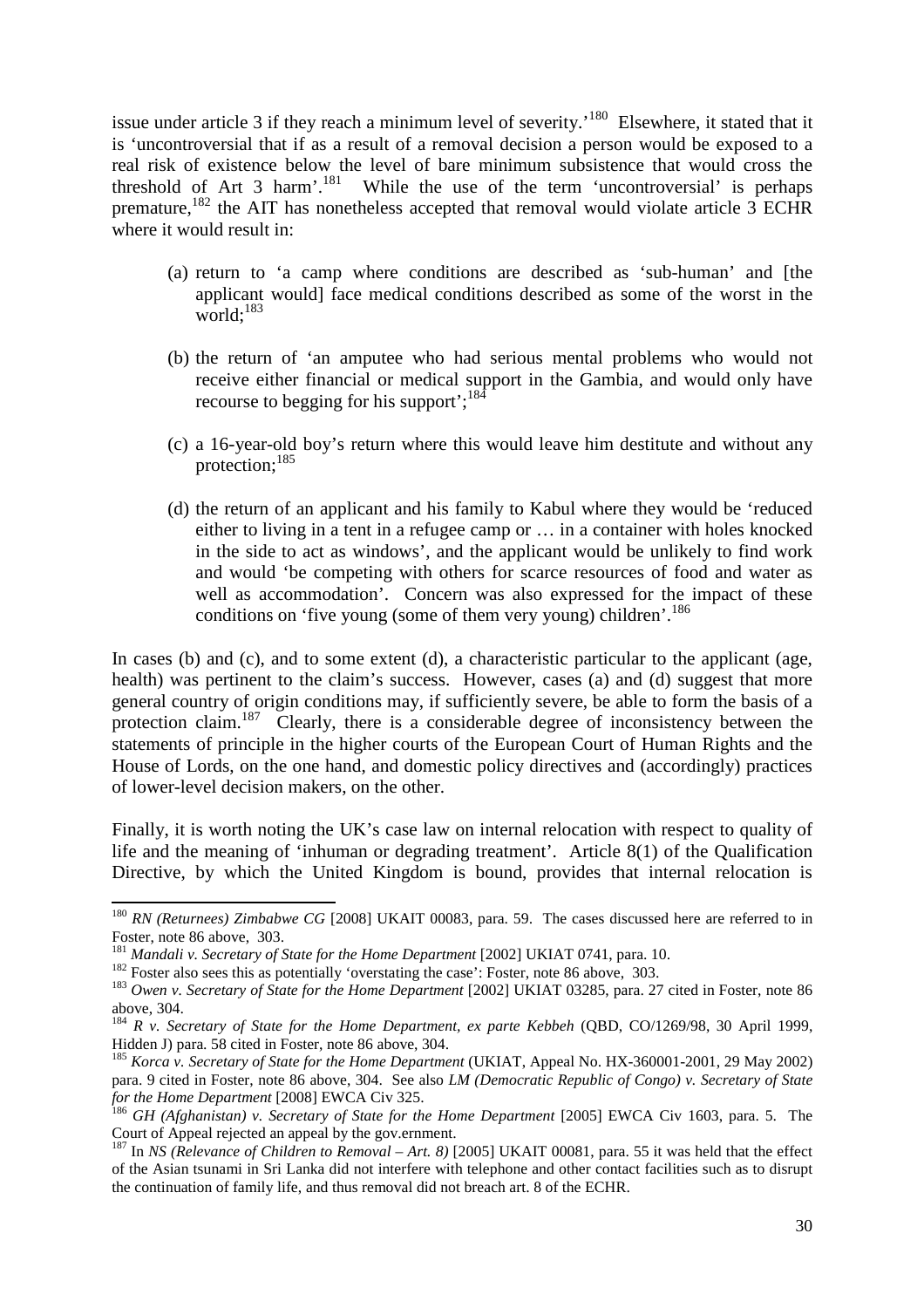possible if (*inter alia*) there is 'no real risk of [the applicant] suffering serious harm', including inhuman or degrading treatment. However, in assessing this, the House of Lords has held that the quality of life in the receiving State does not have to be as high as that in the expelling EU Member State.<sup>188</sup> In other words, quality of life in the place of relocation is not assessed by whether it 'meets the basic norms of civil, political and socio-economic human rights'. Rather, 'the relevant comparisons are between those in the place of relocation and those that prevail elsewhere in the country of his nationality.'<sup>189</sup> Returning someone to hardship and poverty is not precluded unless 'the lack of respect for human rights posed threats to his life or exposed him to the risk of inhuman or degrading treatment or punishment.<sup>'190</sup> The fact that the country is poor and standards of social provision are low is insufficient to meet this threshold. Once again, there is an assumption that something 'more' than poverty alone is required to propel the case into the realm of article 3.

It is therefore instructive to examine the 'lower' threshold that the AIT has accepted in the internal relocation context:

Inevitably, it will be unduly harsh if an appellant is unable for all practical purposes to survive with sufficient dignity to reflect her humanity. That is no more than saying that if survival comes at a cost of destitution, beggary, crime or prostitution, then that is a price too high.<sup>191</sup>

This suggests an acknowledgement that removal to 'destitution' amounts, at the very least, to a *minimum* level of inhuman or degrading treatment.<sup>192</sup> If this reasoning were applied to the climate change-related displacement context, it may be possible to argue that the cumulative impacts of climate change on people's ability to enjoy various socio-economic rights amounts to destitution.

Of course, the extent to which any of this reasoning can be successfully applied – and, moreover, extended – outside the jurisdictions in which it has developed remains to be seen. Other domestic provisions that may have relevance to climate change-related movement are discussed in section 4.1 below.

<sup>188</sup> *Januzi* para. 45 (Lord Hope).

<sup>&</sup>lt;sup>189</sup> *Januzi* para. 45 (Lord Hope), noting, however, that this may be very relevant when considering the impact of the ECHR or the requirements of humanity.

<sup>190</sup> *Januzi* para. 19.

<sup>&</sup>lt;sup>191</sup> *FB* para. 39 (emphasis removed).

<sup>&</sup>lt;sup>192</sup> The House of Lords accepted this within the UK: *R v. Secretary of State for the Home Department, ex parte* Adam <sup>[2005]</sup> UKHL 66. See also UNHCR, 'Guidelines on International Protection', 23 July 2003, para. 29: 'It would be unreasonable, including from a human rights perspective, to expect a person to relocate to face economic destitution or existence below at least an adequate level of subsistence. … Conditions in the area must be such that a relatively normal life can be led in the context of the country concerned.' Is it justifiable to distinguish between these conditions in the case of internal relocation, on the one hand, and a general *nonrefoulement* claim? Presumably, the difference is that for the former, the assessment involves assessing whether it is unduly harsh for a particular individual to relocate to a new part of the country, which in itself contributes to the unreasonableness factor, whereas for the latter, return would be back to the conditions in which the individual was already living – there is no added element of moving elsewhere. But is this alone sufficient to justify a different approach?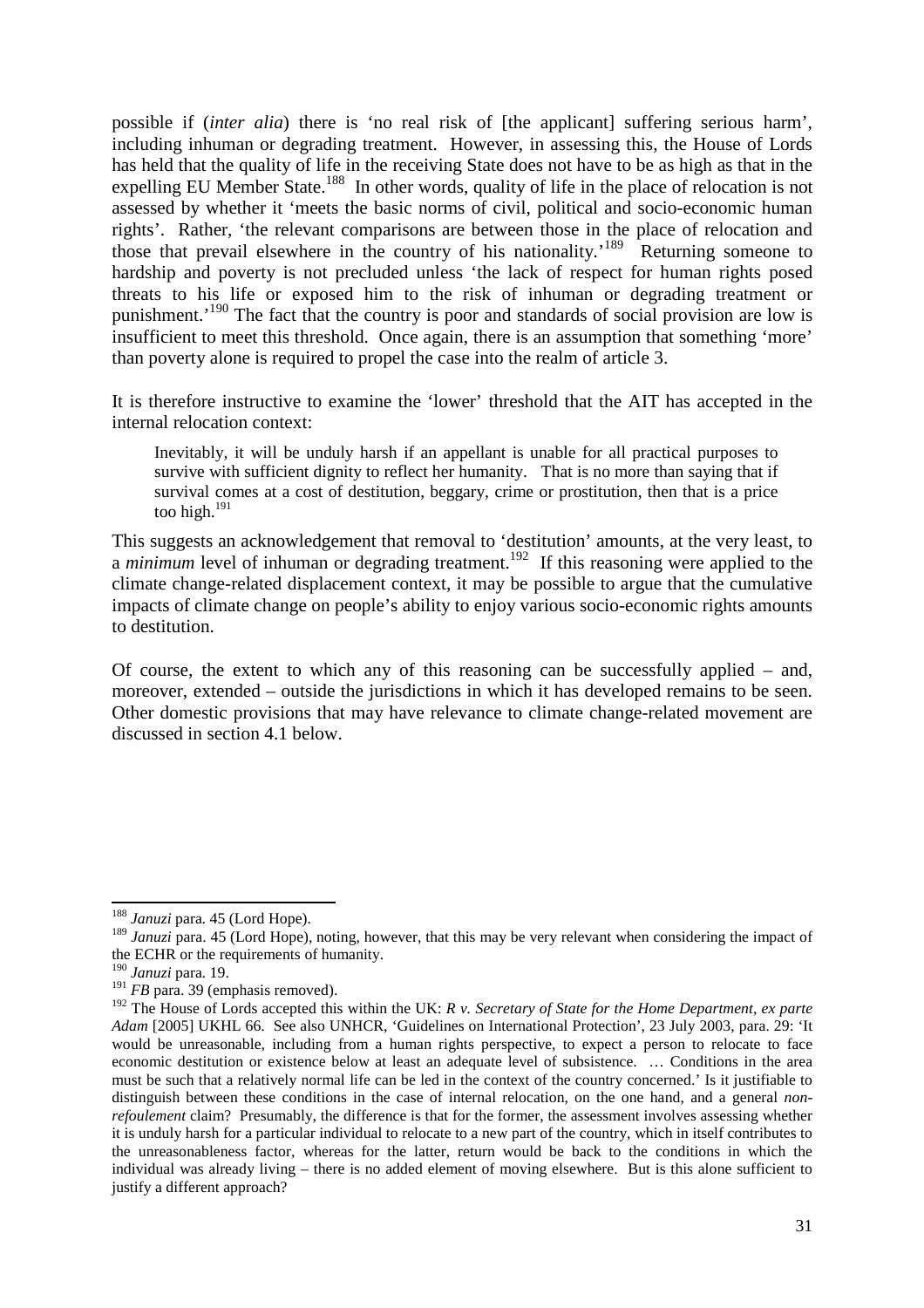#### **3.4 Other rights that may give rise to complementary protection**

The UN Human Rights Committee,<sup>193</sup> the UN Committee on the Rights of the Child,<sup>194</sup> the European Court of Human Rights,<sup>195</sup> the UN Committee on the Elimination of Racial Discrimination<sup>196</sup> and the House of Lords<sup>197</sup> have all recognized that the principle of *nonrefoulement* may extend beyond protection of the right to life (article 6 ICCPR, article 2 ECHR) and the right to be free from torture or cruel, inhuman or degrading treatment or punishment (article 7 ICCPR, article 3 ECHR, article 37 CRC). The Committee on the Rights of the Child has made clear that the *non-refoulement* obligation applies in any case where there are substantial grounds for believing that there is a real risk of 'irreparable harm' if the person is removed.<sup>198</sup> The language of 'irreparable harm' has been used by the Human Rights Committee to describe harm that is comparable to that contemplated by articles 6 and 7 ICCPR.<sup>199</sup> However, so far, no other provision has independently given rise to a non-

#### <sup>197</sup> *Ullah*; *EM*; *Razgar*.

l

<sup>198</sup> Committee on the Rights of the Child, 'General Comment No. 6', note 92 above, para. 27.

<sup>199</sup> Human Rights Committee, 'General Comment No. 31', note 92 above, para. 12; *ARJ v. Australia*  Communication No. 692/1996 (28 July 1997); *Judge v. Canada* Communication No. 829/1998, 5 August 2002. While neither Committee has commented further on the meaning of 'irreparable harm' in the context of removals, it has indicated in the case of interim measures that: 'what may constitute 'irreparable damage' to the victim within the meaning of rule 86 [now rule 92] *cannot be determined generally*. The essential criterion is indeed the irreversibility of the consequences, in the sense of the inability of the author to secure his rights, should there later be a finding of a violation of the Covenant on the merits': *Stewart v. Canada* Communication No. 538/1993, 1 November 1996, para. 7.7 (emphasis added). The only dissent against the expansion of the

<sup>193</sup> The Human Rights Committee recognizes, at least in principle, that States' *non-refoulement* obligations may be triggered 'when considerations of non-discrimination, prohibition of inhuman treatment and respect for family life arise': Human Rights Committee, 'General Comment No. 15: The Position of Aliens under the Covenant' (11 April 1986) para. 5. See also Human Rights Committee, 'General Comment No. 18: Non-Discrimination' (10 November 1989). See generally Human Rights Committee, 'General Comment No. 31', note 92 above, para. 12: 'Moreover, the article 2 obligation requiring that States Parties respect and ensure the Covenant rights for all persons in their territory and all persons under their control entails an obligation not to extradite, deport, expel or otherwise remove a person from their territory, where there are substantial grounds for believing that there is a real risk of irreparable harm, such as that contemplated by articles 6 and 7 of the Covenant, either in the country to which removal is to be effected or in any country to which the person may subsequently be removed.'

<sup>&</sup>lt;sup>194</sup> The Committee on the Rights of the Child has made clear that the obligation is 'by no means limited to' those provisions (and CRC art. 37): Committee on the Rights of the Child, 'General Comment No. 6', note 92 above, para. 27. The language of 'irreparable harm' has been used by the Human Rights Committee to describe harm that is comparable to that contemplated by ICCPR arts 6 and 7.

<sup>195</sup> *N. v. United Kingdom*. See e.g. art. 9 cases: *Razaghi v. Sweden,* App. No. 64599/01 (ECtHR, 11 March 2003); *Gomes v. Sweden,* App. No. 34566/04 (ECtHR, 7 February 2006); *Z. and T. v. United Kingdom*; art. 6 cases: *Drozd and Janousek v. France and Spain* (1992) 14 EHRR 745; *Einhorn v. France,* App. No. 71555/01 (ECtHR, 16 October 2001); *Mamatkulov and Abdurasulovic v. Turkey,* App. Nos 46827/99 and 46951/99 (ECtHR, 4 February 2005) (Grand Chamber); *Tomic v. United Kingdom,* App. No. 17837/03 (ECtHR, 14 October 2003); *F. v. United Kingdom*; art. 4 cases: *Ould Barar v. Sweden* (1999) 28 EHRR CD 213.

<sup>&</sup>lt;sup>196</sup> The Committee on the Elimination of Racial Discrimination has several times stated that: 'The Committee also urges the State party to ensure, in accordance with article 5 (b), that no person will be forcibly returned to a country where there are substantial grounds for believing that his/her life or health may be put at risk. The Committee recommends that the State party seek cooperation with UNHCR in this regard': e.g. Committee on the Elimination of Racial Discrimination, 'Consideration of Reports Submitted by States Parties under Article 9 of the Convention: Concluding Observations of the Committee on the Elimination of Racial Discrimination: Japan', UN Doc. CERD/C/JPN/CO/3-6, 16 March 2010, para. 23. This seems an anomalous approach, since it is an unusually low threshold, but given its relevance it is noted here. See also Special Rapporteur on the Right to Food, 'Implementation of General Assembly Resolution 60/251 of 15 March 2006 Entitled "Human Rights Council"'*,* UN Doc., A/HRC/4/30, 19 January 2007, para. 64: 'Governments have a legal obligation to help the refugees from hunger'. See also Human Rights Council Advisory Committee, 'Report to the Human Rights Council on the First Session of the Advisory Committee', UN Doc. A/HRC/AC/2008/1/L.11, part 1/6, 15 August 2008.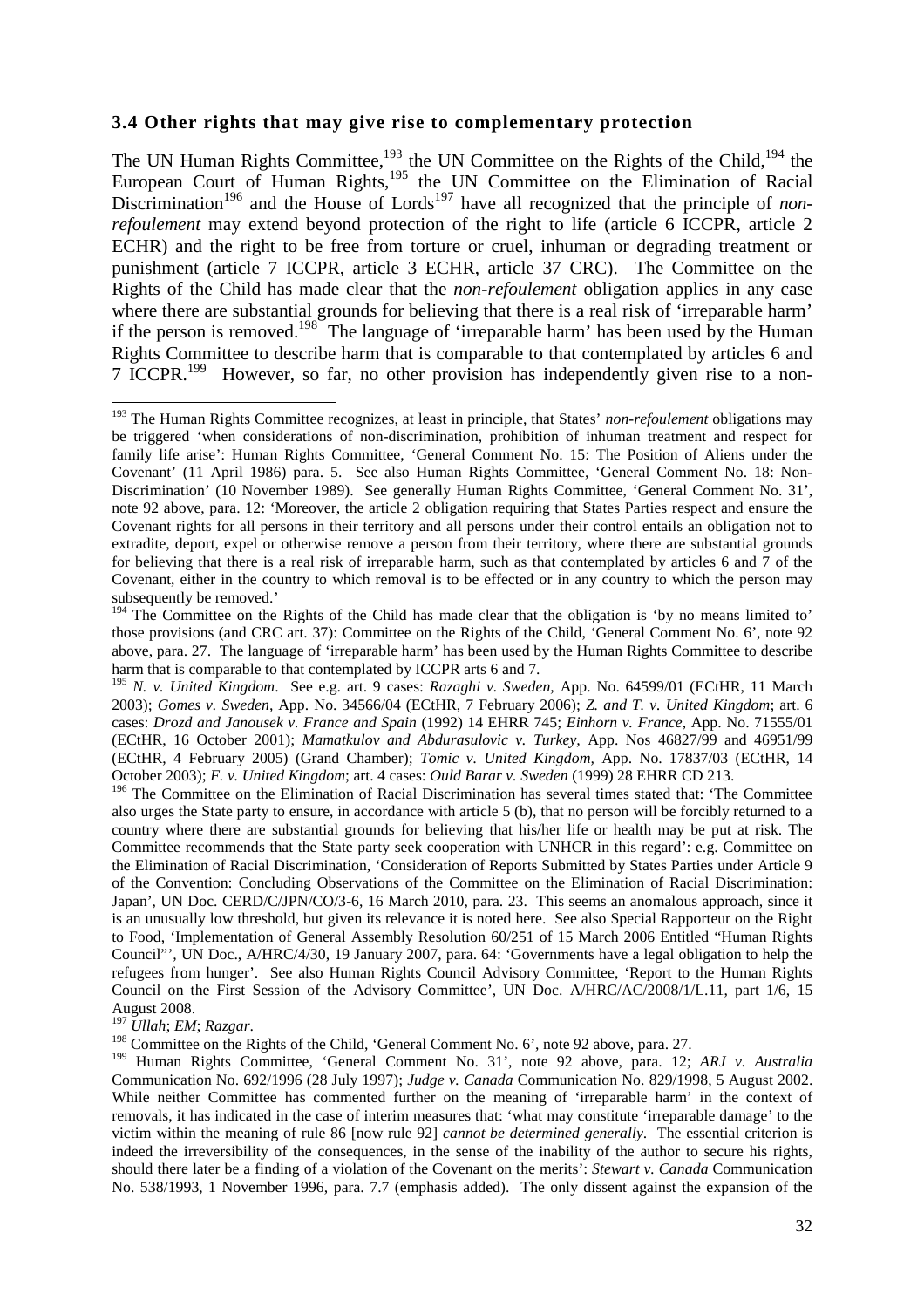removal claim. In *Z. and T. v United Kingdom*, the European Court of Human Rights stated that 'it would be difficult to visualise a case in which a sufficiently flagrant violation of Article 9 would not also involve treatment in violation of Article 3 of the Convention.<sup>'200</sup> This is why analysis typically begins with that provision, and only if a violation is not made out are other articles even considered.<sup>201</sup>

Ever since *Soering* (the first case in which the European Court recognized the implied principle of *non-refoulement* in articles 2 and 3), the court has accepted that the same obligation may be implicit in other ECHR rights.<sup>202</sup> However, it has drawn a distinction between the 'fundamental importance' of articles 2 and 3 of the ECHR, which are absolute and non-derogable rights, and other provisions of the ECHR, where '[s]uch compelling considerations do not automatically apply'.<sup>203</sup>

The most detailed analysis of the issue was undertaken by the House of Lords in the parallel cases of *Ullah* and *Razgar*, where consideration was given as to whether articles 9 or 8 (respectively) of the ECHR could found a non-removal claim.<sup>204</sup> The court held that, as a matter of principle, any provision of the ECHR could do so,<sup>205</sup> but that the threshold in such cases would be very high.<sup>206</sup> The applicant would need 'to establish at least a real risk of a flagrant violation of the very essence of the right'.<sup>207</sup> A 'flagrant denial' of a right is effectively a complete denial or nullification of the right.<sup>208</sup>

 $\overline{a}$ 

<sup>204</sup> This appeal was heard immediately following the appeal in *Ullah*, and since it was 'directly germane to the issue of principle in the present case … [it] should be read, to the extent that [it is] relevant, as incorporated in this opinion': *Razgar* para. 2. For art. 8, the possibility is also acknowledged: *Bensaid v. United Kingdom* 219- 220, paras 46-49; *N. v. United Kingdom* 31, para. 26 (dissenting opinion of Judges Tulkens, Bonello and Spielmann).

principle of *non-refoulement* in this way was expressed in an individual opinion by Christine Chanet in *Judge v. Canada* 20 on the grounds that 'legal and practical problems would immediately arise'. See Foster, note 86 above, 277.

<sup>200</sup> *Z. and T. v. United Kingdom* 7.

<sup>&</sup>lt;sup>201</sup> Except in *Bader*, where the court found a violation of both arts 2 and 3.

<sup>202</sup> *Soering*, paras 113, 91; see also *Cruz Varas v. Sweden* (1991) 14 EHRR 1, paras 69–70; *Vilvarajah v. United Kingdom* (1991) 14 EHRR 248, para. 103. See generally J. McAdam, *Complementary Protection in International Refugee Law* (Oxford: OUP, 2007) ch 4. For a detailed discussion of the case law on provisions other than art. 3 in this context, see den Heijer, note 153 above, 280–85. In *Razgar*, Lord Bingham (para. 9) invoked *Bensaid v. United Kingdom* as authority for placing reliance on art. 8 'to resist an expulsion decision, even where the main emphasis is not on the severance of family and social ties which the applicant has enjoyed in the expelling country but on the consequences for his mental health of removal to the receiving country.' 203 *F. v. United Kingdom* 12.

<sup>205</sup> *Ullah* paras 21, 35, 39–49, 52, 53, 62, 67.

<sup>206</sup> *Ullah* para. 24. See also *Razgar* para. 10: ECHR art. 8 could 'be engaged by the foreseeable consequences for health of removal from the United Kingdom pursuant to an immigration decision, even where such removal does not violate article 3... an applicant could never hope to resist an expulsion decision without showing *something very much more extreme than relative disadvantage* as compared with the expelling state.'

<sup>207</sup> *Ullah* para. 50 (Lord Steyn). In *Razgar* (para. 72), he used the term 'fundamental breach' synonymously: 'In order to bring himself within such an exceptional engagement of article 8 the applicant has to establish a very grave state of affairs, amounting to a flagrant or fundamental breach of the article, which in effect constitutes a complete denial of his rights.'

<sup>208</sup> *Ullah* para. 24 (Lord Bingham), adopting the test of the AIT in *Devaseelan v. Secretary of State for the Home Department* [2002] UKIAT 702 ('*Devaseelan*'). This test derives from the partly dissenting opinion in *Mamatkulov v. Turkey* (2005) 41 EHRR 494 ('*Mamatkulov v. Turkey*'), which said it 'is intended to convey ... a breach of the [right] ... which is so fundamental as to amount to a nullification, or destruction of the very essence, of the right guaranteed': Judges Bratza, Bonello and Hedigan in *Mamatkulov v. Turkey* 537–39. Echoed by Lord Carswell in *EM* para. 54. Note that the standard of proof is the same as for an art. 3 claim, namely a 'real risk': *Mamatkulov v. Turkey* paras O-III17 and O-III19. See also *EM* para. 4 (Lord Hope); para. 34 (Lord Bingham); *Ullah* para. 50 (Lord Steyn).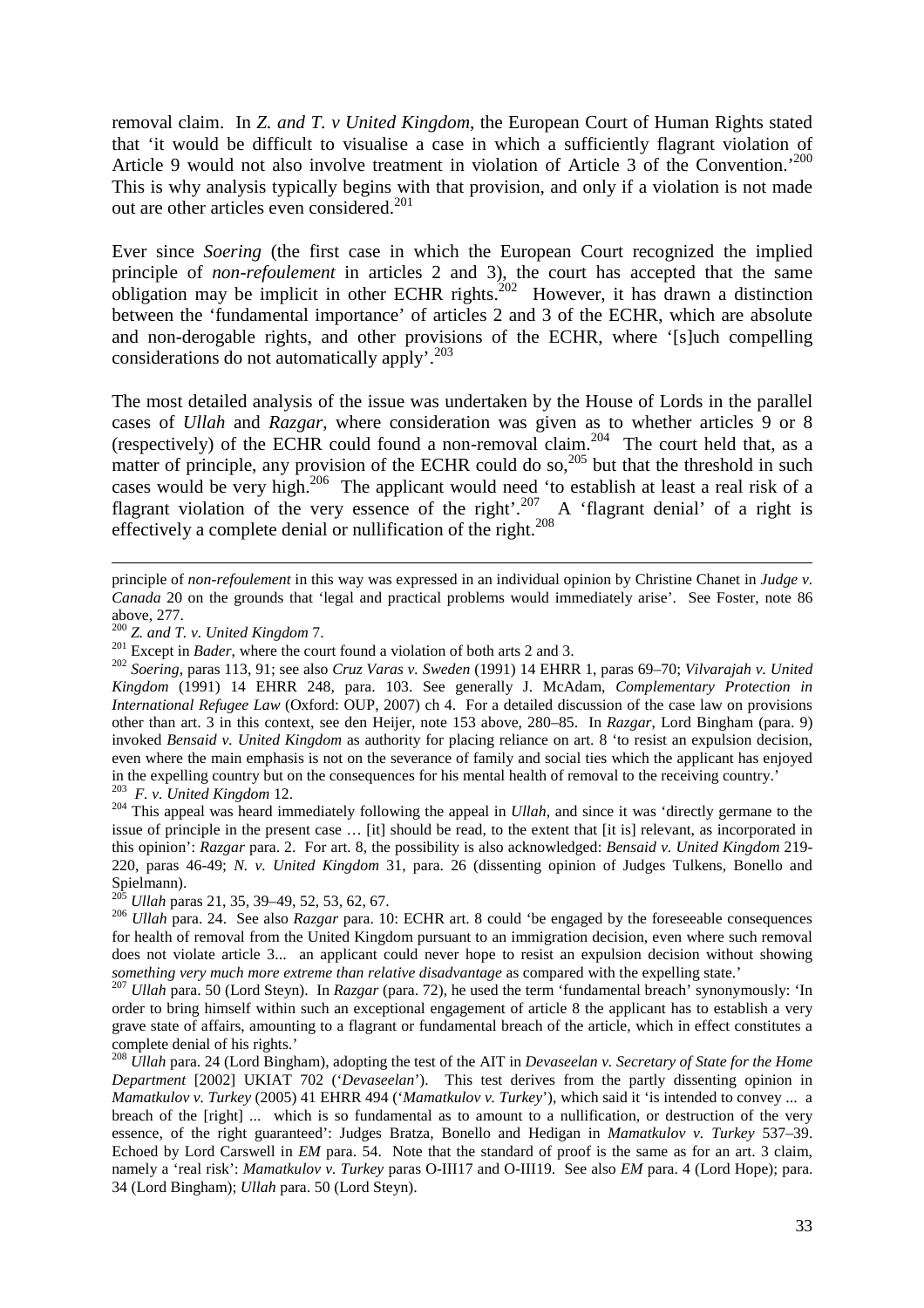According to Lord Bingham, the reason why a complete nullification of the right is required is that in the case of qualified rights, the State may have a 'legitimate aim' in restricting the right, such that

it is only in such a case—where the right will be completely denied or nullified in the destination country—that it can be said that removal will breach the treaty obligations of the signatory state however those obligations might be interpreted or whatever might be said by or on behalf of the destination state.<sup>209</sup>

This is said to be something that will manifest only in 'very exceptional cases'.<sup>210</sup> It seems that to meet the exceptionality test, the House of Lords requires 'the humanitarian grounds against ... removal' to be 'compelling'.<sup>211</sup> The European Court of Human Rights has suggested that the applicant must demonstrate 'an added 'measure of persecution, prosecution, deprivation of liberty or ill treatment' beyond a 'mere' violation of the right.<sup>212</sup> Again, the justification for this appears to be a policy one: the ECHR does not make Contracting States the 'indirect guarantors of freedom of worship for the rest of the world',  $^{213}$ and thus a higher threshold of harm (beyond the absolute, non-derogable rights of articles 2 and 3) must be met. $^{214}$ 

Applying this to the climate change context, it may be possible to show – in exceptional circumstances – that a right is violated if the very essence of the right is destroyed or nullified. In time, this could well become the case. To what extent it needs to remain 'exceptional' to qualify is unclear: as the House of Lords observed in *N's case*, the sad irony was that the circumstances of the applicant were no longer exceptional, even though their impacts were very severe.<sup>215</sup> Advances in medical treatment mean that people will rarely now be close to death at the point of hearing, even though once treatment ceases they may rapidly become so. As Foster points out, 'requiring the person to be effectively dying seems to ignore the fact that "degrading treatment" does not need to amount to a loss of life otherwise Art 3 would have no independent operation'.<sup>216</sup> Further, it ignores the fact that the test relates to *foreseeability* of harm.<sup>217</sup>

<sup>209</sup> *Ullah* para. 24 citing *Devaseelan* para. 111.

<sup>&</sup>lt;sup>210</sup> *EM* para. 17; see also para. 60 (Lord Brown): 'it is the highly exceptional facts of the case ... which in combination provide utterly compelling humanitarian grounds against removal.' Here, the case was deemed 'very exceptional' for the following reasons (para. 18): 'This is particularly so when the effects on the child are take into account. His mother has cared from him since his birth. He has a settled and happy relationship with her in this country. Life with his mother is the only family life he knows. Life with his father or any other member of his family in Lebanon, with whom he has never had any contact, would be totally alien to him'; see also para. 47 (Baroness Hale).

<sup>&</sup>lt;sup>211</sup> *EM* para. 17; see also para. 60 (Lord Brown).

<sup>212</sup> *Z. and T. v. United Kingdom* 7.

<sup>213</sup> *Z. and T. v. United Kingdom* 7.

<sup>&</sup>lt;sup>214</sup> As Baroness Hale acknowledged in the House of Lords: 'There clearly is some additional threshold test indicating the enormity of the violation to which the person is likely to be exposed if returned': *Razgar*, para. 42. See also *F. v. United Kingdom*. Den Heijer argues, though, that the article 3 threshold 'is a jurisprudential construction which can very well be extrapolated to other provisions if considered necessary': den Heijer, note 153 above, 294.

<sup>215</sup> *N. v. Secretary of State for the Home Department* paras 13 (Lord Nicholls), 50 (Lord Hope), 93 (Lord Brown).

 $216$  Foster, note 86 above, 294.

<sup>217</sup> *Ibid.*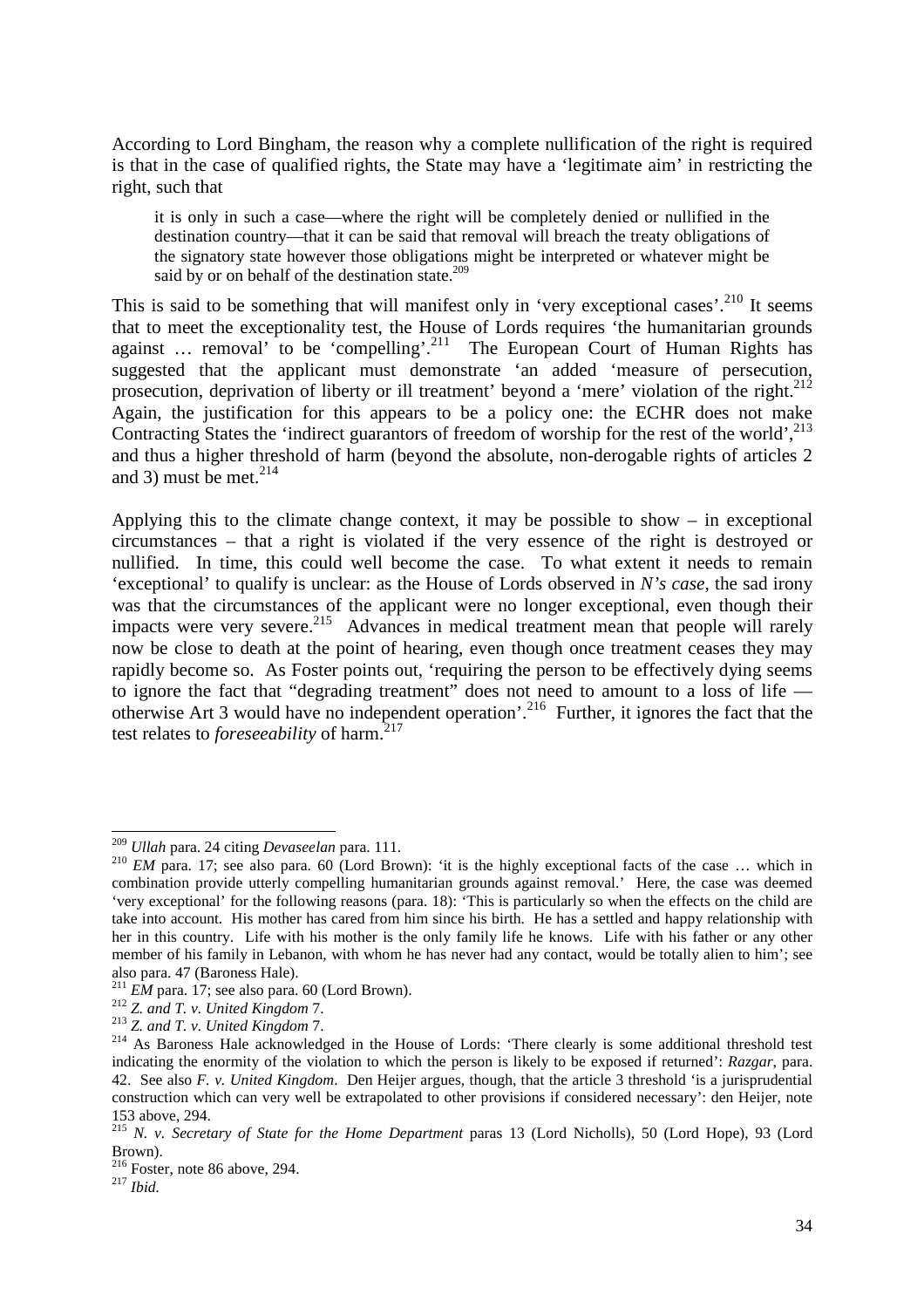#### **3.5 The role of the ICESCR**

The UN Committee on Economic, Social and Cultural Rights has not yet considered whether any rights in the ICESCR contain a *non-refoulement* obligation. This may be facilitated by the creation of an individual and group communications procedure, similar to that of the Committee against Torture and Human Rights Committee, but this is not yet operational.<sup>218</sup>

Foster, who has written extensively on socio-economic deprivation as a basis for international protection,<sup>219</sup> rejects the common assumption that the ICESCR is inapplicable in the asylum context. This view is based on the idea that the rights in the ICESCR are subject to progressive implementation, based on the resources of individual State parties. Foster argues that this approach is flawed for two reasons. First, some ICESCR rights are immediately binding.<sup>220</sup> Secondly, even where they are not, article 2 imposes 'two key duties of an immediate nature': (a) the obligation to 'take steps' to realize rights, which includes a 'core obligation to ensure the satisfaction of, at the very least, minimum essential levels of each of the rights enunciated in the Covenant';<sup>221</sup> and (b) the duty to permit rights to be exercised without discrimination on specified grounds.<sup>222</sup> This means that 'a State party in which any significant number of individuals is deprived of essential foodstuffs, of essential primary health care, of basic shelter and housing, or of the most basic forms of education is, *prima facie*, failing to discharge its obligations under the Covenant.<sup>223</sup>

Accordingly, she suggests that:

Where the person fears a violation based on the receiving state's failure to respect rights (by withdrawing or preventing access to rights or actively denying them to a particular segment of the population) or failure to protect rights (by being unable or unwilling to protect against violation by non-state actors), the assessment is arguably no more complicated than where a civil and political right is at issue.<sup>224</sup>

The focus is again on active deprivation of a right, rather than a general lack of resources. Even if decision makers were prepared to examine ICESCR rights directly in the *nonrefoulement* context – and presently 'there is insufficient authority at present for holding

<sup>&</sup>lt;sup>218</sup> As argued by Foster, note 86 above, 284, owing to the recent adoption by the General Assembly of an Optional Protocol to the ICESCR (to be opened for signature in 2009).

Foster, note 156 above; Foster, note 86 above.

<sup>&</sup>lt;sup>220</sup> Art. 3 (equality between men and women), art. 7(a)(i) (equal pay), art. 8 (right to form trade unions and to strike), art. 10(3) (protection of children from exploitation), art. 13(2)(a) (free primary education) and art. 13(3) (freedom of parents to choose the type of education for their children).

<sup>&</sup>lt;sup>221</sup> Committee on Economic, Social and Cultural Rights, 'General Comment No. 3: The Nature of States Parties' Obligations (Art. 2(1))', UN Doc. E/1991/23*,* 14 December 1990, para. 10.

 $222$  Foster, note 86 above, 279.

<sup>&</sup>lt;sup>223</sup> Committee on Economic, Social and Cultural Rights, 'General Comment No. 3', note 221) para. 10. See respectively Committee on Economic, Social, and Cultural Rights, 'General Comment No. 12: The Right to Adequate Food (Art. 11)' UN Doc. E/C.12/1999/5, 12 May 1999; 'General Comment No. 13: The Right to Education (Art. 13)', UN Doc. E/C.12/1999/10, 8 December 1999; 'General Comment No. 14: The Right to the Highest Attainable Standard of Health (Art. 12)', UN Doc. E/C.12/2000/4, 11 August 2000; 'General Comment No. 15 (2002): The Right to Water (Arts 11 and 12)' UN Doc. E/C.12/2002/11, 20 January 2003; 'General Comment No. 18 (2005): The Right to Work (Art. 18)', UN Doc. E/C.12/GC/18, 6 February 2006.

 $224$  Foster, note 86 above, 281.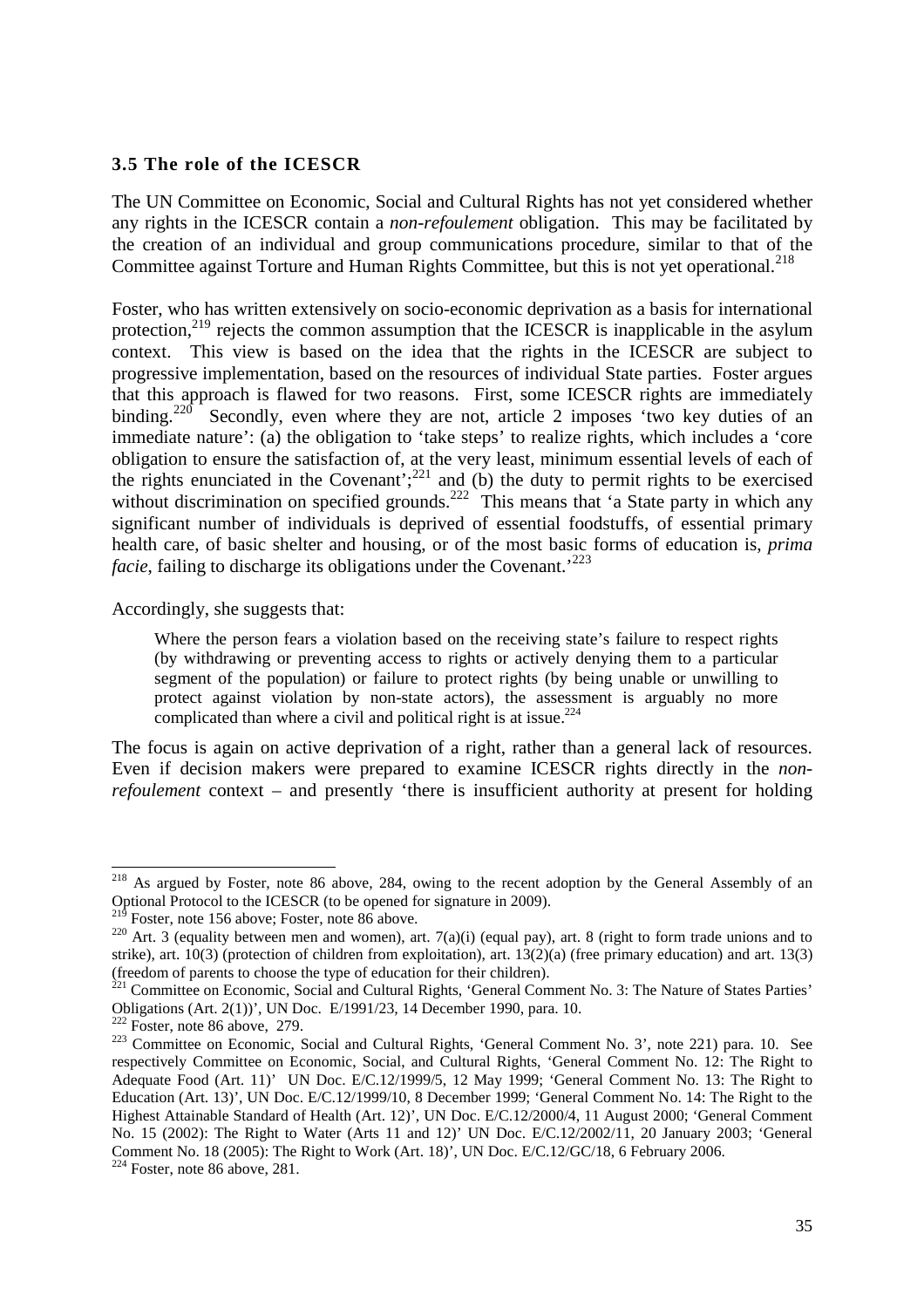states accountable for *refoulement* on the basis of the ICESCR<sup> $225$ </sup> – it seems that the element of differential, individual harm would pose an obstacle in climate change-related claims.<sup>226</sup>

#### **3.6 Conclusion**

Violations of the rights outlined in the table above might (at some future point) reach the threshold of a 'flagrant violation'.<sup>227</sup> However, both the European Court of Human Rights and the House of Lords have suggested that such violations would likely also breach article 3, which provides a much more straightforward basis for arguing a *non-refoulement* case. Since neither the ICCPR nor the ECHR explicitly protect the right to health, housing, food and so on, protection claims based on other civil and political rights are likely to be weaker than a straight 'inhuman or degrading treatment' argument. While the ICESCR may provide as yet untapped prospects for extending the principle of *non-refoulement*, does so, the jurisprudence requires considerable development to reach this point.

Accordingly, it seems that articles 2 and 3 ECHR, and articles 6 and 7 ICCPR, remain the strongest sources of protection for climate change-related claims. Drawing on the remarks of the European Commission in *BB v France*, factors which could not individually substantiate an article 3 ECHR claim might nonetheless do so when considered cumulatively, 'in the light of all the circumstances'.<sup>228</sup> This also reflects the International Law Commission's conceptualization of a 'disaster' as being comprised of an 'event or series of events' – in other words, impacts which 'on their own, might not meet the necessary threshold, but which, taken together, would constitute a calamitous event for purposes of the draft articles.<sup>229</sup> Thus, just as in refugee law, 'persecution' may be established either by a single severe act or by a series of lesser acts which cumulatively, by virtue of their nature or repetition, amount to persecution, breaches of a number of individual human rights might collectively found a protection claim.

## **4. State practice relating to complementary protection**

#### **4.1 Legislative protection responses**

So far, most responses to cross-border climate-related or environmental displacement have been domestic ones rather than international agreements.<sup>230</sup> They include temporary

 $225$  Foster, note 86 above, 284 (fn omitted).

<sup>&</sup>lt;sup>226</sup> See section 5.2 below.

<sup>&</sup>lt;sup>227</sup> It is interesting to note Lord Brown's conclusion in *EM* that 'it is the highly exceptional facts of the case ... which *in combination* provide utterly compelling humanitarian grounds against removal': para. 60 (emphasis added). If, like the HIV cases, they are no longer 'exceptional', would policy considerations stand in the way of recognition?

<sup>228</sup> *BB v. France* para. 53.

<sup>&</sup>lt;sup>229</sup> International Law Commission (ILC), 'Report on the Work of its Sixty-Second Session (3 May–4 June and 5 July–6 August 2010) UN Doc. A/65/10 ('ILC Report') 325; 'Protection of Persons in the Event of Disasters: Statement of the Chairman of the Drafting Committee, Mr. Marcelo Vázquez-Bermúdez' (31 July 2009) 9.

 $^{230}$  An exception is the 2009 Kampala Convention adopted by the African Union, which includes an obligation to 'take measures to protect and assist persons who have been internally displaced due to natural or human made disasters, including climate change': African Union Convention for the Protection and Assistance of Internally Displaced Persons in Africa (adopted 22 October 2009, not yet in force) ('Kampala Convention') art. 5(4). While this is the first treaty to expressly recognize climate change as a form of 'natural or human made' disaster, it essentially just elaborates on the description of an 'internally displaced person' in the Guiding Principles on Internal Displacement, UN Doc. E/CN.4/1998/53/Add.2, 11 February 1998, which refers to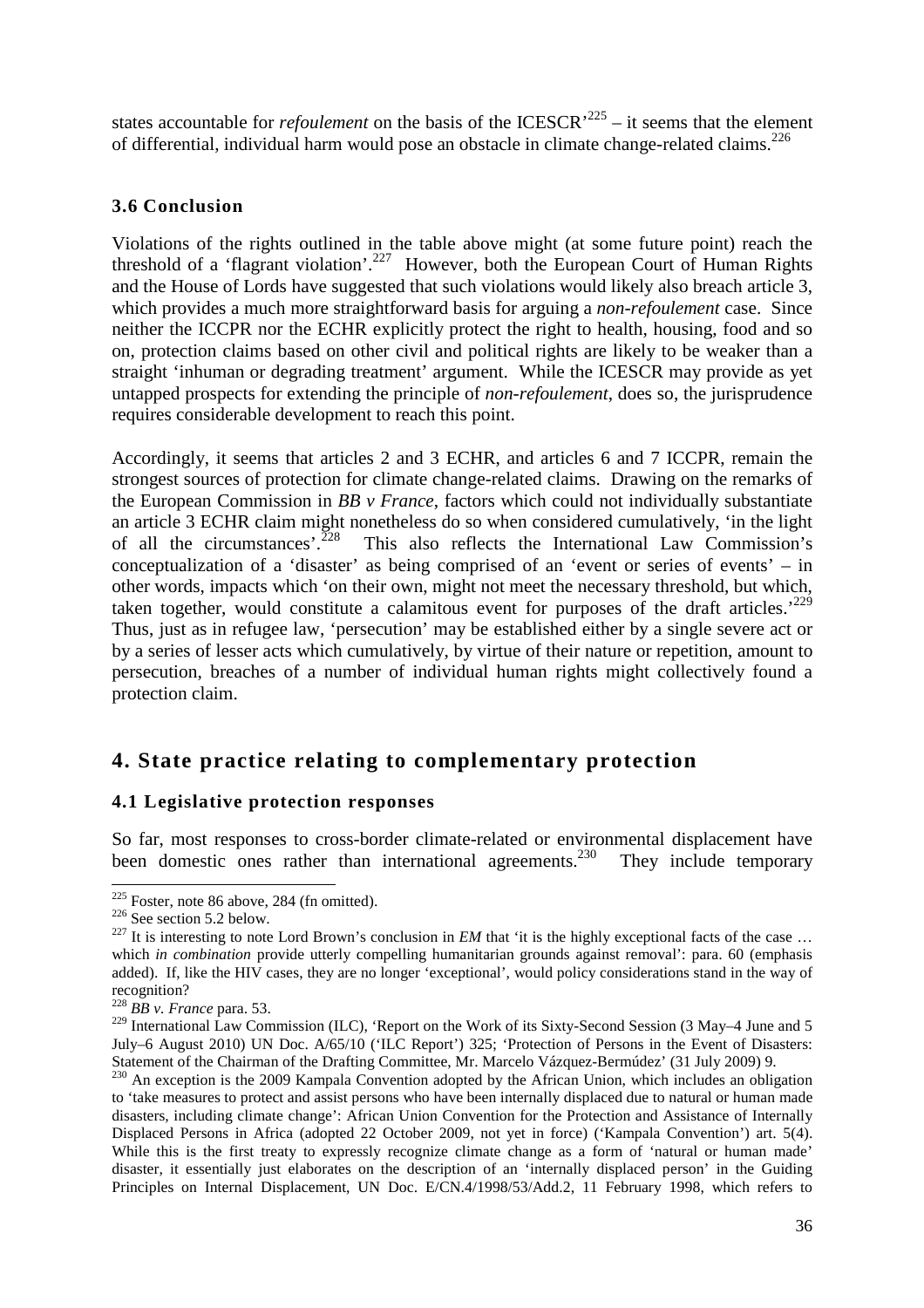humanitarian assistance, through schemes such as Temporary Protected Status in the United States; potentially temporary protection in the European Union; and longer-lasting refugeelike protection in countries such as Sweden and Finland. These are examined in turn below.

#### *4.1.1 Temporary protection*

A number of countries have mechanisms for providing temporary protection to people displaced by sudden disasters. The scope of the protection is set out in law, but often, as in the case of the European Union and the United States, an executive decision is required before the protection can be accessed. $^{231}$ 

#### 4.1.1.1 United States

l

Temporary Protected Status (TPS) is a discretionary status in the United States designed to provide safe haven for people who are fleeing, or reluctant to return to, potentially dangerous situations in their home country. Protection is not automatic: the Secretary of Homeland Security must first 'designate' a country before its nationals are eligible.

The Secretary of Homeland Security may 'designate' a country where there is an on-going armed conflict threatening people's personal safety, or where:

- (i) there has been an earthquake, flood, drought, epidemic, or other environmental disaster in the state resulting in a substantial, but temporary, disruption of living conditions in the area affected,
- (ii) the foreign state is unable, temporarily, to handle adequately the return to the state of aliens who are nationals of the state, and
- (iii) the foreign state officially has requested designation under this subparagraph.  $\ldots^{232}$

TPS is thus a blanket form of relief granted on the basis of objective country of origin conditions, rather than circumstances particular to the individual.<sup>233</sup> Crucially, it only benefits people already in the United States at the time of the disaster, *and* whose government requests assistance under this mechanism. A grant of TPS enables the beneficiary to work, and precludes deportation for the period of the designation.<sup>234</sup> TPS can be granted for periods between six and 18 months, and it can be extended if country conditions do not change. However, as its name implies, it is a temporary status, and people on TPS are not eligible to become legal permanent residents (LPRs) in the US without a special act of Congress. $^{235}$ 

<sup>&#</sup>x27;natural or human-made disasters'), and only binds signatory countries with respect to people moving within their own borders, rather than across international frontiers.

<sup>&</sup>lt;sup>231</sup> By the Council of the European Union and the Secretary of Homeland Security respectively.

<sup>&</sup>lt;sup>232</sup> Immigration and Nationality Act § 244, 8 USC § 1254.

<sup>&</sup>lt;sup>233</sup> See generally R. E. Wasem and K. Ester, 'Temporary Protected Status: Current Immigration Policy and Issues' Congressional Research Service, 9 September 2010.

<sup>&</sup>lt;sup>234</sup> US Citizenship and Immigration Services, 'Temporary Protected Status—Haiti' (last updated 1 February 2010) available online at:

http://www.uscis.gov/portal/site/uscis/menuitem.eb1d4c2a3e5b9ac89243c6a7543f6d1a/?vgnextchannel=e54e60 f64f336210VgnVCM100000082ca60aRCRD&vgnextoid=e54e60f64f336210VgnVCM100000082ca60aRCRD (last accessed 3 January 2011). It has been reported that France, Canada and the Dominican Republic also eased their immigration rules in light of the earthquake: see M. B Farrell, 'TPS: Haiti's Illegal Immigrants Given Temporary Protection in US' (15 January 2010) http://www.csmonitor.com/USA/2010/0115/TPS-Haiti-sillegal-immigrants-given-temporary-protection-in-US (last accessed 17 May 2011).

<sup>&</sup>lt;sup>235</sup> Wasem and Ester, note 233 above, 6. This occurred in 1992 when Chinese people on Deferred Enforced Departure (DED) were permitted to adjust to LPR status under the Chinese Student Protection Act of 1992: PL 102-404, 106 Stat 1969 (9 October 1992) and for Haitians under the FY 1999 Omnibus Consolidated and Emergency Supplemental Appropriations Act: PL 105-277, 112 Stat 2681, 105th Congress 2nd Sess (21 October 1998). Legislation for some other TPS groups has been introduced but not enacted, and included in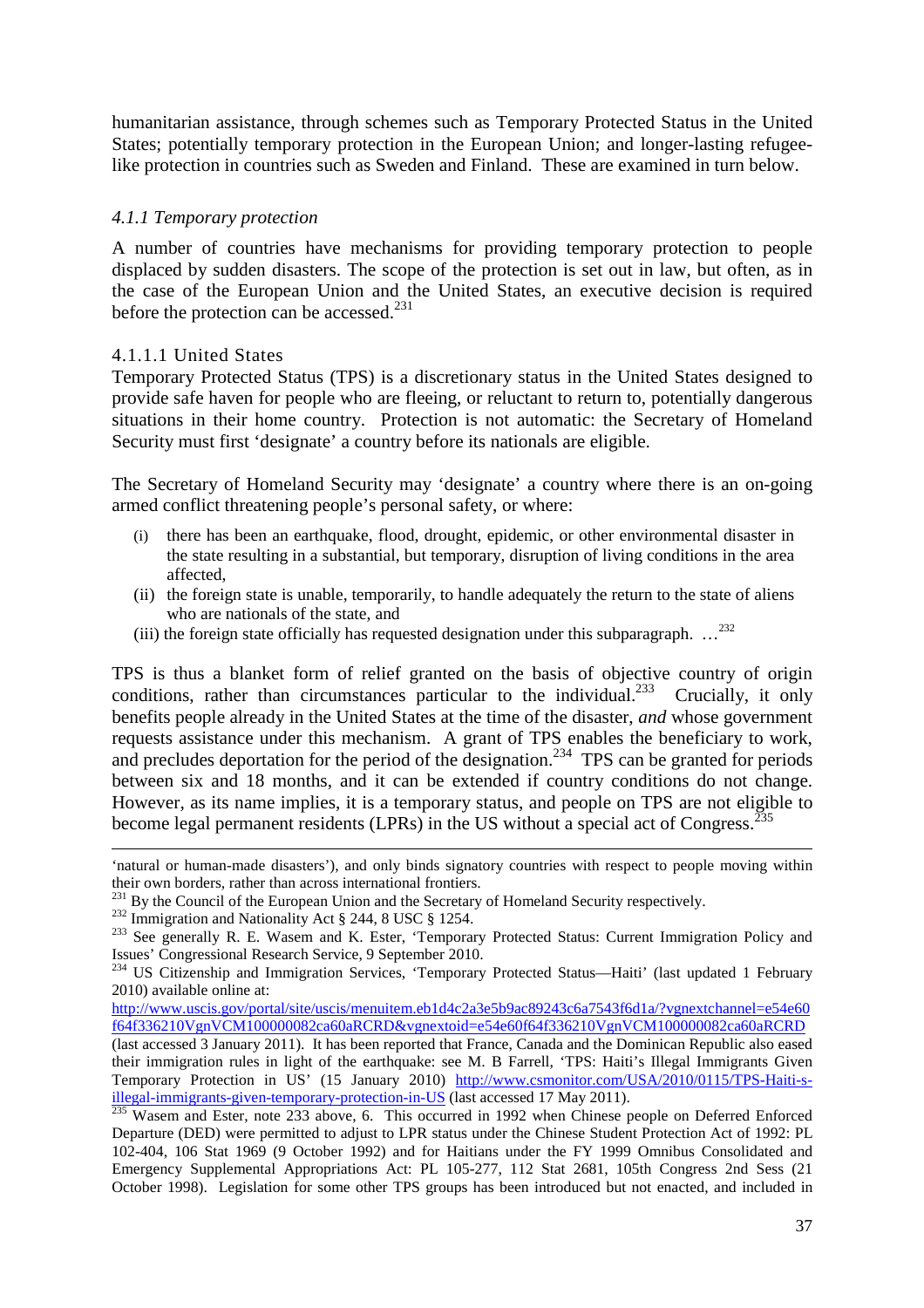In January 2010, as a result of the earthquake in Haiti, the Department of Homeland Security determined an 18-month designation for Haitians who had continuously resided in the US since 12 January 2010. Haitians in the country unlawfully, as well as those living there on another visa, could apply for TPS. In the past there have been calls for TPS to be granted on account of natural disasters in Peru, Pakistan, Sri Lanka, India, Indonesia, Thailand, Somalia, Myanmar, Malaysia, the Maldives, Tanzania, Seychelles, Bangladesh and Kenya, but the Administration did not take a formal position on them.<sup>236</sup> Following Hurricane Mitch in 1998, the Attorney General indicated that the deportation of people from El Salvador, Guatemala, Honduras and Nicaragua would be temporarily suspended, and TPS was granted a month later to people from Honduras and Nicaragua on the grounds of the extraordinary degree of displacement and damage there.<sup>237</sup> In 2001, TPS was granted to people from El Salvador on account of two earthquakes there.<sup>238</sup>

There is, accordingly, nothing in principle which would prevent TPS from being granted to people fleeing a climate change disaster. However, it is unlikely to assist people facing slowonset impacts of climate change, given the time they take to manifest and their 'creeping' effect, rather than their sudden nature. Furthermore, given that TPS is only available to designated nationals already in the US at the time of the disaster, not those who flee *after* an event, it may have little relevance to citizens of many affected countries, such as Kiribati, Tuvalu and Bangladesh. The US is not a common destination country for these communities, and many of the worst affected would lack the means to travel there in the first place. Nonetheless, opponents of TPS see it as an immigration amnesty for unauthorized migrants already in the US and as a magnet for further unauthorized movement.<sup>239</sup>

Apart from TPS, the Attorney General may provide discretionary relief from deportation. The policy is that 'all blanket relief decisions require a balance of judgment regarding foreign policy, humanitarian, and immigration concerns.'<sup>240</sup> Work authorization is not automatic and must be applied for separately. It has at times been granted to people whose TPS has not been renewed. $^{241}$ 

#### 4.1.1.2 European Union

The EU Temporary Protection Directive was designed as an exceptional mechanism<sup>242</sup> to respond to mass influx on account of armed conflict, endemic violence or generalized human

comprehensive immigration reform legislation. In the 111th Congress, HR 264 would enable some current TPS holders to convert to LPR status if they have lived in the US for five years or more; are of good moral character; have no criminal convictions; have successfully completed a course on reading, writing and speaking in English (with exceptions on account of disability); have accepted the values and cultural life of the US; and have completed at least 40 hours of community service: see Wasem and Ester, note 233 above, 7.

 $236$  Wasem and Ester, note 233 above, 5.

<sup>237</sup> *Ibid.*

<sup>238</sup> *Ibid.*

<sup>239</sup> *Ibid.* 5, 6 referring to R. E. Wasem, 'US Immigration Policy on Haitian Migrants' (31 March 2010) Congressional Research Service Report RS 21349.

<sup>&</sup>lt;sup>240</sup> This most commonly occurs as DED or Extended Voluntary Departure (EVD). See Wasem and Ester, note 233 above, 3.

 $241$  For example to 190,000 Salvadorans in 1992; to 3,600 Liberians (who present grant of DED runs until 30 September 2011): Wasem and Ester, note 233 above, 4.

<sup>&</sup>lt;sup>242</sup> Council Directive 2001/55/EC of 20 July 2001 on Minimum Standards for Giving Temporary Protection in the Event of a Mass Influx of Displaced Persons and on Measures Promoting a Balance of Efforts between Member States in Receiving Such Persons and Bearing the Consequences thereof [2001] OJ L212/12, art. 2(a).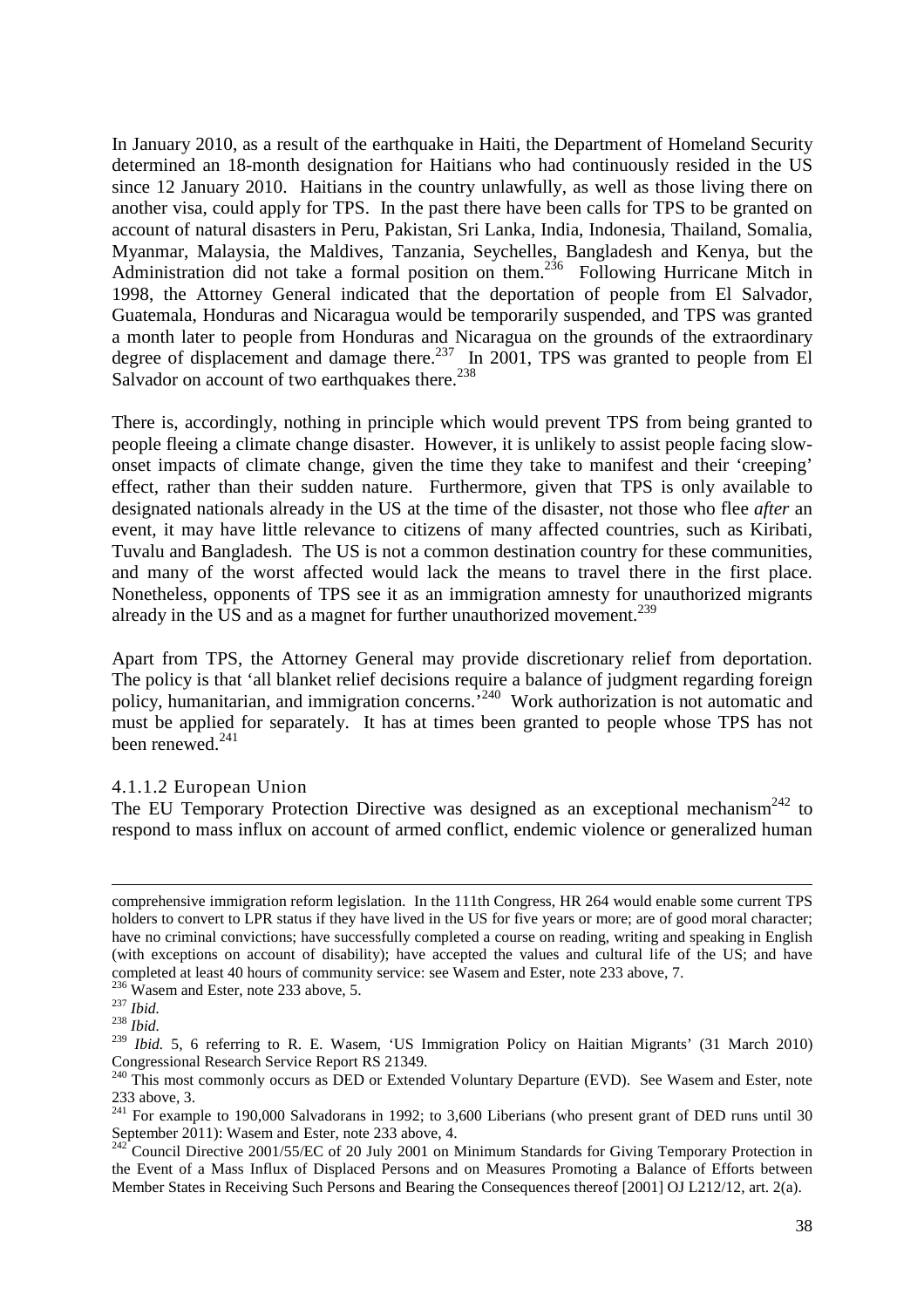rights violations.<sup>243</sup> It could potentially be activated to respond to a sudden influx of people on account of environmental or climate change impacts, since article 2(c), which sets out the Directive's scope of application, does not exhaustively define it.<sup>244</sup>

The drafting history reveals that Finland sought have included in the definition recognition of displacement by natural disasters, but this was not supported by other Member States, with Belgium and Spain noting that 'such situations were not mentioned in any international legal document on refugees'.<sup>245</sup>

Given empirical evidence on the likely nature of climate change-related movement, it remains uncertain whether the EU would ever be faced by a 'mass influx' from a climateaffected country sufficient to overwhelm the regular asylum processing procedures and warrant the exceptional grant of temporary protection on a prima facie basis.<sup>246</sup>

#### *4.1.2 Asylum-type mechanisms*

#### 4.1.2.1. European Union

The EU Qualification Directive, which provides the framework for individual protection in the European Union, does not contain an express provision on protection from environmental or climate change-related impacts, although the potential for such movement to be covered under 'inhuman or degrading treatment' (based on article 3 of the ECHR) has been discussed extensively above. Although the Commission had raised the possibility of including 'environmental disasters' as a ground of subsidiary protection,<sup>247</sup> this does not seem to have ever been entertained seriously in deliberations and certainly given the nature of negotiations, it was very unlikely to ever be adopted. $248$ 

#### 4.1.2.2. National laws

At the national level, Swedish asylum law contains a provision extending protection to people who are 'unable to return to the[ir] country of origin because of an environmental disaster'.<sup>249</sup> To date, however, it has never been used. In any case, it is unclear if this would extend to people displaced by climate change, since seems that it was only ever intended to cover people fleeing specific environmental disasters such as Chernobyl, rather than climateinduced displacement more broadly. Kolmannskog and Myrstad note that the drafting history reveals discussion of the fact that environmental displacement may include the so-called 'sinking' island States and longer-term solutions,<sup>250</sup> but commentary on the provision as

<sup>243</sup> *Ibid.* art. 2(c).

<sup>&</sup>lt;sup>244</sup> Kolmannskog and Myrstad, note 1 above, 316ff; UK Home Office, 'UK Plans in Place to Protect Victims of Humanitarian Disasters' (20 December 2004) Press Release referring to natural disasters; Kälin, note 40 above, 81.

<sup>&</sup>lt;sup>245</sup> 'Outcome of Proceedings' (2001) Council Doc. 6128/01

<sup>&</sup>lt;http://register.consilium.europa.eu/pdf/en/01/st06/06128en1.pdf> in Kolmannskog and Myrstad, note 1 above, 316. Interestingly, when the Temporary Protection Directive was concluded, the UK Home Office issued a press release stating that the Directive would 'ensure that each European Member State plays its part in providing humanitarian assistance to people forced from their homes by war and natural disasters': 'UK Plans in Place to Protect Victims of Humanitarian Disasters' (20 December 2004) UK Home Office Press Release available online at: http://press.homeoffice.gov.uk/pressreleases/Uk\_Plans\_In\_Place\_To\_Protect\_Vic?version=1 (last accessed 3 January 2011).

<sup>&</sup>lt;sup>246</sup> See e.g. McAdam and Saul, note 41 above.

<sup>&</sup>lt;sup>247</sup> Council of Europe, 'Discussion Paper on Subsidiary Protection' (1999) 41 ASILE 6.

<sup>&</sup>lt;sup>248</sup> See J. McAdam, 'The European Union Qualification Directive: The Creation of a Subsidiary Protection Regime' (2005) 17 *International Journal of Refugee Law* 461.

 $249$  Swedish Aliens Act ch 4, s 2(3).

<sup>250</sup> Swedish *travaux préparatoires* (SOU) (1995) 75, 147 in Kolmannskog and Myrstad, note 1 above, 323.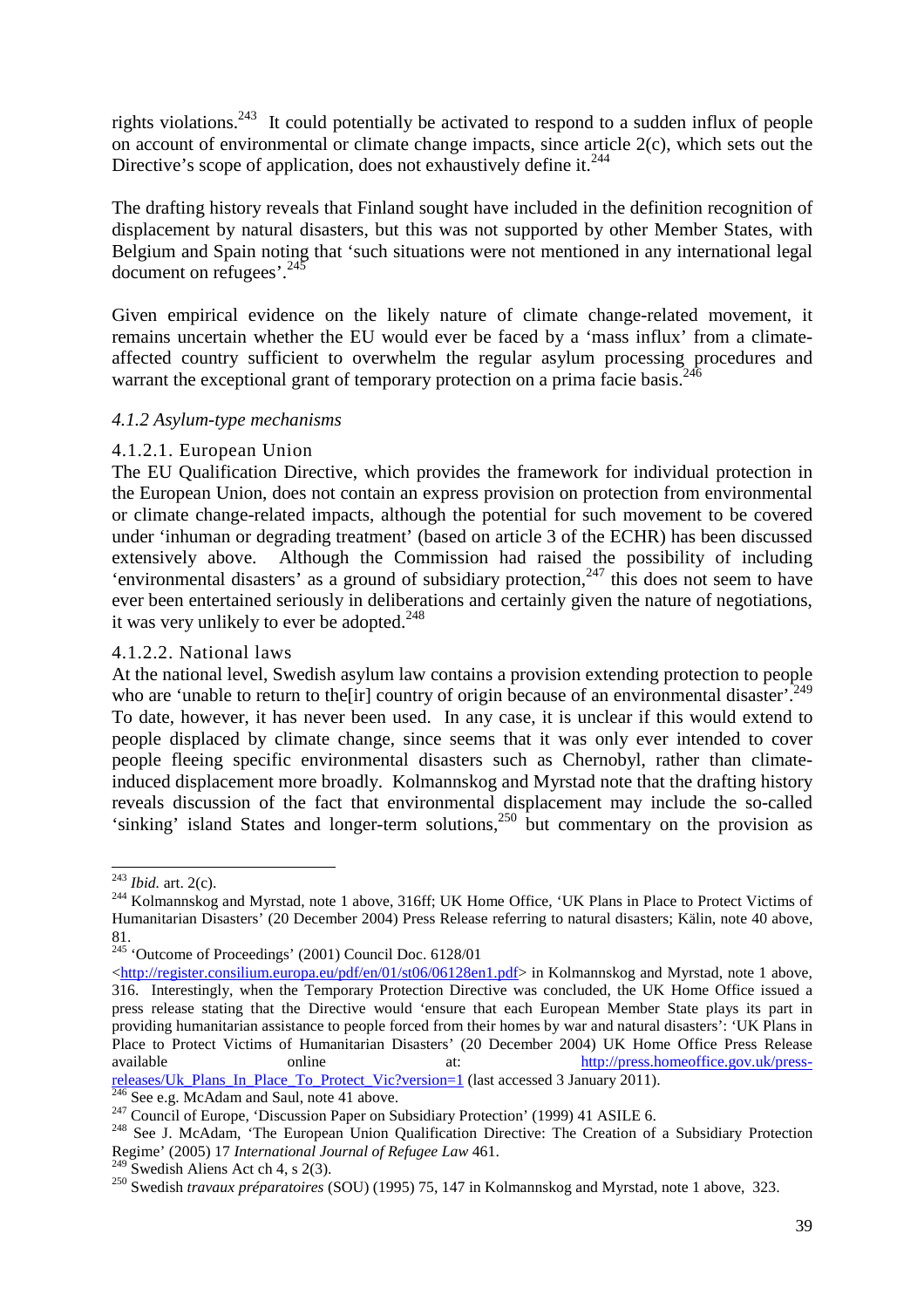adopted clarified that it was only intended to apply in cases of sudden disaster, and would only be available if there were no internal flight alternative.<sup>251</sup>

Finnish asylum law also provides that a person may be granted asylum if he or she faces a 'threat of death penalty, torture or other inhuman treatment or treatment violating human dignity, or if they cannot return there [to the country of origin] because of an armed conflict or environmental disaster'.<sup>252</sup> This is available in individual cases (where it results in permanent residence), as well as in cases of mass influx (where up to a three year permit may be granted). Again, the law is untested in relation to climate change displacement.

According to Kälin, even though Swiss asylum law does not expressly mention natural or environmental disasters, legislation on temporary and subsidiary protection can be interpreted so as to accommodate climate-related scenarios.<sup>253</sup> Again, however, the focus is on *disasters* rather than slow-onset changes, and this creates an obvious protection gap.

In 2010, Argentina adopted new immigration legislation providing access to provisional residence permits for individuals who cannot return to their country of origin because of a natural or environmental disaster.<sup>254</sup> Additionally, international protection (through Additionally, international protection (through permanent residence) is available to people who are not refugees but who are protected by the principle of *non-refoulement* where their human rights would be at risk in the country of origin.<sup>255</sup> This also has the potential to apply to individuals affected by climate impacts.

4.1.2.3 Legislative proposals

l

In 2006, the Belgian Senate adopted a resolution (introduced by Philippe Mahoux of the socialist party) calling for Belgium to agitate in the UN for the recognition of an international 'environmental refugee' status.<sup>256</sup> During debate, some Senators opposed the resolution because it did not sufficiently address the root causes of the problem, although none raised any technical or political difficulties with respect to amending the Refugee Convention. In 2008, two further resolutions were introduced in the lower house – one expressly calling for a Protocol to the Refugee Convention, the other not expressly mentioning this – but a vote on both is still pending.<sup>257</sup> Even if they were adopted, they would be non-binding on the Parliament.<sup>258</sup>

<sup>251</sup> Prop 1996/97: 25, 100–01 in Kolmannskog and Myrstad, note 1 above, 323

 $252$  Aliens Act (301/2004, amendments up to 458/2009 included) (Finland) ss 88 (residence permits), 109 (temporary protection in cases of mass displacement)). See proposal discussed in Kolmannskog and Myrstad, note 1 above, 322 that they should be granted 'humanitarian protection' rather than 'alternative protection' under s 88a.

 $^{253}$  Kälin, note 40 above, 100. He notes that this was the conclusion of an inter-departmental roundtable discussion by the Swiss Ministry of Foreign Affairs on 13 January 2009, at which he was present.

<sup>&</sup>lt;sup>254</sup> Decree No. 616/2010 Official Bulletin (6 May 2010) s 24(h) (regulating immigration law 25.871 (2003)). The provision delimits its scope of application to foreigners who enter the country as 'transit residents'.

<sup>255</sup> Decree No. 616/2010 Official Bulletin (6 May 2010) s 23m (regulating immigration law 25.871 (2003)).

<sup>&</sup>lt;sup>256</sup> Sénat de Belgique, 'Proposition de résolution visant à la reconnaissance dans les conventions internationales du statut de réfugié environnemental' Doc. 3-1556/3 (21 March 2006) Belgian Senate in Gemenne, note 5 above, 300, 445–47 (for copy of text adopted by the Commision des relations extérieures et de la défence, 'Proposition de résolution visant à promouvoir la reconnaissance dans les conventions internationales du statut de réfugié environnemental').

<sup>&</sup>lt;sup>257</sup> Chambre des Représentants de Belgique, 'Proposition de résolution relative à la prise en considération et à la création d'un statut de réfugié environnemental par les Nations Unies et l'Union européenne'(déposée par M. Jean Cornil et consorts of the socialist party) Doc. 52-1451/001 (3 October 2008) (calling for a Protocol to the Refugee Convention) in Gemenne, note 5 above, 300, 469–78 (for copy of text).; Chambre des Représentants de Belgique, 'Proposition de résolution visant à la reconnaissance d'un statut spécifique pour les réfugiés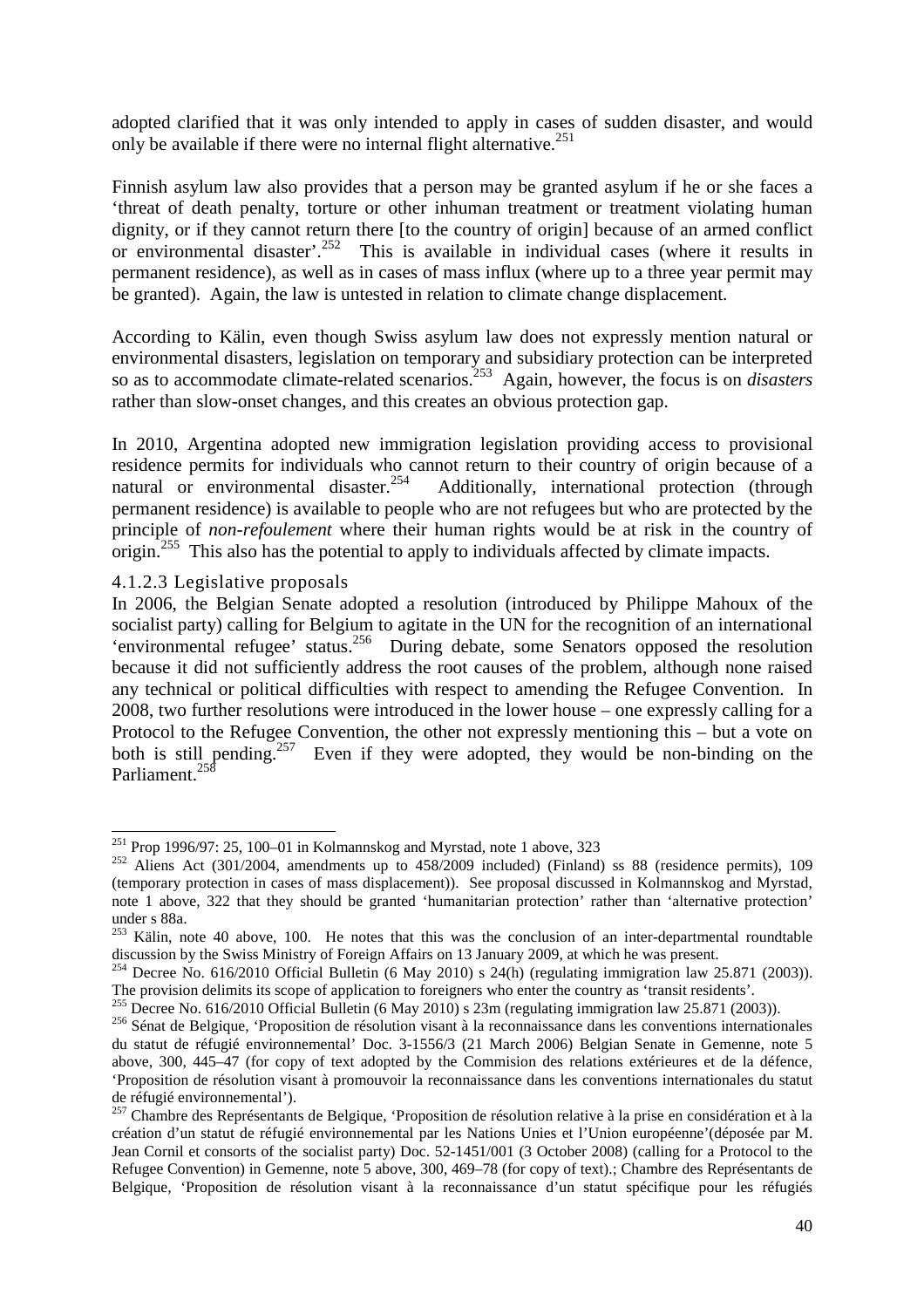Prior to being elected as the new Australian government in late 2007, the Australian Labor Party proposed the creation of a Pacific Rim coalition to accept climate change 'refugees', and encouraged the Australian government to lobby the United Nations to 'ensure appropriate recognition of climate change refugees in existing conventions, or through the establishment of a new convention on climate change refugees.'<sup>259</sup> However, when a Greens Senator proposed the Migration (Climate Refugees) Amendment Bill 2007, calling for the issue of visas to people fleeing 'a disaster that results from both incremental and rapid ecological and climatic change and disruption ... ', the Labor party was quick to note that its idea of an international response required a collaborative approach with other countries, rather than unilateral action by Australia.<sup>260</sup> In government, Labor has not formulated any policies on this issue. A recent Senate inquiry revealed that '[w]hen asked about the possibility of forced re-location from Pacific island countries such as Kiribati and Tuvalu, DFAT [the Department of Foreign Affairs and Trade] informed the committee that it was not aware of any government consideration of this matter. Invited to comment again on whether these two islands were under consideration, DFAT replied no.<sup>'261</sup>

#### **4.2 Ad hoc humanitarian schemes**

#### *4.2.1 Group-based schemes*

 $\overline{a}$ 

Even in the absence of specific legislation, a number of countries provide some form of protection to people fleeing natural disasters, for example.<sup>262</sup> For various reasons, States may prefer ad hoc humanitarian responses that permit them to determine on a situation-bysituation basis whether they wish to provide 'protection', for what duration and in what form. Typically, though, this is emergency protection after a particular event, rather than preemptive protection for projected longer term impacts.

Sometimes, special historical or cultural links may foster humanitarian goodwill towards people displaced by a sudden disaster. For example, the African community offered special protection to Haitians following the earthquake there in 2010.<sup>263</sup> Caribbean countries provided temporary asylum to Montserratians fleeing volcanic eruptions in the 1990s. Latin

climatiques' (déposée par Mme Juliet Boulet, M. Wouter Devriendt at Mme Zoé Genot of the Greens) Doc. 52- 1478/001 (14 October 2008) in Gemenne, note 5 above, 300, 460–68 (for copy of text).

<sup>&</sup>lt;sup>258</sup> Email correspondence with François Gemenne (4 January 2011).

<sup>259</sup> Australian Labor Party (ALP), 2006, *Our Drowning Neighbours: Labor's Policy Discussion Paper on Climate Change in the Pacific*, ALP, Canberra at 10.

<sup>260</sup> Commonwealth of Australia, *Senate: Official Hansard* (9 August 2007) 100ff.

<sup>261</sup> Senate Foreign Affairs, Defence and Trade References Committee, *Economic Challenges facing Papua New Guinea and the Island States of the Southwest Pacific* (Commonwealth of Australia, November 2009), para. 6.60 (making reference to *Committee Hansard* (21 November 2008) 28). On 21 November 2009, a spokesperson for the Climate Change Minister, Penny Wong, was reported as acknowledging that permanent migration may eventually be the only option for some people, which will need to be dealt with by governments in the region: A. Morton, 'Land of the Rising Sea' *Sydney Morning Herald* (Sydney, 21 November 2009) available online at: http://www.smh.com.au/environment/land-of-the-rising-sea-20091120-iqub.html (last accessed 17 May 2011).

<sup>&</sup>lt;sup>262</sup> Sometimes, this has been as a result of calls from UNHCR: High Commissioner's Dialogue on Protection Challenges Report, note 3 above, 4

<sup>&</sup>lt;sup>263</sup> The President of Senegal offered to resettle displaced Haitians as descendants of African slaves: 'They have a right to return to Africa, their original land. They were colonized by the Americans. We will find them land.' The African Union is reportedly considering a proposal to create a new country for them in Africa, citing 'a sense of duty and memory and solidarity'. See 'Haitians to Africa? Senegal Resettlement Plans Gain Steam' (2 February 2010) available online at: http://www.csmonitor.com/layout/set/print/content/view/print/277552 (last accessed 17 May 2011).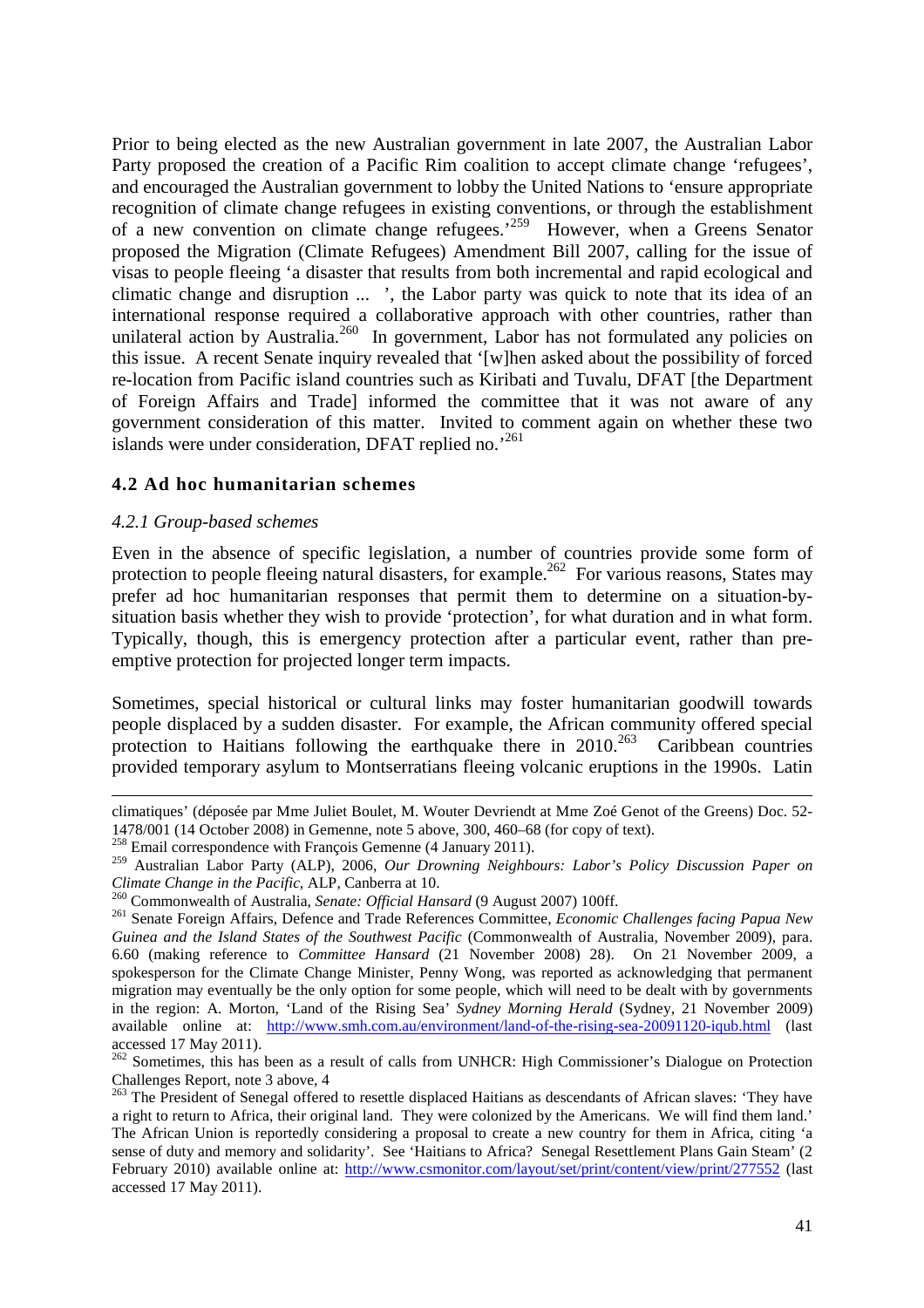American countries offer asylum to extended categories of refugees on a regional basis. While not every country has the capacity to absorb large numbers of migrants, localized solutions may be able to provide more culturally appropriate responses than some universal sharing mechanism.<sup>264</sup>

UNHCR has also called for a discretionary response in situations of natural disaster. Following the 2004 Asian Tsunami, it called for a halt on returns to areas affected by the devastation.<sup>265</sup> The United Kingdom suspended involuntary returns of failed asylum seekers to India, Sri Lanka, Thailand and Indonesia, while Canada and Australia fast-tracked permanent and temporary visa applications for people coming from tsunami-affected regions, and offered permanent residents from these regions the opportunity to expedite the procedure for sponsoring family members.<sup>266</sup> In Germany, the Federal Ministry of the Interior indicated that returns should be stalled, although only some of the Bundesländer implemented this; the Netherlands halted deportations until March 2005.<sup>267</sup> France, Canada and the Dominican Republic reportedly also eased their immigration rules in light of the 2010 Haitian earthquake.<sup>268</sup> However, sometimes discretionary halts to removal may mean that people are able to remain, but do not have many substantive rights. These kinds of responses are not sustainable long term.

There are other examples of State practice extending special protection to particular groups, including for environmental or socio-economic reasons (which are pertinent to the climate change context). For example, between 2001 and 2006, it was Danish practice not to return young children to Afghanistan because of drought. This was subsequently extended to landless people from areas where there was a lack of food, and who would be especially vulnerable on return.<sup>269</sup> Denmark has also provided humanitarian asylum to single women and families with young children who would otherwise be returned to areas where living conditions are very harsh, such as on account of famine.<sup>270</sup> Unaccompanied minors may be granted complementary protection there id they will be placed in 'an emergency situation' if returned.<sup>271</sup> Australia has responded to particular crises (e.g. East Timor, Kosovo, China) by

<sup>264</sup> See also the UK response to Montserrat: House of Commons, International Development Committee, First Report, *Montserrat: Report, together with the Proceedings of the Committee, Minutes of Evidence and Appendices* (18 November 1997); C. E. S. Hogan, 'Seeking Refuge in the Mother Country: UK Maintained Strict Exclusion Policy Despite Erupting Volcano' (2003) available online at: Strict Exclusion Policy Despite Erupting Volcano' (2003) available online at: http://www.cavehill.uwi.edu/BNCCde/montserrat/conference/papers/hogan.html (last accessed 13 January 2011); A. Dummett and A. G. L. Nicol, *Subjects, Citizens, Aliens and Others: Nationality and Immigration Law* (London: Weidenfeld and Nicolson, 1990).

<sup>&</sup>lt;sup>265</sup> Kolmannskog and Myrstad, note 1 above, 323 citing ExCom Conclusion No. 103 (LVI) 'The Provision of International Protection including through Complementary Forms of Protection' (2005).

<sup>&</sup>lt;sup>266</sup> B. Glahn, "Climate Refugees"? Addressing the International Legal Gaps – Part II' (undated) International Bar Association available online at: http://www.ibanet.org/Article/Detail.aspx?ArticleUid=3E9DB1B0-659E-432B-8EB9-C9AEEA53E4F6 (last accessed 13 January 2011).

 $267$  Kolmannskog and Myrstad, note 1 above, 324.

<sup>268</sup> Farrell, note 234 above. See also *Shpati v. Canada (Minister of Public Safety and Emergency Preparedness)* [2010] FC 367, para. 47, stating: 'Nor do I rule out the possibility that an enforcement officer may defer removal in circumstances in which new events have occurred after the negative PRRA [Pre-Removal Risk Assessment] decision, such as natural disasters in the form of tsunamis or earthquakes or political upheavals such as "coup d'états."'

<sup>&</sup>lt;sup>269</sup> Kolmannskog and Myrstad, note 1 above, 324.

<sup>270</sup> *Ibid.* citing Aliens Act, Law No 826 of 24 August 2005 (Denmark) para. 9(b)(1).

<sup>&</sup>lt;sup>271</sup> Aliens Consolidation Act (Denmark) s  $9(c)3$  cited in ECRE, note 171 above, 7.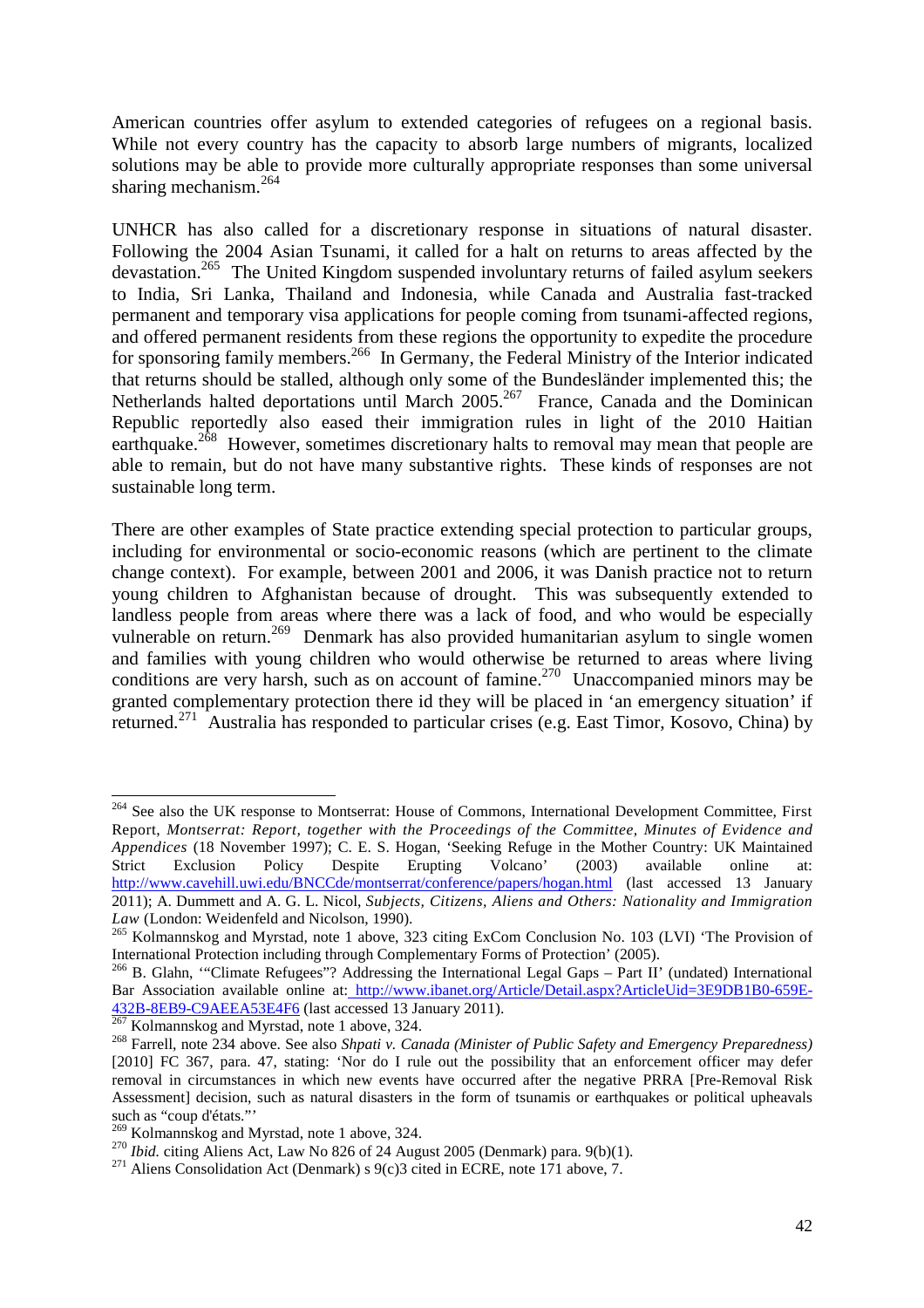creating ad hoc visa categories.<sup>272</sup> Belgium created ad hoc temporary protection schemes during the crises in the Former Yugoslavia and Rwanda.<sup>273</sup>

Canada's Immigration and Protection Regulations provide that:

The Minister may impose stay on removal orders with respect to a country or place if the circumstances in that country or place pose a generalised risk to the entire civilian population as a result of a) an armed conflict within the country, b) an environmental disaster resulting in a substantial temporary disruption of living conditions, c) any situation that is temporary or generalised. $274$ 

Finnish law makes provision for immigration on humanitarian grounds, where, on the basis of a joint proposal from the Ministry of the Interior and the Ministry for Foreign Affairs, the government decides in a plenary session to admit aliens to Finland on special humanitarian grounds.<sup>275</sup> While initial admission is on a temporary basis, a continuous residence permit may be granted after three years if the grounds for issuing the temporary permit still exist.<sup>276</sup> A permanent residence permit may be granted four years after that. $^{277}$ 

In Germany, the local state (*Land*) authorities may authorize a stay on removal on humanitarian or international law grounds for particular groups of people.<sup>278</sup> Swiss law provides provisional protection to people exposed to a serious general danger, especially during internal armed conflict or situations of generalized violence.<sup>279</sup> Although climate change is not expressly mentioned, the provision may cover this.<sup>280</sup> Provisional protection is granted for up to five years, after which time a resident permit is granted. This expires as soon as protection is withdrawn, but can be challenged on an individual case-by-case basis.<sup>281</sup> If protection has not been withdrawn after 10 years, an establishment permit may be granted.<sup>282</sup>

What most of these ad hoc schemes have in common is the designation of particular countries as demonstrating sufficient, objective characteristics that 'justify' movement, thereby obviating the need for people wishing to leave them to show specific reasons why climate change is personally affecting them.<sup>283</sup> Prima facie refugee status is similarly predicated on

<sup>&</sup>lt;sup>272</sup> See e.g. Migration Regulations 1994 (Cth) sch 2, Subclass 448 Kosovar Safe Haven (Temporary).

<sup>273</sup> D. Vanheule, 'The Qualification Directive: A Milestone in Belgian Asylum Law' in Karin Zwaan (ed), *The Qualification Directive: Central Themes, Problem Issues, and Implementation in Selected Member States* (Wolf Legal Publishers 2007) 71.

<sup>274</sup> Immigration and Refugee Protection Regulations (Canada) s 230(1) cited in *VL (Risk-Failed Asylum Seekers) Democratic Republic of Congo CG* [2004] UKAIT 00007 (28 January 2004) para. 61.

<sup>&</sup>lt;sup>275</sup> Aliens Act (301/2004, amendments up to  $458/2009$  included) (Finland) s 93.

<sup>&</sup>lt;sup>276</sup> Aliens Act (301/2004, amendments up to 458/2009 included) (Finland) s 113(2); ECRE, note 171 above, 37.

<sup>&</sup>lt;sup>277</sup> Aliens Act (301/2004, amendments up to  $458/2009$  included) (Finland) s  $56(1)$ .

<sup>&</sup>lt;sup>278</sup> Residence Act of 30 July 2004 (Federal Law Gazette I, p 1950), last amended by the Act on Implementation of Residence- and Asylum-Related Directives of the European Union of 19 August 2007 (Federal Law Gazette I, p 1970) (Germany) s  $60a(1)$ .

 $\overline{2}$  Asylum Act of 26 June 1998 (as amended up to December 2008) ch 1, art. 4.

<sup>&</sup>lt;sup>280</sup> Kälin, note 40 above, 100. He notes that this was the conclusion of an inter-departmental roundtable discussion by the Swiss Ministry of Foreign Affairs on 13 January 2009, at which he was present.

Asylum Act of 26 June 1998 (as amended up to December 2008) ch 4, art. 74(2); ECRE, note 171 above, 62.

 $282$  Asylum Act of 26 June 1998 (as amended up to December 2008) ch 4, art. 74(3).

<sup>283</sup> Others have envisaged a similar mechanism: see Annex 2.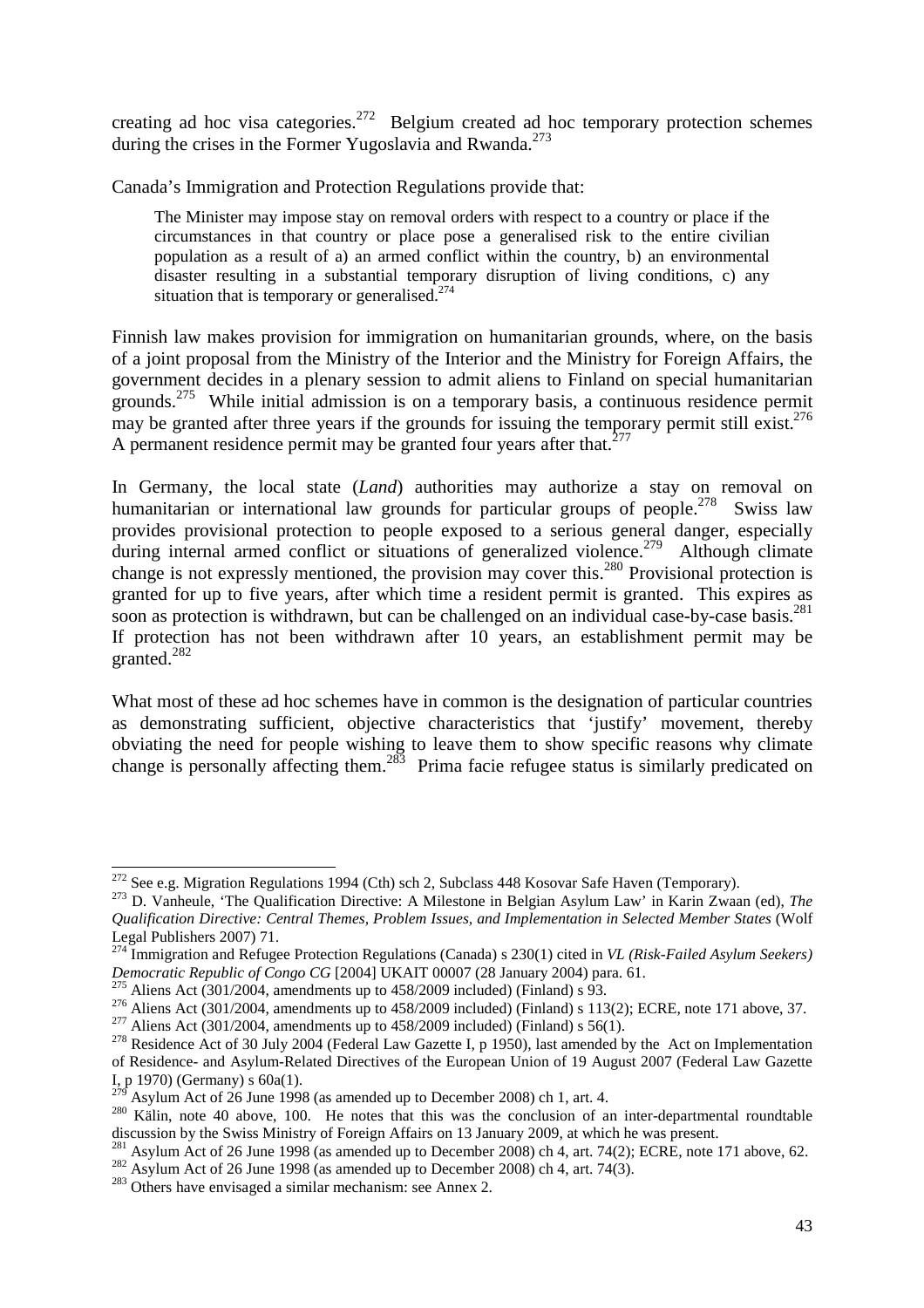the fact that a person has fled a particular country (generally in conflict), and is deemed on that purely objective evidence to have a protection need.<sup>284</sup>

There are parallels here with the development of the international refugee protection regime began. A series of international agreements, based on the refugees' country of origin, was created in response to particular (albeit, politically selected) crises. Over time, the international community was able to articulate the fundamental characteristics of a person in need of protection in a more general form, embodied in the Convention 'refugee' definition. Perhaps this is a necessarily cautious way to respond to an emerging problem in order to understand it and the implications of responses.

#### *4.2.2 Discretionary grounds for individual claimants* **285**

Many States have some form of discretionary leave to remain on humanitarian or compassionate grounds.<sup>286</sup> Their applicability to a person seeking protection on the basis of climate change-related displacement will vary from jurisdiction to jurisdiction, since each has different requirements as to eligibility for humanitarian protection and it remains to be seen whether the decision makers would be prepared to construe their circumstances as being of an exceptional humanitarian nature. Some humanitarian mechanisms can only be triggered once a failed asylum application has been made, or take into account the length of time a person has already spent in the country in which they are seeking to remain (and thus the level of integration there). Some statuses do not provide very extensive rights, or may be temporary. A temporary status does not solve the problem for those who are permanently displaced, although some may become permanent after a certain period of time.

#### **4.3 Migration responses**

 $\overline{a}$ 

Finally, even though it is not a protection visa, New Zealand's Pacific Access Category deserves a brief mention given widespread misunderstandings about its purpose. In 2002, New Zealand created a visa called the Pacific Access Category, which was based on an existing scheme for Samoans and replaced previous work schemes and visa waiver schemes for people from Tuvalu, Kiribati and Tonga.<sup>287</sup> This visa has mistakenly been hailed as an immigration response to people at risk of climate-induced displacement in the Pacific, both in media and academic circles.<sup>288</sup> Although the scheme was extended to citizens of Tuvalu after

<sup>&</sup>lt;sup>284</sup> The Migration (Climate Refugees) Amendment Bill 2007, proposed by the Australian Greens (discussed below), suggested a mechanism whereby an individual application for a 'climate change refugee visa' would trigger a requirement for the Minister for Immigration to make a declaration about the 'climate change circumstance' on which the application was based, thus creating a visa pathway for others similarly affected.  $285$  See also discussion of UK Discretionary Leave above in section 3.3.3.

<sup>&</sup>lt;sup>286</sup> For an analysis of State practice in 10 European countries, see ECRE, note 171 above, report. Of the 10 States surveyed by ECRE, only Switzerland did not have such a provision: 7. The New Zealand Immigration Act provides that a person may be permitted to remain in New Zealand if 'there are exceptional circumstances of a humanitarian nature that would make it unjust or unduly harsh for the person to be deported from New Zealand', and it would not be contrary to the public interest to permit the person to remain: Immigration Act 2009 (NZ), s 207. In Australia, a failed asylum claimant may seek Ministerial intervention on public interest grounds, which include humanitarian and compassionate considerations: Migration Act 1958 (Cth) (Australia) s 417. In Canada, people may apply for Pre-Removal Risk Assessment or lodge a Humanitarian and Compassionate claim.

<sup>&</sup>lt;sup>287</sup> L. Dalziel, 'Government Announces Pacific Access Scheme' (*Beehive*, 20 December 2001) available online at: http://www.beehive.govt.nz/node/12740 (last accessed 17 May 2011).

<sup>288</sup> For example, it is relied upon in C. Boano, R. Zetter and T. Morris, 'Environmentally Displaced People: Understanding the Linkages between Environmental Change, Livelihoods and Forced Migration' (20 December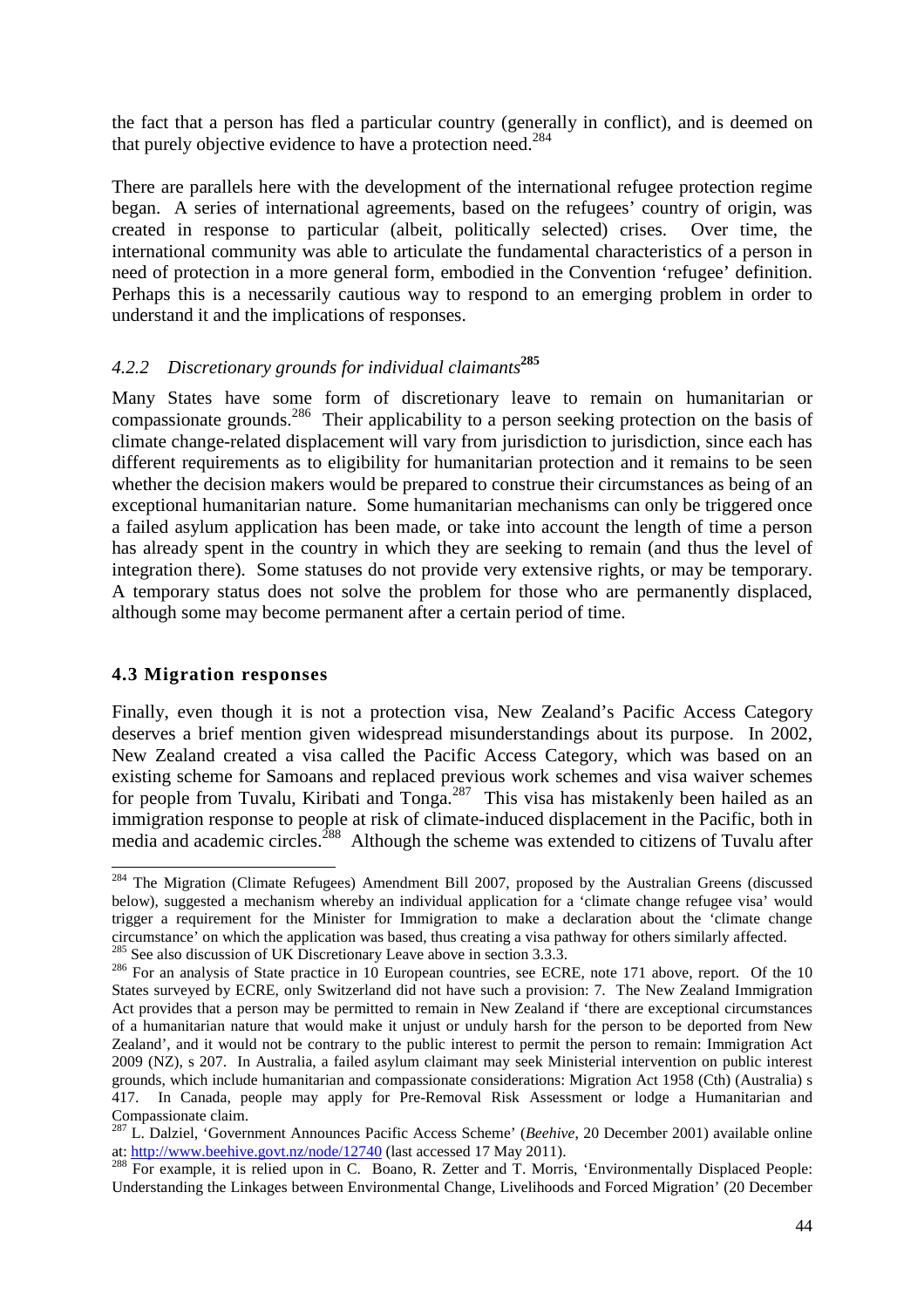a plea from that country's government for special immigration assistance to enable some of its 12,000 citizens to relocate, it is a traditional migration programme rather than one framed with international protection needs in mind.<sup>289</sup>

The scheme permits an annual quota of 75 citizens each from Tuvalu and Kiribati and 250 each from Tonga (and previously Fiji), plus their partners and dependent children, to settle in New Zealand.<sup>290</sup> Eligibility is restricted to applicants between the ages of 18 and 45, who have a job offer in New Zealand, meet a minimum income requirement and have a minimum level of English. Selection is by ballot. The programme is well-known in Tuvalu and Kiribati: almost every person interviewed referred to and welcomed it, although noted that some improvements could be made.<sup>291</sup>

Though New Zealand does not formally have any humanitarian visas relating to climate change and displacement, it is developing a general policy on environmental migration. It has expressed its commitment to 'respond to climatic disasters in the Pacific and manage changes as they arise.<sup>292</sup> In addition to complementary protection grounds, the New Zealand Immigration Act provides that a person may be permitted to remain in New Zealand if 'there are exceptional circumstances of a humanitarian nature that would make it unjust or unduly harsh for the person to be deported from New Zealand', and it would not be contrary to the public interest to permit the person to remain.<sup>293</sup>

<sup>2007)</sup> Policy Briefing by the Refugee Studies Centre for the Department for International Development in F. Gemenne, 'Climate Change and Forced Displacements: Towards a Global Environmental Responsibility? The Case of the Small Island Developing States (SIDS) in the South Pacific Ocean', *Les Cahiers du CEDEM* 2006, available online at: http://www.cedem.ulg.ac.be/m/cdc/12.pdf (last accessed 17 May 2011). See also Corlett's critique : D, Corlett, 'Tuvalunacy, or the Real Thing?' *Inside Story* (27 November 2008) available online at: http://inside.org.au/tuvalunacy-or-the-real-thing/ (last accessed 28 January 2011). It appears that the misunderstanding was perpetuated by Al Gore's film, *An Inconvenient Truth* (2006).

<sup>&</sup>lt;sup>289</sup> Interestingly, programmes like this may ultimately be the basis on which veiled assistance is afforded to those at risk of climate-induced displacement, since this may be politically more palatable than an explicit scheme to address the issue.

<sup>290</sup> 'Pacifc Access Category' (*Immigration New Zealand*, last updated 29 November 2010) available online at: http://www.immigration.govt.nz/migrant/stream/live/pacificaccess/ (last accessed 14 January 2011).

<sup>&</sup>lt;sup>291</sup> People interviewed commented on difficulties in securing a job offer in New Zealand, and the fact that eligibility is only assessed after the ballot has been drawn. Although I did not encounter this view in my own interviews, one community leader reportedly condemned the scheme as a new type of 'slavery immigration', whereby educated Tuvaluans renounce stable, white-collar government employment at home to end up as cleaners or fruit-pickers in New Zealand quoted in Shawn Shen, 'Noah's Ark to Save Drowning Tuvalu' (2007) 10 *Just Change* 18, 19.

<sup>&</sup>lt;sup>292</sup> 'Background: Environmental Migrants/Relocation/Displacement', New Zealand Government Poznan Delegation Brief for UNFCCC COP14, 343 (released pursuant to an Official Information Act request). The President of Kiribati has noted that so far, the country most receptive to his plea for more migration has been East Timor: see remarks quoted in Morton, note 261 above. This accords with comments made by the President of East Timor, Dr. José Ramos-Horta, at the Diplomacy Training Programme 20th Anniversary Public Lecture (Faculty of Law, University of New South Wales, 23 July 2009) available online at: http://tv.unsw.edu.au/video/dr-jose-ramos-horta-dtp-20th-anniversary-public-lecture (last accessed 17 May 2011). In 2009, Fiji's interim Minister of Foreign Affairs stated that his country would consider taking 'climate change refugees from Tuvalu and Kiribati in the future' on the basis of 'historical ties with both these two countries' and the fact that there are already Tuvaluans and i-Kiribati living in Fiji: Radio New Zealand, 2009, cited in R. Bedford and C. Bedford, 'International Migration and Climate Change: A Post-Copenhagen Perspective on Options for Kiribati and Tuvalu', in B. Burson (ed), *Climate Change and Migration: South Pacific Perspectives* (Victoria: Institute of Policy Studies, 2010) 90.

 $293$  Immigration Act 2009 (NZ) s 207.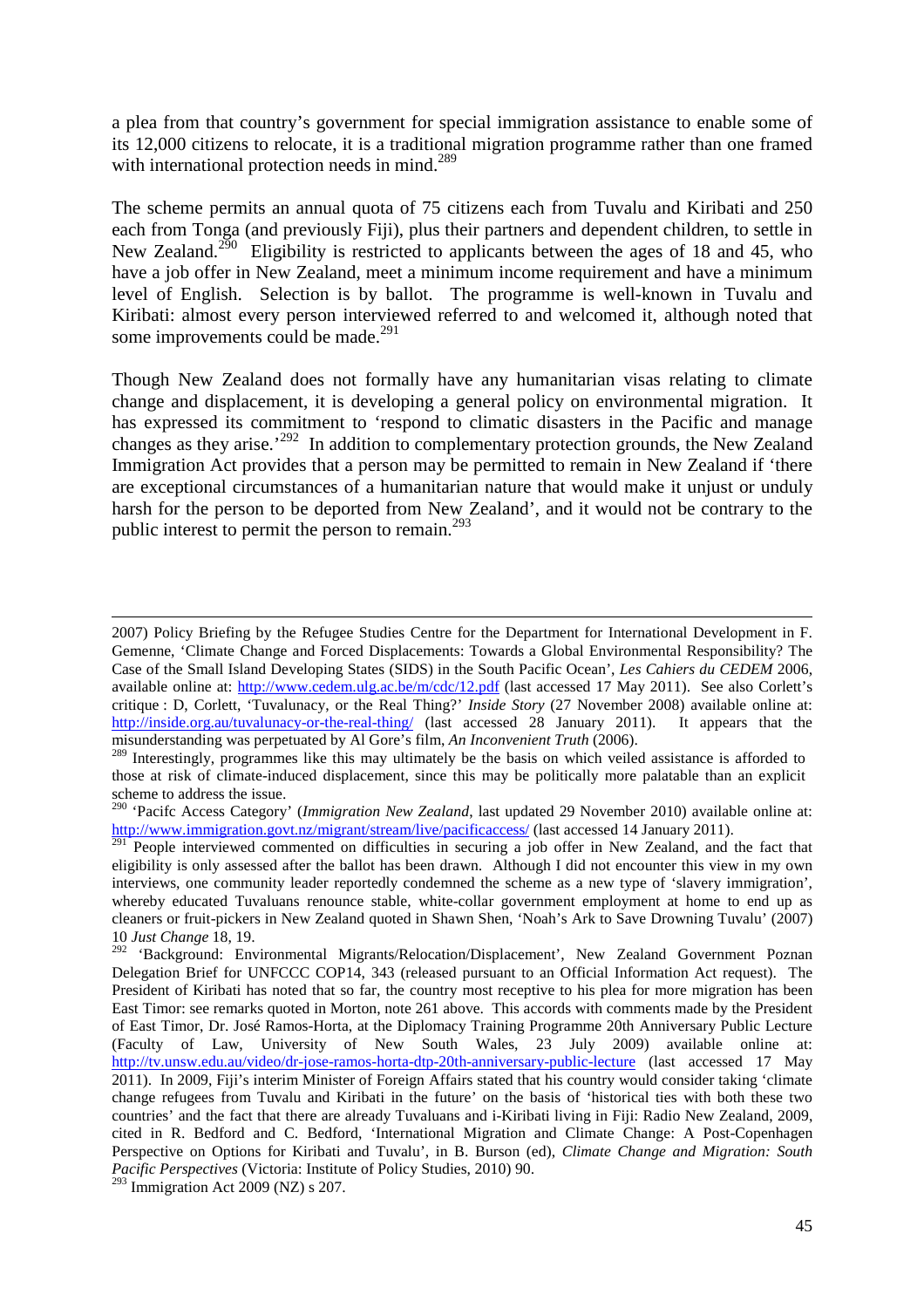#### **4.4 Protection of persons in the event of natural disasters**

#### *4.4.1 Introduction*

The recorded number of annual natural disasters has risen from 200 to 400 over the past 20 years.<sup>294</sup> Insurance company Munich Re reported that the number of extreme weather events had tripled since 1980, a trend it predicted would persist. It attributed 21,000 deaths from January-September 2010 to climate change, representing double the number of casualties from extreme weather events identified in 2009.<sup>295</sup> The UN Emergency Relief Coordinator has suggested that more frequent and severe disasters may be 'the new normal'.<sup>296</sup>

In 2009, the Office for the Coordination of Humanitarian Affairs (OCHA) and the Norwegian Refugee Council's Internal Displacement Monitoring Centre (IDMC) sought to calculate the numbers of people displaced by sudden-onset natural disasters.<sup>297</sup> For 2008, it found that up to 36 million people had been displaced for this reason, of whom some 20 million people were displaced by *climate*-related sudden-onset disasters.

These calculations must be approached with caution given the methodological obstacles they entail. Some researchers suggest that they reflect increased population vulnerability rather than a higher number of natural hazards.<sup>298</sup> Nevertheless, a rising trend in the occurrence of natural disasters suggests that existing patterns of displacement are likely to continue, and possibly increase. This will predominantly mean an increase in *internal* displacement, although there may also be enhanced cross-border displacement (most likely where there are existing patterns of cross-border movement with family and kinship networks abroad).<sup>299</sup>

#### *4.4.2 Normative frameworks*

l

Norms relating to disaster response are of limited utility since they relate predominantly to relief and assistance, rather than 'protection' in the international refugee law sense, which implies the principle of *non-refoulement* and asylum. Disasters bring 'another specialized conceptualization of protection, including, for example, humanitarian access to the victims, securing safe zones, the provision of adequate and prompt relief and ensuring respect for human rights.'300

<sup>&</sup>lt;sup>294</sup> Emergency Event Database available online at  $\frac{http://www.emdat.be)}{http://www.emdat.be)}$  (last visited 25 November 2009). For an overview of policy responses to natural disasters, see Gemenne , note 5 above, ch 5.

<sup>295</sup> Reported in A. Morton, 'Believe It or Not, Climate Debate Heats Up' *Sydney Morning Herald* (1–2 January 2011), *News Review* 10.

<sup>&</sup>lt;sup>296</sup> Under-Secretary-General for Humanitarian Affairs and Emergency Relief Coordinator, 'Opening Remarks at the Dubai International Humanitarian Aid and Development Conference and Exhibition "DIHAD 2008 Conference"' (Dubai, 8 April 2008) available online at: http://www.reliefweb.int/rw/rwb.nsf/db900sid/YSAR-7DHL88?OpenDocument (last accessed 17 May 2011).

<sup>&</sup>lt;sup>297</sup> OCHA, the Internal Displacement Monitoring Centre (IDMC) and the Norwegian Refugee Council, *Monitoring Disaster Displacement in the Context of Climate Change: Findings of a Study by the United Nations Office for the Coordination of Humanitarian Affairs and the Internal Displacement Monitoring Centre* (Geneva: IDMC, September 2009) 8–9.

<sup>&</sup>lt;sup>298</sup> See R. J. T. Klein and R. J. Nicholls, 'Assessment of Coastal Vulnerability to Climate Change' (1999) 28 *Ambio* 182.

<sup>&</sup>lt;sup>299</sup> See McAdam and Saul, note 41 above.

<sup>&</sup>lt;sup>300</sup> ILC, 'Protection of Persons in the Event of Disasters: Memorandum by the Secretariat', Sixtieth Session UN Doc. A/CN.4/590, 11 December 2007, ('ILC Memorandum') para. 251, referring to Economic and Social Council, 'Further Promotion and Encouragement of Human Rights and Fundamental Freedoms, Including the Question of the Programme and Methods of Work of the Commission: Human Rights, Mass Exoduses and Displaced Persons' UN Doc. E/CN.4/1995/50, 2 February 1995, para. 182. 'Moreover, the substantive limits of this protection will differ in "simple" cases of disaster —where the focus will be on ensuring basic rights to food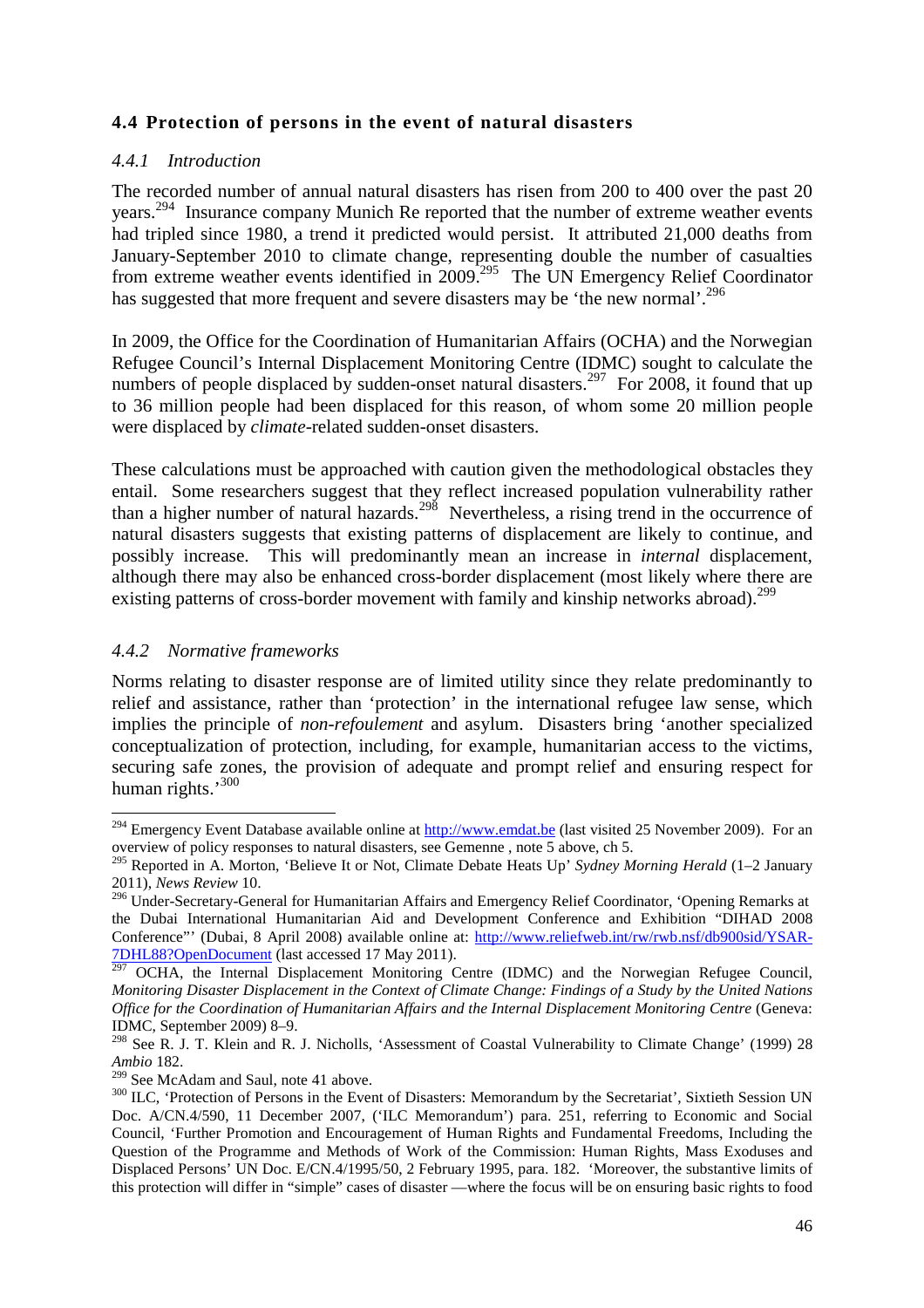There are a number of international disaster reduction and/or management frameworks.<sup>301</sup> All of these are non-binding on States, although a number of States have incorporated them into their national disaster plans.<sup>302</sup> Additionally, two human rights treaties expressly refer to disaster relief, focusing on the need to protect and assist particular groups affected by a disaster.<sup>303</sup>

Since 2007, the International Law Commission (ILC) has been drafting articles on the 'Protection of persons in the event of disasters'.<sup>304</sup> Given the large numbers of people affected by disasters annually, and the increased need for international cooperation in the provision of disaster relief assistance, the ILC perceived the need to clarify the legal regulation of such assistance. It noted that international law had developed a complex set of rules governing the initiation of disaster relief, questions of access, issues of status and the provision of relief itself. It regarded consideration of the protection of people in disasters as 'a necessary component for a complete international disaster relief regime'.<sup>305</sup>

However, as noted above, 'protection' in this context relates to relief and assistance. The Draft Articles are *not* about responding to disaster-related displacement, but rather about the protection of people affected by a disaster, whether displaced or not. Article 2 explains that their purpose is 'to facilitate an adequate and effective response to disasters that meets the essential needs of the persons concerned, with full respect for their rights.' The key dutybearer is the affected State, although wider obligations are also recognized through the duty to cooperate articulated in draft article 5. Indeed, during deliberations it was noted that if a State refused assistance in certain circumstances, this 'could lead to the existence of an internationally wrongful act if such refusal undermined the rights of the affected individual under international law'.<sup>306</sup> Thus, while this normative framework may provide a useful conceptualization of relevant human rights in the disaster context,  $307$  it is not a ready-made tool for addressing disaster-related displacement.

and shelter — as compared to complex emergencies in which questions of access predominate (*ibid.* para. 181).'

<sup>&</sup>lt;sup>301</sup> For example Hyogo Framework for Action 2005–2015: Building the Resilience of Nations and Communities to Disasters (World Conference on Disaster Reduction, Hyogo, 18–22 January 2005); IASC Operational Guidelines on Human Rights and Natural Disasters (Brookings-Bern Project on Internal Displacement 2006); Guidelines for the Domestic Facilitation and Regulation of International Disaster Relief and Initial Recovery Assistance (IFRC 2007).

<sup>302</sup> Gemenne, note 5 above, 234.

<sup>&</sup>lt;sup>303</sup> International Convention on the Rights of Persons with Disabilities art. 11; African Charter on the Rights and Welfare of the Child, OAU Doc CAB/LEG/24.9/49 (adopted 11 July 1990, entered into force 29 November 1999) arts 23 and 25.

<sup>&</sup>lt;sup>304</sup> For text and commentary to date, see ILC Report, note 229 above, 321ff. See also ILC Memorandum, note 300 above; ILC, 'Protection of Persons in the Event of Disasters: Memorandum by the Secretariat: Addendum' Sixtieth Session, UN Doc. A/CN.4/590/Add.1, 26 February 2008, which contains definitions from various international and national instruments; ILC, 'Preliminary Report on the Protection of Persons in the Event of Disasters by Mr. Eduardo Valencia-Ospina, Special Rapporteur', Sixtieth Session, UN Doc. A/CN.4/598, 5 May 2008.

<sup>305</sup> ILC Memorandum, note 300 above, 3.

<sup>&</sup>lt;sup>306</sup> ILC Report, note 229 above, para. 318. In 2009, the Commission excluded the applicability of the 'responsibility to protect'.

<sup>&</sup>lt;sup>307</sup> The draft articles do not refer to human rights 'as set out in international instruments', in order not to overlook 'human rights obligations applicable on States by way of customary international law', and 'assertions of best practices for the protection of human rights included in non-binding texts, of which there exist a relatively large number relevant to disaster relief and assistance': 'Protection of Persons in the Event of Disasters: Statement of the Chairman of the Drafting Committee', 20 July 2010, 8. Indeed, the Committee was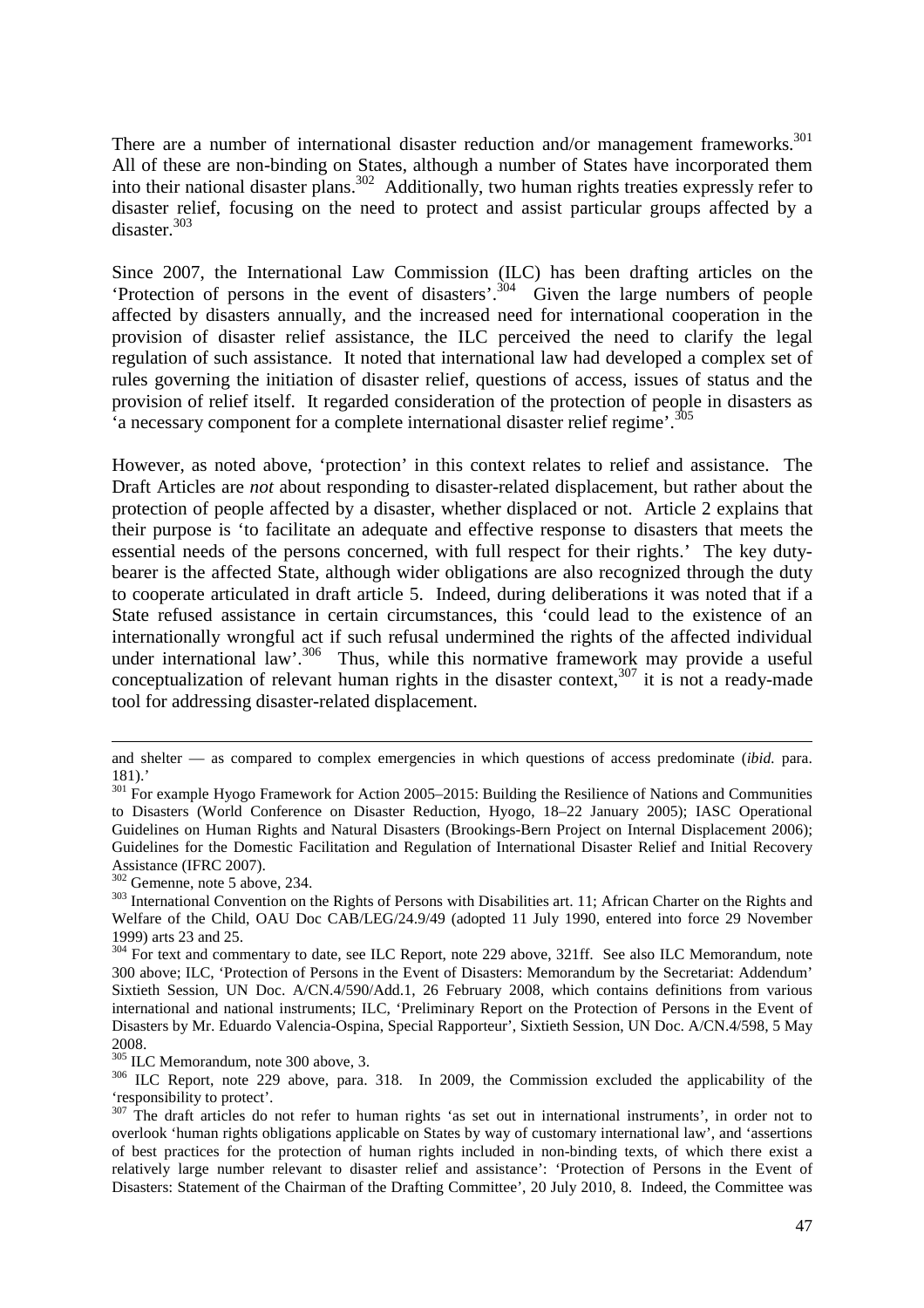Article 3 defines a 'disaster' as 'a calamitous event or series of events resulting in widespread loss of life, great human suffering and distress, or large-scale material or environmental damage, thereby seriously disrupting the functioning of society.' The provision covers natural and human-made disasters, and disasters 'may include both wholly natural elements and contributions from human activities.<sup>308</sup> It is intended to include all phases of disasters,<sup>309</sup> although the primary focus is on the post-disaster and recovery phase.<sup>310</sup>

The qualifier 'calamitous' stresses the extreme nature of the events covered by the draft articles.<sup>311</sup> To be 'calamitous', a disaster must result in widespread loss of life, great human suffering and distress, or large-scale material or environmental damage,<sup>312</sup> and also meet the high threshold requirement of seriously disrupting the functioning of society.<sup>313</sup> In other words, widespread loss of life alone is not enough – there must be an additional social impact.<sup>314</sup>

This is a very legalistic approach to disasters which does not necessarily sit comfortably with other contemporary conceptualizations. The ILC noted that the predominant conceptualization of a disaster in the humanitarian assistance community was 'the *consequence* of an event, namely the serious disruption of the functioning of society caused by that event, as opposed to being the event itself', an approach reflected *inter alia* in the Hyogo Framework and the 2007 IFRC Guidelines for the domestic facilitation and regulation of international disaster relief and initial recovery assistance. Nevertheless, it chose to return to an earlier conception of a disaster as a 'specific event', 'since it was embarking on the formulation of a legal instrument, which required a more concise and precise legal definition, as opposed to one that is more policy-oriented.'<sup>315</sup> It felt that the additional threshold in the definition of a 'disaster' – namely, the need to show that the disaster caused serious social disruption – was where it reflected the humanitarian assistance approach of looking to *consequences* of the disaster.<sup>316</sup>

This is both the difficulty and the danger of tailoring legal norms to a new context. The difficulty is in specifying with sufficient clarity a legal definition that is workable and that will get buy-in from States. The danger is that the law then responds only to a narrow subset of disasters, or does not facilitate a holistic response to disasters but rather one in which traditional disciplinary boundaries remain entrenched. It also highlights the risk of developing legal responses in the abstract, without a fuller understanding of the underlying

inspired by a similar provision recently drafted in the context of 'expulsion of aliens'. This is an important drafting point to bear in mind if guiding principles are to be drafted for the climate displacement context.

<sup>&</sup>lt;sup>308</sup> Commentary, draft article 3, para. 3: ILC Report, note 229 above, 325.

<sup>&</sup>lt;sup>309</sup> 'Protection of persons in the event of disasters: Statement of the Chairman of the Drafting Committee, Mr. Marcelo Vázquez-Bermúdez', 31 July 2009, 3.

<sup>310</sup> Commentary, draft article 1, para. 4: ILC Report, note 229 above, 322.

<sup>&</sup>lt;sup>311</sup> Commentary, draft article 3, para. 3: ILC Report, note 229 above, 325. 'This was inspired by the definition adopted by the Institute of International Law at its 2003 Bruges session, which deliberately established such higher threshold so as to exclude other acute crises'. For other examples of how 'disaster' has been defined, see ILC Memorandum Addendum, note 304 above, 5–8. There is no reference to climate change in any of the instruments cited there.

<sup>&</sup>lt;sup>312</sup> The last of these is intended to cover the human impact of environmental damage rather than actual economic loss: Commentary, draft article 3, para. 7: ILC Report, note 229 above, 326.

See discussion above at section 2.5 on OAU Convention – 'seriously disturbing public order'.

<sup>314</sup> Commentary, draft article 3, para. 4: ILC Report, note 229 above, 326.

<sup>315</sup> Commentary, draft article 3, para. 2: ILC Report, note 229 above, 325.

<sup>316</sup> Commentary, draft article 3, para. 4: ILC Report, note 229 above, 326.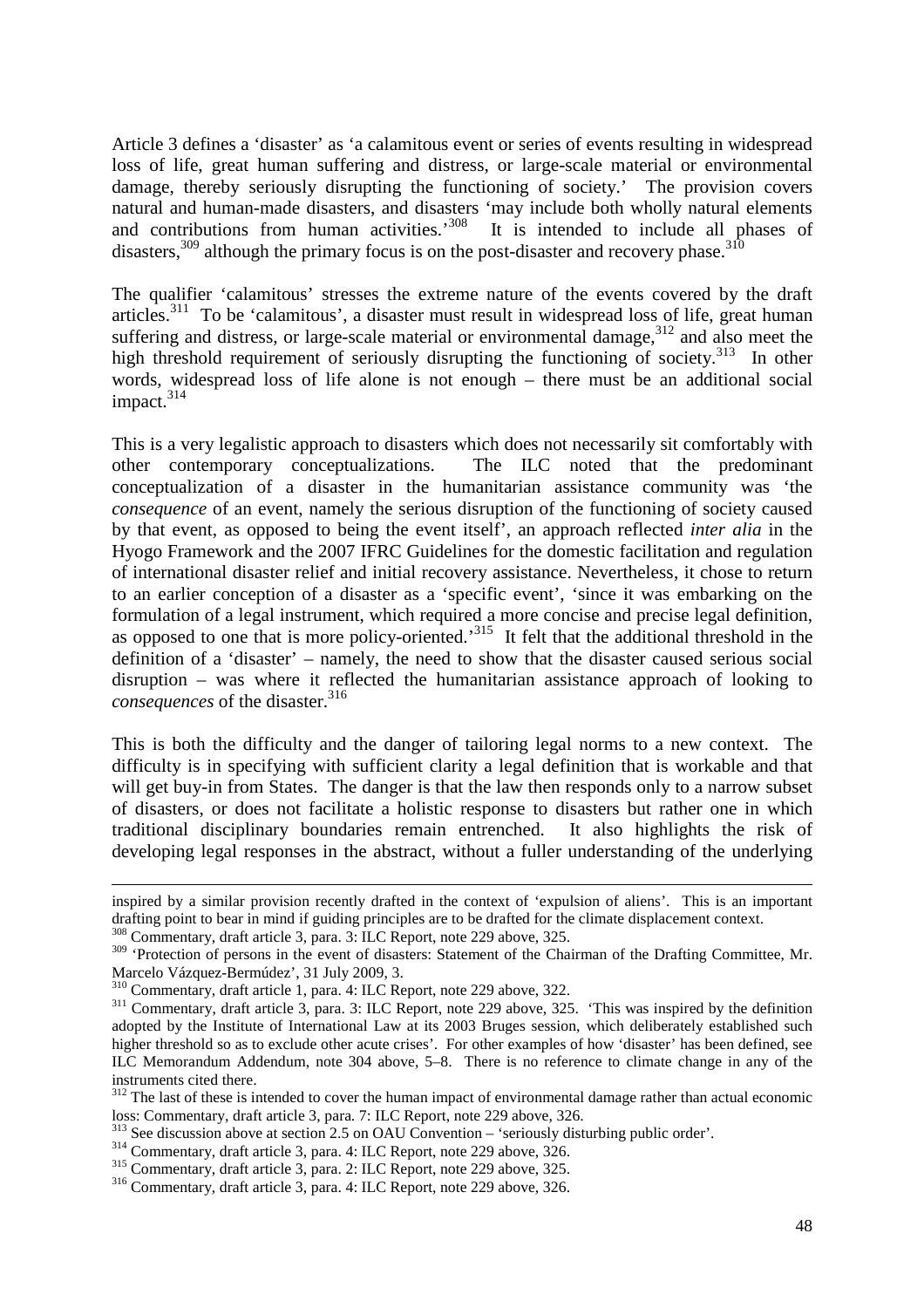empirics. There is a risk that without an integrated approach, the law becomes meaningless because it does not respond adequately to the problems at hand.

Accordingly, analysis of the ILC's deliberations in identifying the international legal norms applicable to disasters may be instructive if a similar process is to occur in the displacement context, not least because they highlight some of the difficulties in translating policy concerns into sufficiently specific legal rules. Even though the draft articles do not directly bear on the *displacement* of people as a result of natural disasters, their normative underpinning is very important and would be equally applicable in the displacement context. In particular, the ILC has emphasized that the principle of humanity is 'the cornerstone for the protection of persons in international law since it place[s] the affected person at the centre of the relief process and recognize<sup>[s]</sup> the importance of his or her rights and needs.<sup>317</sup> Similarly, human dignity is 'a principle underlying all human rights<sup>318</sup> which should guide legal and policy outcomes.

#### **4.5 Conclusion**

It is likely that some people fleeing the impacts of climate change will need permanent solutions (such as those displaced from small island States or by rising sea levels).<sup>319</sup> Nonetheless, the creation of temporary protection schemes may be one way of eliciting initial international support for managing climate change-related displacement within a rights-based framework for protection and assistance, since it does not require States to permanently resettle people. An instrument modelled in its content on the Guiding Principles on Internal Displacement<sup>320</sup> could identify the specific needs of the displaced within the framework of States' existing international human rights obligations. This would also help to formalize long-standing ad hoc schemes of temporary protection.<sup>321</sup>

Having a foothold via a temporary protection mechanism may also help to sure up a subsequent, more permanent status. Of course, it would be preferable to circumvent the political charade of insisting on temporary protection if it is likely, in the longer term, to become permanent in any event, and this is why principled advocacy for lasting immigration options is also very important (especially in contexts such as the Pacific where numbers are very small, and debates about international treaties are ill-suited to the particulars of that situation).

International disaster frameworks may be helpful to the extent that they identify needs and rights at particular stages of a disaster, much like the Guiding Principles on Internal Displacement do.<sup>322</sup> Unlike the Guiding Principles, however, their focus is on assistance and

<sup>317</sup> Commentary, draft article 3, para. 4: ILC Report, note 229 above, para. 310.

<sup>318</sup> 'Protection of Persons in the Event of Disasters', note 307 above, 7.

<sup>&</sup>lt;sup>319</sup> See McAdam, "'Disappearing States", Statelessness and the Boundaries of International Law' in McAdam (ed.), note 34 above.

 $320$  See further Annex 1.

<sup>321</sup> See e.g. G. S. Goodwin-Gill, '*Non-Refoulement* and the New Asylum Seekers' (1986) 26 *Virginia Journal of International Law* 897; D. Perluss and J. F. Hartman, 'Temporary Refuge: Emergence of a Customary Norm' (1986) 26 *Virginia Journal of International Law* 551.

 $322$  See ILC Secretariat Memo, note 300 above, para. 253 for human rights affected at the emergency and recovery phases of the disaster. While it may be tempting to view these rights as providing a rights hierarchy for people displaced across an international border as well, this reasoning is flawed. This is because in the disaster context, this rights 'distinction' is partly justifiable on account of which human rights can be derogated from during a state of emergency. Additionally, the State's ability to provide rights is hampered by the very fact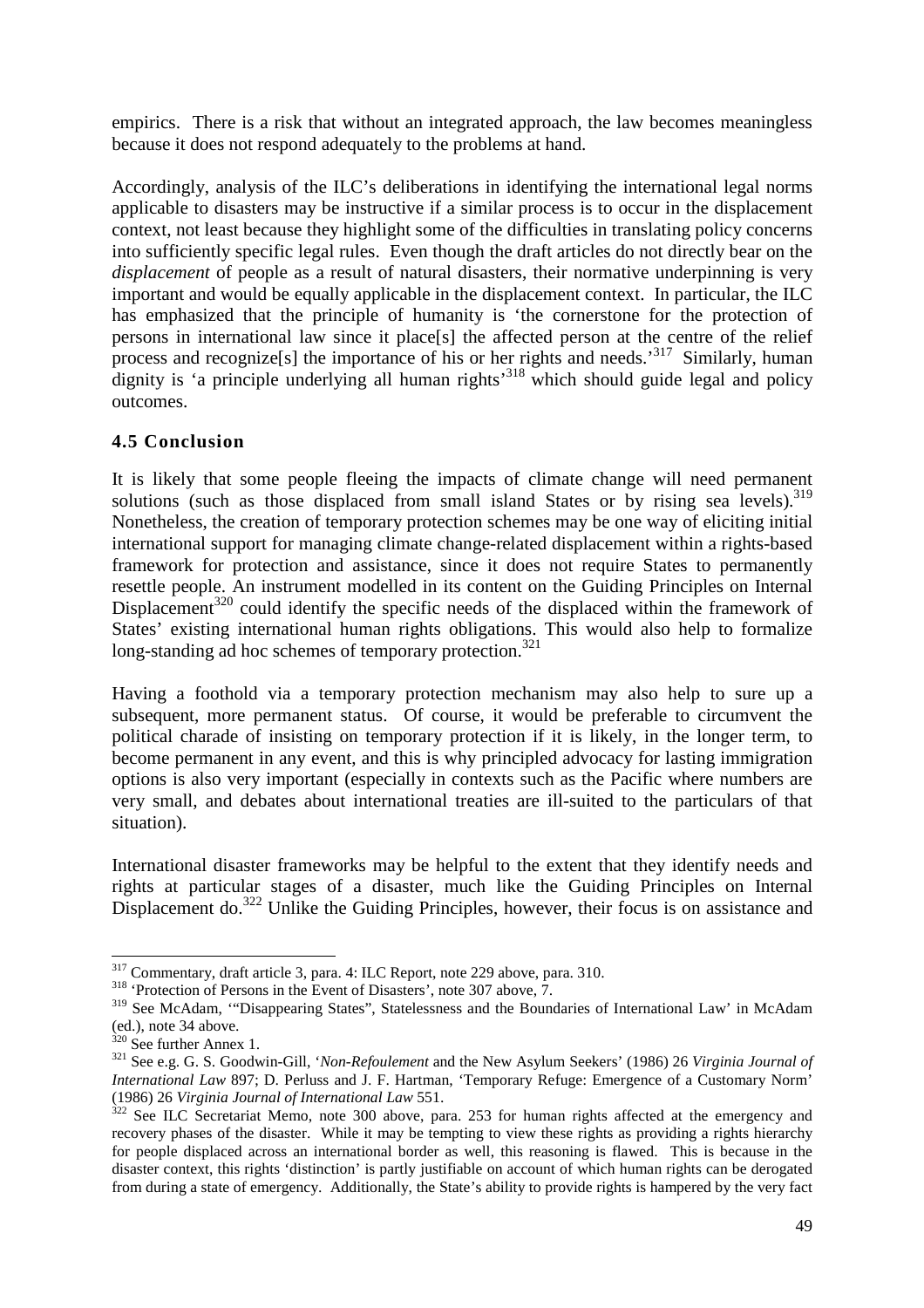protection of disaster victims per se, irrespective of whether or not they are displaced.<sup>323</sup> Accordingly, they do not address the particular responsibilities of States and other actors which may arise in the event of disaster-related displacement. Fundamentally, they do not respond adequately to movement in response to slow-onset changes. This is where there is a clear protection gap.

## **5. Analytical assessment**

In light of the analysis above, this section raises some thematic issues highlighting gaps in the existing normative framework, particularly in relation to rapid versus slow-onset climate processes.

### **5.1 Timing**

 $\overline{a}$ 

The protection possibilities discussed above may assist in cases of sudden movement in response to a disaster or emergency, but are a very uneasy fit for slow-onset climate processes. Even those who have called for a considerable widening of the Refugee Convention framework seem to assume protection must be linked to 'flight', rather than to departure 'before the circumstances degenerate to life-threatening proportions'.<sup>324</sup>

Existing international refugee and complementary protection frameworks do not adequately address the time dimension of pre-emptive and staggered movement. Even though it is the severity of harm, $325$  and not the timing of it, determines a protection need, the two are necessarily interrelated. Since the impacts of slow-onset processes may take some time before they amount to sufficiently serious harm, the timing of a protection claim is crucial.<sup>326</sup> The ability of existing legal mechanisms to respond to climate-related movement—through complementary protection in particular—would depend on the point in time at which protection is sought, based on the severity of the immediate impacts on return. These are matters that any new protection or migration agreement, whatever its form, would need to address.

In a case concerning the right to life and the potential use of nuclear weapons, the UN Human Rights Committee held that for a person to be considered a 'victim' of a violation of the ICCPR,  $327$  and thus eligible to bring an individual complaint, 'he or she must show either that an act or an omission of a State party has already adversely affected his or her enjoyment of

of the disaster, whereas a receiving State not affected by the disaster has no valid reason to withhold rights on the basis that some go beyond 'basic' survival rights.

<sup>&</sup>lt;sup>323</sup> Indeed, in many disaster-related agreements, provisions on freedom of movement relate solely to the rights of relief personnel to gain access to affected areas: see ILC Secretariat Memo, note 300 above, paras 110ff.

<sup>324</sup> Kibreab, note 27 above, 398 referring to A. R. Zolberg *et al.*, *Escape from Violence: Conflict and the Refugee Crisis in the Developing World* (Oxford: OUP, 1989) 31, who advocate that the term 'refugee' should encompass any flight from life-threatening violence.

<sup>&</sup>lt;sup>325</sup> In refugee law, to constitute 'persecution' acts must be sufficiently serious by their nature or repetition as to constitute a severe violation of basic human rights, or they must amount to an accumulation of measures of equivalent severity: Goodwin-Gill and McAdam, note 50 above, 91.

 $326$  This is apparent in some of the cases that have already been brought before the Refugee Review Tribunal in Australia and the Refugee Status Appeals Authority in New Zealand: see e.g. *0907346* [2009] RRTA 1168 (10 December 2009). For other cases, see J. McAdam, 'Review Essay: From Economic Refugees to Climate Refugees?' (2009) 10 *Melbourne Journal of International Law* 579.

<sup>&</sup>lt;sup>327</sup> Protocol to the ICCPR, UNGA Res. 2200A (XXI) of 16 December 1966 (entered into force 23 March 1976) 999 UNTS 302, art. 1.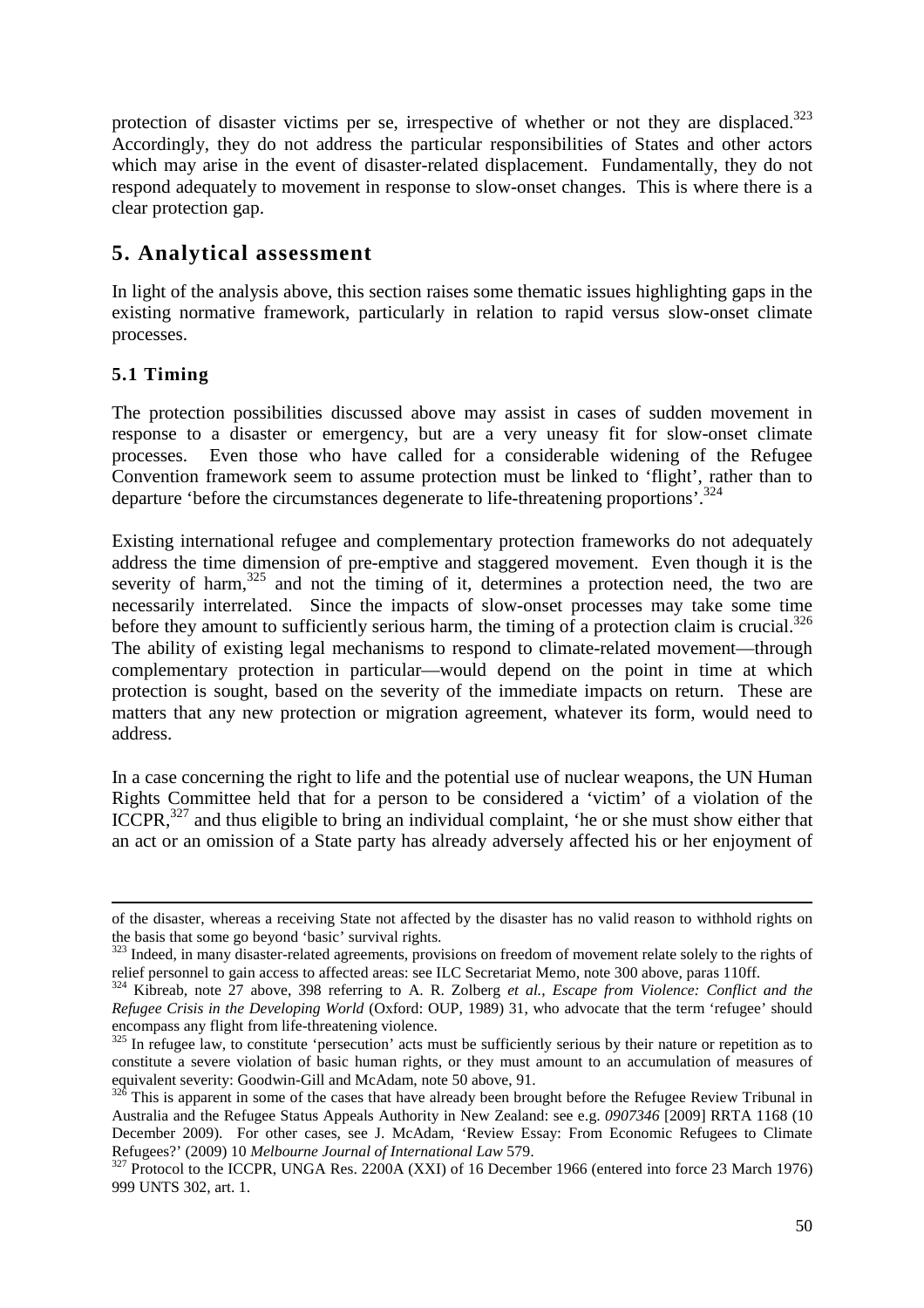such right, *or that such an effect is imminent*<sup>'</sup>.<sup>328</sup> This was so despite the very strong statement of the Committee in General Comment 14 that 'the designing, testing, manufacture, possession and deployment of nuclear weapons are among the greatest threats to the right to life which confront mankind today' and that 'the production, testing, possession, deployment and use of nuclear weapons should be prohibited and recognized as crimes against humanity'.<sup>329</sup> The refusal of the Committee to find a claim admissible on the basis of a potential threat to life, despite its recognition of the very serious threat that nuclear weapons pose to it, does not augur well for a successful claim on the basis of potential, slow onset climate change impacts, especially given the far less forceful comments of the Committee about the links between climate change and the right to life.<sup>330</sup>

The European Court of Human Rights has also insisted on a requirement of imminence and directness of a threat. In *Gounaridis v. Greece*, a case relating to potential environmental damage arising from the construction of a new road, the European Commission held that the applicants needed to show in a defensible and detailed way that the probability of the potential harm would directly affect them such that it amounted to a violation, not just a general risk.<sup>331</sup> Likewise, in *Tauira v. France*, the Commission found that there was insufficient evidence to show that French nuclear testing in the Pacific would *directly* affect the applicants' right to life, private life and property.<sup>332</sup> In a case concerning the impact of a nuclear power plant on the right to life, the court said the applicants were alleging 'not so much a specific and imminent danger in their personal regard as a general danger in relation to all nuclear power plants'.<sup>333</sup> The dissenting judges noted the irony that 'it is virtually impossible to prove imminent danger in the case of inherently dangerous installations'.<sup>334</sup> Elsewhere, European Court of Human Rights noted that the applicants 'failed to show that the operation of the power station exposed them personally to a danger that was not only serious but also specific and, above all, imminent.<sup>335</sup>

Similarly, a crucial factor in the article 3 ECHR health/medical cases that have not succeeded before the European Court of Human Rights is that at the time when they were brought, the applicant's condition was not sufficiently 'advanced' or 'terminal', and the cases were thus declared inadmissible.<sup>336</sup> Such cases were distinguished from *D*. on the grounds that 'the applicant's illness had not yet reached such an advanced stage that his deportation would amount to treatment proscribed by Article 3'.<sup>337</sup> It was the already terminal condition of the applicant in *D. v. United Kingdom* which made his case 'exceptional'.<sup>338</sup>

<sup>328</sup> *Aalbersberg v. The Netherlands* Communication No. 1440/2005, 14 August 2006, para. 6.3 (emphasis added).

<sup>&</sup>lt;sup>329</sup> General Comment No. 14, note 91 above.

<sup>330</sup> See Office of the High Commissioner for Human Rights, note 96 above, paras 21–24.

<sup>331</sup> *Gounaridis and others v. Greece,* App. No. 41207/98 (Commission) in L. G. Loucaides, 'Environmental Protection through the Jurisprudence of the European Convention on Human Rights' in L. G. Loucaides, *The European Convention on Human Rights: Collected Essays* (Leiden: Mart.inus Nijhoff, 2007) 169.

<sup>332</sup> *Tauira and others v. France,* App. No. 28204/95 (Commission, 4 December 1995). See also *LCB v. United Kingdom,* App. No. 23413/94 (ECtHR, 9 June 1998). These cases are cited in Loucaides, note 331 above, 169.

<sup>333</sup> *Athanassoglou and others v. Switzerland*, App. No. 27644/95 (ECtHR, 6 April 2000).

<sup>334</sup> *Athanassaglou v. Switzerland*, note 333 above (joint dissenting opinion).

<sup>335</sup> *Balmer-Schafroth v. Switzerland,* App. No. 22110/93 (ECtHR, 26 August 1999).

<sup>336</sup> See e.g. *Karara v. Finland,* App. No. 40900/98 (Optional Commission, 29 May 1998); *SCC v. Sweden,* App. No. 46553/99 (ECtHR, 15 February 2000); *Arcila Henao v. The Netherlands,* App. No. 13669/03 (ECtHR, 24 June 2003); *Ndangoya v. Sweden,* App. No. 17868/03 (ECtHR, 22 June 2004).

<sup>337</sup> *Karara v. Finland* cited in *N. v. United Kingdom,* para. 36. In *N. v. United Kingdom*, the applicant was not expected to survive for more than one to two years if removed. Although Lord Nicholls pondered 'why is it unacceptable to expel a person whose illness is irreversible and whose death is near, but acceptable to expel a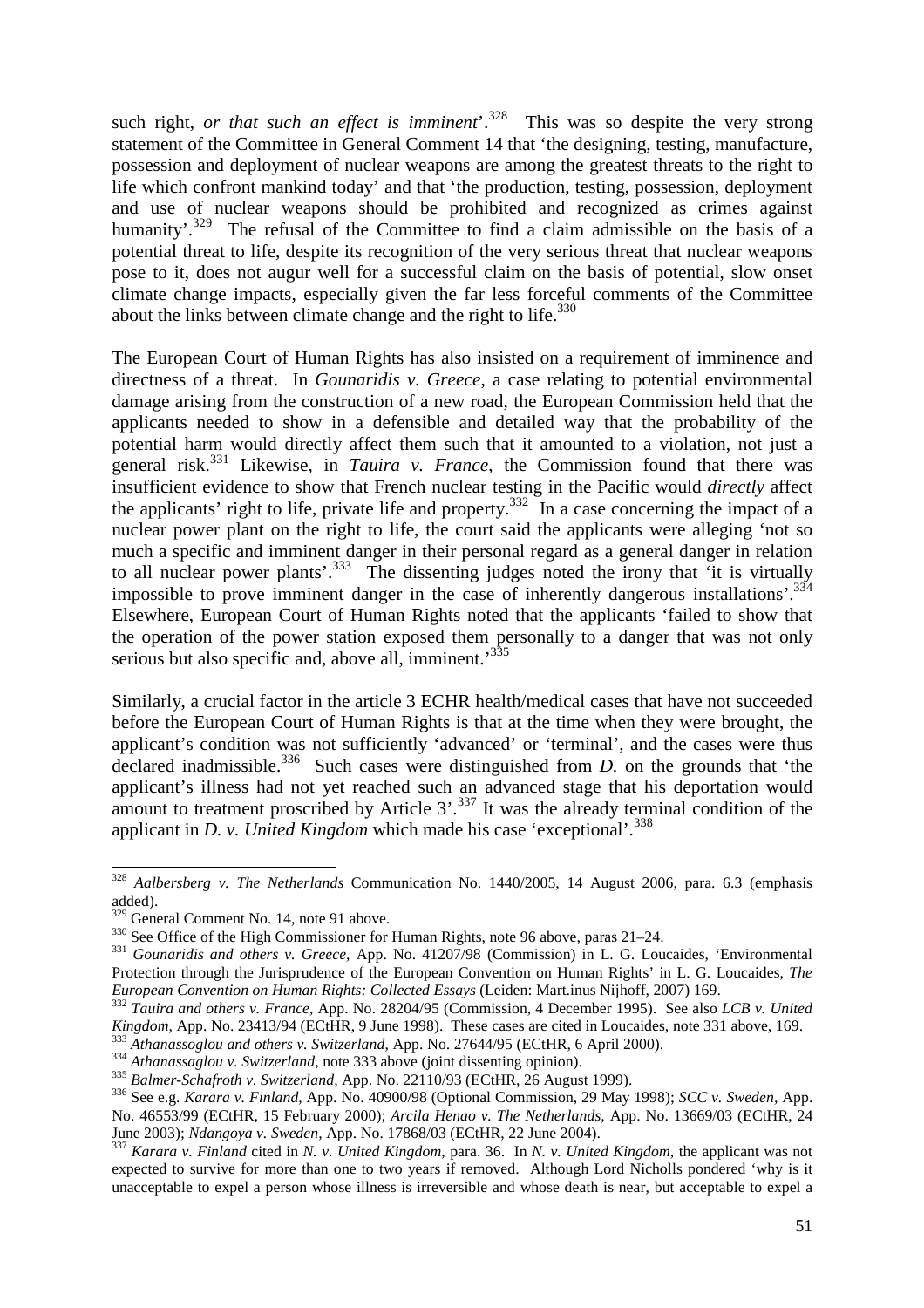In *N.'s case*, the court stated:

The rapidity of the deterioration which she would suffer and the extent to which she would be able to obtain access to medical treatment, support, and care, including help from relatives, *must involve a certain degree of speculation*, particularly in view of the *constantly evolving situation* as regards the treatment of HIV and AIDS worldwide. 339

One could imagine a similar rationale being used in the climate change context, given uncertain timescales about when climate change impacts will be most severe, and the 'constantly evolving situation' with respect to human adaptation and resilience. This is where the standard of proof from refugee law may be instructive. A 'well-founded fear of persecution' can be less than a 50 per cent chance of harm.<sup>340</sup> Any refugee determination is therefore necessarily an 'essay in hypothesis, an attempt to prophesy what might happen to the applicant in the future, if returned to his or her country of origin'.<sup>341</sup> A degree of speculation about future risk does not preclude a protection need from being recognized. Thus, the assessment of the intensity, severity and nature of *future harm*, based on the individual's circumstances, is the key factor that leads to refugee status being granted. That assessment is not a prediction, but rather a *supposition*, based on the available evidence. Foster has argued that the approach in *N. v United Kingdom* ignores the fact that the test relates to *foreseeability* of harm.<sup>342</sup>

#### **5.2 The individual nature of the harm**

The traditional western approach of individualized decision-making about protection on technical legal grounds seems highly inappropriate to the situation of climate-induced displacement, in which the responsibility for displacement is highly diffuse (attributable to a large number of polluting States over many years, rather than to direct ill-treatment of a particular person by a certain government) and the numbers of those displaced may require group-based rather than individualized solutions.

Existing jurisprudence relating to socio-economic-based protection and environmental claims requires some *individual* factor that makes the situation intolerable for the particular applicant. <sup>343</sup> A considerable relaxation of this requirement would be needed if the ECHR is to protect against return to climate change-related harms.

That said, special characteristics of the applicant may improve the possibility of protection being granted.<sup>344</sup> For example, the child-centric approach advocated by Baroness Hale in *EM* 

person whose illness is under control but whose death will occur once treatment ceases (as well may happen on deportation)?', he still refused the appeal: *N v. Secretary of State for the Home Department* para. 13.

<sup>338</sup> *N. v. Secretary of State for the Home Depart.ment* para. 36 (Lord Hope).

<sup>339</sup> *N. v. United Kingdom* para. 50 (emphasis added).

<sup>340</sup> *INS v. Cardoza-Fonseca*, 480 US 421, 431 (1987); *Chan v. Minister for Immigration and Ethnic Affairs* (1989) 169 CLR 379. The UNHCR *Handbook on Procedures and Criteria for Determining Refugee Status under the 1951 Convention and the 1967 Protocol relating to the Status of Refugees,* para. 42, states: 'In general, the applicant's fear should be considered well-founded if he can establish, to a reasonable degree, that his continued stay in his country of origin has become intolerable to him for the reasons stated in the definition, or would for the same reasons be intolerable if he returned there.'

<sup>&</sup>lt;sup>341</sup> Goodwin-Gill and McAdam, note 50 above, 54.

<sup>342</sup> Foster, note 86 above, 294.

<sup>&</sup>lt;sup>343</sup> See section 5.1 above on 'timing'.

<sup>344</sup> *N. v United Kingdom* para. 29. See also *Adam* . See e.g. *Fadele v. United Kingdom* (1990) HRCD vol 1(1) 15, cited in N. Blake and R. Hussain, *Immigration, Asylum and Human Rights* (Oxford: OUP, 2003) 100; *Taspinar v. The Netherlands* (1984) 8 EHRR 47; *Mayeka v. Belgium* (2008) 46 EHRR 23, cited in Foster, note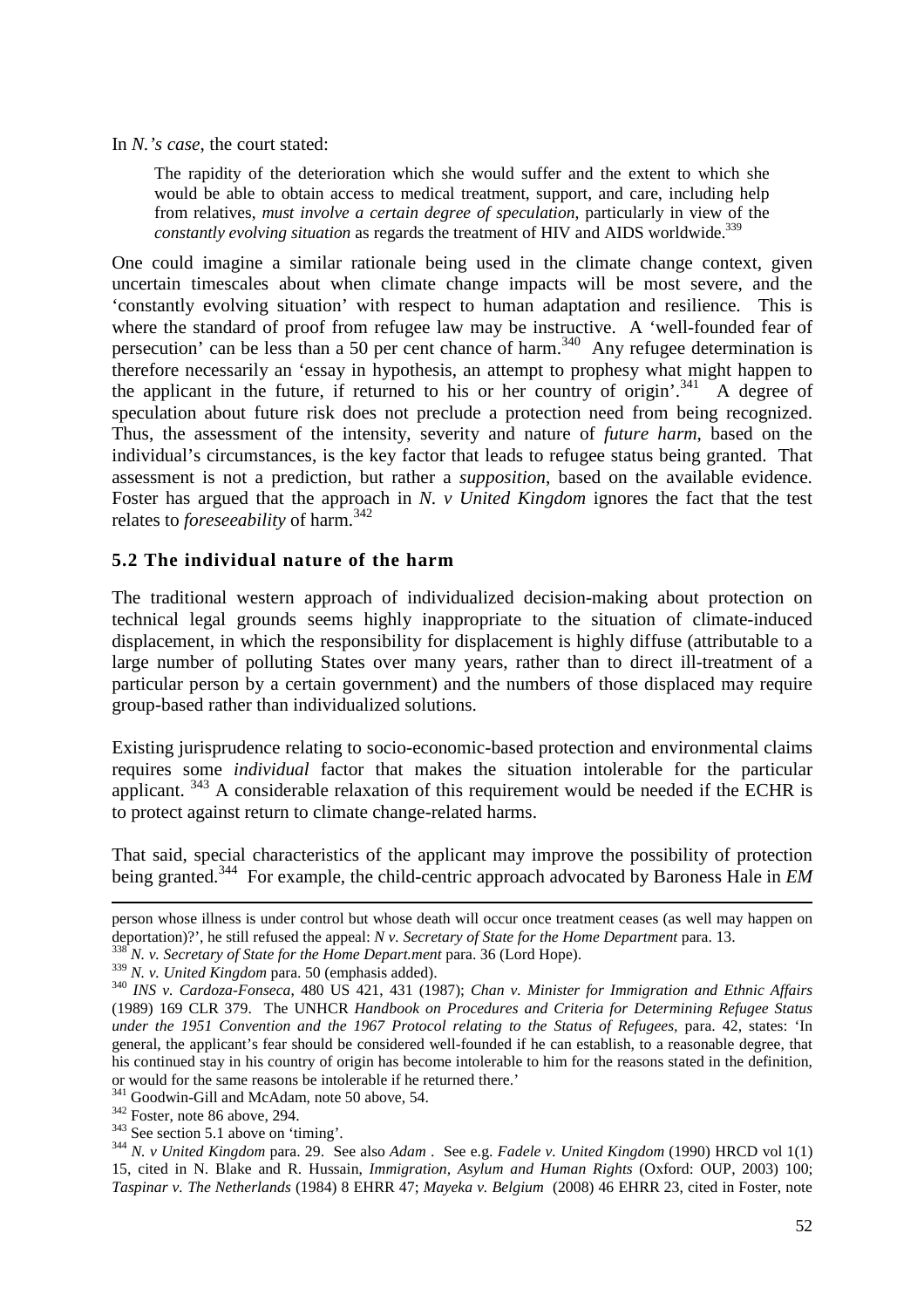*(Lebanon)*<sup>345</sup> based on the fact that the 'best interests of the child' must be a 'primary consideration' in any decision affecting a child means that children may have a higher chance of being granted protection under article 3. This is apparent in some of the cases already cited above.<sup>346</sup> As the Scottish Inner House (court of final instance) recently affirmed:

Best interests [of the child] are not merely relevant. They are given a hierarchical importance. The decision maker is being told by Article 3 [of the CRC] that they are not just something to be taken into account but something to be afforded a grander status. They are to be regarded as a matter of importance. That having been said, the measure of that importance in the final balance will depend upon the facts and circumstances of the particular case.<sup>347</sup>

The Canadian courts have found that in the consideration of a humanitarian and compassionate claim, an immigration official erred by failing to give 'due consideration to the best interests of the applicants' three young Canadian-born children', including failing 'to mention the serious issues facing children in Bangladesh, such as poor educational opportunities, diseases and natural disasters.<sup>348</sup>

However, a word of caution is needed when it comes to special characteristics generally. There is an important difference between assessing risk on the basis of the applicant's particular circumstances, and requiring an applicant to show 'further special distinguishing features', which 'might render the protection offered by [article 3] illusory'.<sup>349</sup> Just as in cases of generalized violence it is wrong in principle to limit the concept of 'persecution' to measures immediately identifiable as direct and individual,<sup>350</sup> so in the case of broad-ranging climate impacts, the relevant question is whether the applicant faces a real risk of serious harm if removed, not whether the applicant is at greater risk than others.<sup>351</sup>

#### **5.3 The role of climate change in legal analysis of 'harm' feared**

Finally, it is important to examine the relevance of 'climate change' in any legal analysis of harm. Kälin suggests that 'it is conceptually sounder to look at sudden-onset disasters as a cause of displacement, and not to limit the focus to those triggered by global warming'.<sup>352</sup> Similarly, in the slow-onset context, Kolmannskog and Trebbi argue that the focus should not be on why someone left their home initially, 'but rather whether the gradual degradation has

<sup>86</sup> above, 306. See also Committee on the Rights of the Child, 'General Comment No. 6', note 92 above, para. 27.

<sup>345</sup> Para. 28.

<sup>346</sup> For example *ZK (Afghanistan) v. Secretary of State for the Home Department* [2010] All ER (D) 265 (Jun) paras 25 and 26.

<sup>&</sup>lt;sup>347</sup> HS v. Secretary of State for the Home Department [2010] CSIH 97 (Scottish Extra Division, Inner House, Court of Session) para. 15.

<sup>348</sup> *Mazharul Hasan v. Canada (Public Safety and Emergency Preparedness)*, 2008 FC 1100, para. 5.

<sup>349</sup> *Salah Sheekh v. The Netherlands,* App. No. 1948/04 (ECtHR, 11 January 2007) para. 148. See also UNHCR, *Asylum in the European Union: A Study of the Implementation of the Qualification Directive* (UNHCR 2007) 74.

<sup>350</sup> Goodwin-Gill and McAdam, note 50 above, 129. See the reference there in fn 364 to *R v. Secretary of State for the Home Department, ex parte Jeyakumaran* (No. CO/290/84, QBD, unreported, 28 June 1985).

<sup>351</sup> See also *Elgafaji v. Staatssecretaris van Justitie*, Case C-465/07, Judgment of the European Court of Justice (Grand Chamber, 17 February 2009) para. 39: 'the more the applicant is able to show that he is specifically affected by reason of factors particular to his personal circumstances, the lower the level of indiscriminate violence required for him to be eligible for subsidiary protection.' See also Hathaway, note 62 above, 97.

 $352$  Kälin, note 40 above, 85.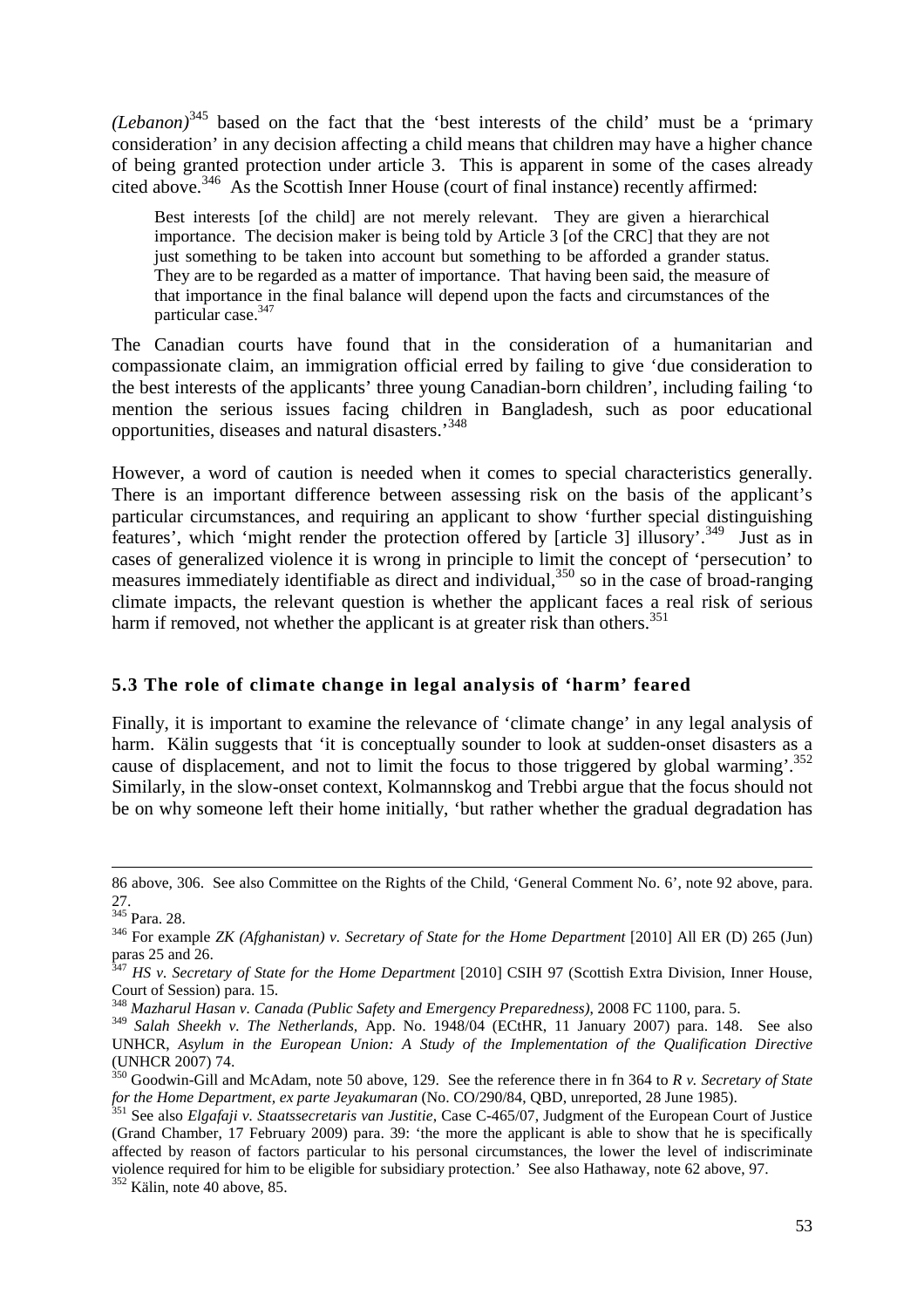reached a critical point where they cannot be expected to return now.<sup>353</sup> Thus, in a complementary protection claim, the focus is the nature of potential *harm*, not its cause. In a human rights analysis, whether the source of that harm is attributable to climate change or other socio-economic or environmental pressures is immaterial (and misplaces the focus of the inquiry);  $354$  what matters is the harm likely to be faced by the individual if removed. This is what Kälin describes as the 'returnability test', which emphasizes the 'prognosis' – whether it is safe to return – rather than the underlying motivations for movement. Such a test would be based on the 'permissibility, feasibility (factual possibility) and reasonableness of return'.<sup>355</sup>

Thus, a decision maker's task is to determine whether returning the particular individual to the conditions overall in the country of origin will amount to a breach of a protected right, *not*  the precise cause of that harm.<sup>356</sup> Focusing on the latter may complicate and narrow climate change-related claims: the ability to take into account the full range of country and personal conditions, irrespective of their cause, may in face enhance the claim.

## **6. Conclusion and policy options**

#### **6.1 Concluding remarks**

Legal and policy responses must involve a combination of strategies, rather than an either/or approach. Physical adaptation needs to be financed and developed, and migration options, including opportunities for economic, family and educational migration, need to be accepted as a rational and normal adaptation strategy, rather than as a sign that adaptation has failed. While movement can be a sign of vulnerability, it can also be a means to achieve security and attain human rights, especially when it is able to be planned.

Localized or regional responses may be better able to respond to the particular needs of the affected population in determining who should move, when, in what fashion, and with what outcome. Staggered migration, circular migration, or the promise of a place to migrate to should it become necessary might be welcome measures that could appeal both to host and affected communities alike.<sup>357</sup> Furthermore, by contrast to many other triggers of Furthermore, by contrast to many other triggers of displacement, the slow onset of some climate change impacts, such as rising sea levels, provides a rare opportunity to *plan* for responses, rather than relying on a remedial instrument in the case of spontaneous (and desperate) flight.

<sup>353</sup> V. Kolmannskog and L. Trebbi, 'Climate Change, Displacement and Protection: A Multi-Track Approach' (2010) 92 *International Review of the Red Cross* 713.

<sup>&</sup>lt;sup>354</sup> An exception would be if the harm could be directly linked back to the action or negligence of the home State, in which case it could be a juridically relevant fact. See e.g. *Budjeva*.

 $<sup>5</sup>$  Kälin, note 40 above, 98.</sup>

<sup>356</sup> Although note recent UK authority which suggests a varying threshold in art. 3 removal cases 'dependent upon the responsibility of the receiving state for the circumstances complained of': *RN (Returnees) Zimbabwe CG* [2008] UKAIT 00083, para. 254 citing an earlier decision of the AIT in *HS (Returning Asylum Seekers) Zimbabwe CG* [2007] UKAIT 00094 (quoted in Foster, note 86 above, 300).

<sup>&</sup>lt;sup>357</sup> This is the preferred approach of the government of Kiribati, for example. See e.g. author interview with President Anote Tong (Kiribati, 12 May 2009); comments of Kiribati's Foreign Secretary, Tessie Lambourne cited in L. Goering, 'Kiribati Officials Plan for "Practical and Rational" Exodus from Atolls' (*Reuters AlertNet*, 9 December 2009) available online at: http://www.trust.org/alertnet/news/kiribati-officials-plan-for-practicaland-rational-exodus-from-atolls/ (last accessed 14 January 2011).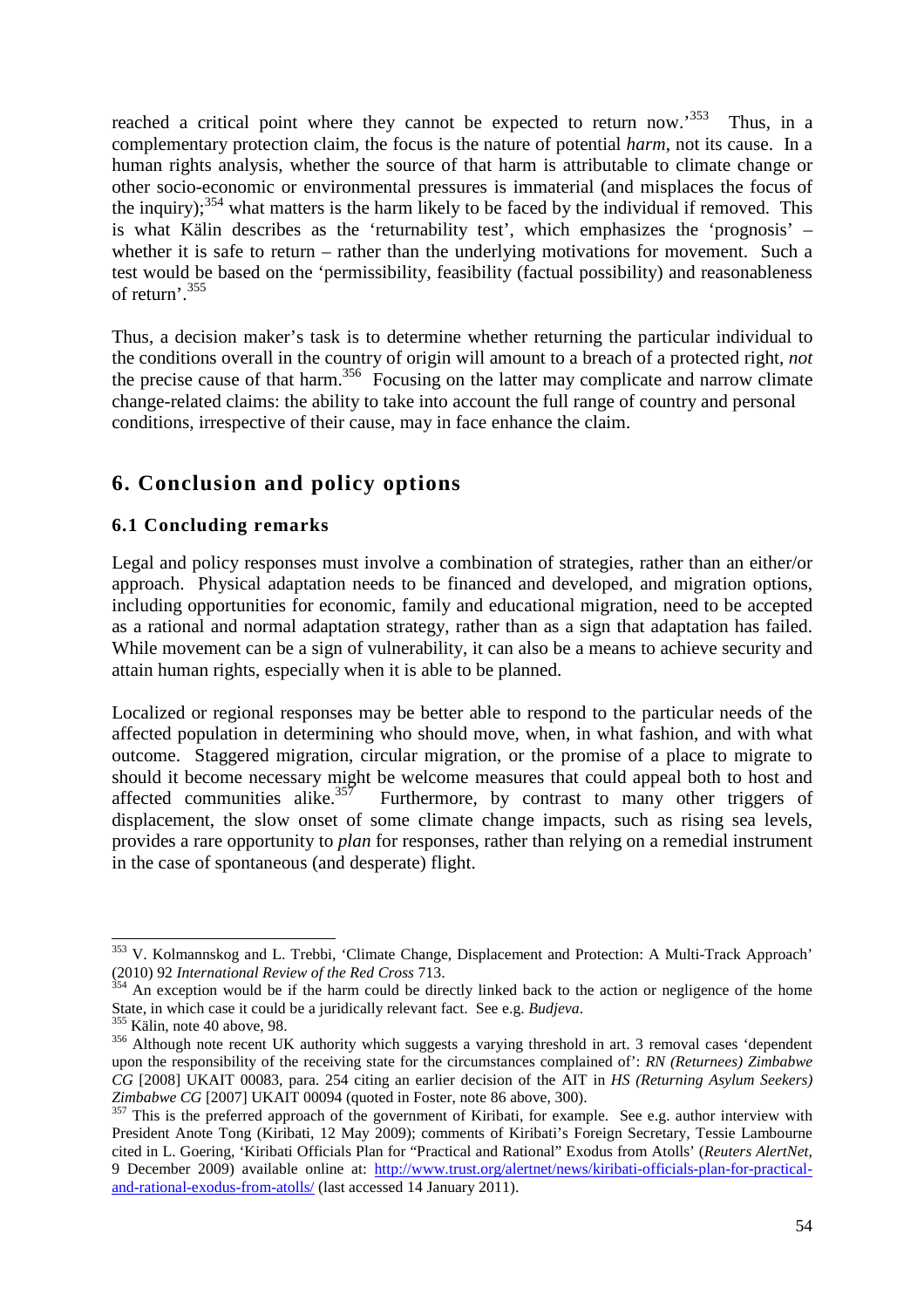International protection frameworks, underscored by refugee and human rights law, provide important benchmarks for assessing needs and responses. They provide an existing body of rules and principles to guide and inform policymaking, with identifiable rights-bearers and duty-bearers. Though 'the scope for activating human rights *law* is probably limited' in the climate change context,<sup>358</sup> its normative framework can guide policy development, highlight issues that might be obscured by a purely environmental or economic analysis, and help to articulate claims about access, adaptation and balance.

The following section sets out some possible legal and policy responses to climate changerelated movement. At present, protection options may only be available under existing legal frameworks in cases of sudden disaster (typically temporary protection) or where there is a particular individualized risk.

#### **6.2 Policy options**

At the outset, it should be noted that these options are not mutually exclusive. For example, migration options should be explored for pre-emptive movement, but this should not rule out a parallel humanitarian response for rapid-onset disasters or for people facing slow-onset change who are unable or unwilling to migrate. Such a framework may be a preliminary step towards a binding legal instrument. A range of options should be utilized which are country/region-specific and attuned to their particular needs.

#### *6.2.1 Guiding Principles on Internal Displacement*

The Guiding Principles on Internal Displacement may provide countries facing internal movement with a blueprint for assisting and protecting people displaced internally by climate impacts, within a rule of law and human rights-based framework. Some countries, such as Colombia, have incorporated substantial parts of the Guiding Principles into domestic law, while in Africa there is now a regional treaty for the protection of IDPs.<sup>359</sup> By encouraging affected States to domestically implement the Guiding Principles, the international community could help build their capacity to rationally and responsibly deal with the plight of climate-related IDPs.

#### *6.2.2 A new treaty*<sup>360</sup>

There have been calls for a new international treaty to address the movement of people displaced by climate change. Proposals vary from creating a protocol to the 1951 Refugee Convention, a protocol to the UN Framework Convention on Climate Change (UNFCCC), $361$ or a stand-alone treaty,  $362$  to provide so-called 'climate refugees' with international protection, including a legal status and resettlement/integration solutions. Ī,

<sup>&</sup>lt;sup>358</sup> S. Humphreys, 'Competing Claims: Human Rights and Climate Harms' in Humphreys (ed), note 68 above, 39.

 $359$  See e.g. Kampala Convention art. 5(4).

<sup>&</sup>lt;sup>360</sup> For a critique of this idea, see McAdam, note 41 above. For a summary of the various treaty proposals, see Annex 2.

<sup>&</sup>lt;sup>361</sup> UN Framework Convention on Climate Change (adopted 9 May 1992) UNTS 107, 1771. See e.g. Biermann and Boas, note 33 above; for criticism of their approach, see M. Hulme, 'Commentary: Climate Refugees: Cause for a New Agreement?' *Environment* (November–December 2008). For another UNFCCC-based proposal, see A. Williams, 'Turning the Tide: Recognizing Climate Change Refugees in International Law' (2008) 30 *Law & Policy* 502.

<sup>&</sup>lt;sup>362</sup> 'Draft Convention on the International Status of Environmentally-Displaced Persons' (CRIDEAU and CRDP, Faculty of Law and Economic Science, University of Limoges) (2008) 4 *Revue Européene de Droit de l'Environnement* 375; B. Docherty and T. Giannini, 'Confronting a Rising Tide: A Proposal for a Convention on Climate Change Refugees' (2009) 33 *Harvard Environmental Law Review* 349, 350, 373; 'A Convention for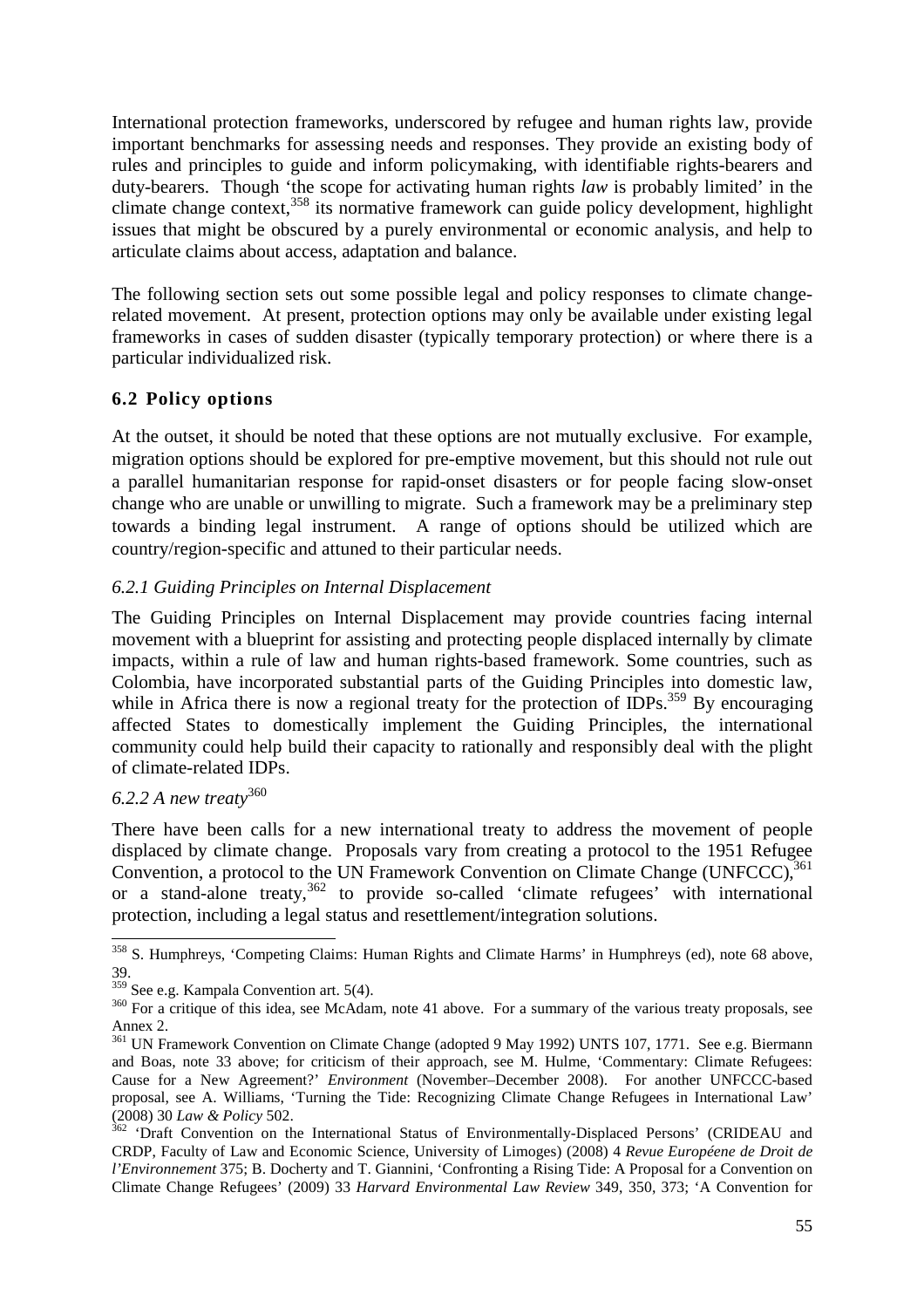However, there are a number of shortcomings to creating a new treaty.<sup>363</sup> First, as discussed above, it is difficult to isolate climate change from other factors as the main cause of movement, which may create problems in defining the legal scope/application of the instrument, and ensuring that those intended to be covered by it actually are. Secondly, it would privilege those displaced by climate change over other forced migrants (such as those escaping poverty), perhaps without an adequate (legal and/or moral) rationale as to why.<sup>364</sup> Thirdly, it may be premised on a model of individual status determination, which is unsuited to mass displacement scenarios and may impose a high threshold on applicants in terms of linking displacement to climate change. Fourthly, defining 'climate refugees' may harden the category and exclude some people from much-needed assistance. Fifthly, there would seem to be little political appetite for a new international agreement. As one analyst in Bangladesh pessimistically observed, 'this is a globe for a rich man'.<sup>365</sup>

A particular challenge for any new treaty is adequately accounting for slow-onset movements brought about by gradual environmental deterioration, as opposed to flight from sudden disasters. The refugee paradigm, which premises protection needs on imminent danger, does not capture the need for safety from longer-term processes of climate change which may ultimately render a person's home uninhabitable.

While lobbying for such an instrument may help to generate attention and place climate change-related movement on the international agenda, it is imperative that advocacy is wellinformed. If analysis is not rigorous and supported by empirical evidence, then it will not achieve its ends and could ultimately backfire.<sup>366</sup> There is also a danger that, however wellintentioned, instruments may be created that are ill-fitting and which do not adequately address the nature or location of most movement.

Certainly, a treaty that recognizes a duty to assist could help to encourage international cooperation on sharing the responsibility for displaced people, and may facilitate the establishment of institutional mandates (such as by creating a lead UN agency or focal point). However, a treaty is necessarily an instrument of compromise, and even once achieved, States must demonstrate sufficient political will to ratify, implement and enforce it. While international law provides important benchmarks and standards to regulate State action, they must be supported by political will and action to be fully effective. As Aleinikoff argues, 'there can be no monolithic approach to migration management. Some areas might well benefit from norms adopted by way of an international convention; other instruments might work best for areas in which a consensus is further away'.<sup>367</sup>

Persons Displaced by Climate Change' (last updated 2010) available online at: http://www.ccdpconvention.com/ (last accessed on 7 December 2009); Equity BD, note 35 above; author interview with SM Munjurul Hannan Khan, note 39).

<sup>363</sup> See further McAdam, note 41 above.

<sup>&</sup>lt;sup>364</sup> For criticism of this approach, see Betts and Kaytaz, note 40 above; Betts, note 40 above.

<sup>365</sup> Author interview with Abu M Kamal Uddin, Comprehensive Disaster Management Programme (CDMP) (Dhaka, 16 June 2010).

<sup>&</sup>lt;sup>366</sup> For example, there is some discussion that the 'sinking' of the Carteret Islands is not being caused by sealevel rise attributable to climate change, but rather to subsidence: J. Campbell, 'Climate-Induced Community Relocation in the Pacific: The Meaning and Importance of Land' in McAdam (ed), note 34 above, 68.

<sup>&</sup>lt;sup>367</sup> T. A. Aleinikoff, 'International Legal Norms on Migration: Substance without Architecture' in R. Cholewinski, R. Perruchoud and E. MacDonald (eds), *International Migration Law: Developing Paradigms and Key Challenges* (The Hague: TMC Asser Press, 2007) 476.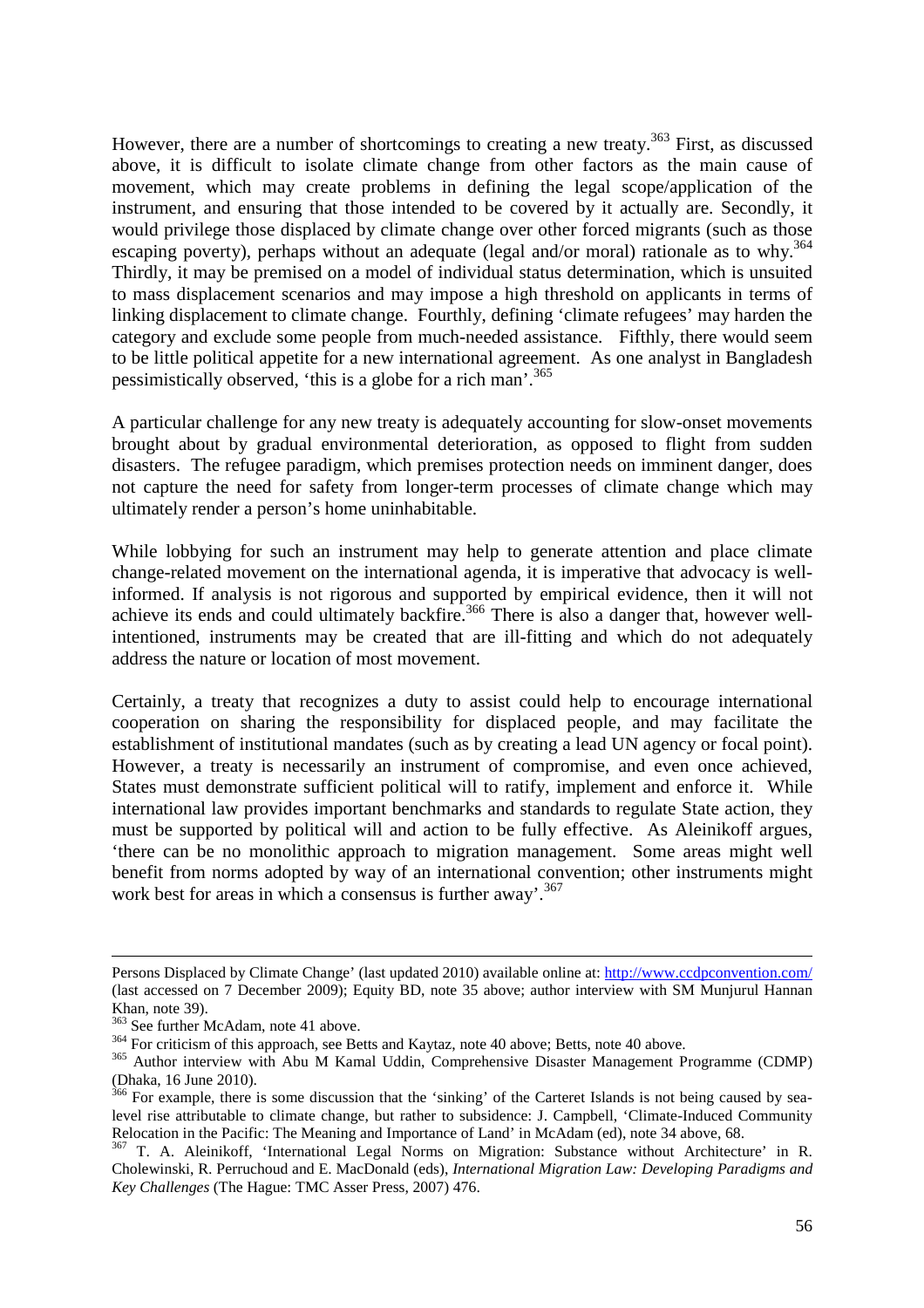#### *6.2.3 Global guiding framework on climate change-related movement*

A global guiding framework may usefully assist States dealing with cross-border movement. Based on existing refugee and human rights law principles, they would not only help to clarify the current scope of human rights-based *non-refoulement*, but would also provide guidance on its potential scope, especially in light of some of the contradictory jurisprudence outlined in this paper. By drawing together relevant law derived from States' existing treaty obligations, they would not require States to assume new obligations, but clarify how those obligations might apply in the climate change displacement context. They would gain authority from the fact that they would reflect, and be consistent with, binding human rights law.<sup>368</sup> In addition, such a framework could usefully point to other types of solutions that would facilitate planned and orderly movement. For example, as UNHCR has itself noted: 'Beyond the traditional refugee framework, state migration management systems might provide for the entry and temporary protection of people who are affected by climate change, natural disasters and other forms of acute distress.<sup>369</sup>

Finally, over time, such framework may facilitate the implementation of such norms into domestic law, or inform, with the benefit of State practice, new multilateral instruments.<sup>370</sup>

Annex 1 examines this option in greater detail, since it has been raised by UNHCR as something worthy of further discussion at its expert meeting on climate change displacement in Bellagio.

#### *6.2.4 Managed migration*

Indeed, managed international migration provides a safer and more secure mechanism for enabling people to move away from the effects of climate change, without artificially treating people as in need of international 'protection' (from a persecutory or abusive State) in the traditional sense of refugee or human rights law. Managed migration pathways are also better suited to respond to slow-onset climate change impacts, which are unlikely to trigger existing (or future) temporary protection mechanisms designed for sudden disasters. A major reason why there are pressures on asylum systems in some industrialized countries is that avenues for 'regular' economic or other independent migration are very restricted for poor people from developing countries.<sup>371</sup>

Overseas employment provides a way of possibly improving the economic condition and social status of the family, and in this regard may provide a short-term strategy to secure marriage or education opportunities.<sup>372</sup> It is therefore a livelihood diversification and risk management tool, although it is vulnerable to shocks in the global economy.<sup>373</sup> However, domestic migration laws and bilateral agreements generally entrench low-skilled work as a temporary option, with return to the home country compelled once the contract ends. Longterm migration is therefore only an option for people of a higher economic status.

<sup>368</sup> Kälin, note 40 above, 93.

<sup>&</sup>lt;sup>369</sup> UNHCR, 'Climate Change, the Environment, Natural Disasters and Human Displacement: A UNHCR Perspective', 29 October 2008, 9. Interestingly, this was removed from the revised version of the paper: UNHCR, 'Climate Change, Natural Disasters and Human Displacement: A UNHCR Perspective', August 2009.  $370$  See e.g. Kampala Convention art. 5(4). See also Betts, note 40 above.

<sup>&</sup>lt;sup>371</sup> For analysis of this in the Bangladeshi context, see McAdam and Saul, note 41 above.

<sup>&</sup>lt;sup>372</sup> S. R Rashid, 'Migration for Livelihood: Social Protection Issues of Rural Bangladeshis' in C. R. Abrar and J. Seeley (eds), *Social Protection and Livelihoods: Marginalised Migrant Workers of India and Bangladesh* (Dhaka: University Press, 2009) 166.

<sup>&</sup>lt;sup>373</sup> Author interview with Dr Hameeda Hossain (Dhaka, 14 June 2010).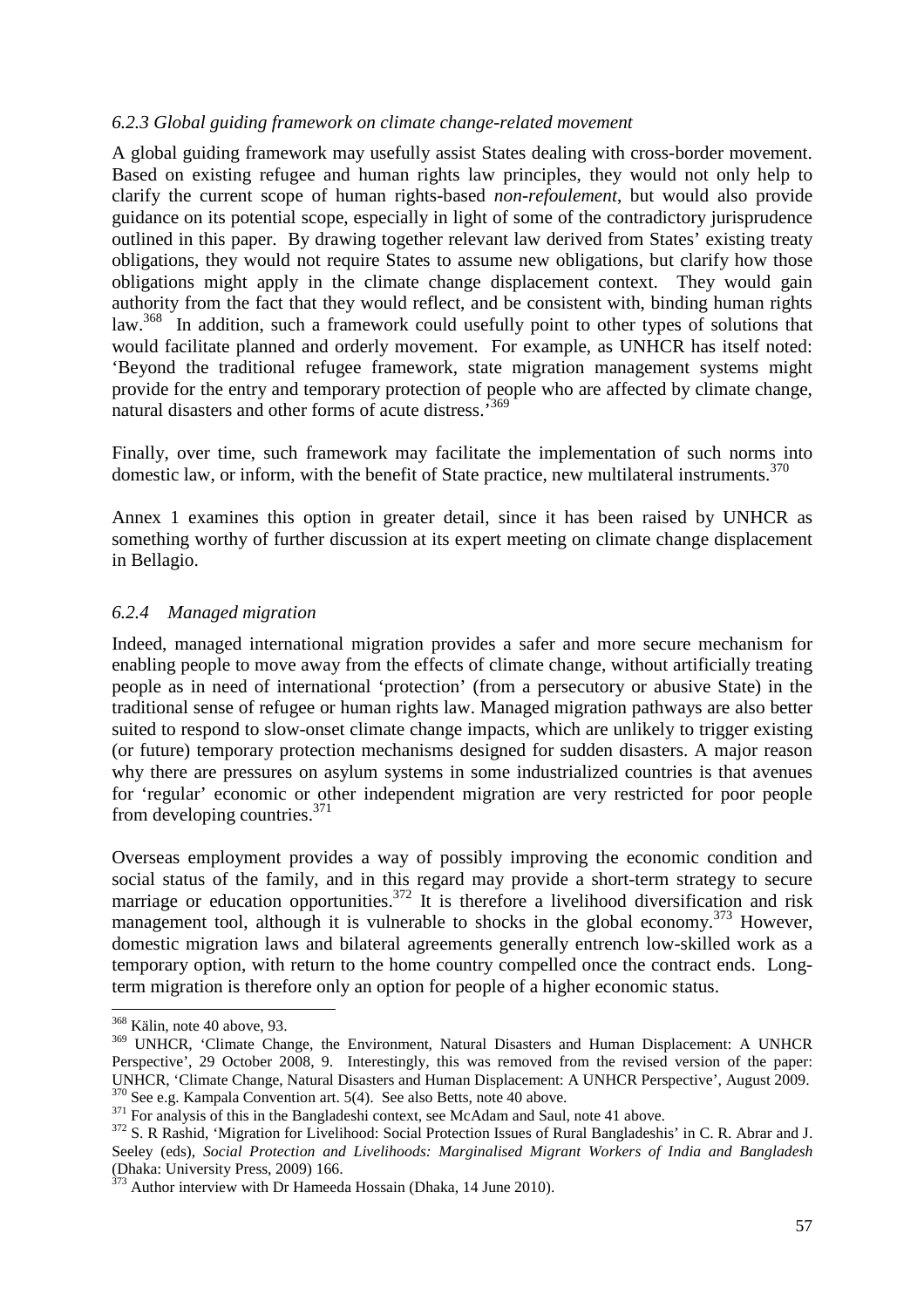Global labour migration does not provide a solution for everyone. It is unlikely to provide a mobility pathway for the poorest people affected by climate change. As one Bangladeshi NGO stated, 'those who will be affected the most unfortunately are not the skilled, so for them, the ability to move beyond the national boundary would be very difficult.<sup>374</sup> However, the poor may benefit indirectly through remittances, which bring net wealth to the country, and as the better educated and financed people depart cities for overseas opportunities, so the capacity of urban centres to support internal migrants may gradually increase.

In this way, 'climate change migration' is likely to be an invisible phenomenon: those who do move abroad may not be directly affected by the impacts of climate change, but rather indirectly – as cities become overpopulated, resources are increasingly strained, and life becomes increasingly intolerable. In other words, climate change-related movement is likely to have a domino effect. Highly skilled, professional or business migration is likely to increase as internal rural–urban movement (or movement from outer islands in the Pacific to the main atolls) places acute pressure on the infrastructure of cities and 'pushes' the relatively wealthy—eligible for education and work visas—to move abroad. This is not inappropriate: to relocate a poor farmer to a capital city in an industrialized country would not serve either well,<sup>375</sup> yet to enhance migration options for the educated and well-resourced may in turn open up greater opportunities for those moving within climate-affected countries. Finally, it should be noted that bilateral and regional migration agreements can be developed even if a global 'umbrella' protection-like agreement is also pursued.

#### *6.2.5 Relocation*

 $\overline{a}$ 

A related issue, and one perennially discussed in the 'sinking State' context, is the *en masse* relocation of a State's population to another country. Both Kiribati and Tuvalu have raised this on occasion with Australia and New Zealand,  $376$  but most recently, and most vocally, it has been embraced by the President of the Maldives who, on coming to office, boldly stated that he was seeking to purchase land in India or Australia to which to relocate his nation.<sup>377</sup> Subsequently, although it is unclear whether this was in direct response, the Indonesian Maritime Minister announced that Indonesia was considering renting out some of its 17,500 islands to 'climate change refugees'.<sup>378</sup>

There is much more to relocation than simply securing territory, however. Those who move need to know that they can remain and re-enter the new country, enjoy work rights and health

<sup>&</sup>lt;sup>374</sup> Author interview with Rizwana Hasan, Bangladesh Environmental Lawyers Association (Dhaka, 16 June 2010); see also author interview with SM Munjurul Hannan Khan, note 39 above.

<sup>&</sup>lt;sup>375</sup> Author interview with Sultana Kamal, Director General of Ain o Salish Kendra (ASK) (Dhaka, 21 June 2010).

<sup>376</sup> See e.g. Senate Foreign Affairs, Defence and Trade Committee, *A Pacific Engaged: Australia's Relations with Papua New Guinea and the Island States of the South-West Pacific* (Commonwealth of Australia, 2003) para. 6.78; author's interviews with Anote Tong, President of Kiribati, note 357 above; Sir Kamuta Latasi, Speaker of the Tuvaluan Parliament (and former Prime Minister) (27 May 2009).

<sup>377</sup> R. Ramesh, 'Paradise Almost Lost: Maldives Seek to Buy a New Homeland' *The Guardian* (10 November 2008) available online at: http://www.guardian.co.uk/environment/2008/nov/10/maldives-climate-change (last accessed 17 May 2011).

<sup>378</sup> 'Indonesia Offers Pacific Climate Refugees Island Rental' *Pacific Beat*, *Radio Australia* (3 June 2009) available online at: http://www.radioaustralia.net.au/pacbeat/stories/200906/s2588395.htm (last accessed 17 May 2011) citing Secretary-General of the Maritime Affairs Ministry, Dr Syamsul Maarif; see also Steve Holland, 'Indonesia's Rent-an-Island Answer to Climate Change' (*ABC News*, 3 June 2009) available online at: http://www.abc.net.au/news/stories/2009/06/03/2588165.htm (last accessed 17 May 2011).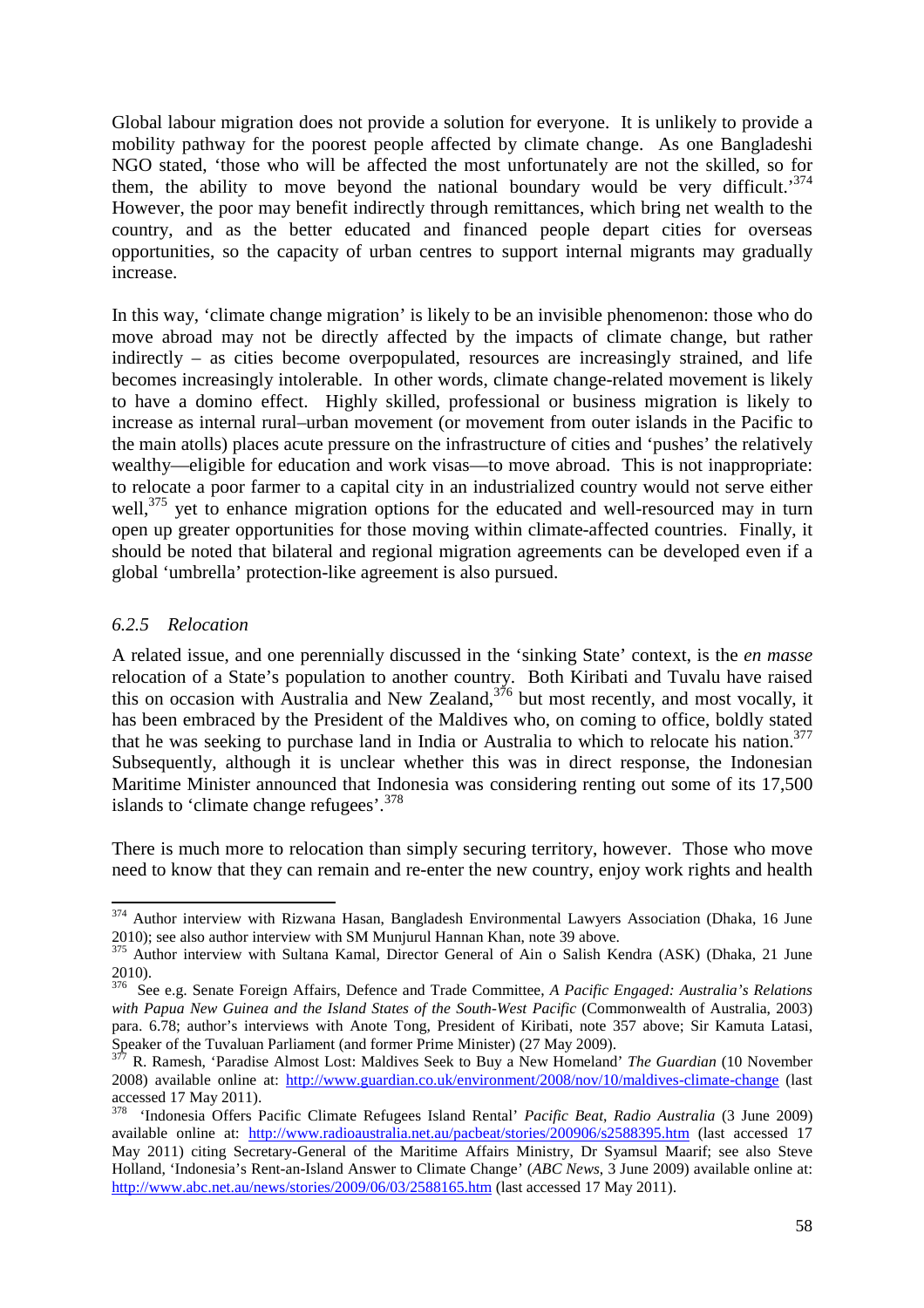rights there, have access to social security if necessary, be able to maintain their culture and traditions,  $379$  and also what the status of children born there would be. The acquisition of land alone does not secure immigration or citizenship rights, but is simply a private property transaction.<sup>380</sup> Unless individuals personally acquire such rights (and in some cases, even if they do but retain dual nationality<sup>381</sup>), there is little in international law that would prevent a host country from expelling them should it wish to do so, provided there is another country obliged to admit them. This poses an on-going risk as long as the home State continues to exist. Even if the latter does 'disappear', its relocated citizens would not automatically have the same rights as the nationals of their new host country. It is only with formal cession of land at the State-to-State level that one State acquires the lawful international title to it and nationals can move to that area as part of their own national territory. The likelihood of this happening today is remote.<sup>382</sup> Thus, if *en masse* relocation to another country is to be considered as a permanent solution, then issues other than land alone need to be considered in order to provide security for the future.<sup>383</sup>

Even when such legal issues are resolved, relocation may still not be a popular option.<sup>384</sup> Concerns about the maintenance of identity, culture, social practices and land tenure are very real to those whose movement is proposed, and these may not be readily understood by outsiders. This, in turn, may lead to misunderstandings and misguided policies, which can have negative long-term, inter-generational affects.

Finally, there remains the fundamental question of how to balance the human rights of relocating groups with those of the communities into which they move. 'Any relocation that involves moving away from a group's traditional territory and into that of another is likely to be highly fraught and will require considerable consultation and negotiation.<sup>385</sup> The effects of dislocation from home can last for generations, and can have significant ramifications for the maintenance and enjoyment of cultural and social rights by resettled communities.<sup>386</sup>

See discussion of the case of Nauru in McAdam, 'Disappearing States', note 319 above.

 $379$  See UN Doc. A/HRC/10/61, note 14 above, 17–18; Economic and Social Council, Commission on Human Rights (Sub-Commission on the Promotion and Protection of Human Rights), *'*Prevention of Discrimination: Prevention of Discrimination and Protection of Indigenous Peoples' Expanded Working Paper by F. Hampson on the Human Rights Situation of Indigenous Peoples in States and Other Territories Threatened with Extinction for Environmental Reasons, UN Doc. E/CN.4/Sub.2/2005/28, 16 June 2005; Humphreys (ed), note 68 above.

<sup>&</sup>lt;sup>380</sup> Examples include the purchase of Rabi island in Fiji by the Banabans (from Kiribati) and the purchase of Kioa island in Fiji by the Vaitupu people of Tuvalu. As Crawford notes, 'the persistent analogy of territorial sovereignty to ownership of real property is misguided', indicating the vastly different functions that State links to territory serve: J. Crawford, *The Creation of States in International Law* (2<sup>nd</sup> edn, Oxford: OUP, 2006).

<sup>&</sup>lt;sup>381</sup> For example, Britain can revoke citizenship from nationals (albeit in limited circumstances) if doing so would not render them stateless: British Nationality Act 1981 (as amended in 2002 and 2006) s 40.

<sup>&</sup>lt;sup>382</sup> Although following the 2010 Haitian earthquake, the African Union was reported to be considering a proposal to create a new State for them in Africa, citing 'a sense of duty and memory and solidarity' given that Haitians are descendants of African slaves: 'African Union to Consider "Land for Haitians" Plan' (*Reuters*, 31 January 2010) available online at: http://www.reuters.com/assets/print?aid=USTRE60U0IV20100131 (last accessed 30 October 2010). Arguably, this is a special case given historical links.

<sup>&</sup>lt;sup>383</sup> Furthermore, as Campbell discusses, the ability of States to give away land is itself may raise serious human rights considerations for those already inhabiting (or with claims to) that land: Campbell, note 366 above.

<sup>&</sup>lt;sup>385</sup> J. R Campbell, M. Goldsmith and K. Koshy, 'Community Relocation as an Option for Adaptation to the Effects of Climate Change and Climate Variability in Pacific Island Countries (PICs)' (Asia-Pacific Network for Global Change Research 2005) 5.

<sup>386</sup> Campbell, note 366 above.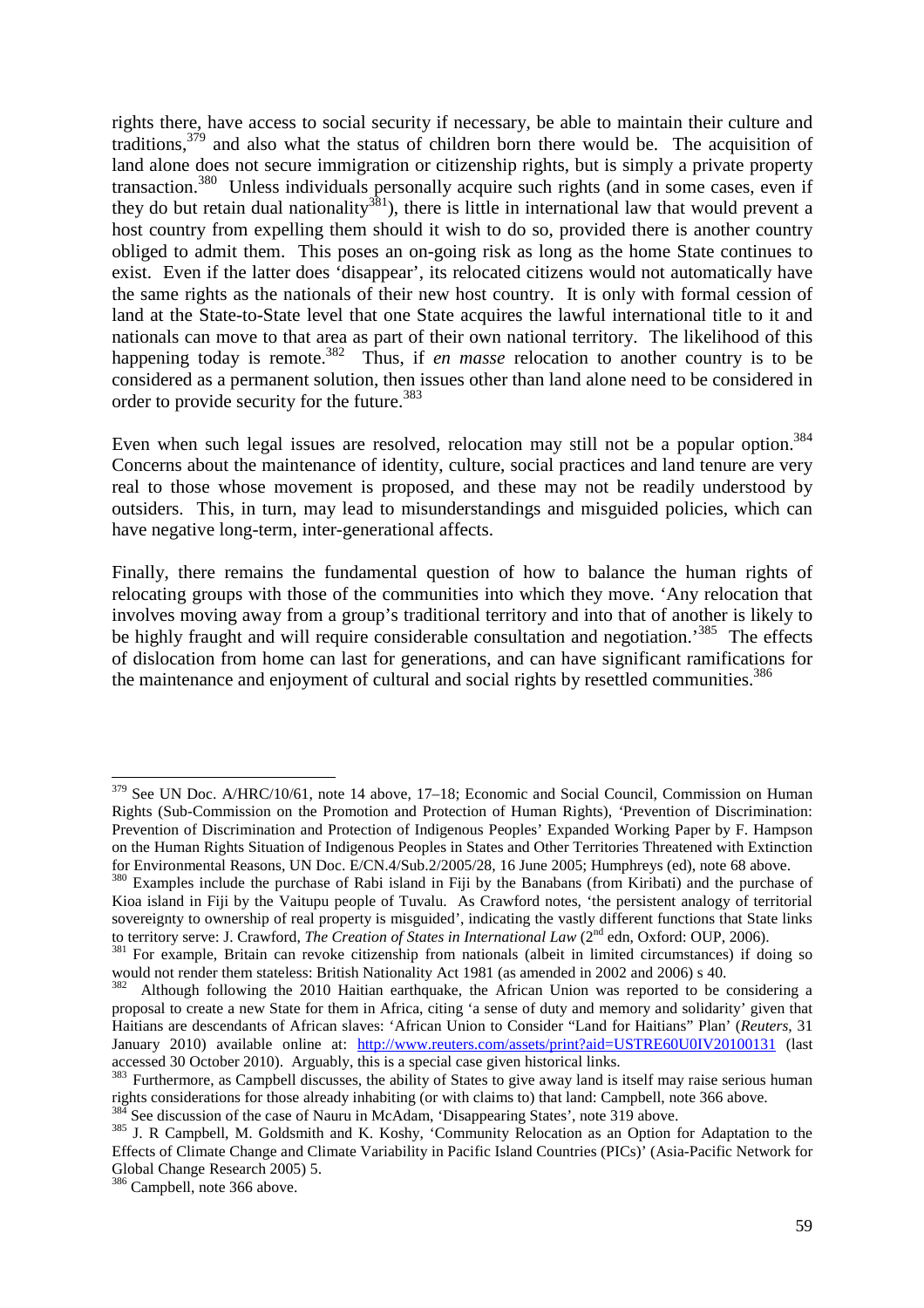| Option                | <b>Advantages</b>                                                                                     | <b>Disadvantages</b>                                                                        |
|-----------------------|-------------------------------------------------------------------------------------------------------|---------------------------------------------------------------------------------------------|
| Treaty                | · Global consensus<br>• Universal application                                                         | • Lack of political will<br>• Ineffective in practice if not                                |
|                       | Normative framework<br>$\bullet$                                                                      | implemented                                                                                 |
|                       | • Legally binding                                                                                     | • Problems of definition,                                                                   |
|                       |                                                                                                       | conceptualization                                                                           |
|                       |                                                                                                       | • May narrow concept                                                                        |
| <b>Global Guiding</b> | • Based on legal existing                                                                             | • Non-binding per se (although                                                              |
| Framework             | obligations                                                                                           | underlying obligations may be                                                               |
|                       | • Clarifies applicability to                                                                          | binding)                                                                                    |
|                       | climate change context                                                                                |                                                                                             |
|                       | • Useful first step: gives States<br>time to understand and apply                                     |                                                                                             |
|                       | (consensus/State practice may                                                                         |                                                                                             |
|                       | develop)                                                                                              |                                                                                             |
| Migration pathways    | Permits planned movement<br>$\bullet$<br>(for slow-onset changes)<br>• Discretionary (flexible) (from | • Discretionary (flexible) (from<br>migrant perspective)<br>• Absence of protection element |
|                       | State perspective)                                                                                    | (non-refoulement)                                                                           |
|                       | Recognizes human agency                                                                               | • Exploitation                                                                              |
|                       | Degree of choice to migrant                                                                           | • May be temporary only                                                                     |
|                       | • Remittances (adaptation)                                                                            |                                                                                             |
|                       | Migration eases population<br>pressure at home                                                        |                                                                                             |
|                       | • Creates diaspora communities                                                                        |                                                                                             |
|                       | (facilitates future movement)                                                                         |                                                                                             |
|                       | • May fill employment needs in<br>receiving States                                                    |                                                                                             |
| Relocation            | • Option for very vulnerable                                                                          | • Balancing needs of existing                                                               |
|                       | communities                                                                                           | communities with relocating                                                                 |
|                       | • Keeps communities together                                                                          | communities                                                                                 |
|                       |                                                                                                       | • Break with land, culture                                                                  |
|                       |                                                                                                       | • Self-determination?                                                                       |
|                       |                                                                                                       | • Sovereignty?                                                                              |

## *6.2.6 Advantages and disadvantages of the various options*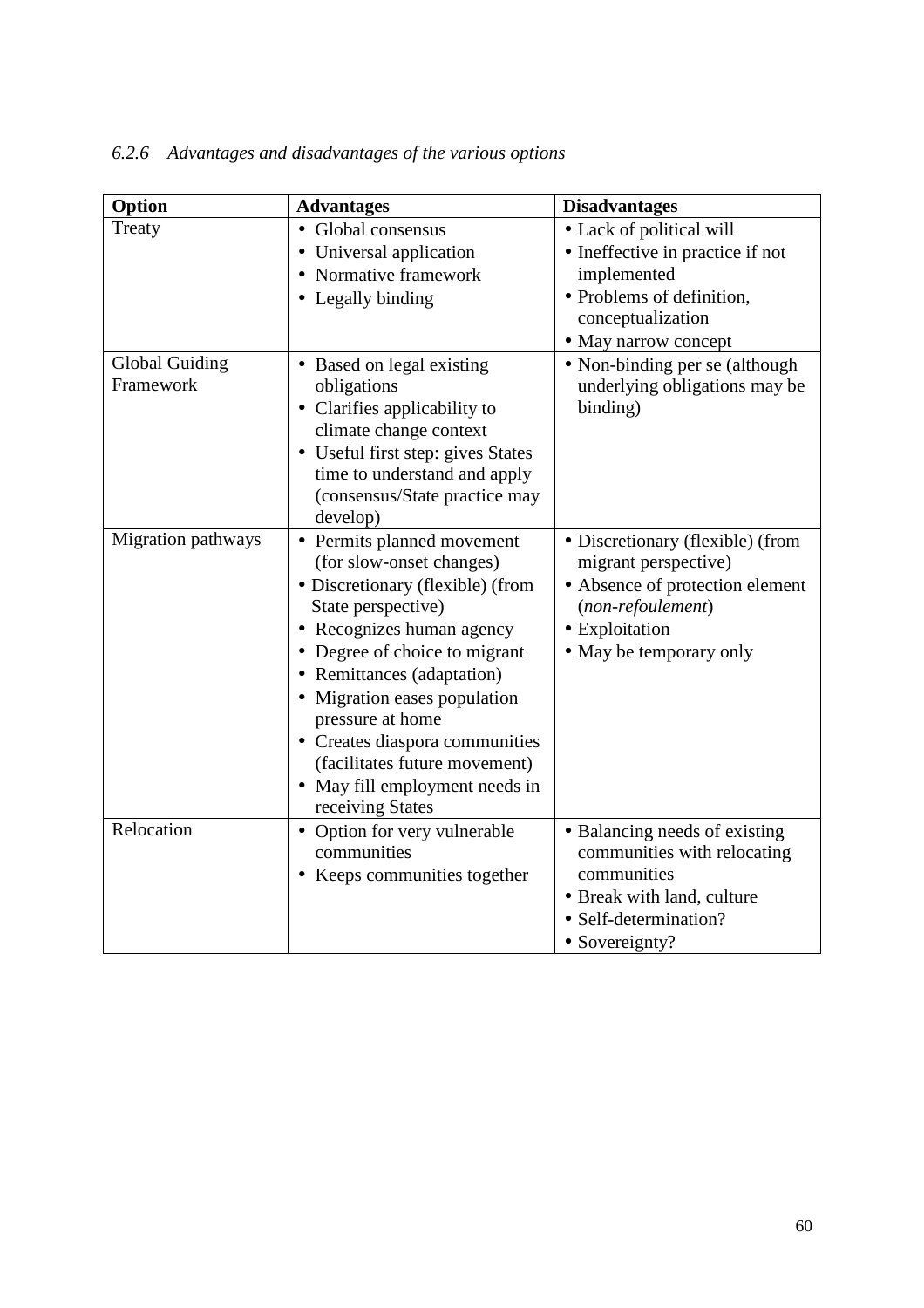## **Annex 1**

#### **Global guiding framework on climate change-related movement**

The question remains whether it is appropriate to develop a normative framework focusing solely on climate change-related movement, or whether the scope should be broader, based on the *needs* and *rights* of the displaced irrespective of the cause.<sup>387</sup> This would help to shift attention away from a (necessarily flawed) 'single cause' approach to instead acknowledge the interlocking and underlying socio-economic causes of movement, such as the 'structural problems of development'.<sup>388</sup>

Alternatively, a global guiding framework on climate change-related movement might form one of a number of such instruments focusing on different kinds of displacement. The elaboration of a variety of instruments would only be useful were they distinguished on the basis of the *nature* and *consequences* of movement, rather than attempts to isolate specific causes. For example, the categories suggested by Betts – stranded migrants, survival migrants, forcibly deported people or people who develop vulnerabilities in transit – relate to distinct contexts in which different kinds of vulnerabilities come to the fore, rather than trying to disentangle the underlying reasons for movement. In his view, this could better facilitate 'focused and clear sets of principles' for 'manageable and meaningful areas', enabling 'each area of protection to be implemented by different sets of collaborative partners, depending on the type of collaboration germane to the issue.<sup>389</sup> While the underlying human rights focus would remain for each, the application and focus may vary depending on the nature of the movement and the particular issues it raises. Realistically, however, it is unlikely that States would be willing to conclude numerous instruments relating to irregular movement and it may remain for advocates to highlight the specific human rights concerns which arise in particular cases.

Since the possibility of elaborating a framework on climate change-related movement has been raised in the context of UNHCR's expert roundtable in Bellagio, this section puts forward suggestions about the kinds of provisions that such a framework should contain. It does so bearing mind the caveats above.

First, it draws on relevant principles from the Guiding Principles on Internal Displacement, which are particularly helpful in identifying needs during different phases of movement – from preventing displacement, to addressing needs during displacement and in the return and recovery phases. Secondly, it considers some older proposals relating to the protection of people on the move. Although these were not framed with climate change-related movement in mind, they are helpful because they elucidate broader human rights and other international law principles that should underpin any agreement to assist people in distress. Finally, it draws on relevant principles contained in the various treaty proposals on climate change-

<sup>&</sup>lt;sup>387</sup> Betts advocates the creation of Guiding Principles on the Protection of Vulnerable Irregular Migrants, based on the Guiding Principles on Internal Displacement model: Betts, note 40 above, 215. At 226, he suggests that a series of instruments could be developed, for example for stranded migrants, survival migrants, forcibly deported people or people who develop vulnerabilities in transit.

<sup>&</sup>lt;sup>388</sup> UNGA, 'International Co-operation to Avert New Flows of Refugees: Note by the Secretary-General' UN Doc. A/41/324, 13 May 1986, para. 38. At para. 43, it noted that natural disasters are more likely to result in displacement in developing countries because they 'often lack the economic resources, infrastructure and service base (health, sanitary service, water supply, medical service, etc.) needed in order to deal fully with the crisis caused by the natural disasters.'

 $389$  Betts, note 40 above, 226.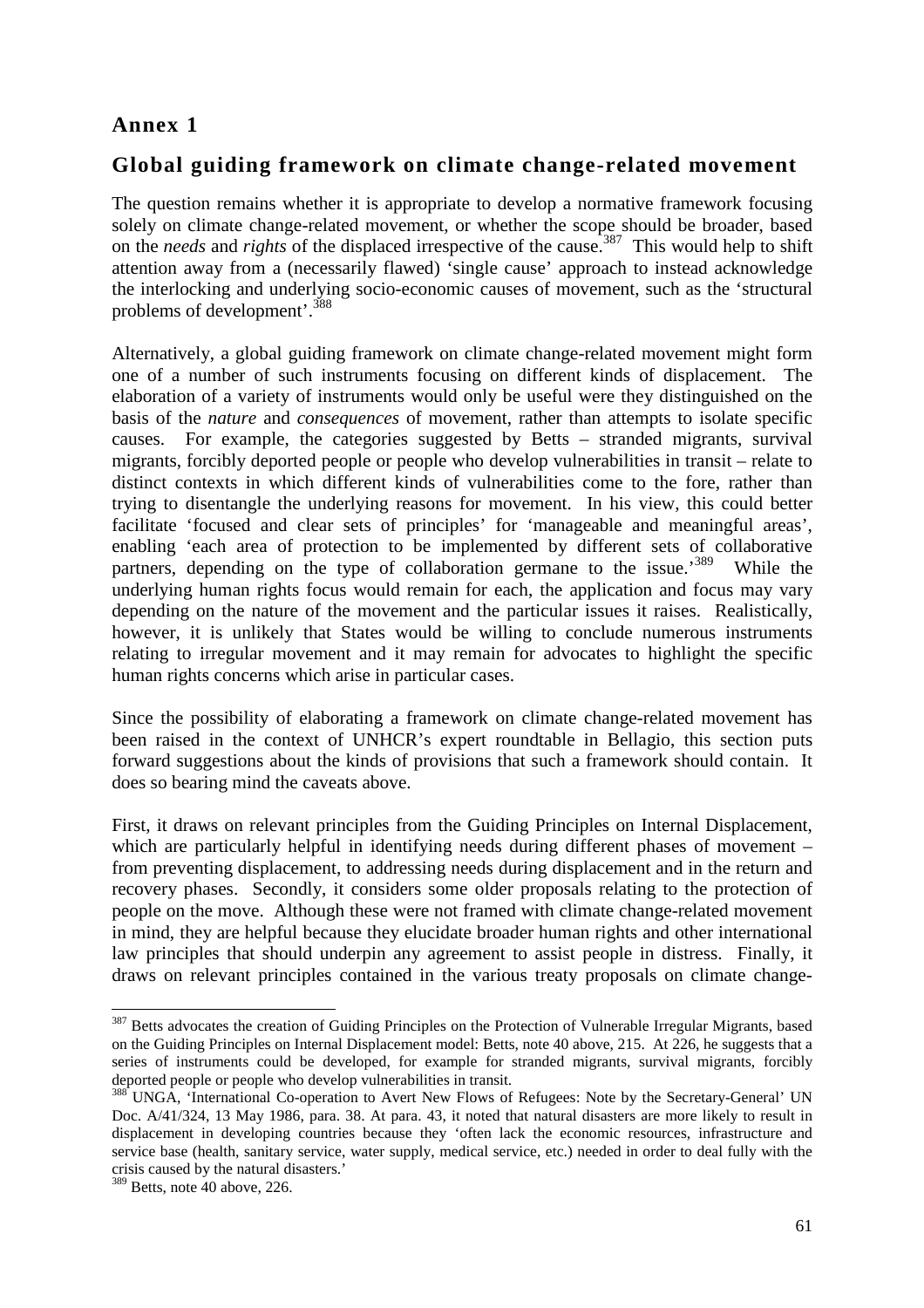related movement to identify common themes and rights which may also have relevance to a soft law framework.<sup>390</sup>

A decision needs to be made about whether new such principles would simply frame existing legal norms in the specific context of climate change-related movement, or whether they would seek to progressively develop the law.

#### **1. Guiding Principles on Internal Displacement**

The Guiding Principles on Internal Displacement identify three phases of displacement: the pre-displacement phase, the phase of actual displacement, and the resettlement or relocation phase. They also have a section dealing with the provision of humanitarian assistance to the displaced. Particular rights and needs are articulated as being pertinent to each phase.

The Guiding Principles remain relevant in the context of internal displacement relating to climate change, and arguably require little alteration for that context. The following analysis therefore highlights provisions which would usefully also inform a framework relating to cross-border movement, while section III.E below sets out climate-specific elements which may sharpen their application in both contexts.

The first section of the Guiding Principles concerns the pre-displacement phase. Principle 7 states that where displacement occurs 'other than during the emergency stages of armed conflict and disasters' – in other words, where it is planned – individuals should have access to information about the reasons and procedures for their movement, and, where applicable, on compensation and relocation. They should also be able to participate in the planning and management of their movement, and have the right to life, dignity, liberty and security respected.<sup>391</sup>

The second section concerns protection during displacement. It sets out a human rights framework for ensuring that a wide range of civil, political, economic, social and cultural rights are respected.<sup>392</sup> In effect, it is a human rights charter focusing specifically on the needs of the displaced.

The third section deals with the provision of humanitarian assistance to IDPs. Though noting that the primary responsibility for this rests with national authorities, Principle 25 explains that international assistance may be offered, and if it is, it should not be viewed as an unfriendly act and consent should not be arbitrarily withheld. National authorities should also ensure that the distribution of assistance is not impeded. $393$ 

The final section contains principles relating to return, resettlement and integration. This section provides that the competent authorities should ensure that the displaced are able to return home voluntarily – or resettle elsewhere in the country – in safety and with dignity, and be able to participate fully in the planning and management of their return or resettlement

<sup>390</sup> These are summarized in Annex 2.

<sup>391</sup> Guiding Principles on Internal Displacement, Principles 7–9.

<sup>392</sup> *Ibid.* Principles 10–27.

<sup>&</sup>lt;sup>393</sup> *Ibid.* Principle 25. The prompt provision of adequate assistance can reduce longer-term migration and avert the need for more disruptive resettlement elsewhere.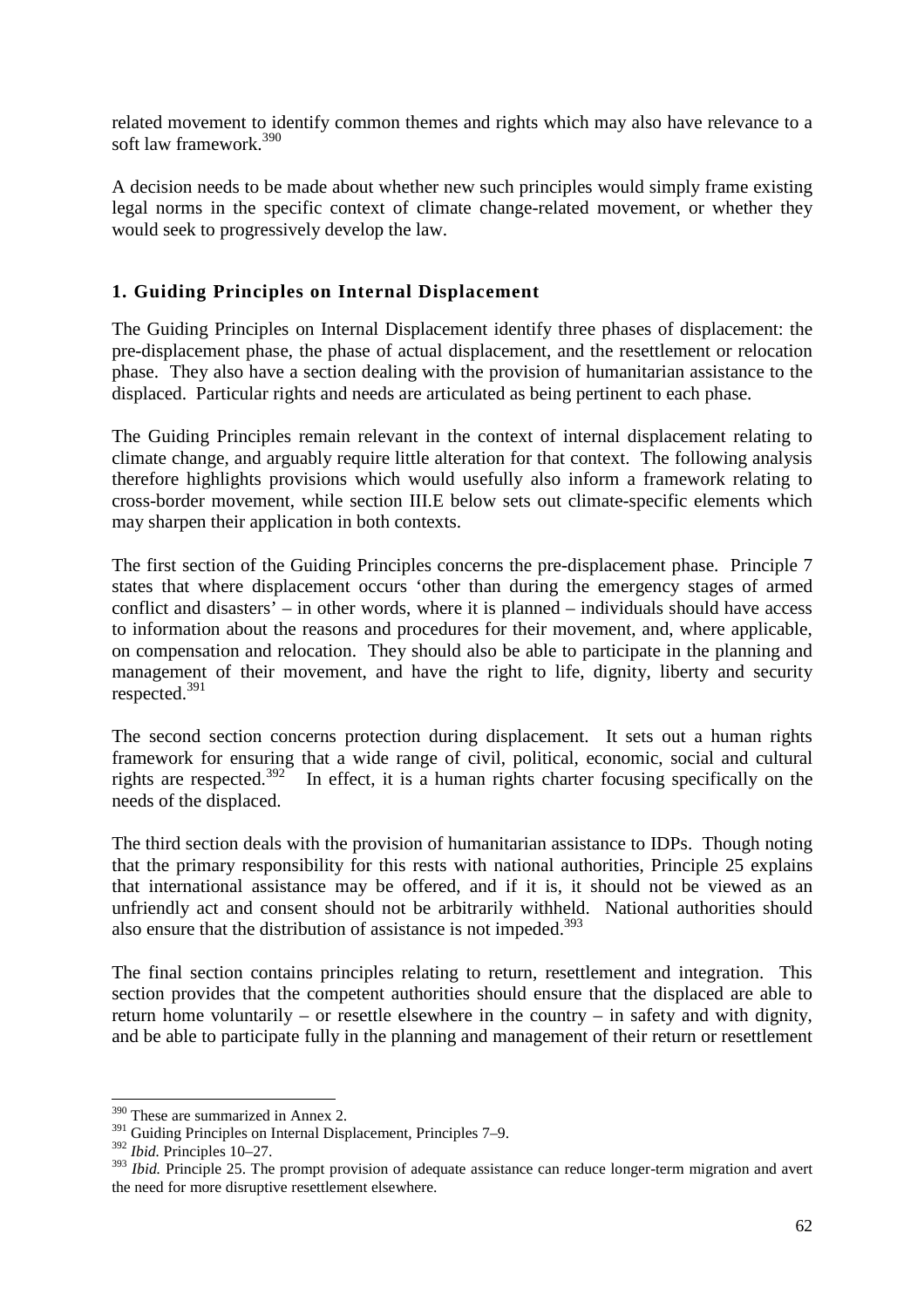and subsequent integration.<sup>394</sup> The competent authorities should facilitate access for international humanitarian organizations to assist IDPs in this process.<sup>395</sup> The competent authorities are also obliged to assist IDPs to recover property and possessions, or be compensated for their loss.<sup>396</sup>

Resettlement should not be forced, but voluntary, rights-respecting, and based on the provision of full information about options.<sup>397</sup> Resettlement locations need to be selected in full consultation with existing communities in those areas as well as with the potential new settlers.<sup>398</sup> For relocation to have the best chance at working, it has to be owned by the affected communities, not imposed from above.

#### **2. Guidance from other protection frameworks**

In addition to the relevance of the Guiding Principles on Internal Displacement, this section examines three earlier frameworks relating to displaced people which may provide guidance in the present context. These frameworks are analysed in terms of the rights and principles considered pertinent to the treatment of people who are not considered to be Convention refugees, but who nonetheless are in need of assistance.

#### *2.1 1986 Report by Group of Governmental Experts on International Co-operation to Avert New Flows of Refugees<sup>399</sup>*

First, a report of a Group of Governmental Experts on International Co-operation to Avert New Flows of Refugees in 1986, prepared for the General Assembly, stressed the importance of taking a 'principled and future-oriented approach leading to recommendations on appropriate means of international co-operation in order to avert new massive flows of refugees',<sup>400</sup> rather than concentrating on remedying refugee situations that already exist. This is an important principle in the context of climate change-related movement. While any such framework should be informed by existing international law standards, they should not be limited by them.

This is particularly so when it comes to framing 'solutions'. In the refugee context, solutions denote resettlement, voluntary repatriation and local integration. In the climate changerelated movement context, solutions should be conceived more broadly – and, fundamentally, as complementary and not mutually exclusive. Protection remains important, but it should not foreclose pre-emptive measures of adaptation and/or migration. Rather, it should guide and underpin humanitarian solutions.

<sup>394</sup> *Ibid.* Principle 28.

<sup>395</sup> *Ibid.* Principle 30.

<sup>396</sup> *Ibid.* Principle 29.

<sup>&</sup>lt;sup>397</sup> Evidence shows that adaptation strategies will be most successful where they are based on meaningful community participation, such as in constructing embankments: see Habibullah *et al.,* , 'Participatory Water Management: A Strategy for Climate Change Adaptation in Coastal Bangladesh' (2009) in IOM, note 2 above, 17.

<sup>&</sup>lt;sup>398</sup> As the Inter-American Court of Human Rights observed, it is necessary to 'obtain their free, prior, and informed consent, according to their customs and traditions': *Saramaka People v. Suriname* (IACtHR, 28 November 2007) Series C No. 172, para. 134.

<sup>&</sup>lt;sup>399</sup> I express my thanks to Guy Goodwin-Gill for drawing my attention to this report.

<sup>&</sup>lt;sup>400</sup> UNGA, note 388 above, para. 17. The report was prepared in accordance with UNGA Res. 40/166 of 16 December 1985, para. 5.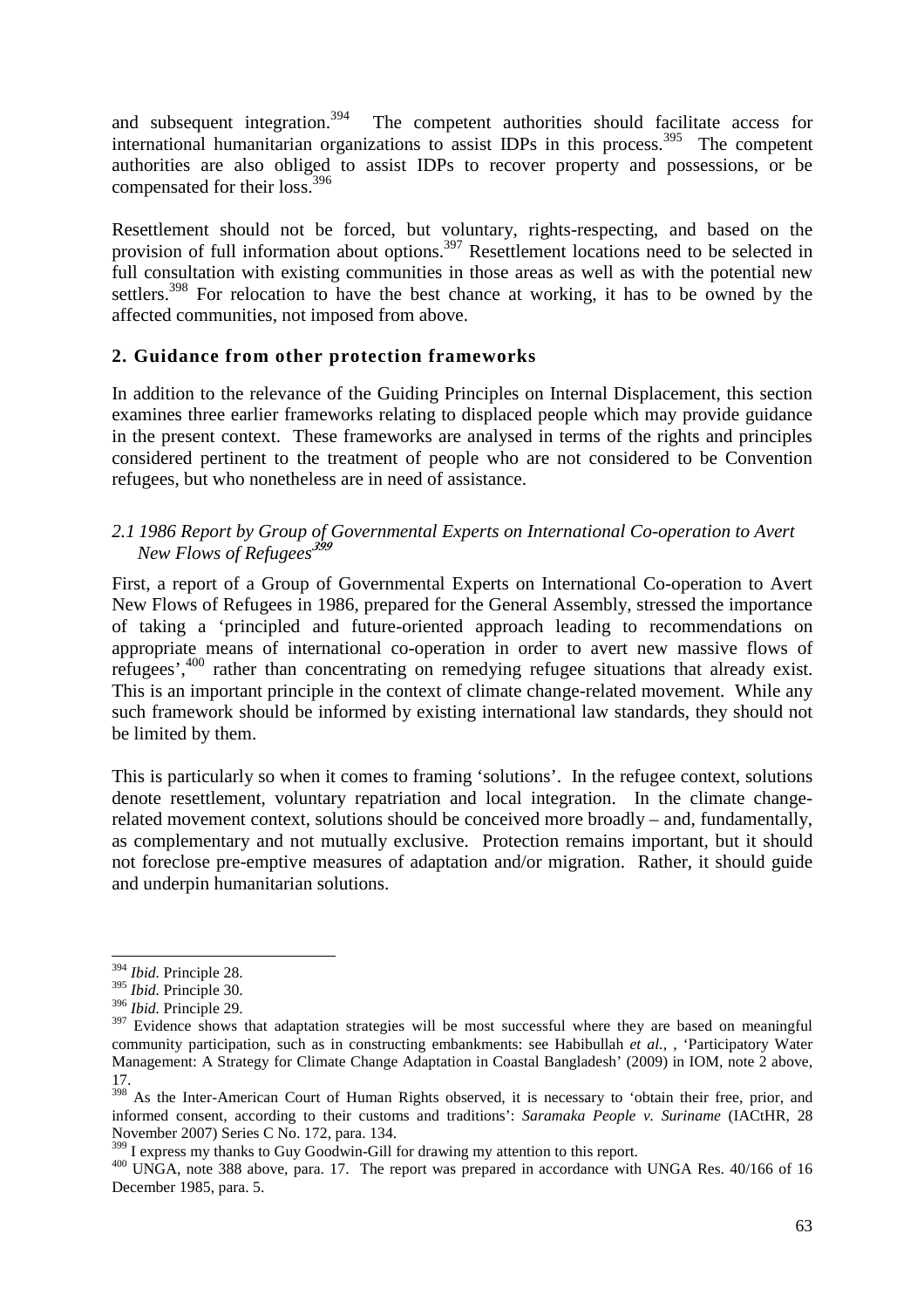The report contains the following principles which could usefully be reflected in a new global guiding framework on climate change-related movement:

- it noted the multicausality of flows; $401$
- it underscored the importance of international cooperation, noting in particular that it extends 'to all areas of international relations and especially to political, economic, social and humanitarian co-operation and hence also to the prevention of new massive flows of refugees'; $402$
- it emphasized the importance also of greater cooperation between States and UN institutions, and 'more timely and better co-ordinated action' on the part of those institutions,<sup>403</sup> also noting that 'measures of improving international co-operation must be taken in order to be prepared for the requirements of each specific situation': 404
- it suggested that the Secretary-General 'take appropriate steps with a view to improving international co-operation for the prevention of new flows of refugees, such as by offering his good offices and by bringing the problem to the attention of the relevant United Nations organs and agencies'; $\frac{305}{105}$
- it stated that 'co-operation should also address natural causes with a view to contributing to reducing and, where possible, even to preventing the consequences of natural disasters'.<sup>406</sup>

#### *2.2 Suggested Principles for Avoiding and Resolving Problems arising from the Transfrontier and Internal Displacement of People in Distress*

In 1986, a series of three articles in the Virginia Journal of International Law examined the extent to which States provided protection beyond the 'refugee' definition in the Refugee Convention.<sup>407</sup> In an Annex to his article, Guy Goodwin-Gill put forward a list of 'Suggested Principles for Avoiding and Resolving Problems arising from the Transfrontier and Internal Displacement of People in Distress'.

These principles, which would usefully inform a new instrument on climate change-related movement, included:  $408$ 

- expressly invoking the ICESCR to ensure that States ensure people the enjoyment, *inter alia*, of 'the rights to work and to just and favorable conditions of employment, to an adequate standard of living, to health, to education and to participation in cultural life.' (principle 1)
- expressly invoking the ICCPR to ensure that States ensure people the enjoyment, *inter alia*, of 'the rights to life, liberty and security of person, to freedom from torture, cruel, inhuman or degrading treatment or punishment, to freedom from slavery and

l

<sup>408</sup> *Ibid.* 916–18.

<sup>401</sup> *Ibid.* para. 44.

<sup>&</sup>lt;sup>402</sup> *Ibid.* para. 49, referring to the UN Charter, arts 1(3), 2(5), 55, 56; Declaration on Principles of International Law concerning Friendly Relations and Co-operation among States in accordance with the Charter of the United Nations, UNGA Res. 2625 (XXV) of 24 October 1970.

<sup>403</sup> UNGA, note 388 above, para. 58.

<sup>404</sup> *Ibid.* para. 64.

<sup>405</sup> *Ibid.* para. 58.

<sup>406</sup> *Ibid.* para. 64.

<sup>407</sup> Perluss and Hartman, note 321 above; K. Hailbronner, '*Non-Refoulement* and "Humanitarian" Refugees: Customary International Law or Wishful Legal Thinking?' (1986) 26 *Virginia Journal of International Law* 857; Goodwin-Gill, note 321 above.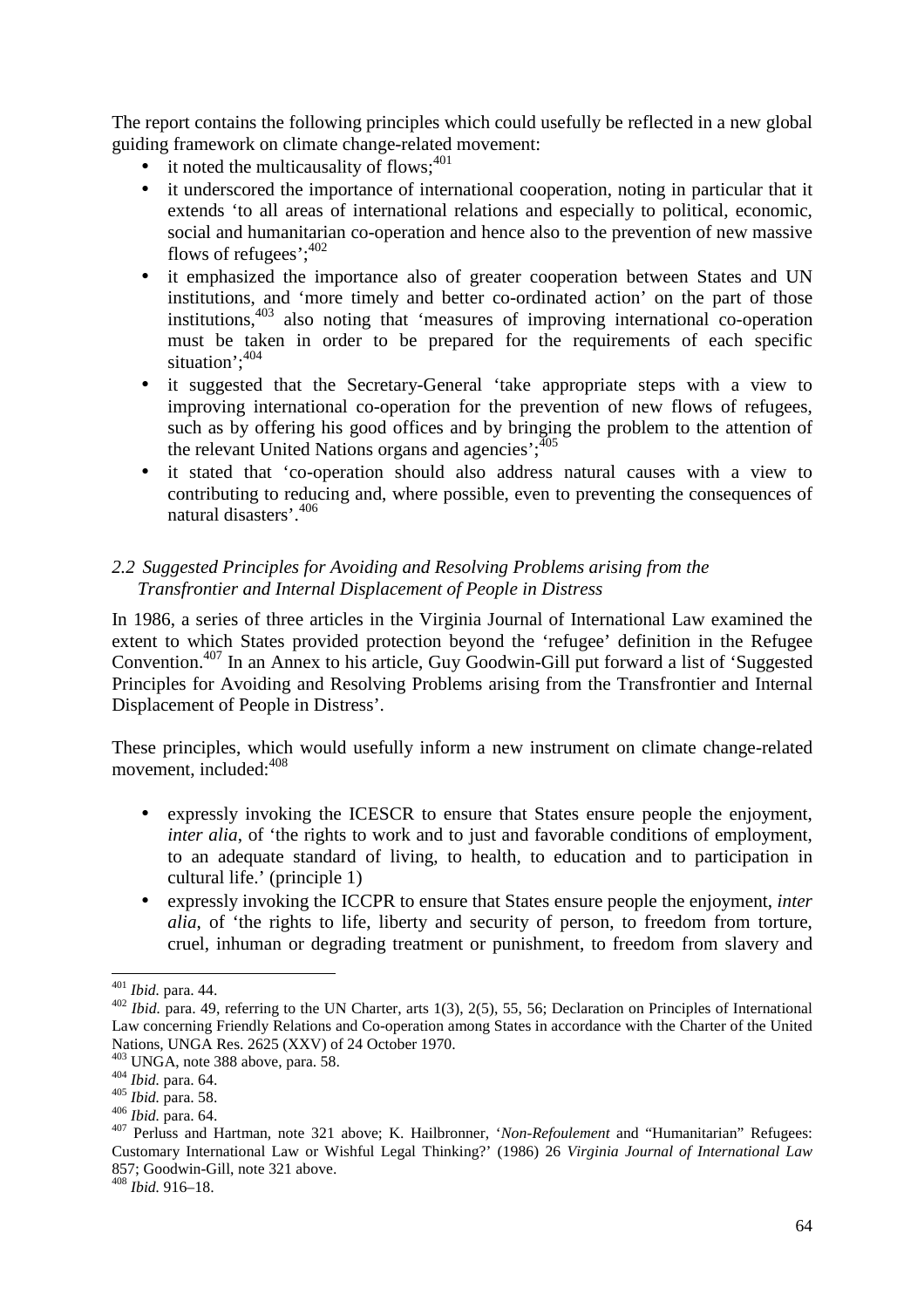servitude, to freedom of movement and freedom to leave and return to their own country, to freedom from arbitrary arrest and detention, to equality before and equal protection of the law, to freedom of thought, conscience and religion, and the rights to participate in public affairs and to vote.' (principle 2)

- reiterating the principle of non-discrimination. (principle 4)
- reiterating the prohibition on the collective expulsion of aliens. (principle 4)
- calling on States, both individually and in cooperation with each other, to 'strive to create the conditions necessary that their people may enjoy the right to belong and not to be compelled to take flight in search of decent living conditions or freedom from strife. In particular, states shall co-operate in the establishment of a just and equitable international economic order.' (principle 5)
- invoking the principles of international solidarity and burden-sharing to require States to take 'all necessary measures to assist, at their request, other states in which people may be found or admitted in distress.' This includes people displaced by natural disasters. (principle 7)
- requiring States to admit people in distress who present themselves at a national frontier, and render them 'such assistance as is necessary.' (principle 8) Goodwin-Gill suggests that in the case of disasters, a parallel can be drawn with States' obligations with respect to the plight of ships under *force majeure*. Where such ships are in 'urgent distress' – a situation of 'grave necessity' – they are immune from the exercise of jurisdiction of receiving States.<sup>409</sup> Goodwin-Gill suggests that the principle could helpfully underscore the reception and assistance of people fleeing from disasters (e.g. by not penalizing them for 'unlawful' entry).
- requiring States to cooperate with the UN to 'take appropriate interim steps to promote a durable solution.' (principle 8)
- prohibiting the *refoulement* of a person in distress if doing so would 'expose him or her to a threat to life or liberty for reasons of race, religion, national or ethnic origin, social group or political opinion, *or would be otherwise inhumane*.' (principle 9, emphasis added)
- requiring States to accommodate people in distress 'until such time as they are able to return to their homes'. 'They shall be treated with humanity and in accordance with the human rights and fundamental freedoms recognized by general international law.' (principle 10)
- mandating international solidarity and burden-sharing, especially with respect to solutions. (principles 11 and 12)

#### *2.3 Executive Committee Conclusion No. 22*

l

Executive Committee Conclusion No. 22 was drafted to deal with the large-scale exodus from Indo-China that occurred from the mid-1970s, rendering individual processing impossible.<sup>410</sup> It sought to provide a temporary status for Convention refugees from that region, as well as persons seeking refuge due to 'external aggression, occupation, foreign domination or events seriously disturbing public order in either part of, or the whole of their

<sup>409</sup> *Ibid.,* 909, referring to *The Eleanor* (1809) Edw 135. With respect to invoking *force majeure* as a defence to wrongful conduct, the Articles on State Responsibility expressly cite 'earthquakes, floods or drought' as circumstances that would justify this: ILC's Draft Articles on Responsibility of States for Internationally Wrongful Acts, with commentaries, art. 23, Commentary para. 3, in ILC, 'Report on the Work of its Fifty-Third Session (23 April–1 June and 2 July–10 August 2010) UN Doc. A/56/10, 76.

<sup>410</sup> ExCom Conclusion No. 22 (XXXII) 'Protection of Asylum-Seekers in Situations of Large-Scale Influx' (1981).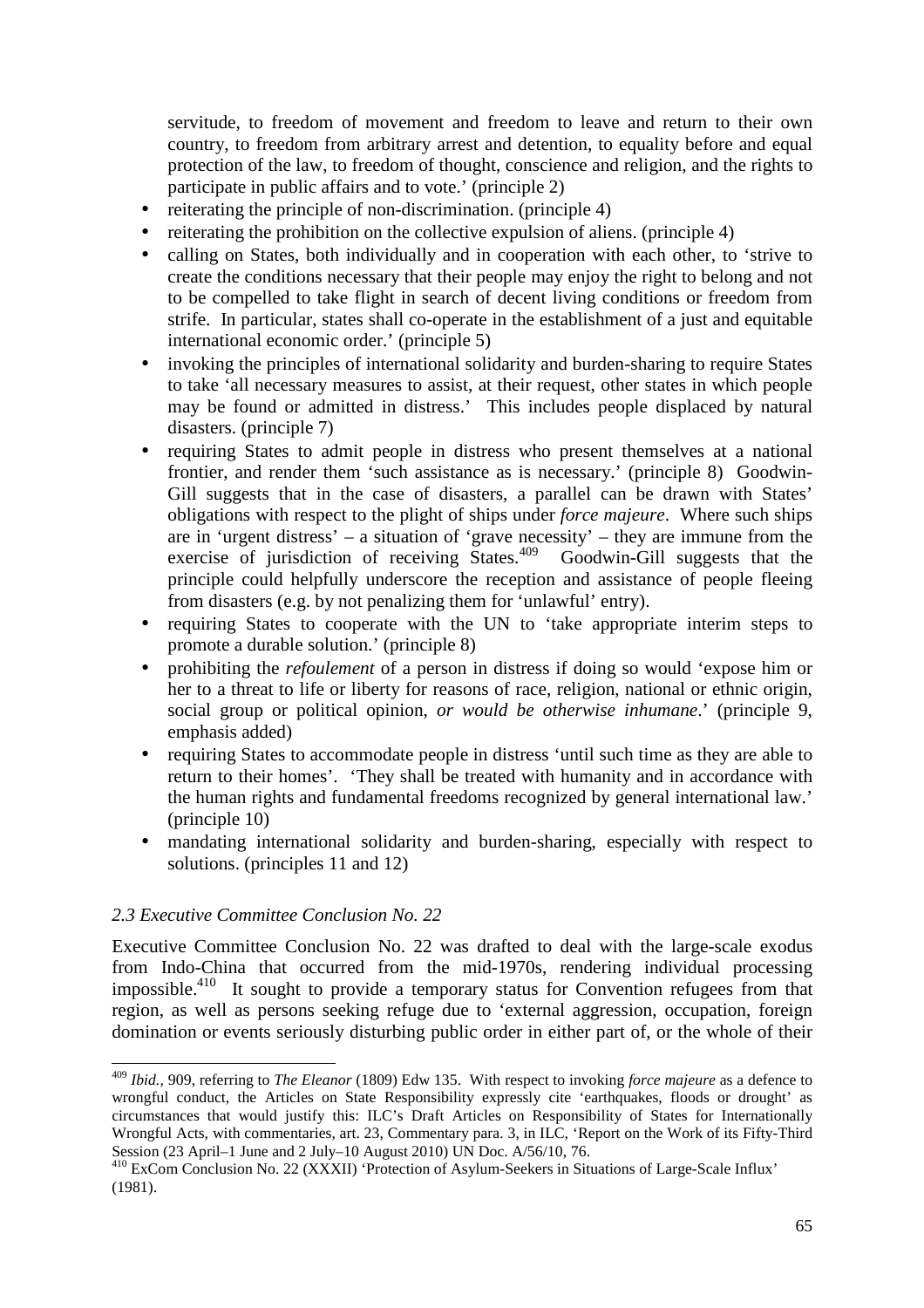country of origin or nationality'.<sup>411</sup> It provides a set of basic standards drawn from human rights and humanitarian law principles, including the principle of *non-refoulement*. 412

The status it provides was summarized and endorsed in a 1992 UNHCR discussion note proposing a minimum content for complementary protection:

- (a) No penalty for illegal presence.
- (b) Respect for fundamental civil rights [especially those in the UDHR].
- (c) Food, shelter and other basic necessities of life [including sanitary and health facilities].
- (d) No cruel, inhuman or degrading treatment.
- (e) No discrimination.
- (f ) Considered as persons before the law.
- (g) Safe and secure location.
- (h) Respect for family unity.<sup>413</sup>
- (i) Assistance in tracing relatives.
- (j) Protection of minors and unaccompanied children.
- (k) Provision for sending and receiving mail.
- (l) Permission for friends and family to assist.
- (m) Arrangements to register births, deaths, and marriages.
- (n) Necessary facilities for obtaining durable solution.
- (o) Permission to transfer assets.
- (p) Facilitation of voluntary repatriation. $414$

The particular value of ExCom Conclusion 22 to the present context is that it was crafted for a context in which the frontline States were not parties to the Refugee Convention. It therefore filled a gap by identifying existing normative standards for States not bound by the Convention or Protocol.<sup>415</sup> Goodwin-Gill describes the ExCom Conclusion as outlining 'minimum requirements geared to an acute problem [which] represent a point of departure only'.<sup>416</sup> In different circumstances, he argues, even temporary solutions may require more comprehensive provisions, 'including the opportunity to earn a living and to have access to education, housing, and social assistance'.<sup>417</sup> Given the significant development of socioeconomic rights in the intervening 30 years, and the recognition that the ICESCR imposes an immediate 'minimum core obligation to ensure the satisfaction of, at the very least, minimum essential levels of each of the rights is incumbent upon every State party', $418$  these rights necessarily also comprise part of the basic human rights framework today.

<sup>411</sup> *Ibid.* para. I.1.

<sup>&</sup>lt;sup>412</sup> *Ibid.* para. II(B)(2)(b) refers to 'the fundamental civil rights internationally recognized, in particular those set out in the Universal Declaration of Human Rights'.

<sup>&</sup>lt;sup>413</sup> This is particularly important in the context of displacement and is not elucidated expressly in the general human rights treaties (although see CRC, arts 8, 10, 16, 20, 22).

<sup>414</sup> UNHCR, 'Protection of Persons of Concern to UNHCR Who Fall Outside the 1951 Convention: A Discussion Note' UN Doc. EC/1992/SCP.CRP.5, 2 April 1992, paras 17, 19–21.

<sup>415</sup> J. Fitzpatrick, 'Temporary Protection of Refugees: Elements of a Formalized Regime' (2000) 94 American Journal of International Law 279, 295.

<sup>416</sup> Goodwin-Gill, note 321 above, 906.

<sup>417</sup> *Ibid.,* 906.

<sup>&</sup>lt;sup>418</sup> Committee on Economic, Social and Cultural Rights, 'General Comment No. 3', note 221 above, para. 10.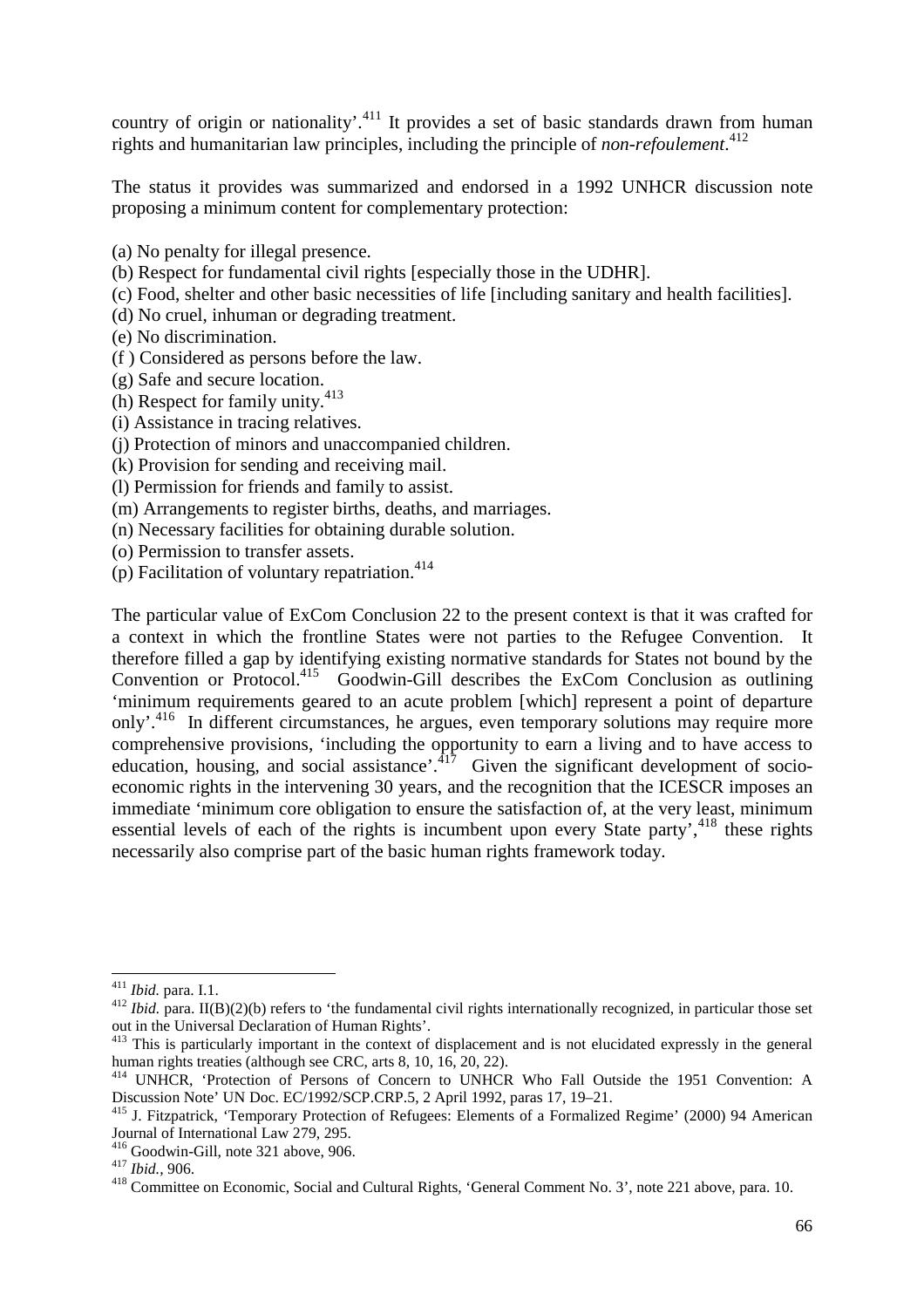#### **3. Suggested elements**

Without prejudice to the principles already outlined above, which would usefully be reflected in principles on Climate Change-Related Movement, this section summarizes the basic elements that should be included in such a framework.

#### *3.1 Actors*

The instrument should be addressed to:

- States facing potential internal displacement (e.g. Bangladesh);
- States planning for the possible displacement/relocation of their people (e.g. Kiribati) and Tuvalu);
- States which may need to respond to (potentially) displaced people from other States, including through relocation.

It should articulate States' obligations in each of these cases, and also note the importance of the duty to cooperate,  $419$  which is a well-established principle of international law.  $420$ International cooperation is 'indispensable for the protection of persons in the event of disasters',<sup>421</sup> although it is complementary to the primary duty of an affected State to protect victims of disasters occurring in its territory.<sup>422</sup>

In the area of disasters assistance, international and non-governmental organizations have a particular role to play.<sup>423</sup> Accordingly, it should also provide a useful framework for other actors involved in humanitarian assistance, including NGOs, institutional actors, and so on.

#### *3.2 Phases of movement*

l

To be most effective, the provisions of a possible instrument should address three phases of movement: pre-movement/prevention, movement, and relocation/resettlement.<sup>424</sup> In particular – and to respond to the protection gap identified in this paper – they should distinguish between slow-onset and rapid-onset (disaster) events. They should do so both in

<sup>419</sup> See e.g. ILC Draft Articles on Disasters, note 300 above, art. 5; Goodwin-Gill's framework in section 1.2 above; also Guiding Principles on Internal Displacement, Principle 3.

 $420$  See e.g. UN Charter, art. 1(3), where it is expressed as one of the UN's objectives: 'To achieve international cooperation in solving international problems of an economic, social, cultural, or humanitarian character, and in promoting and encouraging respect for human rights and for fundamental freedoms for all without distinction as to race, sex, language, or religion.' See also UN Charter, arts 55, 56; Declaration on Principles of International Law concerning Friendly Relations and Cooperation among States in accordance with the Charter of the United Nations, note 402 above, Annex, para. 1; ICESCR, arts 11, 15, 22, 23; Committee on Economic, Social and Cultural Rights, General Comments No. 2 (E/1990/23), No. 3 (E/1991/23), No. 7 (E/1998/22), No. 14 (E/C.12/2000/4), note 223 above, and No. 15 (E/C.12/2002/11), note 223 above. Most recently, the 2006 Convention on the Rights of Persons with Disabilities states that the right to cooperate applies 'in situations of risk, including situations of armed conflict, humanitarian emergencies and the occurrence of natural disasters' (art. 11). In the context of natural disasters specifically, see UNGA Res. 46/182, Annex, para. 5. See generally H. Fischer, 'International Disaster Response Law Treaties: Trends, Patterns, and Lacunae' in IFRC, *International Disaster Response Laws, Principles and Practice: Reflections, Prospects and Challenges* (Geneva, IFRC and Red Crescent Societies, 2003) 24–44.

Commentary, draft article 5, para. 1: ILC Report, note 229 above, 329.

<sup>422</sup> Commentary, draft article 5, para. 4: ILC Report, note 229 above, 329 referring to Res. 46/182 of 19 December 1991, Annex para. 4. See also Hyogo Framework, note 301 above.

<sup>423</sup> UNGA Res. 46/182 of 19 December 1991, Annex para. 5; ECOSOC Res. 2008/36 of 25 July 2008, para. 7.

<sup>424</sup> Like the Guiding Principles on Internal Displacement.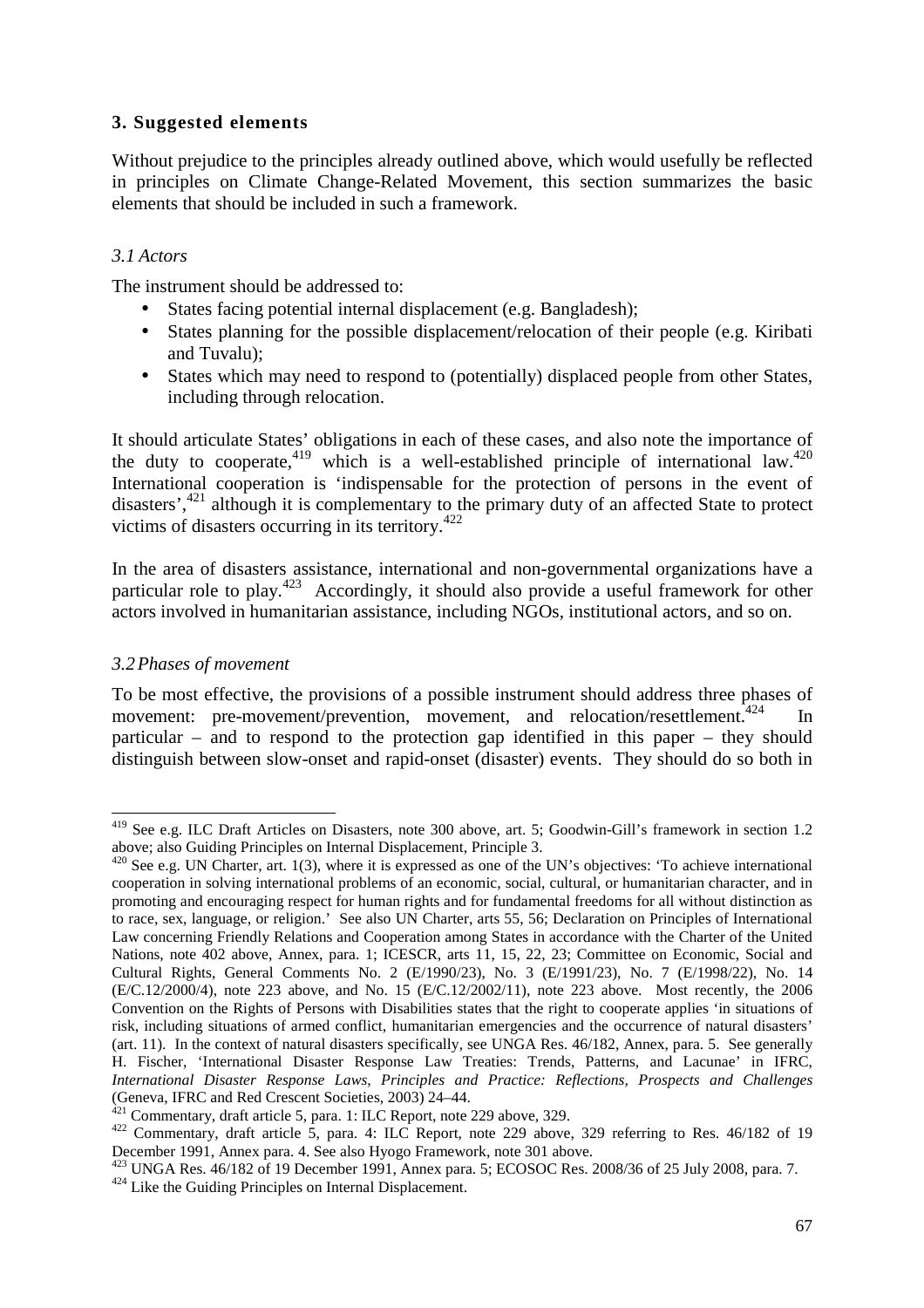terms of the timescale over which movement may occur, and the types of policy responses appropriate to these different types of movement.

#### *3.3 Nature of movement*

The instrument should apply to internal and international movement. Although this spatial element is relevant to which State bears what obligations, it does not affect the basic needs of those who move. As such, the same rights framework should apply to both groups. However, whereas those who move internally remain citizens of their country, those who cross an international border will be regarded as illegal migrants unless they are accorded a status. Accordingly, there need to be additional provisions for cross-border migrants with respect to non-rejection at the frontier, provisions for regularization of status, and protection against expulsion.

Accordingly, the instrument should acknowledge (in a preambular section) that:

- migration is a normal form of adaptation;
- pre-emptive movement is a rational adaptive response that may avoid creating or exacerbating a disaster situation later on;
- climate change is rarely, if ever, the sole cause of movement, and the application of principles should not depend on isolating it as *the* cause;
- planned movement can avoid disruption, loss of life and sudden influxes of displaced people;
- migration can be forced even where a person is not moving in response to *imminent*  harm (think of it as staggered flight);
- responses to forced migration can be planned (as refugee resettlement demonstrates);
- there is considerable State practice on providing humanitarian assistance to groups other than those to whom States have formal international protection obligations;
- the importance of geographical/ historical ties when it comes to facilitating planned movement through the creation of special visa categories, or extending existing visa categories;
- for many people, movement will be a matter of last resort (so concluding a soft law framework will not 'open the floodgates').

#### *3.4 Substantive rights*

In terms of substantive rights, and in addition to the other principles mentioned in the various frameworks discussed above, a global guiding framework or instrument should, at a minimum:

- reflect and be consistent with international human rights law, international refugee law and international humanitarian law (noting, in particular, any elements of customary international law which apply to all States);
- reaffirm the principle of non-discrimination (noting statements by the UN Human Rights Committee about the application of human rights to all people, including irregular migrants);
- identify any special protection that may apply to particular groups (e.g. children, women, the disabled, and so on, on the basis of specialist human rights treaties);
- respect the cultural and self-determination rights of communities, especially indigenous groups, and note that these need to be fostered in the place of relocation;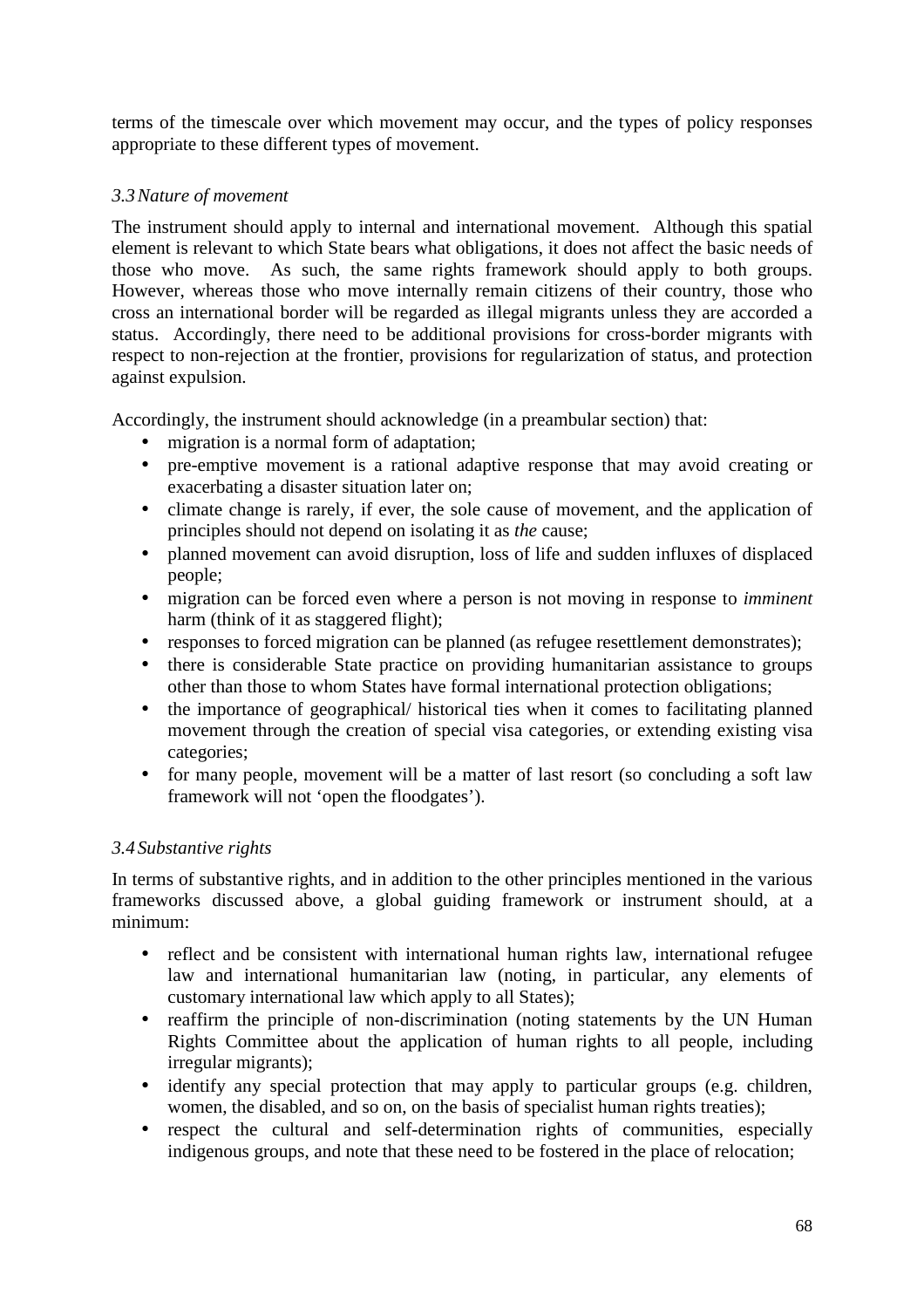- recognize that States' *non-refoulement* obligations under human rights law are broader than article 33 of the Refugee Convention, and affirm that the principle of *non-refoulement* entails non-rejection at the border;
- respect the principle of family unity, with due regard to different cultural conceptions of 'family', and with the best interests of the child a primary consideration;
- apply the principle of *force majeure* in cases where people seek assistance and protection from a sudden disaster; $425$
- facilitate access to rights by providing displaced people with a legal status (limbo is in no-one's interests);
- note that any derogations must be compliant with States' obligations under human rights law;<sup>426</sup>
- provide people who may be displaced  $-$  and the communities into which they may move – with access to information about potential movement;  $427$
- provide people who may be displaced and the communities into which they may move – with opportunities to participate in discussion about and management of potential movement; 428
- with respect to relocation (whether internal or international), identify human rightscentric mechanisms for resolving potential disputes about land tenure and access to resources, as well as associated economic, social, cultural and spiritual costs;  $429$
- facilitate humanitarian assistance to displaced populations; $430$
- facilitate return, where possible,  $431$  but also acknowledge the possibility for permanent settlement.

#### *3.5 Climate change-specific elements*

Specifically in the context of climate change-related movement, a global guiding framework or instrument should:

- acknowledge migration as a form of adaptation;
- acknowledge the responsibility of the home State to implement adaptation programmes;
- suggest that States' duty to cooperate under international law,  $432$  and the ICESCR in particular, may impose a responsibility on States to facilitate adaptation through

<sup>425</sup> Goodwin-Gill, note 321 above, 909.

<sup>&</sup>lt;sup>426</sup> In the emergency context, the priority is normally addressing people's immediate needs through short-term solutions, with attention given to longer-term solutions only once these immediate needs have been met. However, the rationale for a staggered approach, in terms of according rights, does not make sense in the context of movement in response to slow-onset climate change: see Goodwin-Gill, note 321 above, 904 for the problems with justifying a temporary-style approach in the slow-onset context.

See e.g. Guiding Principles on Internal Displacement.

<sup>428</sup> Guiding Principles on Internal Displacement; see also *Saramaka People v. Suriname*, note 398 above, para. 134: consultation alone is insufficient: the State must 'obtain [a people's] free, prior, and informed consent, according to their customs and traditions.'

<sup>&</sup>lt;sup>429</sup> J. Campbell, M. Goldsmith and K. Koshy, 'Community Relocation as an Option for Adaptation to the Effects of Climate Change and Climate Variability in Pacific Island Countries (PICs)' (Asia-Pacific Network for Global Change Research, 2005) 42–43. Human rights law already contains mechanisms designed to assist in balancing rights, but these are often used to weigh up the rights of particular individuals, or the rights of an individual visa-vis the broader public interest.

<sup>&</sup>lt;sup>430</sup> Guiding Principles on Internal Displacement; ILC Draft Articles on Disasters, note 300 above.

<sup>&</sup>lt;sup>431</sup> Guiding Principles on Internal Displacement. Mass influx often solved by mass repatriation once conditions improve, but this may not be possible where climate change renders the former habitat uninhabitable.

<sup>&</sup>lt;sup>432</sup> See e.g. Declaration on Principles of International Law concerning Friendly Relations and Co-operation among States in accordance with the Charter of the United Nations, note 402 above: 'States have the duty to co-